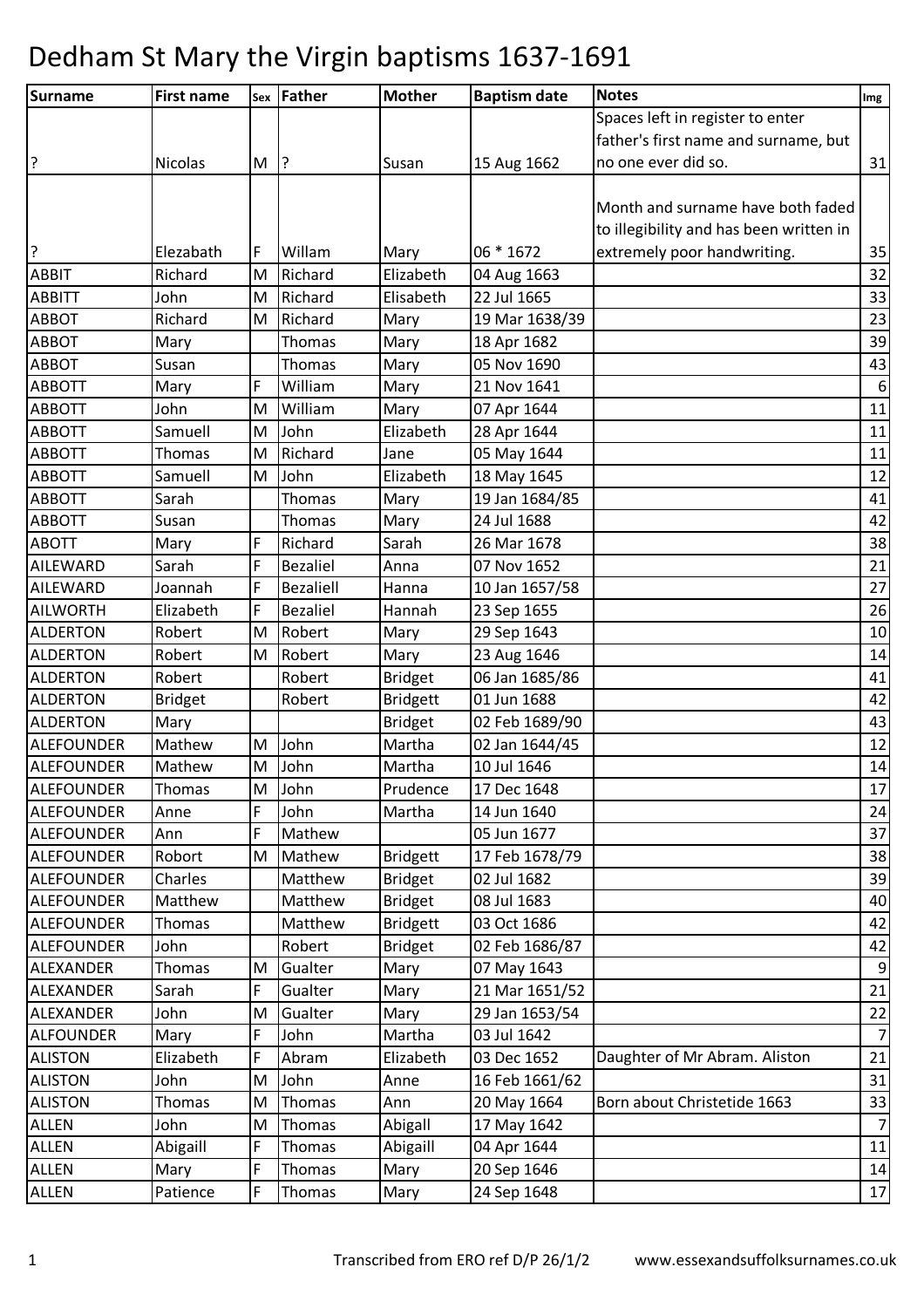| Surname         | <b>First name</b> | Sex | Father          | <b>Mother</b>  | <b>Baptism date</b> | <b>Notes</b>                           | Img            |
|-----------------|-------------------|-----|-----------------|----------------|---------------------|----------------------------------------|----------------|
| <b>ALLEN</b>    | Abigaill          | F   | Thomas          | Mary           | 11 May 1651         |                                        | 20             |
| <b>ALLEN</b>    | Thomas            | M   | Thomas          |                | 17 Feb 1655/56      | Two yeares of age.                     | 26             |
| <b>ALLEN</b>    | Elisabeth         | F   | Thomas          |                | 17 Feb 1655/56      | Two months old                         | 26             |
| <b>ALLEN</b>    | Daniell           | M   | Thomas          | Mary           | 18 Apr 1658         |                                        | 28             |
| <b>ALLEN</b>    | Joseph            | M   | Thomas          | Mary           | 12 May 1661         |                                        | 30             |
| <b>ALLEN</b>    | Mary              | F   | Thomas          | Mary           | 02 Feb 1663/64      |                                        | 32             |
| <b>ALLEN</b>    | Elisabeth         | F   | Thomas          | Marah          | 02 Aug 1668         |                                        | 34             |
| <b>ALLEN</b>    | Robert            |     | Edmund          | Frances        | 12 Oct 1684         | The father is Mr Edmund Allen          | 41             |
| <b>ALLEN</b>    | Vere              |     | Edmund          | <b>Frances</b> | 19 Apr 1687         | Son of                                 | 42             |
| <b>ALLEN</b>    | Thomas            |     | Nathaniel       | Mary           | 17 Aug 1690         |                                        | 43             |
| ALLEXANDER      | Daniell           | M   | Gualter         | Mary           | 09 Mar 1644/45      |                                        | 12             |
| ALLEXANDER      | Mary              | F   | Gualter         | Mary           | 18 Oct 1646         |                                        | 14             |
| ALLEXANDER      | Martha            | F   | Gualter         | Mary           | 03 Dec 1648         |                                        | 17             |
| ALLEXANDER      | John              | M   | Gualter         | Mary           | 12 Jan 1650/51      |                                        | 19             |
| <b>ALLISTON</b> | John              |     | John            | Rose           | 06 Jun 1686         |                                        | 41             |
| <b>AMNER</b>    | John              |     | William         | Ellen          | 24 Feb 1689/90      |                                        | 43             |
| <b>AMNER</b>    | Mary              |     | Willm.          | Ellin          | 03 May 1691         |                                        | 43             |
| <b>ANDREWES</b> | Samuel            | M   | Thomas          | Mary           | 09 Apr 1654         |                                        | 22             |
| <b>ANDREWES</b> | Abraham           | M   | Thomas          | Anne           | 29 Apr 1655         |                                        | 26             |
| <b>ANDREWES</b> | Susan             | F   | Thomas          | Anne           | 17 May 1657         |                                        | 27             |
| <b>ANDREWES</b> | Martha            | F   | William         | Margarett      | 29 Jan 1659/60      |                                        | 29             |
| <b>ANDREWES</b> | Paul              | M   | Thomas          | Anne           | 22 Jul 1660         |                                        | 29             |
| <b>ANDREWES</b> | Sarah             | F   | William         | Margaret       | 12 Apr 1664         |                                        | 32             |
| <b>ANDREWS</b>  | Thomas            | M   | Thomas          | Mary           | 03 Oct 1652         |                                        | 21             |
| <b>ANDREWS</b>  | Sarah             | F   | William         | Mary           | 25 Dec 1654         | Abode: Ardley                          | 25             |
| ANGEIR          | Samuell           | M   | <b>Bezaliel</b> | Anne           | 08 Sep 1639         |                                        | 24             |
| <b>ANGEIR</b>   | William           |     | Nathaniel       | Elizabeth      | 28 Sep 1689         |                                        | 43             |
| ANGGER          | Anne              | F   | Bezaleell       | Anne           | 23 Jun 1643         |                                        | 9              |
| <b>ANGIER</b>   | <b>Bezaleell</b>  | M   | Bezaleell       | Anne           | 23 May 1641         |                                        | 5              |
| <b>ANGIER</b>   | <b>Bezaleel</b>   | M   | <b>Bezaleel</b> | Mary           | 02 Apr 1671         | Son of Bezaleel Angier junior          | 35             |
| ANGIER          | Mary              | F   | Bezaleel        | Mary           | 12 Mar 1672/73      |                                        | 36             |
| <b>ANGIER</b>   | Ann               | F   | Bezaleel        | Mary           | 26 Sep 1676         | Daughter of Bezaleel Angier junior     | 37             |
|                 |                   |     |                 |                |                     | Patience is the "sone" rather than the |                |
| <b>ANGIER</b>   | Patience          | M   | Nathaniel       | Elizabeth      | 10 Oct 1680         | daughter.                              | 38             |
| ANGIER          | Matthew           |     | Nathaniel       | Elizabeth      | 19 Feb 1681/82      |                                        | 39             |
| <b>ANGIER</b>   | Elizabeth         |     | Nathaniel       | Elizabeth      | 24 Oct 1683         |                                        | 40             |
| <b>ANGIER</b>   | Nathaniel         |     | Nathaniel       | Elizabeth      | 12 Jul 1685         |                                        | 41             |
| <b>ANGIER</b>   | Anne              |     | Nathaniel       | Elizabeth      | 20 May 1687         |                                        | 42             |
| <b>ASTY</b>     | Robert            | M   | Robert          | Lydia          | 06 Dec 1671         |                                        | 35             |
| <b>AUNGER</b>   | Nathaniell        | M   | Bezaleell       | Anna           | 23 Jul 1648         |                                        | 17             |
| <b>AUNGER</b>   | Sarah             | F   | Bezaleell       | Anna           | 19 Sep 1649         |                                        | 18             |
| AUNGGER         | Sarah             | F   | Bezaleell       | Ann            | 03 May 1646         |                                        | 14             |
| AYLEWARD        | Hannah            | F   | Bezaleell       | Hannah         | 02 Feb 1644/45      |                                        | 12             |
| AYLEWARD        | Bezaleell         | M   | Bezaleell       | Hannah         | 13 Dec 1646         |                                        | 14             |
| AYLEWARD        | Bezaleell         | M   | Bezaleell       | Hannah         | 07 May 1648         |                                        | 16             |
| AYLEWARD        | Mary              | F   | Bezaleell       | Hannah         | 20 Jan 1649/50      |                                        | 18             |
| <b>BACKLER</b>  | Samuell           | M   | Nathaniell      | Martha         | 31 Jul 1642         |                                        | $\overline{7}$ |
| <b>BACKLER</b>  | Elizabeth         | F   | Samuell         | Elnor          | 05 Mar 1642/43      |                                        | $\overline{9}$ |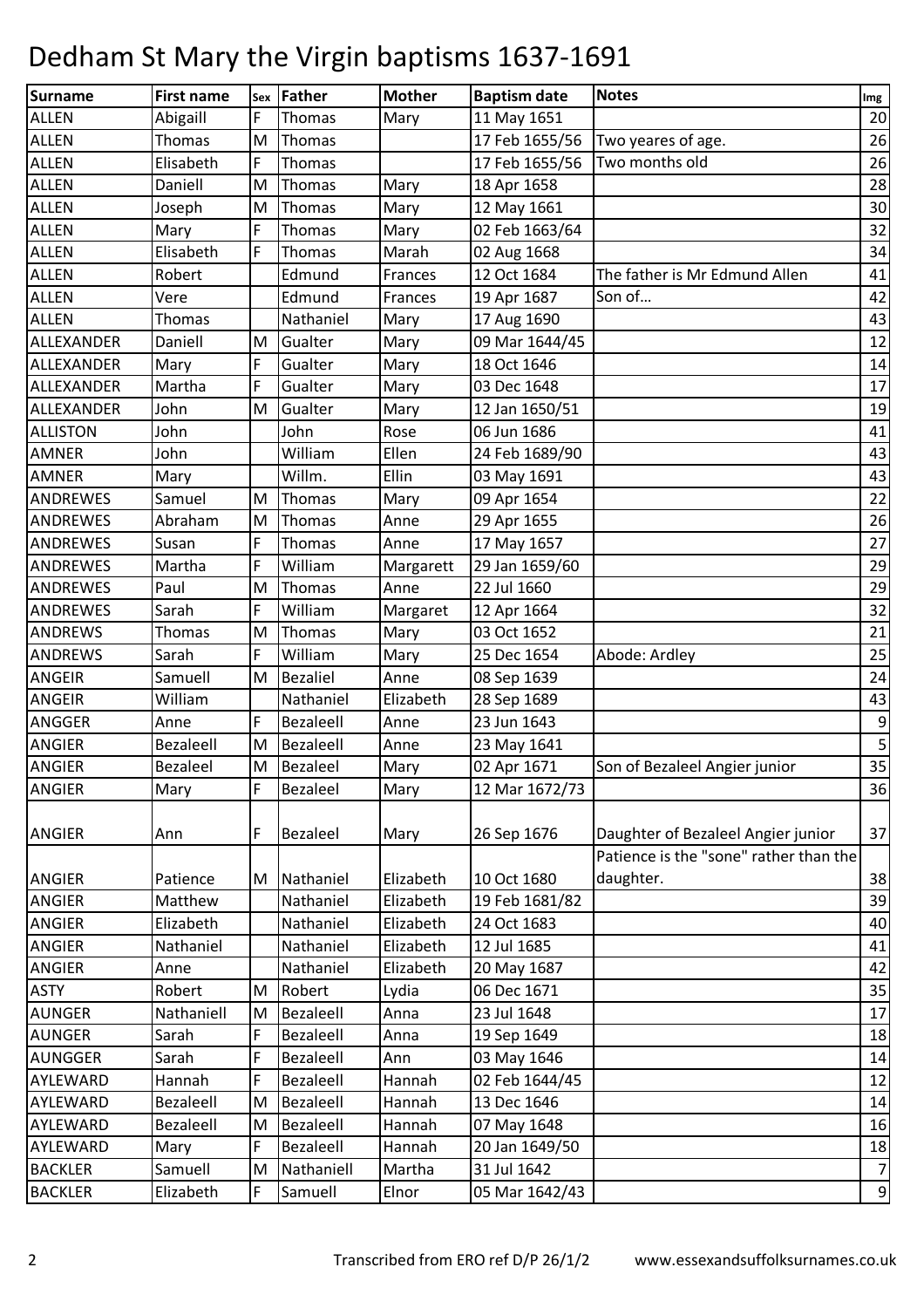| Surname        | <b>First name</b> | Sex | Father     | <b>Mother</b> | <b>Baptism date</b> | <b>Notes</b>                                                                               | Img            |
|----------------|-------------------|-----|------------|---------------|---------------------|--------------------------------------------------------------------------------------------|----------------|
| <b>BACKLER</b> | Mary              | F   | Nathaniell | Martha        | 18 Aug 1644         |                                                                                            | 11             |
| <b>BACKLER</b> | Susan             | F   | John       | Anne          | 01 Sep 1644         |                                                                                            | 11             |
| <b>BACKLER</b> | Hannah            | F   | Samuell    | Elnor         | 25 May 1645         |                                                                                            | 12             |
| <b>BACKLER</b> | Susan             | F   | John       | Anna          | 01 Mar 1645/46      |                                                                                            | 13             |
| <b>BACKLER</b> | Samuell           | M   | Samuell    | Elnor         | 18 Apr 1647         |                                                                                            | 15             |
| <b>BACKLER</b> | Hannah            | F   | Nathaniell | Martha        | 16 May 1647         |                                                                                            | 15             |
| <b>BACKLER</b> | Margery           | F   | John       | Anna          | 24 Oct 1647         |                                                                                            | 15             |
| <b>BACKLER</b> | Sarah             | F   | Nathaniell | Martha        | 25 Feb 1648/49      |                                                                                            | 17             |
| <b>BACKLER</b> | Hannah            | F   | Samuell    | Elnor         | 11 Mar 1648/49      |                                                                                            | 18             |
| <b>BACKLER</b> | Mary              | F   | John       | Hannah        | 12 Oct 1651         |                                                                                            | 20             |
| <b>BACKLER</b> | Margaret          | F   | Samuel     | Margaret      | 01 Feb 1651/52      |                                                                                            | 21             |
| <b>BACKLER</b> | Samuell           | M   | Samuell    | Margaret      | 17 Jul 1653         |                                                                                            | 22             |
| <b>BACKLER</b> | Nathaniell        | M   | Nathaniell | Martha        | 11 Jan 1653/54      |                                                                                            | 22             |
| <b>BACKLER</b> | Anne              | F   | John       | Anne          | 30 Apr 1654         |                                                                                            | 22             |
| <b>BACKLER</b> | John              | M   | John       | Anne          | 17 May 1640         |                                                                                            | 24             |
| <b>BACKLER</b> | Anna              | F   | Samuel     | Margaret      | 24 Sep 1654         |                                                                                            | 25             |
| <b>BACON</b>   | Anne              | F   | Andrew     | Elizabeth     | 13 Feb 1662/63      |                                                                                            | 31             |
| <b>BAKER</b>   | Mary              | F   | John       | Mary          | 08 May 1642         |                                                                                            | $\overline{7}$ |
| <b>BAKER</b>   | Robert            | M   | John       | Anne          | 22 May 1642         |                                                                                            | 7              |
| <b>BAKER</b>   | Robert            | M   | Mathew     | Elizabeth     | 12 Jun 1642         |                                                                                            | 7              |
| <b>BAKER</b>   | Sarah             | F   | Mathew     | Elizabeth     | 31 Aug 1643         |                                                                                            | 10             |
| <b>BAKER</b>   | Elizabeth         | F   | Mathew     | Elizabeth     | 03 Sep 1643         |                                                                                            | $10\,$         |
| <b>BAKER</b>   | John              | M   | John       | Sarah         | 14 Jan 1643/44      |                                                                                            | 10             |
| <b>BAKER</b>   | Sarah             | F   | Mathew     | Elizabeth     | 01 Sep 1644         |                                                                                            | 11             |
| <b>BAKER</b>   | Mary              | F   | John       | Anne          | 05 Jan 1644/45      |                                                                                            | 12             |
| <b>BAKER</b>   | Sarah             | F   | John       | Sarah         | 17 Aug 1645         |                                                                                            | 13             |
| <b>BAKER</b>   | James             | M   | John       | Mary          | 24 May 1646         |                                                                                            | 14             |
| <b>BAKER</b>   | Mary              | F   | John       | Sarah         | 12 Sep 1647         |                                                                                            | 15             |
| <b>BAKER</b>   | John              | M   | Gregory    | Mary          | 12 Nov 1648         |                                                                                            | 17             |
| <b>BAKER</b>   | Hannah            |     | John       |               | 20 Sep 1659         | A child of John Baker by his now wife<br>& presented by her. The childs name<br>is Hannah. | 28             |
| <b>BAKER</b>   | Richard           | M   | John       | Anne          | 21 Apr 1661         |                                                                                            | 30             |
| <b>BAKER</b>   | John              | M   | Daniel     | Hannah        | 10 Oct 1680         |                                                                                            | 38             |
| <b>BAKER</b>   | Peter             |     | Peter      | Hannah        | 29 Jun 1684         |                                                                                            | 41             |
| <b>BAKER</b>   | Christopher       |     | Peter      | Hannah        | 11 Jan 1686/87      |                                                                                            | 42             |
| <b>BAKER</b>   | Hannah            |     | Peter      | Hannah        | 26 Feb 1688/89      |                                                                                            | 43             |
| <b>BAKER</b>   | <b>Thomas</b>     |     | Peter      | Hannah        | 02 Oct 1691         |                                                                                            | 43             |
| <b>BALLEY</b>  | Martha            | F   | Edward     | Mary          | 15 May 1642         |                                                                                            | 7              |
| <b>BALLS</b>   | Mary              |     | Thomas     | Alice         | 12 Nov 1682         |                                                                                            | 39             |
| <b>BALLY</b>   | Mary              | F   | Edward     | Mary          | 18 Jun 1644         |                                                                                            | 11             |
| <b>BALLY</b>   | Anna              | F   | Edward     | Mary          | 15 Mar 1645/46      |                                                                                            | 13             |
| <b>BANES</b>   | Benjamin          | M   | Kerridge   | Elizabeth     | 15 May 1642         |                                                                                            | $\overline{7}$ |
| <b>BANES</b>   | Samuell           | M   | Kerridge   | Elizabeth     | 05 Nov 1643         |                                                                                            | 10             |
| <b>BANES</b>   | Abigaill          | F   | Kerridge   |               | 14 Feb 1646/47      |                                                                                            | 14             |
| <b>BANGHAM</b> | Joseph            | M   | John       | Mary          | 08 Feb 1656/57      |                                                                                            | 27             |
| BAR[KB]ER      | Elizabeth         | F   | John       | Elizabeth     | 28 Jun 1657         | Surname is Barker or Barber.                                                               | 27             |
| <b>BARBER</b>  | Robert            | M   | Thomas     | Mary          | 04 Apr 1652         |                                                                                            | 21             |
| <b>BARBER</b>  | Henry             | M   | George     | Sarah         | 21 Jul 1639         |                                                                                            | 23             |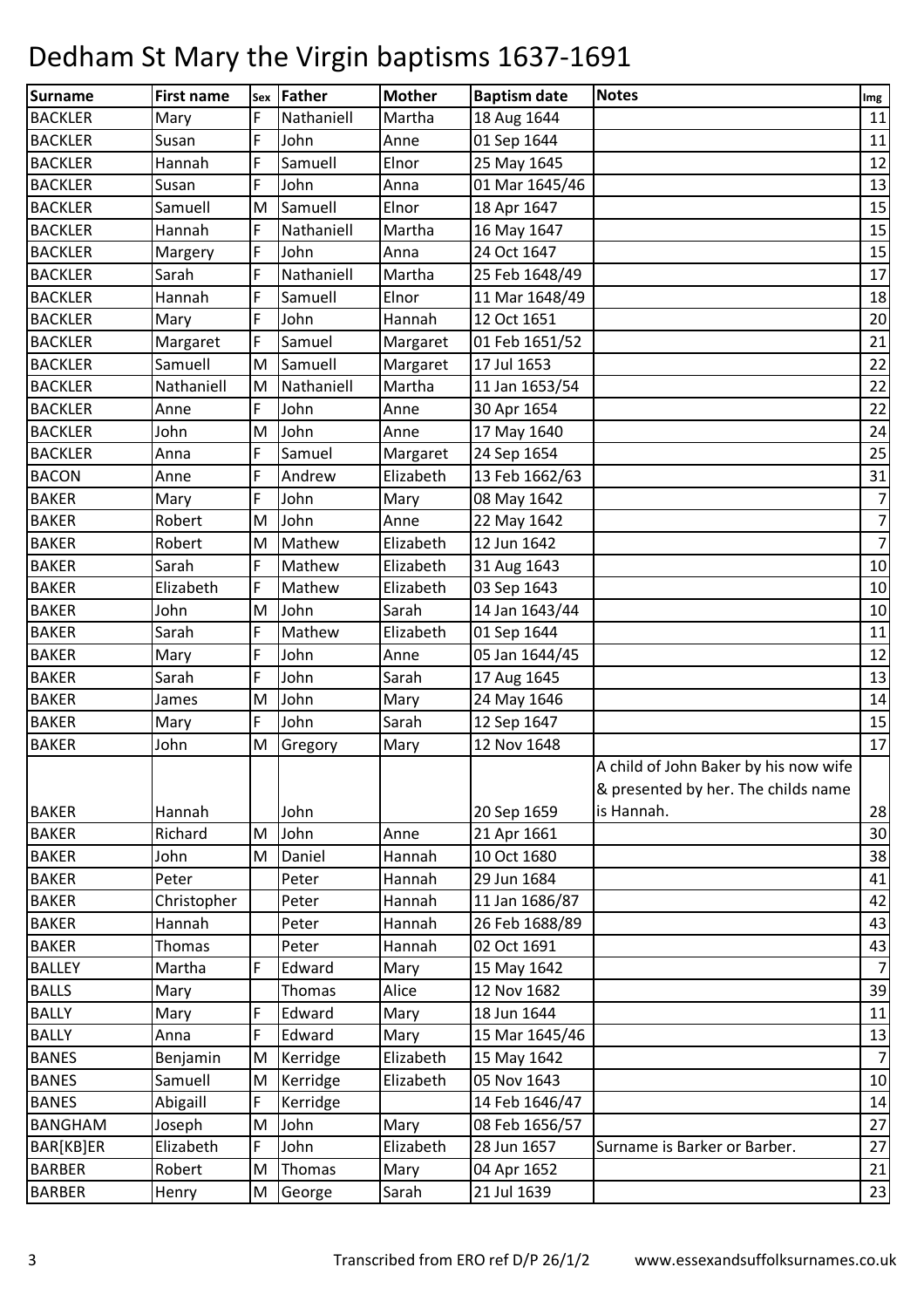| Surname        | <b>First name</b> | Sex | Father           | <b>Mother</b> | <b>Baptism date</b> | <b>Notes</b>                                                            | Img             |
|----------------|-------------------|-----|------------------|---------------|---------------------|-------------------------------------------------------------------------|-----------------|
| <b>BARKER</b>  | Sarah             | F   | George           | Sarah         | 24 Apr 1642         |                                                                         | 7               |
| <b>BARKER</b>  | Mary              | F   | Thomas           | Mary          | 23 Jun 1644         |                                                                         | 11              |
| <b>BARKER</b>  | John              | M   | John             | Elizabeth     | 12 Jan 1644/45      |                                                                         | 12              |
| <b>BARKER</b>  | Mary              | F   | Thomas           | Mary          | 24 Aug 1645         |                                                                         | 13              |
| <b>BARKER</b>  | Elizabeth         | F   | John             | Elizabeth     | 10 Jan 1646/47      |                                                                         | 14              |
| <b>BARKER</b>  | Mary              | F   | Thomas           | Mary          | 09 May 1647         |                                                                         | 15              |
| <b>BARKER</b>  | Richard           | M   | George           | Sarah         | 10 Sep 1648         |                                                                         | 17              |
| <b>BARKER</b>  | John              | M   | William          | Sarah         | 02 Feb 1654/55      |                                                                         | 25              |
| <b>BARKER</b>  | Elizabeth         | F   | Thomas           | Mary          | 15 Jul 1655         |                                                                         | 26              |
| <b>BARKER</b>  | Elizabeth         | F   | John             |               | 29 Jun 1656         |                                                                         | 26              |
| <b>BARKER</b>  | Sarah             | F   | William          | Sarah         | 14 Sep 1656         |                                                                         | 27              |
| <b>BARKER</b>  | William           | M   | William          | Sarah         | 18 Sep 1659         |                                                                         | 28              |
| <b>BARKER</b>  | Sarah             | F   | George           | Elizabeth     | 06 Aug 1661         | The child was 3 year and 3 quarters                                     | 30              |
| <b>BARKER</b>  | Edmond            | M   | William          | Sarah         | 29 Dec 1661         |                                                                         | 31              |
| <b>BARKER</b>  | John              | M   | John             | Margaret      | 30 Mar 1662         |                                                                         | 31              |
| <b>BARKER</b>  | Mary              | F   | William          | Sarah         | 26 Feb 1664/65      |                                                                         | 33              |
| <b>BARKER</b>  | John              | M   | Samewell         | Mary          | 17 Aug 1665         | Entered vertically in the margin                                        | 33              |
| <b>BARKER</b>  | Elisabeth         | F   | John             | Susan         | 02 Dec 1667         |                                                                         | 34              |
| <b>BARKER</b>  | Susan             | F   | John             |               | 26 Apr 1670         |                                                                         | 35              |
|                |                   |     |                  |               |                     | Born 7 Aug 1665. Entered with 1673<br>baptisms at the time of a younger |                 |
| <b>BARKER</b>  | John              | M   | Samewell         | Mary          | 17 Aug 1665         | sibling's baptism.                                                      | 36              |
|                |                   |     |                  |               |                     | Born 19 Jul 1673. Entered with 1673                                     |                 |
|                |                   |     |                  |               |                     | baptisms at the time of a younger                                       |                 |
| <b>BARKER</b>  | <b>Bezaliell</b>  | M   | Samewell         | Mary          | 26 Jul 1673         | sibling's baptism.                                                      | 36              |
| <b>BARKER</b>  | Thomas            | M   | Thomas           | <b>Brigit</b> | 21 Jun 1675         |                                                                         | 36              |
| <b>BARKER</b>  | Mary              | F   | Samewell         |               | 20 May 1675         | Entered vertically in the margin.                                       | 36              |
| <b>BARKER</b>  | William           | M   | Samewell         |               | 20 Mar 1676/77      | Written vertically in the margin.                                       | 37              |
| <b>BARKER</b>  | Anne              |     | Samuel           | Mary          | 03 Sep 1682         |                                                                         | 39              |
| <b>BARKER</b>  | Thomas            |     | Richard          | Sarah         | 28 Sep 1690         |                                                                         | 43              |
| <b>BARRET</b>  | William           |     | William          | Anne          | 29 Oct 1682         |                                                                         | 39              |
| <b>BARTEN</b>  | Thomas            | M   | Stephen          | Ann           | 13 Nov 1664         |                                                                         | 33              |
| <b>BARTON</b>  | Sarah             | F   | Thomas           | Joanah        | 18 May 1662         |                                                                         | 31              |
| <b>BATT</b>    | Mary              | F   | John             | Margerrett    | 18 Jul 1641         |                                                                         | $5\phantom{.0}$ |
| <b>BATT</b>    | John              | M   | John             | Margerett     | 23 Jun 1644         |                                                                         | 11              |
| <b>BATT</b>    | Addam             | M   | John             | Margaret      | 21 Nov 1653         |                                                                         | 22              |
| <b>BATT</b>    | Adam              | M   | John             | Margaret      | 21 Mar 1639/40      |                                                                         | 24              |
| <b>BAUGHAM</b> | John              | M   | John             | Mary          | 25 Jul 1647         |                                                                         | 15              |
| <b>BAUGHAM</b> | Mary              | F   | John             | Mary          | 02 Oct 1649         |                                                                         | 18              |
| <b>BAUGHAM</b> | James             | M   | John             | Mary          | 28 Nov 1652         |                                                                         | 21              |
| <b>BAXTER</b>  | John              | M   | Thomas           | Judith        | 09 Apr 1643         |                                                                         | 9               |
| <b>BAXTER</b>  | <b>Thomas</b>     | M   | Thomas           | Judeth        | 17 Nov 1639         |                                                                         | 24              |
| <b>BAXTOR</b>  | Henry             | M   | Thomas           | Judith        | 13 Jun 1641         |                                                                         | 5               |
| <b>BAXTOR</b>  | Judith            | F   | Thomas           | Judith        | 18 Apr 1647         |                                                                         | 15              |
| <b>BENTLY</b>  | Elizabeth         | F   | <b>Bezaliell</b> | Elizabeth     | 17 Feb 1651/52      |                                                                         | 21              |
| <b>BETTS</b>   | <b>Thomas</b>     | M   | Thomas           | Mary          | 27 Aug 1654         |                                                                         | 23              |
| <b>BETTS</b>   | Henry             | M   | Thomas           | Amy           | 15 Jan 1655/56      |                                                                         | 26              |
| <b>BIGSBY</b>  | Mary              |     |                  | Sarah         | 21 Aug 1681         |                                                                         | 39              |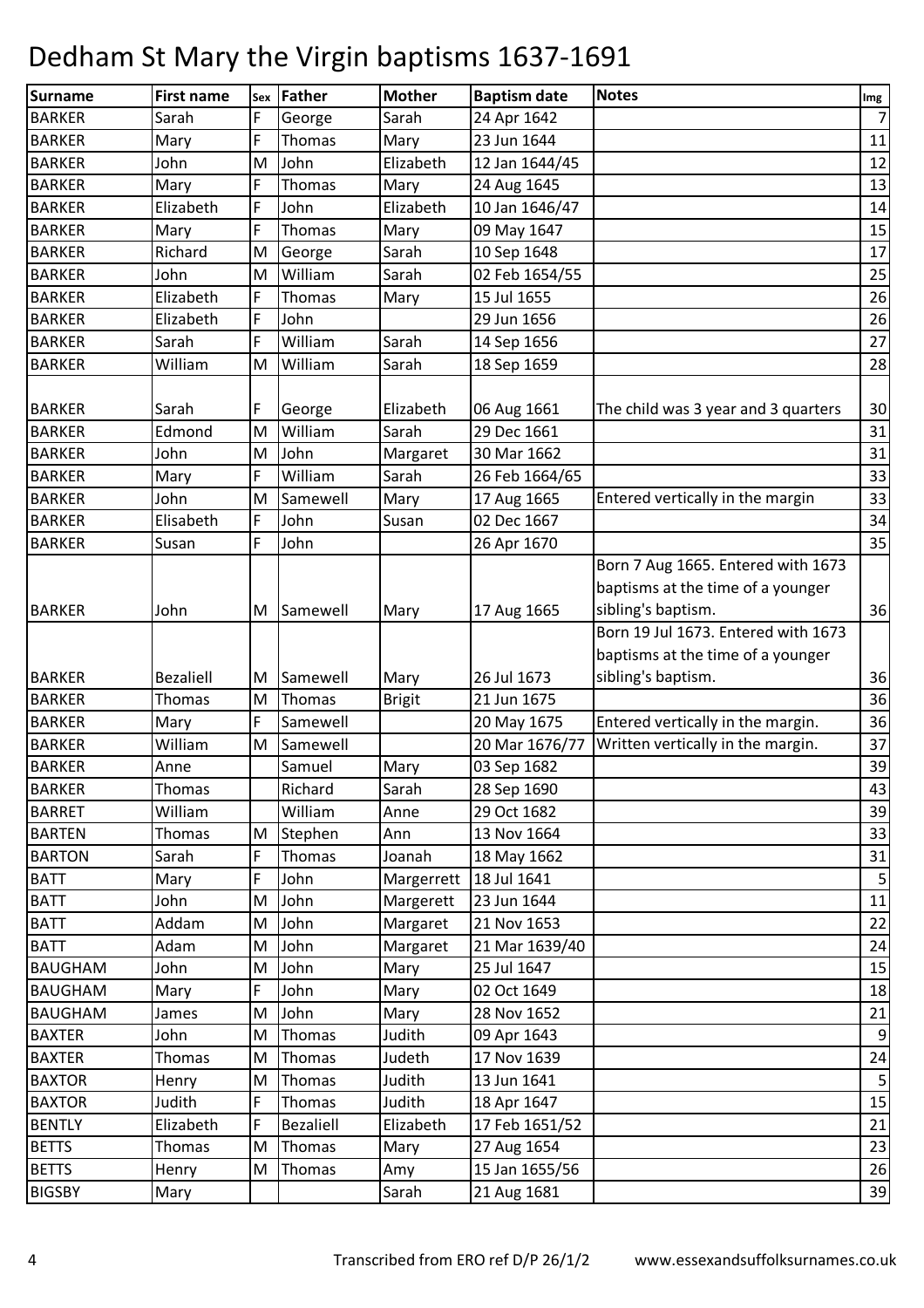| <b>Surname</b>    | <b>First name</b> | Sex | Father     | <b>Mother</b> | <b>Baptism date</b> | <b>Notes</b>                   | Img            |
|-------------------|-------------------|-----|------------|---------------|---------------------|--------------------------------|----------------|
| <b>BIRD</b>       | Sarah             | F   | John       | Mary          | 25 Jan 1656/57      |                                | 27             |
| <b>BIRD</b>       | Elizabeth         | F   | John       | Mary          | 14 Nov 1658         |                                | 28             |
| <b>BIRD</b>       | Edmonde           | M   | John       | Mary          | 12 May 1661         |                                | 30             |
| <b>BLAG</b>       | Thomasen          | F   | Thomas     | Mary          | 25 Feb 1654/55      |                                | 25             |
| <b>BLAG</b>       | Richard           | M   | Tho.       | Mary          | 13 Dec 1657         |                                | 27             |
| <b>BLAGG</b>      | Sarah             | F   | Robert     | Mary          | 08 Aug 1652         |                                | 21             |
| <b>BLAGG</b>      | <b>Thomas</b>     | M   | Thomas     |               | 28 Jul 1661         |                                | 30             |
| <b>BLITH</b>      | Mary              | F   | James      | Mary          | 14 Jun 1664         |                                | 33             |
| <b>BLOMEFIELD</b> | Abigail           |     | John       | Sarah         | 28 May 1682         |                                | 39             |
| <b>BLOMEFIELD</b> | Nathaniel         |     | Henry      | Hannah        | 28 Jun 1683         |                                | 40             |
| <b>BLOMEFIELD</b> | <b>Bezaleel</b>   |     | John       | Sarah         | 16 Nov 1684         |                                | 41             |
| <b>BLOMEFIELD</b> | Bezaleel          |     | Henry      | Hannah        | 06 Oct 1685         |                                | 41             |
| <b>BLOMFIELD</b>  | Abigail           |     | Henry      | Hannah        | 16 Sep 1688         |                                | 42             |
| <b>BLOSSE</b>     | Nathaniell        | M   | Nathaniell | Lidia         | 09 Jun 1644         |                                | 11             |
| <b>BLUMFEILD</b>  | Henry             | M   | John       | Abigaile      | 28 Nov 1652         |                                | 21             |
| <b>BLUMFEILD</b>  | Sarah             | F   | Jo.        | Sarah         | 16 Sep 1675         |                                | 37             |
| <b>BLUMFELD</b>   | Samewell          | M   | John       | Sarah         | 18 Mar 1679/80      |                                | 38             |
| <b>BLUMFIELD</b>  | John              | M   | John       | Abigaill      | 08 Aug 1648         |                                | 17             |
| <b>BLUMFIELD</b>  | Abigaill          | F   | John       | Abigaill      | 25 Nov 1649         |                                | 18             |
| <b>BLYTHES</b>    | Mary              | F   | James      | Mary          | 23 Mar 1661/62      |                                | 31             |
| <b>BOND</b>       | Anne              | F   | John       | Anne          | 01 Feb 1641/42      |                                | 6              |
| <b>BOND</b>       | John              | M   | John       | Ann           | 26 Mar 1643         |                                | $\overline{9}$ |
| <b>BORAM</b>      | Susan             | F   | Steven     | Anne          | 30 Jun 1644         |                                | 11             |
| <b>BORAM</b>      | Samuell           | M   | Steven     | Margaret      | 10 Jul 1653         |                                | 22             |
| <b>BORAM</b>      | Samuel            | M   | Steven     | Margaret      | 20 Aug 1654         |                                | 23             |
| <b>BORAM</b>      | John              | M   | Steven     | Martha        | 23 Feb 1639/40      |                                | 24             |
| <b>BORAM</b>      | Martha            | F   | Steven     | Margaret      | 31 Oct 1658         |                                | 28             |
| <b>BORRADEL</b>   | Joseph            | M   | John       | Susan         | 14 Oct 1660         |                                | 29             |
| <b>BORRADELL</b>  | John              | M   | Jon        | Susan         | 07 Sep 1656         |                                | 27             |
| <b>BORUM</b>      | Martha            | F   | Samewell   | Martha        | 20 Nov 1679         |                                | 38             |
| <b>BOSSET</b>     | George            | M   | George     | Elizabeth     | 29 Aug 1647         |                                | 15             |
| <b>BOULTEN</b>    | Sarah             | F.  | Thomas     | Mary          | 22 Feb 1645/46      |                                | 13             |
| <b>BOWERS</b>     | Peter             | M   | Peter      | Phebe         | 05 Jun 1643         |                                | 9              |
| <b>BOWERS</b>     | Jacob             | M   | Peter      | Phebe         | 31 Aug 1645         |                                | 13             |
| <b>BOWERS</b>     | Elizabeth         | F   | Peter      | Phebe         | 01 Aug 1647         |                                | 15             |
| <b>BOWERS</b>     | Phoebe            | F   | Peter      | Phoebe        | 29 Sep 1639         |                                | 24             |
| <b>BOWERS</b>     | Peter             | M   | Peter      |               | 30 Jan 1676/77      |                                | 37             |
| <b>BOWERS</b>     | Petter            | М   | Petter     | Susan         | 11 Mar 1678/79      |                                | 38             |
| <b>BOWTEN</b>     | Elizabeth         | F   | Thomas     | Mary          | 08 Sep 1644         |                                | 11             |
| <b>BOWTEN</b>     | <b>Thomas</b>     | M   | Thomas     | Mary          | 24 Oct 1647         |                                | 15             |
| <b>BRABROCKE</b>  | Marthae           | F   | Robert     | Marthae       | 27 Jun 1669         |                                | 35             |
| <b>BRABROCKE</b>  | Nathanell         | M   | Robert     |               | 22 Mar 1670/71      | Entered with 1669/70 baptisms. | 35             |
| <b>BRABROOKE</b>  | Mathew            |     | Robert     | Mathew        | 25 Nov 1666         |                                | 34             |
| <b>BRADSHAW</b>   | Peter             | M   | Peter      | Elizabeth     | 24 Aug 1645         |                                | 13             |
| <b>BRADSHAW</b>   | Elizabeth         | F   | Peter      | Elizabeth     | 01 Aug 1647         |                                | 15             |
| <b>BRADSHAW</b>   | Rebecah           | F   | Peter      |               | 24 Nov 1650         |                                | 19             |
| <b>BRAIBROOKE</b> | Edward            | M   | John       | Martha        | 02 Oct 1664         |                                | 33             |
| <b>BRAND</b>      | Abraham           | M   | Abraham    | Anne          | 09 Oct 1642         |                                | 8 <sup>1</sup> |
| <b>BRAND</b>      | Hanna             | F.  | Abram      | Margaret      | 26 Jun 1653         |                                | 22             |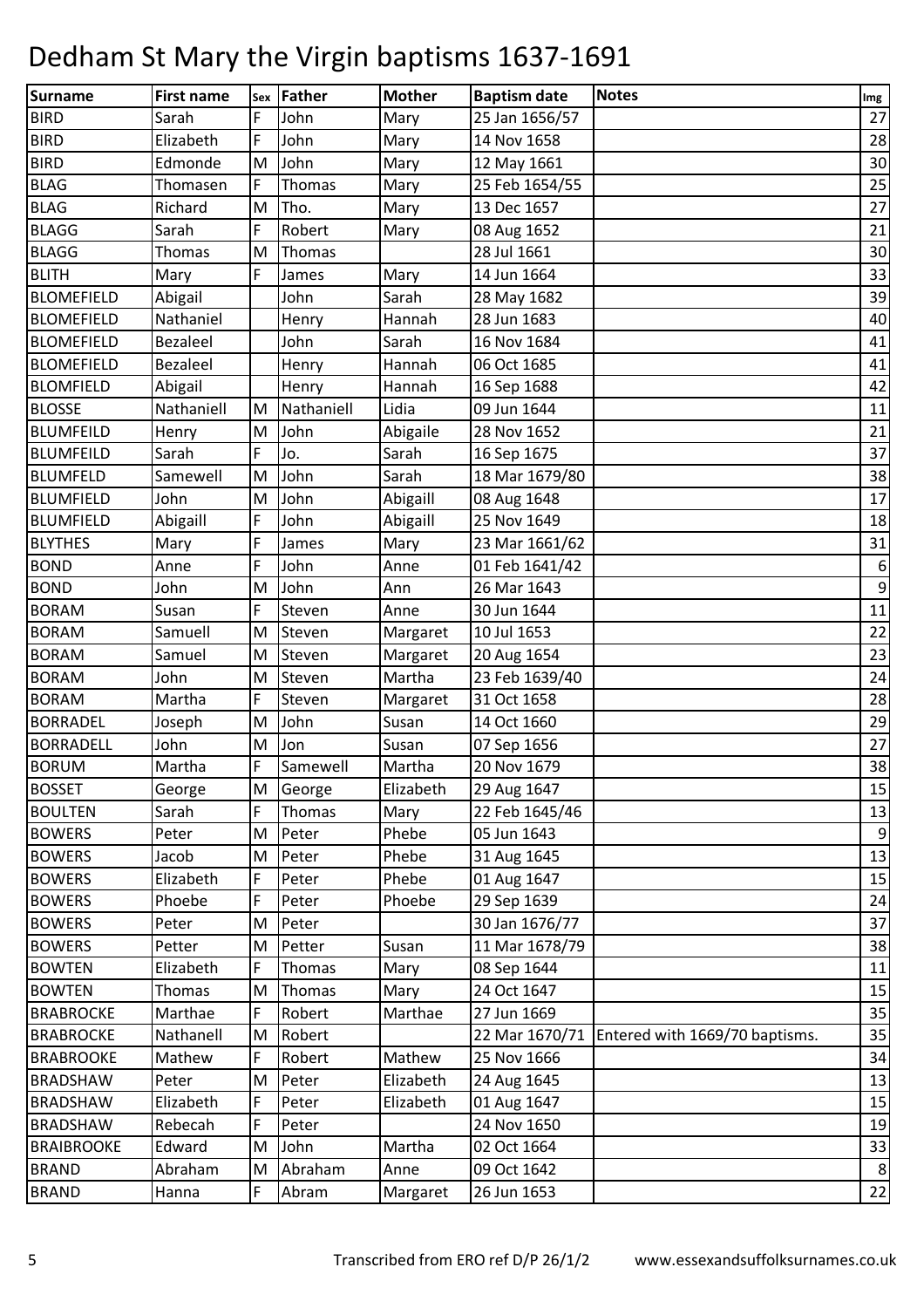| Surname           | <b>First name</b> | Sex | Father   | <b>Mother</b> | <b>Baptism date</b> | <b>Notes</b>                                 | Img |
|-------------------|-------------------|-----|----------|---------------|---------------------|----------------------------------------------|-----|
| <b>BRAND</b>      | Sarah             | F   | Abraham  | Margaret      | 29 Jul 1655         |                                              | 26  |
| <b>BRAND</b>      | John              | M   | Samuel   | Susan         | 23 Mar 1655/56      |                                              | 26  |
| <b>BRAND</b>      | William           | M   | Abram    | Susan         | 03 Jan 1657/58      |                                              | 27  |
| <b>BRAND</b>      | Joseph            | M   | Samuell  | Susan         | 26 Feb 1659/60      |                                              | 29  |
| <b>BRAND</b>      | Thomas            | M   | Samuel   | Susan         | 25 Nov 1662         |                                              | 31  |
| <b>BRANSON</b>    | Heman             | M   | John     | Susan         | 27 Nov 1664         |                                              | 33  |
|                   |                   |     |          |               |                     |                                              |     |
|                   |                   |     |          |               |                     | A child of Goodman Bransones (first          |     |
| <b>BRANSONE</b>   |                   |     |          |               | 02 Dec 1666         | name and sex not in register)                | 34  |
| <b>BRANSTON</b>   | John              | M   | John     | Susan         | 23 Dec 1660         |                                              | 29  |
| <b>BRAUBROOK</b>  | William           | M   | Robert   | Martha        | 23 Dec 1660         |                                              | 29  |
| <b>BRAUBROOKE</b> | John              | M   | Robert   | Martha        | 06 Feb 1658/59      |                                              | 28  |
| <b>BRAWBRICK</b>  | Edmond            | M   | Robert   | Martha        | 19 Aug 1662         |                                              | 31  |
| <b>BRAWBROOKE</b> | Anna              | F   | Edward   | Anna          | 30 Oct 1653         |                                              | 22  |
| <b>BRAWBROOKE</b> | William           | M   | Robert   | Martha        | 21 Feb 1657/58      |                                              | 28  |
| <b>BRAYBROOK</b>  | Robert            |     | Robert   | Elizabeth     | 10 Aug 1686         |                                              | 42  |
| <b>BRAYBROOK</b>  | Mary              |     | Robert   | Elizabeth     | 11 Mar 1687/88      |                                              | 42  |
| <b>BRAYBROOKE</b> | Robert            | M   | Robert   | Martha        | 04 May 1656         |                                              | 26  |
| <b>BRAYBROOKE</b> | Martha            |     | Robert   | Elizabeth     | 24 Jul 1681         |                                              | 39  |
| <b>BRAYBROOKE</b> | Plampin           |     | Robert   | Elizabeth     | 07 Jan 1682/83      |                                              | 40  |
|                   |                   |     |          |               |                     | Squashed in with 1665/6 baptisms.            |     |
|                   |                   |     |          |               |                     | First name presumably a misspelling          |     |
| <b>BREDGE</b>     | Elisabeth         | F   | Sepreme  | Rachell       | 30 Mar 1666         | of Cyprian.                                  | 34  |
| <b>BREDGE</b>     | Cipprian          | M   | Cipprian | Rachell       | 18 Feb 1667/68      |                                              | 34  |
| <b>BRETT</b>      | Anna              | F   | John     | Anna          | 04 Mar 1648/49      |                                              | 18  |
| <b>BRETT</b>      | John              | M   | John     | Anna          | 28 Mar 1652         |                                              | 21  |
| <b>BREWSE</b>     | <b>Bridget</b>    |     | John     | Rachel        | 24 Dec 1683         |                                              | 40  |
| <b>BREWSE</b>     | Mary              |     | John     | Rachel        | 22 Dec 1685         |                                              | 41  |
| <b>BREWSE</b>     | Susan             |     | John     | Rachel        | 30 Oct 1687         |                                              | 42  |
| <b>BREWSE</b>     | Samuel            |     | John     | Rachel        | 08 Oct 1689         |                                              | 43  |
| <b>BREWSTER</b>   | Martha            | F   | John     | Mary          | 22 Mar 1639/40      | Martha and Mary, daughters of                | 24  |
| <b>BREWSTER</b>   | Mary              | F   | John     | Mary          |                     | 22 Mar 1639/40 Martha and Mary, daughters of | 24  |
| <b>BRICKNELL</b>  | Steven            | M   | Steven   | Sarah         | 27 Dec 1657         |                                              | 27  |
| <b>BRIDGES</b>    | Cyprian           | М   | Cyprian  | Rachel        | 09 Oct 1664         |                                              | 33  |
| <b>BRINKLY</b>    | Elizabeth         |     |          | Elizabeth     | 26 Oct 1685         | The mother is a widow                        | 41  |
| <b>BROME</b>      | Susan             |     | John     | Sarah         | 25 Nov 1687         |                                              | 42  |
| <b>BROME</b>      | Mary              |     | John     | Sarah         | 24 Apr 1689         |                                              | 43  |
| <b>BROND</b>      | Anne              |     | John     | Anne          | 13 Jul 1690         |                                              | 43  |
| <b>BROND</b>      | Joseph            |     | John     | Ann           | 26 Aug 1691         |                                              | 43  |
| <b>BROOK</b>      | John              |     | Robert   | Mary          | 03 Apr 1687         |                                              | 42  |
| <b>BROOK</b>      | Mary              |     | Robert   | Mary          | 03 Feb 1688/89      |                                              | 43  |
| <b>BROOK</b>      | Mary              |     | Robert   | Mary          | 16 Feb 1689/90      |                                              | 43  |
| <b>BROWEN</b>     | Robert            | M   | Robert   | Mary          | 23 Jan 1647/48      |                                              | 16  |
| <b>BROWEN</b>     | Sarah             | F   | Thomas   | Sarah         | 01 Jul 1649         |                                              | 18  |
| <b>BROWN</b>      | John              | M   | Robert   | Elizabeth     | 29 Jun 1645         |                                              | 12  |
| <b>BROWN</b>      | Thomas            | M   | Thomas   | Sarah         | 28 Aug 1651         |                                              | 20  |
| <b>BROWN</b>      | Sarah             | F.  | Daniel   | Sarah         | 29 Nov 1664         |                                              | 33  |
| <b>BROWN</b>      | Susan             |     | Daniel   | Sarah         | 10 Apr 1683         |                                              | 40  |
| <b>BROWN</b>      | Martha            |     | Thomas   | Martha        | 18 Jan 1684/85      |                                              | 41  |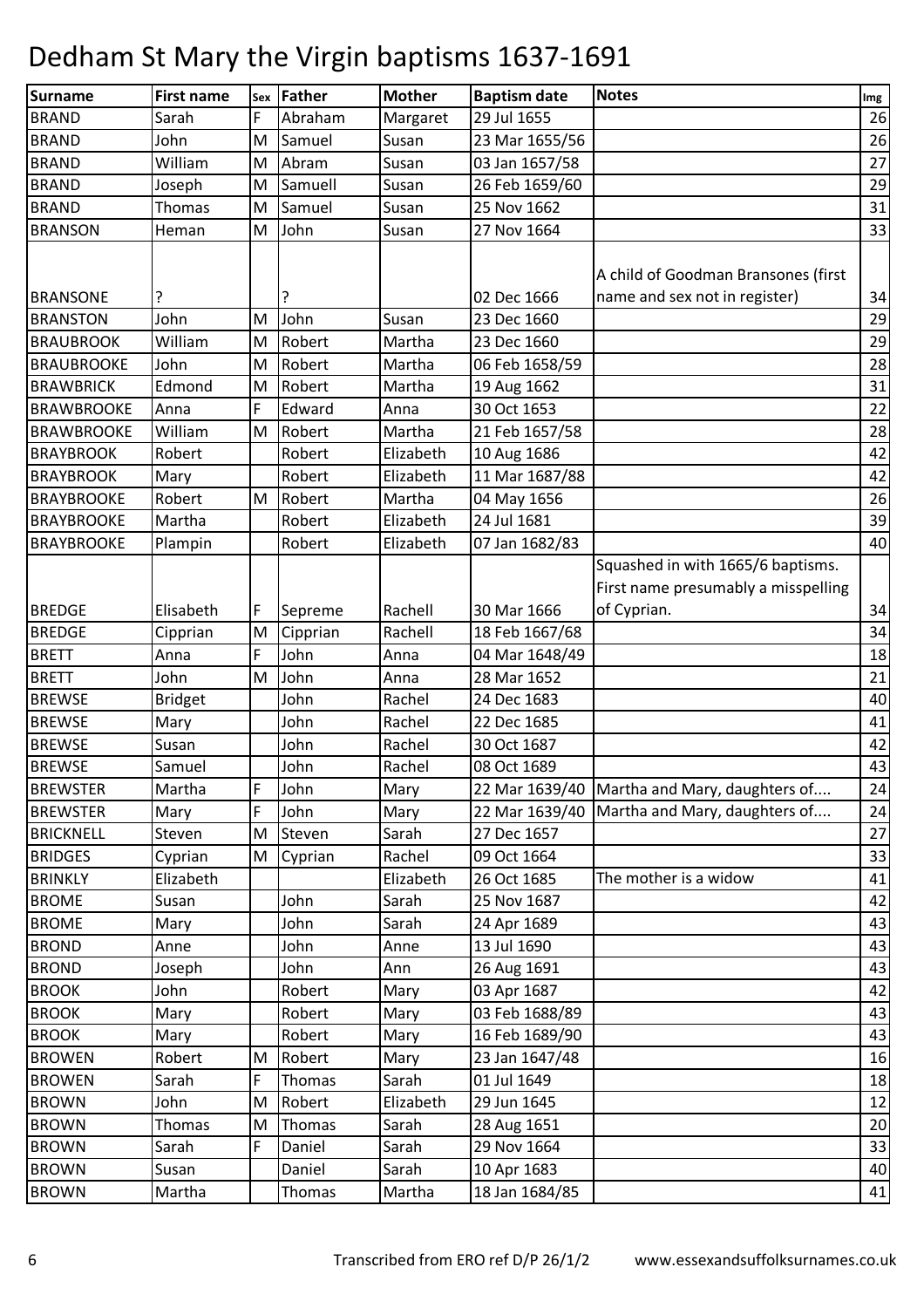| Surname                        | First name      | Sex | Father        | <b>Mother</b>    | <b>Baptism date</b>              | <b>Notes</b>                                                                                                                                              | Img            |
|--------------------------------|-----------------|-----|---------------|------------------|----------------------------------|-----------------------------------------------------------------------------------------------------------------------------------------------------------|----------------|
| <b>BROWN</b>                   | Sarah           |     | Thomas        | Martha           | 05 Nov 1688                      |                                                                                                                                                           | 42             |
| <b>BROWNE</b>                  | Mary            | F   | Robert        | Elizabeth        | 28 Aug 1642                      |                                                                                                                                                           | $\overline{7}$ |
| <b>BROWNE</b>                  | John            | M   | Thomas        | Elizabeth        | 31 May 1640                      |                                                                                                                                                           | 24             |
| <b>BROWNE</b>                  | Daniell         | M   | Daniell       | Sarah            | 17 Mar 1660/61                   |                                                                                                                                                           | 30             |
| <b>BROWNE</b>                  | John            | M   | John          | Ann              | 15 Jun 1673                      | Born 9 June 1673                                                                                                                                          | 36             |
| <b>BROWNE</b>                  | Anna            | F   | John          | Anna             | 13 Feb 1675/76                   |                                                                                                                                                           | 37             |
| <b>BRUCE</b>                   | Daniel          |     | John          | Rachel           | 21 Jul 1691                      |                                                                                                                                                           | 43             |
|                                |                 |     |               |                  |                                  | Out of sequence - entered with 1680                                                                                                                       |                |
| <b>BRUISE</b>                  | John            | M   | John          | Rachell          | 11 Sep 1679                      | baptisms.                                                                                                                                                 | 38             |
| <b>BRUISE</b>                  | Rachel          |     | John          | Rachel           | 20 Feb 1680/81                   |                                                                                                                                                           | 38             |
| <b>BRUSH</b>                   | Robert          | M   | Thomas        | Avis             | 28 Nov 1641                      |                                                                                                                                                           | 6              |
| <b>BRUSH</b>                   | Mary            | F   | Thomas        | Anne             | 04 Feb 1643/44                   |                                                                                                                                                           | $10\,$         |
| <b>BRUSH</b>                   | Richard         | M   | Thomas        | Avis             | 17 Nov 1639                      |                                                                                                                                                           | 24             |
| <b>BRUTNELL</b>                | Steven          | M   | Steven        | Sarah            | 27 Feb 1658/59                   |                                                                                                                                                           | 28             |
|                                |                 |     |               |                  |                                  | Year a little confusing - looks like<br>1672 but might be 1671. It looks like<br>they were born in 1672 and baptised<br>in 1671, which obviously would be |                |
| <b>BULLOCKE</b>                | Mary            | F   | James         | Mary             | 27 Aug 1672                      | impossible. Birth 13th May.                                                                                                                               | 36             |
| <b>BURAGE</b>                  | Martha          | F   | John          | Margaret         | 10 Feb 1638/39                   |                                                                                                                                                           | 23             |
| <b>BURAGE</b>                  | James           | M   | James         | Mary             | 18 Oct 1657                      |                                                                                                                                                           | 27             |
| <b>BURAGE</b>                  | Mary            | F   | Samuell       | Mary             | 11 Jul 1658                      |                                                                                                                                                           | 28             |
| <b>BURAGE</b>                  | John            | M   | Samuell       | Mary             | 02 Feb 1661/62                   |                                                                                                                                                           | 31             |
| <b>BURR</b>                    | Anne            | F   | John          | Alce             | 01 Aug 1643                      |                                                                                                                                                           | 10             |
| <b>BURR</b>                    | Henry           | M   | John          | Susan            | 24 Feb 1638/39                   |                                                                                                                                                           | 23             |
| <b>BURRAGE</b>                 | Mary            | F   | James         | Mary             | 20 Apr 1656                      |                                                                                                                                                           | 26             |
| <b>BURRAGE</b>                 | Nathaniell      | M   | James         | Mary             | 23 Apr 1661                      |                                                                                                                                                           | 30             |
| <b>BURRAGE</b>                 | Hughes          | M   | James         | Mary             | 08 Apr 1664                      |                                                                                                                                                           | 32             |
| <b>BURRE</b>                   | Elizabeth       | F   | John          | Alce             | 22 Mar 1645/46                   |                                                                                                                                                           | 13             |
| <b>BURROWES</b>                | Elizabeth       | F   | Robert        | Mary             | 14 Nov 1647                      |                                                                                                                                                           | 16             |
| <b>BURROWES</b>                | Mary            | F   | Robert        | Mary             | 05 Jan 1650/51                   |                                                                                                                                                           | 19             |
| <b>BURROWES</b>                | Robert          | M   | Robert        | Mary             | 27 Apr 1656                      |                                                                                                                                                           | 26             |
| <b>BUTCHER</b>                 | John            | M   | Ephraim       | Mary             | 08 Oct 1654                      |                                                                                                                                                           | 25             |
| <b>BUTCHER</b>                 | Joseph          | M   | Isaack        | Ann?             |                                  | 02 Mar 1655/56 Mother's name very faded.                                                                                                                  | 26             |
| <b>BUTLER</b>                  | John            | Μ   | John          | Sarah            | 25 Jun 1643                      |                                                                                                                                                           | 9              |
| <b>BUTLER</b>                  | Isaack          | M   | Isaack        | Lidea            | 05 Mar 1653/54                   |                                                                                                                                                           | 22             |
| <b>BUTLER</b>                  | Lydia           | F   | Isaack        | Lydia            | 19 Sep 1658                      |                                                                                                                                                           | 28             |
| <b>BUTLER</b>                  | John            | M   | Isaak         | Lydia            | 03 Nov 1661                      |                                                                                                                                                           | 30             |
| <b>BUTLER</b><br><b>CALTON</b> | Isaac<br>Martha | F   | Isaac<br>John | Susan            | 24 Jan 1681/82<br>20 Mar 1652/53 |                                                                                                                                                           | 39<br>22       |
| <b>CALTON</b>                  | Adam            | M   | Adam          | Anna<br>Frances  | 20 Oct 1639                      |                                                                                                                                                           | 24             |
| CALY                           | Elizabeth       | F   | George        | Elizabeth        | 28 Apr 1639                      |                                                                                                                                                           | 23             |
| <b>CANDELLER</b>               | Mary            | F   | John          |                  | 10 Jul 1642                      |                                                                                                                                                           | 7              |
| <b>CANDELLER</b>               | John            | M   | John          | Margret<br>Susan | 29 Jan 1642/43                   |                                                                                                                                                           | 8              |
| <b>CANDELLER</b>               | John            | Μ   | John          | Margerrett       | 21 Jan 1643/44                   |                                                                                                                                                           | 10             |
| <b>CANDELLER</b>               | Susan           | F   | John          | Susan            | 09 Feb 1644/45                   |                                                                                                                                                           | 12             |
| CANDELLER                      | Andrew          | M   | John          | Margerrett       | 26 Dec 1647                      |                                                                                                                                                           | 16             |
| <b>CARTER</b>                  | Lidia           | F   | Henry         | Jane             | 24 Jul 1642                      |                                                                                                                                                           | $7\vert$       |
|                                |                 |     |               |                  |                                  |                                                                                                                                                           |                |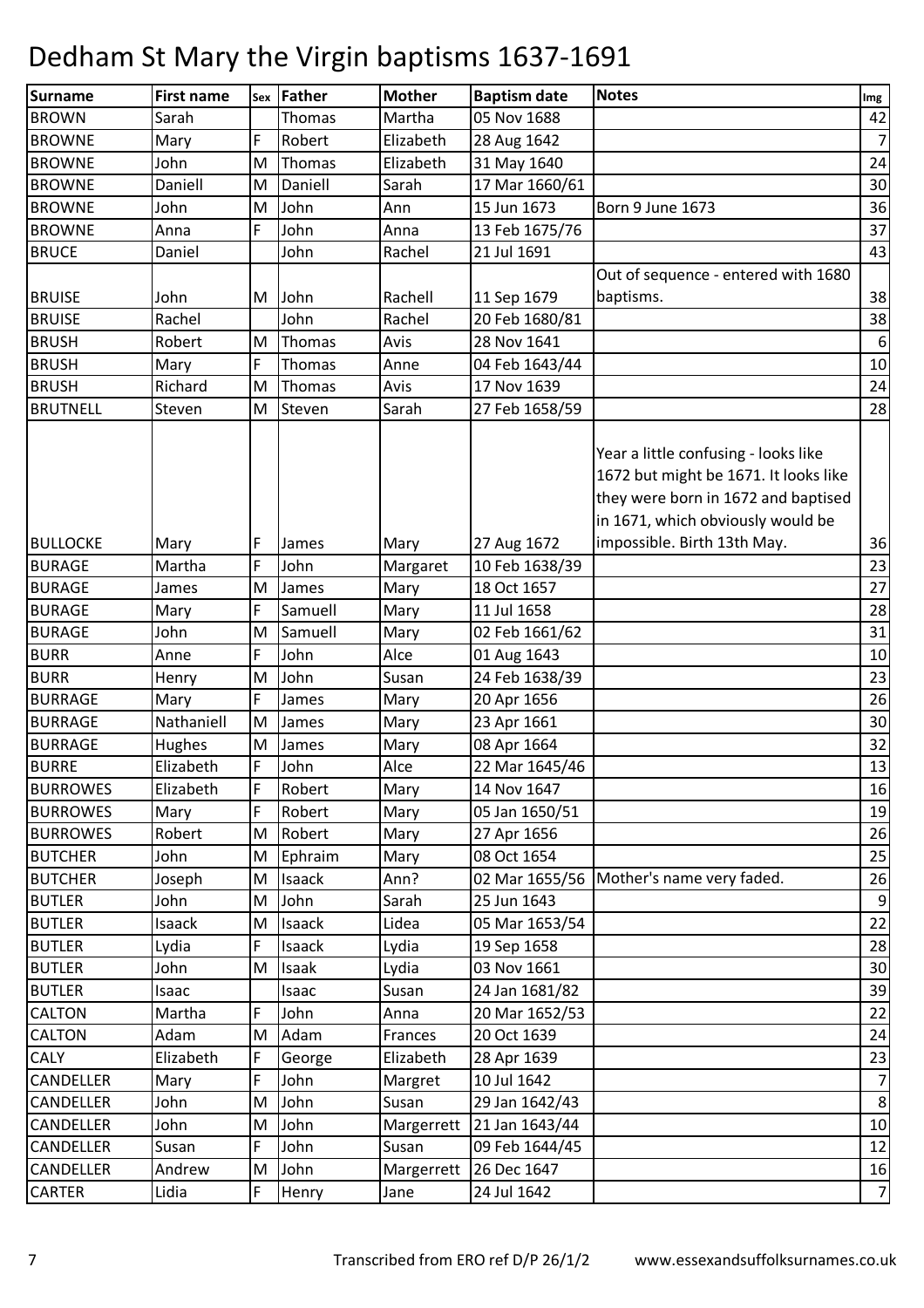| <b>Surname</b>    | <b>First name</b> | Sex         | Father            | <b>Mother</b> | <b>Baptism date</b> | <b>Notes</b>                                                                                                                                                                                                                    | Img |
|-------------------|-------------------|-------------|-------------------|---------------|---------------------|---------------------------------------------------------------------------------------------------------------------------------------------------------------------------------------------------------------------------------|-----|
| <b>CARTER</b>     | Samuell           | M           | Samuell           | Rosse         | 25 Dec 1642         |                                                                                                                                                                                                                                 | 8   |
| <b>CARTER</b>     | Isaack            | M           | Samuel            | Rose          | 02 Dec 1638         |                                                                                                                                                                                                                                 | 23  |
| <b>CARTER</b>     | Mary              | F           | Henry             | Jane          | 10 Feb 1638/39      |                                                                                                                                                                                                                                 | 23  |
| <b>CATTEN</b>     | Elizabeth         | F           | John              | Anna          | 24 Jun 1649         |                                                                                                                                                                                                                                 | 18  |
| CHACE             | William           | M           | John              | Susan         | 17 May 1640         |                                                                                                                                                                                                                                 | 24  |
| <b>CHACE</b>      | Elizabeth         | F           | William           | Elizabeth     | 30 Aug 1657         | Abode: Wivenho                                                                                                                                                                                                                  | 27  |
| CHAMBERLIN        | Joseph            | M           | John              | Margerett     | 05 Dec 1641         |                                                                                                                                                                                                                                 | 6   |
| CHAMBERLIN        | Steven            | M           | John              | Margerett     | 06 Oct 1644         |                                                                                                                                                                                                                                 | 11  |
| <b>CHAMBERLIN</b> | John?             | M           | John              | Elizabet      | 24 Sep 1654         | Entry reads "John son of John and<br>Elizabet Chamberlin" but a note has<br>been added to say "Another plac it is<br>Elizabeth the daughter" - so it's not<br>entirely clear what the child's name<br>or sex is supposed to be. | 25  |
|                   |                   |             |                   |               |                     | Entry reads "John son of John and<br>Elizabet Chamberlin" but a note has<br>been added to say "Another plac it is<br>Elizabeth the daughter" - so it's not<br>entirely clear what the child's name                              |     |
| <b>CHAMBERLIN</b> | Elizabeth?        | M           | John              | Elizabet      | 24 Sep 1654         | or sex is supposed to be.                                                                                                                                                                                                       | 25  |
| CHAMBERLIN        | John              | M           | John              | Mary          | 05 Oct 1656         |                                                                                                                                                                                                                                 | 27  |
| CHAMBERLINE       | Samuell           | M           | John              | Elizabeth     | 15 May 1659         |                                                                                                                                                                                                                                 | 28  |
| CHAMBERLINE       | Deborah           | F           | John              | Elizabeth     | 12 Jan 1661/62      |                                                                                                                                                                                                                                 | 31  |
| <b>CHAMBERS</b>   | Steven            | M           | John              | Anne          | 26 Apr 1639         |                                                                                                                                                                                                                                 | 23  |
| <b>CHAPLIN</b>    | Henry             | M           | Abraham           | Katherine     | 18 May 1641         | The father is the clerk.                                                                                                                                                                                                        | 5   |
| <b>CHAPLIN</b>    | Mary              | F           | Abra.             | Katherine     | 19 Dec 1639         |                                                                                                                                                                                                                                 | 24  |
| <b>CHAPLINE</b>   | Elizabeth         | F           | Abraham           | Katherine     | 11 Dec 1642         | The father is the "clarke".                                                                                                                                                                                                     | 8   |
| <b>CHAPLINE</b>   | Elisabeth         | $\mathsf F$ | <b>Nickellous</b> |               | 06 Jan 1666/67      |                                                                                                                                                                                                                                 | 34  |
| <b>CHAPLING</b>   | Elizabeth         | IF.         | Robert            | Elizabeth     | 02 Nov 1656         |                                                                                                                                                                                                                                 | 27  |
| <b>CHAPLING</b>   | Robert            | M           | Robert            | Elizabeth     | 08 Nov 1662         |                                                                                                                                                                                                                                 | 31  |
| <b>CHASE</b>      | Samuell           | M           | Samuell           | Mary          | 11 Dec 1642         |                                                                                                                                                                                                                                 | 8   |
| <b>CHASE</b>      | Elizabeth         | F.          | John              | Anne          | 30 Jul 1643         |                                                                                                                                                                                                                                 | 10  |
| <b>CHASE</b>      | Susan             | F           | Phillip           | Amy           | 12 Nov 1643         |                                                                                                                                                                                                                                 | 10  |
| <b>CHASE</b>      | Thomas            | M           | Samuell           |               | 09 Feb 1644/45      |                                                                                                                                                                                                                                 | 12  |
| <b>CHASE</b>      | Amy               | F           | Phillip           | Amy           | 18 Jan 1645/46      |                                                                                                                                                                                                                                 | 13  |
| CHASE             | Anne              | F           | John              | Anne          | 01 Feb 1645/46      |                                                                                                                                                                                                                                 | 13  |
| <b>CHASE</b>      | Edmund            | M           | John              | Anna          | 03 Feb 1649/50      |                                                                                                                                                                                                                                 | 19  |
| <b>CHILVER</b>    | Sarah             |             | John              | Sarah         | 10 Jul 1681         |                                                                                                                                                                                                                                 | 39  |
| <b>CHILVER</b>    | John              |             | John              | Sarah         | 10 Jun 1683         |                                                                                                                                                                                                                                 | 40  |
| <b>CHILVER</b>    | Marke             |             | John              | Sarah         | 14 Feb 1685/86      |                                                                                                                                                                                                                                 | 41  |
| <b>CHILVER</b>    | John              |             | John              | Sarah         | 08 Nov 1687         |                                                                                                                                                                                                                                 | 42  |
| <b>CHITTY</b>     | Mary              | F           | Matthew           | Mary          | 01 May 1642         |                                                                                                                                                                                                                                 | 7   |
| <b>CLEERE</b>     | Elizabeth         | F           | Bennett           | Elizabeth     | 15 Jan 1649/50      |                                                                                                                                                                                                                                 | 18  |
| <b>CLEERE</b>     | Anna              | F           | Bennett           | Elizabeth     | 23 Mar 1650/51      |                                                                                                                                                                                                                                 | 20  |
| <b>CLEERE</b>     | Bennet            | M           | Bennet            | Elizabeth     | 27 Sep 1653         |                                                                                                                                                                                                                                 | 22  |
| <b>CLEMENS</b>    | Walter            |             | George            | Sarah         | 16 Feb 1685/86      |                                                                                                                                                                                                                                 | 41  |
| <b>CLEMENS</b>    | Thomas            |             | George            | Sarah         | 10 Apr 1687         |                                                                                                                                                                                                                                 | 42  |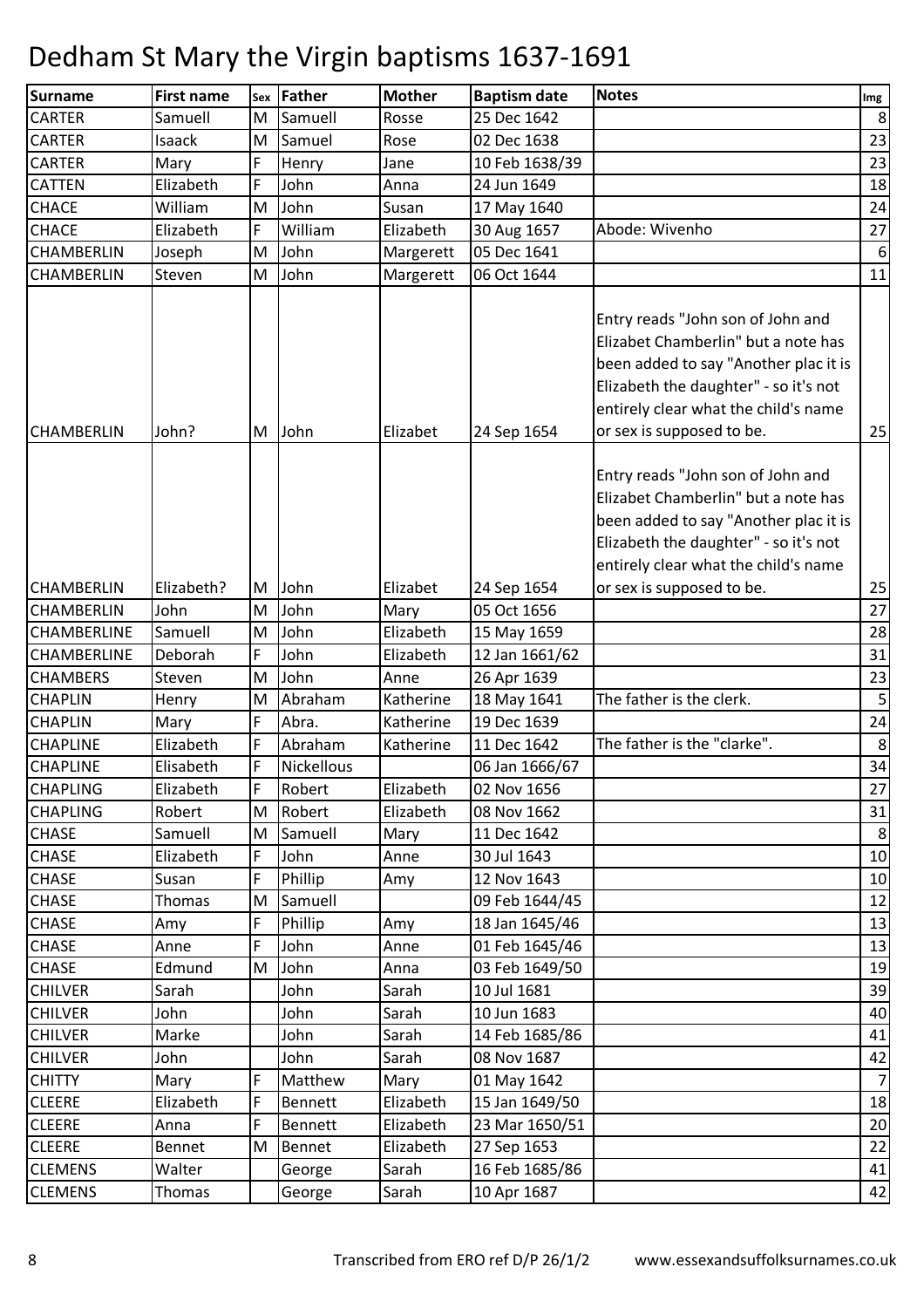| Surname           | <b>First name</b> | Sex | Father    | <b>Mother</b> | <b>Baptism date</b> | <b>Notes</b>                                                                   | Img            |
|-------------------|-------------------|-----|-----------|---------------|---------------------|--------------------------------------------------------------------------------|----------------|
| <b>CLERE</b>      | Thomas            | M   | Benjamin  | Elizabeth     | 25 Feb 1654/55      |                                                                                | 25             |
| <b>CLERE</b>      | John              | M   | Bennet    | Elizabeth     | 03 Feb 1660/61      |                                                                                | 30             |
| <b>CLOPTON</b>    | William           | M   | Georg     | Anne          | 26 Jul 1655         |                                                                                | 26             |
| <b>CLOVER</b>     | James             | M   | James     | Mary          | 14 Dec 1652         |                                                                                | 21             |
| <b>CLOVER</b>     | Sarah             | F   | James     | Mary          | 27 Aug 1654         |                                                                                | 23             |
| <b>CLOVER</b>     | John              | M   | James     | Mary          | 23 Nov 1656         |                                                                                | 27             |
| CO[UV]ALL         | Darcus            | F   | John      | Elizabeth     | 19 May 1665         |                                                                                | 33             |
| <b>COBILL</b>     | Sarah             |     | Thomas    | Hannah        | 19 Jan 1691/92      |                                                                                | 43             |
| <b>COBLE</b>      | Elizabeth         |     | Thomas    | Joanna        | 02 Dec 1683         |                                                                                | 40             |
| <b>COBLE</b>      | Joanna            |     | Thomas    | Joanna        | 07 Jun 1687         |                                                                                | 42             |
| <b>COCK</b>       | George            | M   | Geo.      | Mary          | 01 Sep 1661         |                                                                                | 30             |
| <b>COCKE</b>      | Mara              | F   | Jourg     | Mara          | 27 Mar 1666         | The first names are presumably<br>misspellings of Maria or Mary and<br>George. | 34             |
| <b>COCKE</b>      | Steven            | M   | Jourg     | Mary          | 24 Jun 1673         | Year of birth not given - possibly<br>1672? (born 29 Sep)                      | 36             |
| <b>COCKEREL</b>   | James             |     | John      | Mary          | 17 Dec 1682         |                                                                                | 40             |
| <b>COCKERELL</b>  | John              | M   | John      | Mary          | 15 Nov 1670         |                                                                                | 35             |
| <b>COCKERELL</b>  | Samewell          | M   | John      | Mary          | 22 Feb 1671/72      |                                                                                | 35             |
| <b>COCKERELL</b>  | Nathanell         | M   | John      | Mary          | 23 Dec 1673         |                                                                                | 36             |
| <b>COCKERELL</b>  | Samuell           | M   | Samuell   | Sarena        | 25 Aug 1675         |                                                                                | 37             |
| <b>COCKERELL</b>  | Richard           | M   | John      | Mary          | 12 Oct 1675         |                                                                                | 37             |
| <b>COCKERELL</b>  | Mary              | F   | John      | Mary          | 24 Jul 1677         |                                                                                | 37             |
| <b>COCKERELL</b>  | Henry             | M   | Samuell   | Sarenae       | 12 Jan 1677/78      |                                                                                | 37             |
| <b>COCKERELL</b>  | Seraenae          | F   | Samewell  | Seranae       | 10 Apr 1680         |                                                                                | 38             |
| <b>COCKERELL</b>  | Sarah             |     | Robt      | Jemimah       | 26 May 1686         |                                                                                | 41             |
| <b>COCKERELL</b>  | Robert            |     | John      | Mary          | 15 Jul 1686         |                                                                                | 42             |
| <b>COCKERELL</b>  | Samuel            |     | Samuel    | Cerana        | 15 Mar 1686/87      |                                                                                | 42             |
| <b>COCKERELL</b>  | Richard           |     | Samuel    | Cerana        | 13 May 1688         |                                                                                | 42             |
| <b>COCKERELL</b>  | Robert            |     | Robert    | Jememah       | 06 Jul 1688         |                                                                                | 42             |
| <b>COCKERILL</b>  | Robert            | M   | John      | Sarah         | 11 Nov 1655         |                                                                                | 26             |
| <b>COCKERREL</b>  | John              | M   | John      | Sarah         | 30 Aug 1646         |                                                                                | 14             |
| <b>COCKERRELL</b> | John              | M   | John      | Sarah         | 15 Jul 1645         |                                                                                | 13             |
| <b>COCKERRELL</b> | Samuell           | M   | John      | Sarah         | 20 Aug 1648         |                                                                                | 17             |
| <b>COCKERRELL</b> | John              | M   | John      | Susan         | 31 Mar 1650         |                                                                                | 19             |
| <b>COCKERRELL</b> | Sarah             | F   | John      | Sarah         | 11 Aug 1650         |                                                                                | 19             |
| <b>COCKRILL</b>   | Richard           | M   | John      | Sarah         | 23 Jan 1652/53      |                                                                                | 21             |
| <b>COKE</b>       | Martha            |     |           | Martha        | 09 Oct 1687         |                                                                                | 42             |
| <b>COLE</b>       | Ezekiell          | M   | Ezekiell  | Elizabeth     | 29 Aug 1641         |                                                                                | 5              |
| <b>COLE</b>       | Anne              | F   | John      | Anne          | 18 Sep 1642         |                                                                                | 8              |
| <b>COLE</b>       | John              | M   | Manasser  | Elizabeth     | 12 Mar 1642/43      |                                                                                | 9              |
| COLE              | Daniell           | M   | Ezekill   | Elizabeth     | 30 Apr 1643         |                                                                                | $\overline{9}$ |
| COLE              | Elizabeth         | F   | Daniell   | Abigaill      | 31 Dec 1643         |                                                                                | 10             |
| <b>COLE</b>       | Katherine         | F   | Lionell   | Anne          | 31 Dec 1643         |                                                                                | 10             |
| COLE              | Mathew            | M   | George    | Anne          | 03 Mar 1643/44      |                                                                                | 11             |
| <b>COLE</b>       | Samuell           | M   | Thomas    | Susan         | 08 Sep 1644         |                                                                                | 11             |
| COLE              | Anne              | F   | Manasseth | Elizabeth     | 10 Oct 1644         |                                                                                | 11             |
| COLE              | Elizabeth         | F   | Ezekiell  | Elizabeth     | 22 Dec 1644         |                                                                                | 12             |
| <b>COLE</b>       | Abigaill          | F   | Daniell   | Abigaill      | 19 Aug 1645         |                                                                                | 13             |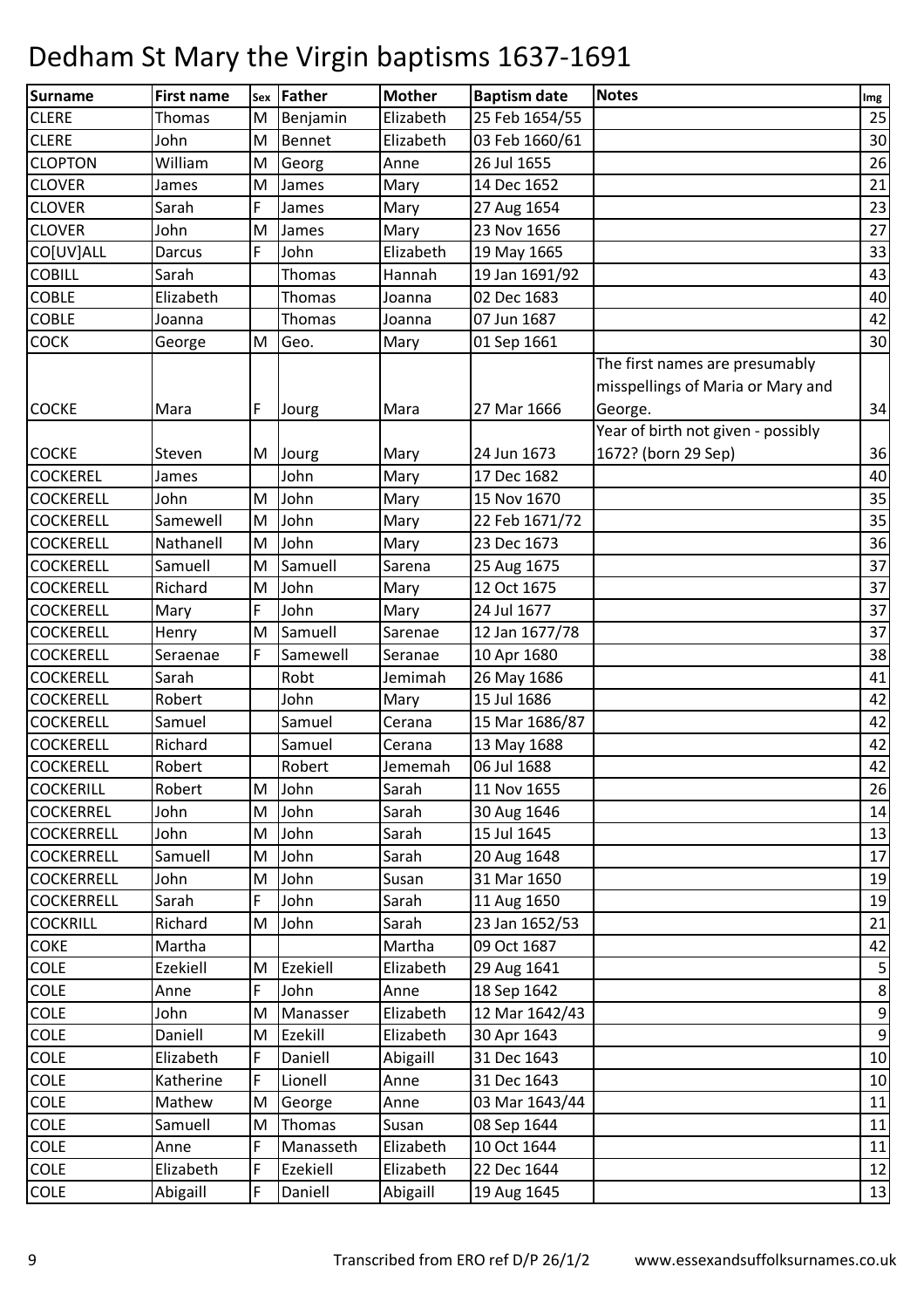| <b>Surname</b> | <b>First name</b> | Sex | Father     | <b>Mother</b>  | <b>Baptism date</b> | <b>Notes</b>                         | Img |
|----------------|-------------------|-----|------------|----------------|---------------------|--------------------------------------|-----|
| <b>COLE</b>    | Elizabeth         | F   | Ezekiell   | Elizabeth      | 11 Jan 1645/46      |                                      | 13  |
| COLE           | Elizabeth         | F   | Lionell    | Anna           | 21 Jun 1646         |                                      | 14  |
| COLE           | William           | M   | Manasseth  | Elizabeth      | 05 Jul 1646         |                                      | 14  |
| COLE           | John              | M   | John       | Elizabeth      | 11 Oct 1646         |                                      | 14  |
| COLE           | George            | M   | Ezekiell   | Elizabeth      | 25 May 1647         |                                      | 15  |
| COLE           | Daniell           | M   | George     | Anne           | 08 Aug 1647         |                                      | 15  |
| COLE           | Susan             | F   | Thomas     | Susan          | 31 Oct 1647         |                                      | 15  |
| COLE           | Abigaill          | F   | Mannasseth | Elizabeth      | 02 Nov 1647         |                                      | 16  |
| COLE           | Mary              | F   | John       | Elizabeth      | 19 Mar 1647/48      |                                      | 16  |
| COLE           | Daniell           | M   | Daniell    | Abigaill       | 26 Mar 1648         |                                      | 16  |
| COLE           | Mary              | F   | Lionell    | Anna           | 06 Jun 1648         |                                      | 16  |
| COLE           | Mary              | F   | George     | Anna           | 17 Dec 1648         |                                      | 17  |
| COLE           | John              | M   | Ezekiell   | Elizabeth      | 06 May 1649         |                                      | 18  |
| COLE           | Anna              | F   | Daniell    | Abigaill       | 23 Feb 1650/51      |                                      | 19  |
| COLE           | Beniamin          | M   | Lionell    | Anna           | 23 Mar 1650/51      |                                      | 20  |
| <b>COLE</b>    | Anna              | F   | George     | Anna           | 17 Jun 1651         |                                      | 20  |
| COLE           | Samuell           | M   | Lionell    | Anne           | 22 May 1653         |                                      | 22  |
| <b>COLE</b>    | Mary              | F   | Daniel     | Abigaile       | 05 Jun 1653         |                                      | 22  |
| COLE           | George            | M   | George     | Anne           | 27 Jan 1638/39      |                                      | 23  |
| COLE           | John              | M   | Lionel     | Anne           | 08 Dec 1639         |                                      | 24  |
| COLE           | <b>Thomas</b>     | M   | Thomas     | Susan          | 23 Feb 1639/40      |                                      | 24  |
| <b>COLE</b>    | Christopher       | M   | Ezekiel    | Elizabeth      | 01 Mar 1639/40      |                                      | 24  |
| <b>COLE</b>    | Debora            | F   | George     | Anne           | 05 Nov 1654         |                                      | 25  |
| COLE           | Nathaniell        | M   | Lionel     | Anna           | 29 Jul 1655         |                                      | 26  |
| <b>COLE</b>    | Ruth              | F   | Daniel     | Abigaile       | 23 Dec 1655         |                                      | 26  |
| COLE           | Mary              | F   | Daniel     | Abigail        | 04 Feb 1658/59      |                                      | 28  |
| COLE           | Sarah             | F   | Thomas     |                | 19 Aug 1662         | Born 28 Aug 1648                     | 31  |
| COLE           | Hanna             | F   | Thomas     |                | 19 Aug 1662         | Born 24 Jun 1653                     | 31  |
| COLE           | Mary              | F   | George     | Mary           | 01 Mar 1669/70      | Entered with 1670 baptisms.          | 35  |
| <b>COLE</b>    | Anne              | F   | Samewell   |                | 10 Dec 1671         |                                      | 35  |
| COLE           | Judith            | F   | George     | Mary           | 30 Jul 1672         |                                      | 35  |
| <b>COLE</b>    | John              | M   | John       | Susan          | 21 Jan 1673/74      |                                      | 36  |
| COLE           | <b>Bridget</b>    | F   | Samuell    | <b>Bridget</b> | 18 Jan 1673/74      | Born 30 Jan 1673/4                   | 36  |
| <b>COLE</b>    | Thomas            | M   | Thomas     | Franses        | 19 Apr 1674         |                                      | 36  |
| <b>COLE</b>    | George            | M   | George     | Mary           | 03 Oct 1675         |                                      | 36  |
| <b>COLE</b>    | Joseph            | M   | John       | Susan          | 06 Feb 1675/76      |                                      | 37  |
| COLE           | Deborah           | F   | Samuell    | <b>Bridget</b> | 25 Jan 1675/76      |                                      | 37  |
| COLE           | Samewell          | M   | Samewell   | <b>Bridget</b> | 07 Apr 1678         |                                      | 37  |
| <b>COLE</b>    | William           | M   | Thomas     | Frances        | 30 Mar 1679         |                                      | 38  |
| <b>COLE</b>    | George            |     | Samuel     | <b>Bridget</b> | 06 Feb 1680/81      |                                      | 38  |
| <b>COLE</b>    | Mary              |     | Samuel     | <b>Bridget</b> | 29 Apr 1683         |                                      | 40  |
|                |                   |     |            |                |                     | Entry reads: Sonne of Gera Colman    |     |
|                |                   |     |            |                |                     | deceased of Bergholt & Rachell his   |     |
|                |                   |     |            |                |                     | wife. The child was 8 yeares of age. |     |
|                |                   |     |            |                |                     | (presumably East rather than West    |     |
|                |                   |     |            |                |                     | Bergholt, as Dedham is nearer to     |     |
| <b>COLMAN</b>  | Gera              | M   | Gera       | Rachell        | 24 Jun 1662         | East.)                               | 31  |
| <b>COMPLIN</b> | <b>Bridget</b>    | F   | Ricahrd    | <b>Bridget</b> | 29 Jun 1656         |                                      | 26  |
| CONSTABELL     | William           | M   | William    |                | 18 Oct 1666         |                                      | 34  |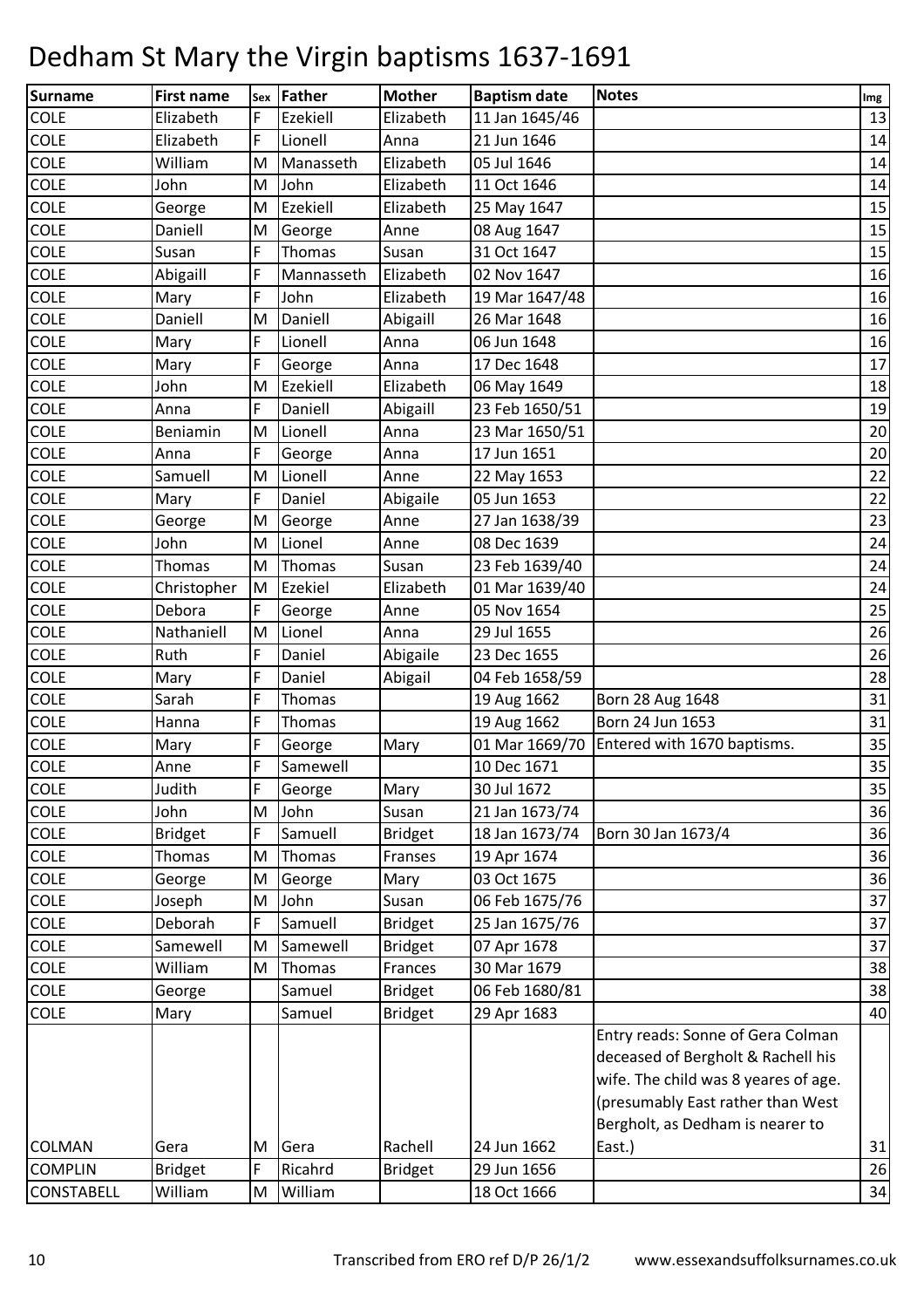| Surname          | <b>First name</b> | Sex    | Father        | <b>Mother</b> | <b>Baptism date</b> | <b>Notes</b>                                                              | Img              |
|------------------|-------------------|--------|---------------|---------------|---------------------|---------------------------------------------------------------------------|------------------|
| <b>CONSTABLE</b> | John              | M      | William       | Anna          | 12 Aug 1655         | Abode: Boxtead                                                            | 26               |
| COOK             | Martha            |        | John          | Martha        | 31 Mar 1684         |                                                                           | 41               |
| COOK             | Martha            |        | John          | Martha        | 04 Aug 1685         |                                                                           | 41               |
| <b>COOK</b>      | Margarett         |        | John          | Martha        | 06 Jul 1686         |                                                                           | 42               |
| COOKE            | Elizabeth         | F      | Samuel        | Deborah       | 30 Jul 1639         |                                                                           | 23               |
| <b>COOKE</b>     | John              |        | John          | Martha        | 28 Mar 1683         |                                                                           | 40               |
| <b>COOPER</b>    | Robert            | M      | Robert        | Elizabeth     | 16 May 1641         |                                                                           | $\mathsf S$      |
| <b>COOPER</b>    | Susan             | F      | William       | Mary          | 09 Jan 1641/42      |                                                                           | $\boldsymbol{6}$ |
| <b>COOPER</b>    | Thomas            | M      | Thomas        | Elizabeth     | 21 Aug 1642         |                                                                           | 7                |
| <b>COOPER</b>    | Elizabeth         | F      | Robert        | Elizabeth     | 21 Jan 1643/44      |                                                                           | 10               |
| <b>COOPER</b>    | Elizabeth         | F      | William       | Mary          | 26 May 1644         |                                                                           | 11               |
| <b>COOPER</b>    | John              | M      | William       | Mary          | 10 May 1646         |                                                                           | 14               |
| <b>COOPER</b>    | Samuell           | M      | Samuell       | Anna          | 31 Oct 1647         |                                                                           | 15               |
| <b>COOPER</b>    | Peter             | M      | William       | Mary          | 26 Mar 1648         |                                                                           | 16               |
| <b>COOPER</b>    | Elizabeth         | F      | <b>Thomas</b> | Elizabeth     | 20 May 1649         |                                                                           | 18               |
| <b>COOPER</b>    | Anna              | F      | Samuell       | Anna          | 08 Dec 1650         |                                                                           | 19               |
| <b>COOPER</b>    | Henry             | M      | Samuell       | Anna          | 21 Dec 1651         |                                                                           | 21               |
| <b>COOPER</b>    | Martha            | F      | Peter         | Mary          | 31 Oct 1652         | Abode: Stratford                                                          | 21               |
| <b>COOPER</b>    | Anne              | F      | Samuell       | Anne          | 25 Dec 1653         |                                                                           | 22               |
| <b>COOPER</b>    | Abigaile          | F      | Robert        | Elizabeth     | 13 Jan 1638/39      |                                                                           | 23               |
|                  |                   |        |               |               |                     | The mother's first name is                                                |                  |
|                  |                   |        |               |               |                     | presumably Helen but there's a blob                                       |                  |
|                  |                   |        |               |               |                     | in the middle which doesn't look like                                     |                  |
| <b>COOPER</b>    | Robert            | M      | Robert        | He_en         | 21 Oct 1660         | the letter L.                                                             | 29               |
| <b>COOPER</b>    | Samewell          | M      | Samewell      | Mary          | 16 Jun 1669         | Entered with 1670 baptisms.                                               | 35               |
| <b>COOPER</b>    | William           |        | Samuel        | Mary          | 13 Jul 1684         |                                                                           | 41               |
|                  |                   |        |               |               |                     |                                                                           |                  |
| COOTES?          | Elisabeth         | F      | Thomas        | Elisabeth     | 09 May 1667         | Surname unclear - Cootes or Rootes?<br>Cootes or Rootes? Entered with Dec | 34               |
| COOTES?          | Thomas            |        | Thomas        |               | 14 Dec 1670         | 1669 baptisms.                                                            | 35               |
| <b>CORBELL</b>   | Elisabeth         | M<br>F | John          | Hanah         | 11 Mar 1676/77      |                                                                           | 37               |
| COTERALL?        | Andrew            | M      | Andrew        | Mary          | 02 Nov 1651         |                                                                           | 20               |
| <b>COTTEN</b>    | Steven            | M      | William       | Avis          | 01 Dec 1650         |                                                                           | 19               |
| COTTON           | Susan             | F      | Steven        | Frances       | 03 Jan 1657/58      |                                                                           | 27               |
| <b>COULTING</b>  | Adam              | M      | Adam          | Elizabeth     | 21 Sep 1662         |                                                                           | 31               |
|                  |                   |        |               |               |                     | A child of Amda Coutens (first name                                       |                  |
| <b>COUTEN</b>    | ?                 |        | Adam          |               | 02 Dec 1666         | and sex not in register                                                   | 34               |
| COWLAM           | Anne              | F      | Martin        | Anne          | 28 Jan 1643/44      |                                                                           | 10               |
| COWLE            | Elizabeth         | F      | John          | Elizabeth     | 24 Feb 1660/61      |                                                                           | 30               |
|                  |                   |        |               |               |                     | Daughter of Cowper of Stratford and                                       |                  |
| <b>COWPER</b>    | Hanna             | F      |               | Mary          | 02 Feb 1654/55      | Mary his wife.                                                            | 25               |
|                  |                   |        |               |               |                     | Daughter of Samuell Cowper                                                |                  |
| <b>COWPER</b>    | Susan             | F      | Samuell       | Anne          | 23 Jan 1658/59      | deceased                                                                  | 28               |
| <b>COWPER</b>    | Joseph            | M      | John          | Mary          | 01 May 1664         |                                                                           | 32               |
| CRAB             | Hannah            | F      | Robert        | Elizabeth     | 07 Mar 1663/64      |                                                                           | 32               |
| <b>CRICKE</b>    | Sarah             | F      | <b>Thomas</b> | Susane        | 08 Feb 1675/76      | Born 30 Nov 1675                                                          | 37               |
| <b>CROPLEY</b>   | Margaret          | F      | <b>Thomas</b> | Margaret      | 09 Sep 1655         |                                                                           | 26               |
| <b>CROPLEY</b>   | Anne              | F      | Tho.          | Margaret      | 15 Mar 1656/57      |                                                                           | 27               |
| <b>CROPLEY</b>   | Elizabeth         | F      | Thomas        | Margaret      | 05 May 1661         |                                                                           | 30               |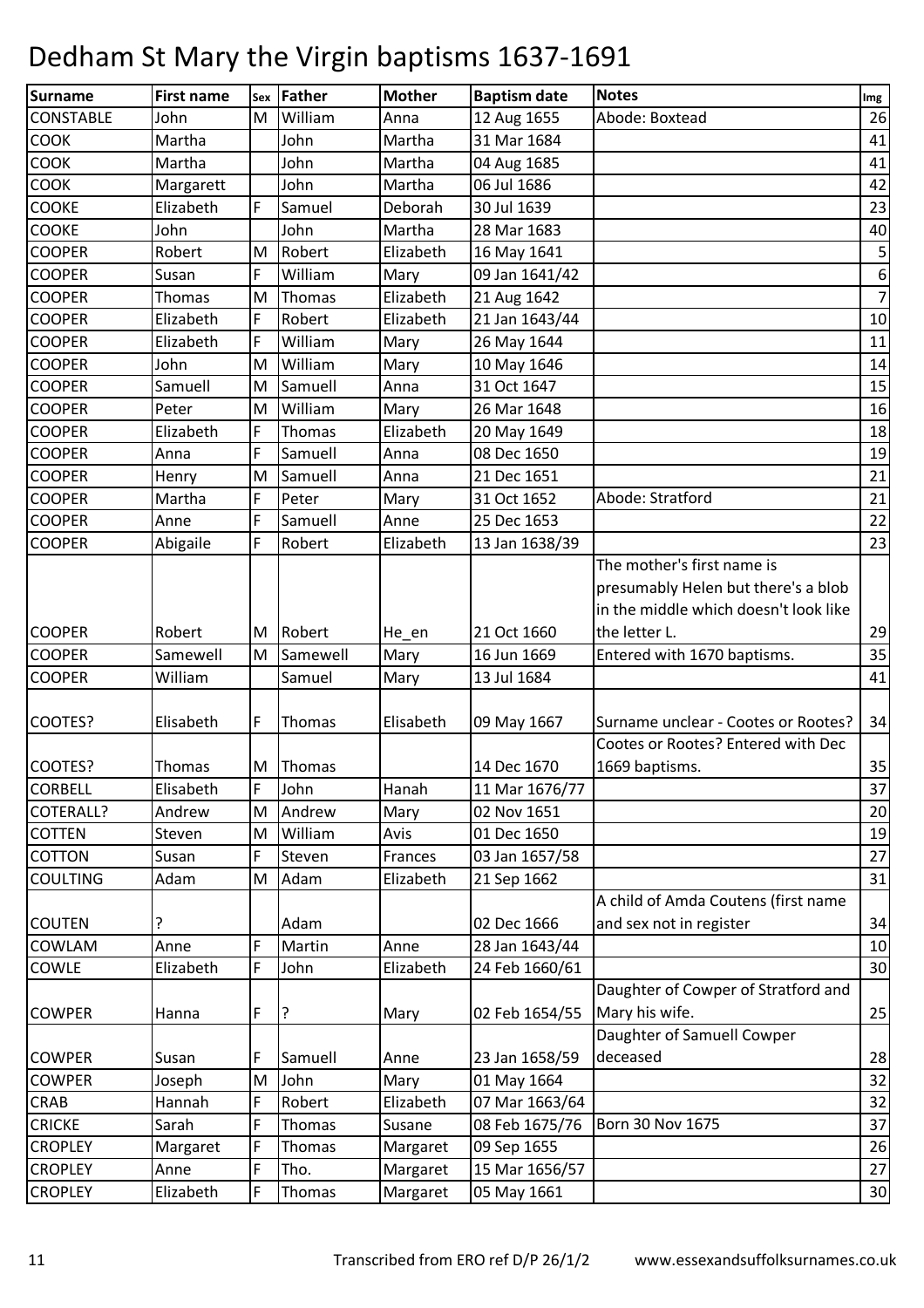| Surname        | <b>First name</b> | Sex | <b>Father</b> | <b>Mother</b> | <b>Baptism date</b> | <b>Notes</b> | Img            |
|----------------|-------------------|-----|---------------|---------------|---------------------|--------------|----------------|
| <b>CROPLY</b>  | Elizabeth         | F   | Thomas        | Margaret      | 09 Oct 1664         |              | 33             |
| <b>CROS</b>    | Nathaniel         | M   | Thomas        | Mary          | 11 May 1665         |              | 33             |
| <b>CROSS</b>   | Timothy           | M   | John          | Mercy         | 04 Jan 1664/65      |              | 33             |
| <b>CROSSE</b>  | Samuell           | M   | John          | Joane         | 20 Feb 1641/42      |              | 6              |
| <b>CROSSE</b>  | Thomas            | M   | Thomas        | Sarah         | 18 Dec 1642         |              | $8\phantom{1}$ |
| <b>CROSSE</b>  | John              | M   | John          | Elizabeth     | 26 Nov 1643         |              | 10             |
| <b>CROSSE</b>  | Elizabeth         | F   | John          | Elizabeth     | 09 Mar 1644/45      |              | 12             |
| <b>CROSSE</b>  | Susan             | F   | John          | Joane         | 15 Jul 1645         |              | 13             |
| <b>CROSSE</b>  | Nathaniell        | M   | John          | Joane         | 27 Jun 1647         |              | 15             |
| <b>CROSSE</b>  | Beniamin          | M   | John          | Joane         | 05 Aug 1649         |              | 18             |
| <b>CROSSE</b>  | William           | M   | William       | Susan         | 11 Apr 1652         |              | 21             |
| <b>CROSSE</b>  | Elizabeth         | F   | John          | Joane         | 20 Jun 1652         |              | 21             |
| <b>CROSSE</b>  | Mary              | F   | Thomas        | Mary          | 06 Mar 1652/53      |              | 22             |
| <b>CROSSE</b>  | Susanna           | F   | John          | Mercy         | 13 Nov 1653         |              | 22             |
| <b>CROSSE</b>  | Susan             | F   | William       | Susan         | 15 Jan 1653/54      |              | 22             |
| <b>CROSSE</b>  | Anne              | F   | John          | Joan          | 28 Apr 1640         |              | 24             |
| <b>CROSSE</b>  | Anna              | F   | Thomas        | Mary          | 21 Jan 1654/55      |              | 25             |
| <b>CROSSE</b>  | Benjamin          | M   | Samuel        | Mary          | 06 May 1655         |              | 26             |
| <b>CROSSE</b>  | Rebecka           | F   | John          |               | 20 Jan 1655/56      |              | 26             |
| <b>CROSSE</b>  | Mary              | F   | William       | Susan         | 10 Aug 1656         |              | 26             |
| <b>CROSSE</b>  | Elizabeth         | F   | Samuell       | Mary          | 29 Mar 1657         |              | 27             |
| <b>CROSSE</b>  | John              | M   | Thomas        | Mary          | 21 Jun 1657         |              | 27             |
| <b>CROSSE</b>  | Sarah             | F   | John          | Mercy         | 18 Jul 1658         |              | 28             |
| <b>CROSSE</b>  | Thomas            | M   | Samuel        | Mary          | 11 Dec 1659         |              | 29             |
| <b>CROSSE</b>  | William           | M   | William       | Susan         | 08 Apr 1660         |              | 29             |
| <b>CROSSE</b>  | Sammuell          | M   | Thomas        | Mary          | 30 Sep 1660         |              | 29             |
| <b>CROSSE</b>  | John              | M   | John          | Anna          | 17 Feb 1669/70      |              | 35             |
| <b>CROSSE</b>  | Samewell          | M   | John          | Anna          | 13 Sep 1672         |              | 36             |
| <b>CROSSE</b>  | Mary              |     | William       | Mary          | 25 Dec 1682         |              | 39             |
| <b>CROSSE</b>  | Elizabeth         |     | John          | Elizabeth     | 27 Sep 1685         |              | 41             |
| <b>CROSSE</b>  | Elizabeth         |     | John          | Elizabeth     | 30 Oct 1687         |              | 42             |
| <b>CROSSE</b>  | Elizabeth         |     | Samuel        | Elizabeth     | 30 Nov 1687         |              | 42             |
| <b>CROSSE</b>  | John              |     | John          | Elizabeth     | 05 Feb 1688/89      |              | 43             |
| <b>CROUCH</b>  | John              | M   | Charles       | Mary          | 20 Jul 1662         |              | 31             |
| <b>CROUCH</b>  | Mary              | F   | Charles       | Mary          | 23 Aug 1663         |              | 32             |
| <b>CROW</b>    | Susan             | F   | Michael       | Susan         | 24 Apr 1642         |              | 7              |
| <b>CROW</b>    | Elizabeth         | F   | John          | Elisab.       | 22 Apr 1660         |              | 29             |
| <b>CROWE</b>   | Nicolas           | M   | John          | Elizabeth     | 21 Feb 1657/58      |              | 28             |
| <b>CURBY</b>   | Thomas            | M   | Robert        | Mary          | 25 Nov 1661         |              | 30             |
| <b>CUTTEN</b>  | John              | M   | John          | Anne          | 23 Feb 1650/51      |              | 19             |
| <b>CUTTING</b> | Anne              | F   | John          | Anne          | 14 Jun 1657         |              | 27             |
| <b>DAVIE</b>   | Clement           | M   | Clement       | Mary          | 03 Oct 1660         |              | 29             |
| <b>DAVIE</b>   | Elizabeth         | F   | Henry         | Martha        | 21 Feb 1664/65      |              | 33             |
| <b>DAVY</b>    | Martha            | F   | Henry         | Marthah       | 09 May 1658         |              | 28             |
| <b>DAVY</b>    | Henry             | M   | Henry         | Martha        | 15 Jan 1659/60      |              | 29             |
| <b>DAVY</b>    | Joh               | M   | John          | Susan         | 27 Jan 1660/61      |              | 30             |
| <b>DAY</b>     | Mary              | F   | Henry         | Mary          | 09 Oct 1642         |              | 8              |
| <b>DAY</b>     | Susan             | F   | Henry         | Mary          | 31 Mar 1644         |              | 11             |
| <b>DAY</b>     | Abraham           | M   | Henry         | Mary          | 07 Feb 1646/47      |              | 14             |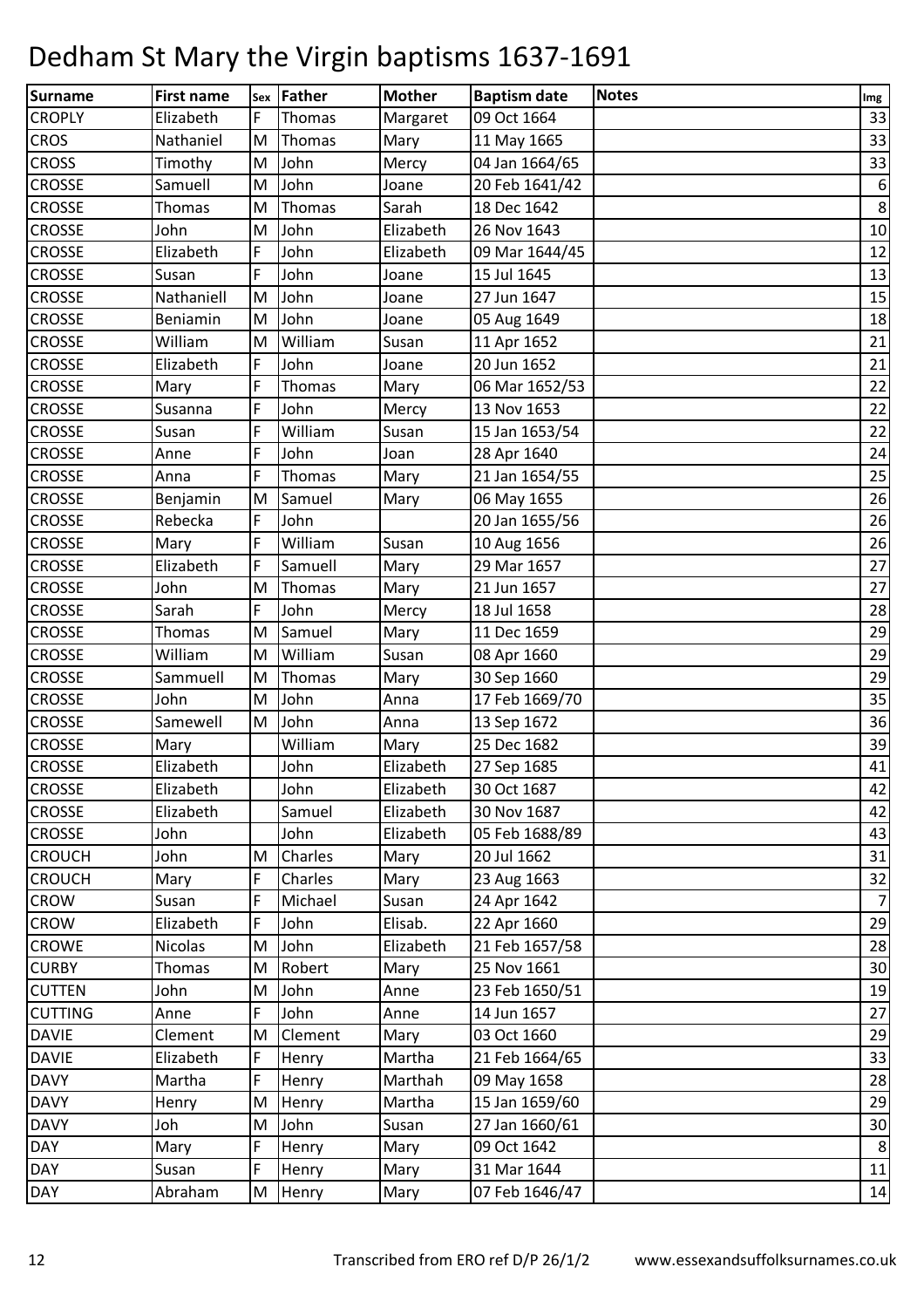| DAY<br>26 Aug 1649<br>18<br>Isaake<br>M<br>Henry<br>Mary<br><b>DAY</b><br>10 Jul 1651<br>20<br>Jacob<br>Mary<br>M<br>Henry<br>F<br>25<br>28 Jan 1654/55<br><b>DAY</b><br>Susan<br>Henry<br>Mary<br>Mother's name faded away to the<br>point of being illegible.<br>26<br><b>DAY</b><br>F<br>06 Apr 1656<br>?<br>Anna<br>Henry<br>F<br>28<br><b>DAY</b><br>Elizabeth<br>Henry<br>Mary<br>27 Dec 1658<br>The father is a "Clarke"<br><b>DEACON</b><br>Samuell<br>M<br>Samuell<br>Elizabeth<br>10 Jan 1646/47<br>14<br>John<br>27<br><b>DEACON</b><br>08 Dec 1656<br>Daniel<br>M<br>Mary<br><b>DEACON</b><br>John<br>11 Jul 1658<br>28<br>Matthias<br>M<br>Mary<br>F<br>John<br><b>DEACON</b><br>Sarah<br>The father is deceased<br>29<br>05 Aug 1660<br>Mary<br>Abode given as "Bergholt" -<br>presumably East Bergholt, which is<br>closer to Dedham than West<br><b>DEEVES</b><br>11 Jun 1662<br>Bergholt.<br>31<br>John<br>John<br>Mary<br>М<br>William<br><b>DEEVES</b><br>M<br>John<br>29 Nov 1664<br>33<br>Mary<br>Entered among May and June |
|---------------------------------------------------------------------------------------------------------------------------------------------------------------------------------------------------------------------------------------------------------------------------------------------------------------------------------------------------------------------------------------------------------------------------------------------------------------------------------------------------------------------------------------------------------------------------------------------------------------------------------------------------------------------------------------------------------------------------------------------------------------------------------------------------------------------------------------------------------------------------------------------------------------------------------------------------------------------------------------------------------------------------------------------------|
|                                                                                                                                                                                                                                                                                                                                                                                                                                                                                                                                                                                                                                                                                                                                                                                                                                                                                                                                                                                                                                                   |
|                                                                                                                                                                                                                                                                                                                                                                                                                                                                                                                                                                                                                                                                                                                                                                                                                                                                                                                                                                                                                                                   |
|                                                                                                                                                                                                                                                                                                                                                                                                                                                                                                                                                                                                                                                                                                                                                                                                                                                                                                                                                                                                                                                   |
|                                                                                                                                                                                                                                                                                                                                                                                                                                                                                                                                                                                                                                                                                                                                                                                                                                                                                                                                                                                                                                                   |
|                                                                                                                                                                                                                                                                                                                                                                                                                                                                                                                                                                                                                                                                                                                                                                                                                                                                                                                                                                                                                                                   |
|                                                                                                                                                                                                                                                                                                                                                                                                                                                                                                                                                                                                                                                                                                                                                                                                                                                                                                                                                                                                                                                   |
|                                                                                                                                                                                                                                                                                                                                                                                                                                                                                                                                                                                                                                                                                                                                                                                                                                                                                                                                                                                                                                                   |
|                                                                                                                                                                                                                                                                                                                                                                                                                                                                                                                                                                                                                                                                                                                                                                                                                                                                                                                                                                                                                                                   |
|                                                                                                                                                                                                                                                                                                                                                                                                                                                                                                                                                                                                                                                                                                                                                                                                                                                                                                                                                                                                                                                   |
|                                                                                                                                                                                                                                                                                                                                                                                                                                                                                                                                                                                                                                                                                                                                                                                                                                                                                                                                                                                                                                                   |
|                                                                                                                                                                                                                                                                                                                                                                                                                                                                                                                                                                                                                                                                                                                                                                                                                                                                                                                                                                                                                                                   |
|                                                                                                                                                                                                                                                                                                                                                                                                                                                                                                                                                                                                                                                                                                                                                                                                                                                                                                                                                                                                                                                   |
|                                                                                                                                                                                                                                                                                                                                                                                                                                                                                                                                                                                                                                                                                                                                                                                                                                                                                                                                                                                                                                                   |
|                                                                                                                                                                                                                                                                                                                                                                                                                                                                                                                                                                                                                                                                                                                                                                                                                                                                                                                                                                                                                                                   |
|                                                                                                                                                                                                                                                                                                                                                                                                                                                                                                                                                                                                                                                                                                                                                                                                                                                                                                                                                                                                                                                   |
|                                                                                                                                                                                                                                                                                                                                                                                                                                                                                                                                                                                                                                                                                                                                                                                                                                                                                                                                                                                                                                                   |
| 28 Feb 1666/67<br>baptisms.<br>34<br><b>DEIKES</b><br>John<br>M<br>Frances<br>Anna                                                                                                                                                                                                                                                                                                                                                                                                                                                                                                                                                                                                                                                                                                                                                                                                                                                                                                                                                                |
|                                                                                                                                                                                                                                                                                                                                                                                                                                                                                                                                                                                                                                                                                                                                                                                                                                                                                                                                                                                                                                                   |
| F<br>Parents' first names not in register.<br>37<br>11 Mar 1676/77<br><b>DEIKES</b><br>Mary                                                                                                                                                                                                                                                                                                                                                                                                                                                                                                                                                                                                                                                                                                                                                                                                                                                                                                                                                       |
| Entered with 1677 baptisms.                                                                                                                                                                                                                                                                                                                                                                                                                                                                                                                                                                                                                                                                                                                                                                                                                                                                                                                                                                                                                       |
| 37<br>Presumably Frances is the father.<br><b>DEIKES</b><br>F<br>11 Mar 1676/77<br>Mary<br>Frances                                                                                                                                                                                                                                                                                                                                                                                                                                                                                                                                                                                                                                                                                                                                                                                                                                                                                                                                                |
| F<br>John<br><b>DEIKS</b><br>Anna<br>26 Apr 1667<br>34<br>Anna                                                                                                                                                                                                                                                                                                                                                                                                                                                                                                                                                                                                                                                                                                                                                                                                                                                                                                                                                                                    |
| F<br>26<br><b>DERIFOLD</b><br>William<br>11 Nov 1655<br>Anna<br>Anna                                                                                                                                                                                                                                                                                                                                                                                                                                                                                                                                                                                                                                                                                                                                                                                                                                                                                                                                                                              |
| Surname under a smudge - very hard                                                                                                                                                                                                                                                                                                                                                                                                                                                                                                                                                                                                                                                                                                                                                                                                                                                                                                                                                                                                                |
| $\,8\,$<br>DIAR?<br>Willyam<br>Samuell<br>M<br>Katherine<br>04 Dec 1642<br>to read.                                                                                                                                                                                                                                                                                                                                                                                                                                                                                                                                                                                                                                                                                                                                                                                                                                                                                                                                                               |
| F<br>23<br>Lybbeus<br><b>DIMBLBY</b><br>Susanna<br>Anne<br>17 Dec 1637                                                                                                                                                                                                                                                                                                                                                                                                                                                                                                                                                                                                                                                                                                                                                                                                                                                                                                                                                                            |
| 24<br><b>DIMBLBY</b><br>M<br>Lybbeus<br>Lybbeus<br>Anne<br>17 Sep 1639                                                                                                                                                                                                                                                                                                                                                                                                                                                                                                                                                                                                                                                                                                                                                                                                                                                                                                                                                                            |
| F<br>John<br>27<br><b>DIMBLBY</b><br>Elizabeth<br>06 Dec 1657<br>Anne                                                                                                                                                                                                                                                                                                                                                                                                                                                                                                                                                                                                                                                                                                                                                                                                                                                                                                                                                                             |
| 5<br>M<br>Lebeeus<br><b>DIMBLEBE</b><br>Thomas<br>16 May 1641<br>Anne                                                                                                                                                                                                                                                                                                                                                                                                                                                                                                                                                                                                                                                                                                                                                                                                                                                                                                                                                                             |
| 12<br><b>DIMBLEBE</b><br>M<br>Simon<br>Lebeeus<br>20 Apr 1645<br>Anne                                                                                                                                                                                                                                                                                                                                                                                                                                                                                                                                                                                                                                                                                                                                                                                                                                                                                                                                                                             |
| Lebeeus<br>13 Mar 1649/50<br><b>DIMBLEBE</b><br>Mary<br>F<br>Anna<br>19                                                                                                                                                                                                                                                                                                                                                                                                                                                                                                                                                                                                                                                                                                                                                                                                                                                                                                                                                                           |
| F<br>Lebbeus<br>18 Dec 1642<br>8<br><b>DIMBLEBEE</b><br>Ann<br>Ann                                                                                                                                                                                                                                                                                                                                                                                                                                                                                                                                                                                                                                                                                                                                                                                                                                                                                                                                                                                |
| F<br>Phebee<br>Lebeeus<br>06 Oct 1647<br>15<br><b>DIMBLEBEE</b><br>Anna                                                                                                                                                                                                                                                                                                                                                                                                                                                                                                                                                                                                                                                                                                                                                                                                                                                                                                                                                                           |
| John<br>30 Oct 1653<br><b>DIMBLEBY</b><br>John<br>22<br>M<br>Anne                                                                                                                                                                                                                                                                                                                                                                                                                                                                                                                                                                                                                                                                                                                                                                                                                                                                                                                                                                                 |
| F<br>John<br>26<br><b>DIMBLEBY</b><br>11 Nov 1655<br>Anne                                                                                                                                                                                                                                                                                                                                                                                                                                                                                                                                                                                                                                                                                                                                                                                                                                                                                                                                                                                         |
| F<br>John<br>22 Apr 1660<br>29<br><b>DIMBLEBY</b><br>Anne<br>Anne                                                                                                                                                                                                                                                                                                                                                                                                                                                                                                                                                                                                                                                                                                                                                                                                                                                                                                                                                                                 |
| <b>DISNE</b><br>Thomas<br>42<br>Thomas<br>Mary<br>17 Aug 1686                                                                                                                                                                                                                                                                                                                                                                                                                                                                                                                                                                                                                                                                                                                                                                                                                                                                                                                                                                                     |
| 02 Mar 1655/56   Father's name very faded.<br>F<br><b>DOBITO</b><br>Elisabeth<br>Samuel?<br>Elizabeth<br>26                                                                                                                                                                                                                                                                                                                                                                                                                                                                                                                                                                                                                                                                                                                                                                                                                                                                                                                                       |
| Samuell<br>26 Feb 1659/60<br>29<br><b>DOBITO</b><br>John<br>Elizabeth<br>M                                                                                                                                                                                                                                                                                                                                                                                                                                                                                                                                                                                                                                                                                                                                                                                                                                                                                                                                                                        |
| <b>DOE</b><br>F<br>John<br>28<br>Katherine<br>14 Aug 1659<br>Hanna                                                                                                                                                                                                                                                                                                                                                                                                                                                                                                                                                                                                                                                                                                                                                                                                                                                                                                                                                                                |
| <b>DOUDELL</b><br>John<br>Elizabeth<br>11 Nov 1638<br>John<br>M<br>23                                                                                                                                                                                                                                                                                                                                                                                                                                                                                                                                                                                                                                                                                                                                                                                                                                                                                                                                                                             |
| John<br><b>DOWDLE</b><br>23 Jan 1641/42<br>John<br>M<br>Katherine<br>6                                                                                                                                                                                                                                                                                                                                                                                                                                                                                                                                                                                                                                                                                                                                                                                                                                                                                                                                                                            |
| F<br>John<br><b>DOWDLE</b><br>Elizabeth<br>17 Dec 1643<br>Katherine<br>10                                                                                                                                                                                                                                                                                                                                                                                                                                                                                                                                                                                                                                                                                                                                                                                                                                                                                                                                                                         |
| <b>DOWDLE</b><br>F<br>John<br>09 Jul 1648<br>17<br>Mary<br>Katherine                                                                                                                                                                                                                                                                                                                                                                                                                                                                                                                                                                                                                                                                                                                                                                                                                                                                                                                                                                              |
| John<br><b>DOWELL</b><br>Samuell<br>M<br>Katherine<br>01 Feb 1645/46<br>13                                                                                                                                                                                                                                                                                                                                                                                                                                                                                                                                                                                                                                                                                                                                                                                                                                                                                                                                                                        |
| Caleb<br><b>DOWNES</b><br>Edward<br>Martha<br>13 Oct 1650<br>19<br>M                                                                                                                                                                                                                                                                                                                                                                                                                                                                                                                                                                                                                                                                                                                                                                                                                                                                                                                                                                              |
| Caleb<br><b>DOWNES</b><br>Martha<br>09 Oct 1653<br>22<br>Rebecka<br>F                                                                                                                                                                                                                                                                                                                                                                                                                                                                                                                                                                                                                                                                                                                                                                                                                                                                                                                                                                             |
| F<br>Caleb<br>05 Nov 1655<br><b>DOWNES</b><br>Deborah<br>Martha<br>26                                                                                                                                                                                                                                                                                                                                                                                                                                                                                                                                                                                                                                                                                                                                                                                                                                                                                                                                                                             |
| <b>DOWNES</b><br>F<br>Elizabeth<br>Caleb<br>Martha<br>07 Mar 1657/58<br>28                                                                                                                                                                                                                                                                                                                                                                                                                                                                                                                                                                                                                                                                                                                                                                                                                                                                                                                                                                        |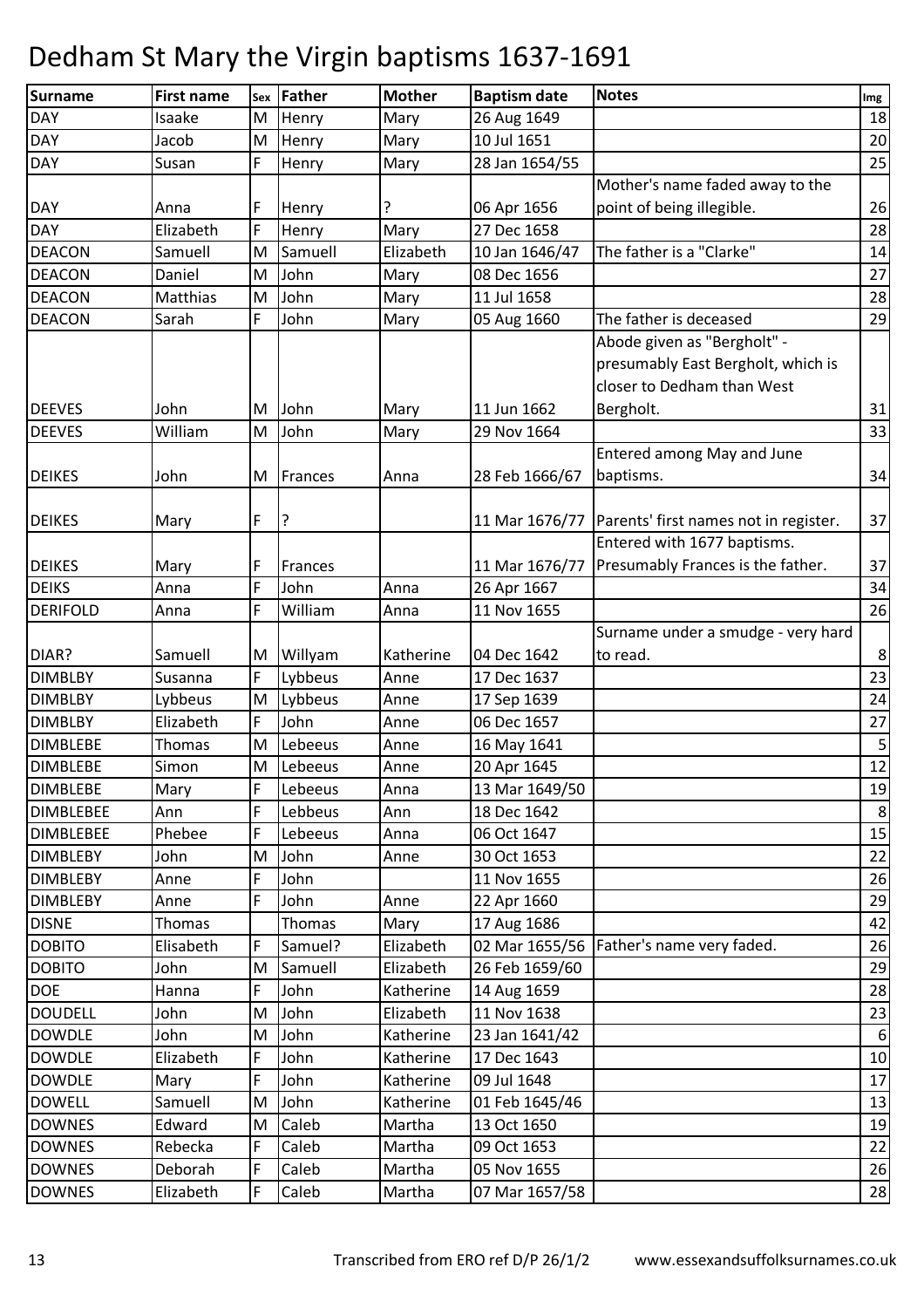| <b>Surname</b>           | <b>First name</b> | Sex    | Father          | <b>Mother</b> | <b>Baptism date</b>           | <b>Notes</b>                           | Img            |
|--------------------------|-------------------|--------|-----------------|---------------|-------------------------------|----------------------------------------|----------------|
| <b>DOWNES</b>            | Caleb             | M      | Caleb           | Martha        | 29 Jan 1659/60                |                                        | 29             |
| <b>DOWNS</b>             | William           |        | William         | Elizabeth     | 15 Apr 1683                   |                                        | 40             |
|                          |                   |        |                 |               |                               |                                        |                |
|                          |                   |        |                 |               |                               | About thirty years of age (Parents'    |                |
|                          |                   |        |                 |               |                               | names not in register - not clear if   |                |
|                          |                   |        |                 |               |                               | surname is that of her father, mother  |                |
|                          |                   |        |                 |               |                               | or perhaps is she was married and it's |                |
| <b>DRAPER</b>            | Elizabeth         |        |                 |               | 05 Jun 1681                   | her husband's surname)                 | 38             |
| <b>DUREIT</b>            | 5.                | F      | ļ۶              | ?             | 17 Sep 1665                   | No first names entered.                | 33             |
|                          |                   |        |                 |               |                               |                                        |                |
| <b>EATON</b>             | Anna              | F      | Robert          | Anna          | 23 Apr 1654                   | Daughter of Mr Robert Eaton, clerke    | 22             |
| <b>EATON</b>             | Robert            | M      | Robert          | Hannah        | 30 Sep 1655                   | Sonne of Mr Robert Eaton               | 26             |
| <b>ELICE</b>             | John              | M      | Robert          | Elizabeth     | 07 Mar 1646/47                |                                        | 15             |
| <b>ELICE</b>             | Elizabeth         | F      | Robert          | Elizabeth     | 22 Jul 1649                   |                                        | 18             |
| <b>ELICE</b>             | William           | M      | Richard         | Margery       | 08 Sep 1650                   |                                        | 19             |
| <b>ELLICE</b>            | Abraham           | M      | Richard         | Mary          | 01 Nov 1646                   |                                        | 14             |
| <b>ELLICE</b>            | Abraham           | M      | Robert          | Mary          | 15 Feb 1651/52                |                                        | 21             |
| <b>ELLIS</b>             | Richard           | M      | Richard         | Margery       | 19 Dec 1641                   |                                        | 6              |
| <b>ELLIS</b>             | Condell           | M      | Richard         | Margery       | 22 Oct 1643                   |                                        | 10             |
| <b>ELLIS</b>             | Margerret         | F      | Richard         | Margery       | 27 Apr 1645                   |                                        | 12             |
| <b>ELLIS</b>             | Thomas            | M      | Robert          |               | 25 Mar 1656                   |                                        | 26             |
|                          |                   |        |                 |               |                               | Joseph and Sarah, sonne and            |                |
| <b>ELLIS</b>             | Joseph            | M      | Robert          | Elizab.       | 14 Nov 1658                   | daughter of                            | 28             |
|                          |                   |        |                 |               |                               | Joseph and Sarah, sonne and            |                |
| <b>ELLIS</b>             | Sarah             | F      | Robert          | Elizab.       | 14 Nov 1658                   | daughter of                            | 28             |
| <b>ELMES</b>             | John              | M      | John            | Mary          | 15 Feb 1656/57                |                                        | 27             |
| <b>ENGOLBY</b>           | Mary              | F      | John            | Sarah         | 01 Feb 1656/57                |                                        | 27             |
| <b>ENGOLSBY</b>          | Samuel            | M      | Thomas          | Martha        | 11 Aug 1639                   |                                        | 24             |
| <b>ESTWOOD</b>           | Edward            |        | Edward          | Sarah         | 18 Apr 1682                   | Edward and Elizabeth of                | 39             |
| <b>ESTWOOD</b>           | Elizabeth         |        | Edward          | Sarah         | 18 Apr 1682                   | Edward and Elizabeth of                | 39             |
| <b>EXEBEE</b>            | Ann               | F      | Willyam         | Elizabeth     | 30 Apr 1643                   |                                        | 9              |
| <b>EXELBY</b>            | Richard           | M      | William         | Elizabeth     | 03 Feb 1638/39                |                                        | 23             |
| <b>FAROW</b>             | Nathanell         | M      | Thomas          |               | 29 Oct 1667                   |                                        | 34             |
| <b>FARR</b>              | John              |        | Robert          | Dorathy       | 14 Sep 1690                   |                                        | 43             |
| <b>FARRO</b>             | Sarah             | F      | Elias           | Sara          | 03 May 1640                   |                                        | 24             |
| <b>FARRO</b>             | John<br>Sarah     | M      | Thomas          | Susan         | 01 Sep 1661                   |                                        | 30<br>10       |
| <b>FEN</b><br><b>FEN</b> |                   | F<br>F | Clement<br>John | Margeret      | 18 Aug 1643                   |                                        | 21             |
| <b>FEN</b>               | Mary<br>John      |        |                 | Ester         | 15 Feb 1651/52<br>05 Dec 1652 |                                        | 21             |
| <b>FEN</b>               | John              | M<br>M | Henry<br>Samuel | Lydia         | 21 Oct 1638                   |                                        | 23             |
| <b>FEN</b>               | Phebe             | F      | Henry           | Anne          | 01 Mar 1639/40                |                                        | 24             |
| <b>FEN</b>               | Mary              | F      | Clement         | Margaret      | 12 Apr 1640                   |                                        | 24             |
| <b>FEN</b>               | Robert            | M      | Henry           | Ester         | 18 Sep 1654                   | Son of Henry Fen the younger           | 25             |
| <b>FEN</b>               | Nathaniel         | M      | Henry           | Ester         | 09 Dec 1655                   | Sonne of Henry Fen the younger         | 26             |
| <b>FEN</b>               | Anne              | F      | Henry           | Ester         | 02 Aug 1657                   |                                        | 27             |
| <b>FEN</b>               | Debora            | F      | Henry           | Ester         | 18 Sep 1659                   |                                        | 28             |
| <b>FEN</b>               | Edmond            | M      | Henry           | Ester         | 13 Oct 1661                   |                                        | 30             |
| <b>FENN</b>              | Clement           | M      | Clement         | Margaret      | 23 May 1641                   |                                        | $\sqrt{5}$     |
| <b>FENN</b>              | Sarah             | F      | Henry           | Ann           | 10 Apr 1642                   |                                        | $\overline{7}$ |
|                          |                   |        |                 |               |                               |                                        |                |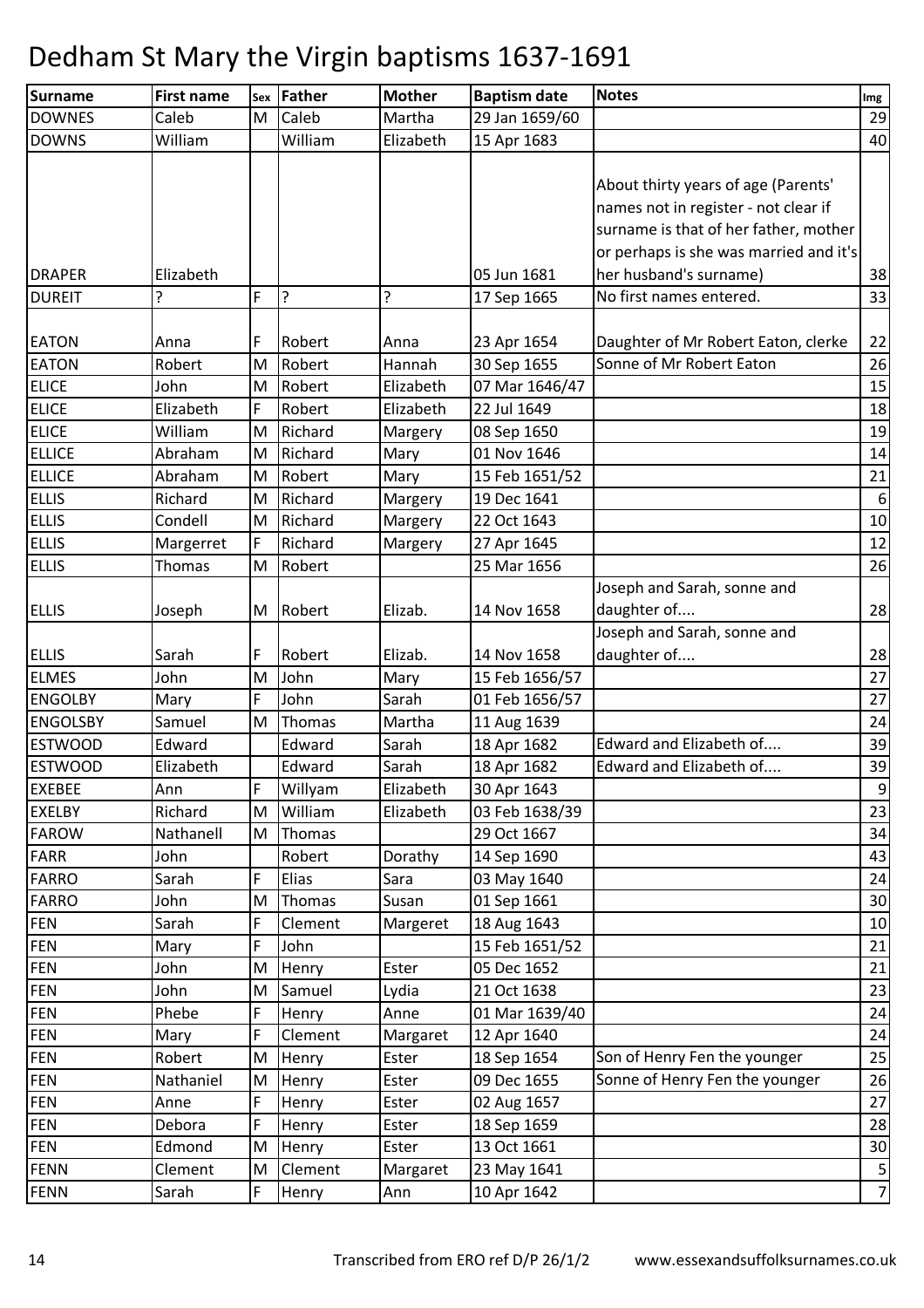| <b>Surname</b> | <b>First name</b> | Sex | Father     | <b>Mother</b> | <b>Baptism date</b> | <b>Notes</b>                                                                                                     | Img              |
|----------------|-------------------|-----|------------|---------------|---------------------|------------------------------------------------------------------------------------------------------------------|------------------|
| <b>FENN</b>    | John              | M   | John       | Susan         | 24 Apr 1642         |                                                                                                                  | $\overline{7}$   |
| <b>FENN</b>    | Clement           | M   | Clement    | Mergret       | 11 Jun 1642         |                                                                                                                  | $\overline{7}$   |
| <b>FENN</b>    | Priscilla         | F   | Samuell    | Lidia         | 02 Feb 1642/43      |                                                                                                                  | $\,8\,$          |
| <b>FENN</b>    | Mary              | F   | Simon      | Elizabeth     | 18 Aug 1643         |                                                                                                                  | 10               |
| <b>FENN</b>    | Henry             | M   | Henry      | Hester        | 03 Feb 1649/50      |                                                                                                                  | 19               |
| <b>FENN</b>    | Lidia             | F   | Clement    | Marcie        | 20 Oct 1650         |                                                                                                                  | 19               |
| <b>FENN</b>    | Samuell           | M   | Henry      | Hester        | 13 Apr 1651         |                                                                                                                  | 20               |
| <b>FENN</b>    | <b>Bezaleel</b>   | M   | Henry      | Esther        | 06 Dec 1663         |                                                                                                                  | 32               |
| <b>FENN</b>    | Edmund            | M   | Henry      | Ester         | 09 Oct 1668         |                                                                                                                  | 35               |
|                |                   |     |            |               |                     | Out of sequence - entered with 1680                                                                              |                  |
| <b>FENN</b>    | Edmond            | M   | Henry      | Mary          | 30 Jan 1681/82      | baptisms.                                                                                                        | 38               |
| <b>FENN</b>    | Susan             |     | John       | Hannah        | 09 Jan 1680/81      |                                                                                                                  | 38               |
| <b>FENN</b>    | John              |     | John       | Hannah        | 06 Aug 1682         |                                                                                                                  | 39               |
| <b>FENN</b>    | Henry             |     | Henry      | Mary          | 22 Jul 1683         | Henry and Mary, twins of                                                                                         | 40               |
| <b>FENN</b>    | Mary              |     | Henry      | Mary          | 22 Jul 1683         | Henry and Mary, twins of                                                                                         | 40               |
| <b>FENNE</b>   | Mathew            | M   | Henry      | Anne          | 21 Apr 1644         |                                                                                                                  | 11               |
| <b>FENNE</b>   | Susan             | F   | John       | Susan         | 29 Dec 1644         |                                                                                                                  | 12               |
| <b>FENNE</b>   | Martha            | F   | Simon      | Elizabeth     | 06 Apr 1645         |                                                                                                                  | 12               |
| <b>FENNE</b>   | Abaigaill         | F   | Samuell    | Lidia         | 04 May 1645         |                                                                                                                  | 12               |
| <b>FENNE</b>   | Abigaill          | F   | Samuell    | Lidia         | 03 May 1646         |                                                                                                                  | 14               |
| <b>FENNE</b>   | John              | M   | Henry      | Anna          | 12 Jul 1646         |                                                                                                                  | 14               |
| <b>FENNE</b>   | Sarah             | F   | Simon      | Elizabeth     | 18 Jul 1647         |                                                                                                                  | 15               |
| <b>FENNE</b>   | Hester            | F   | Henry      | Hester        | 30 Apr 1648         |                                                                                                                  | 16               |
| <b>FENNE</b>   | Phebe             | F   | Samuell    | Lidia         | 23 May 1648         |                                                                                                                  | 16               |
| <b>FENNE</b>   | Mary              | F   | John       | Anna          | 09 Jul 1648         |                                                                                                                  | 17               |
| <b>FENNE</b>   | Anna              | F   | Clement    | Mercye        | 17 Sep 1648         |                                                                                                                  | 17               |
| <b>FENNE</b>   | John              | M   | John       | Anna          | 09 Dec 1649         |                                                                                                                  | 18               |
| <b>FENNE</b>   | Nathaniell        | M   | Nathaniell | Abigaile      | 28 Oct 1660         |                                                                                                                  | 29               |
| <b>FENNE</b>   | Marea             | F   | Robert     | Marea         | 09 May 1667         |                                                                                                                  | 34               |
| <b>FENNE</b>   | Samuel            |     | Henry      | Mary          | 09 Jun 1689         |                                                                                                                  | 43               |
| <b>FENNE</b>   | Susan             |     | John       | Hannah        | 30 Jun 1689         |                                                                                                                  | 43               |
| <b>FINCE</b>   | Robert            | M   | Jacob      | Susan         | 27 Mar 1642         |                                                                                                                  | $6 \overline{6}$ |
| <b>FINCE</b>   | <b>Bridgett</b>   | F   | Jacob      | Susan         | 04 Feb 1643/44      |                                                                                                                  | 10               |
| <b>FINCE</b>   | John              | M   | Jacob      | Susan         | 12 Jul 1646         |                                                                                                                  | 14               |
| <b>FINCE</b>   | John              | M   | Jacob      |               | 23 Jan 1647/48      |                                                                                                                  | 16               |
| <b>FINCE</b>   | Mary              | F   | Jacob      | Elizabeth     | 16 Feb 1650/51      |                                                                                                                  | 19               |
| <b>FINCE</b>   | John              | M   | Jacob      | Susan         | 10 Nov 1639         |                                                                                                                  | 24               |
|                |                   |     |            |               |                     | Daughter of Jacob Fince and his last<br>wife (note: Baptised on same day,<br>Martha daughter of Jakob Fince "and |                  |
| <b>FINCE</b>   | Elizabeth         | F   | Jacob      |               | 15 May 1659         | his former wife")                                                                                                | 28               |
|                |                   |     |            |               |                     | Daughter of Jakob Fince and his<br>former wife wife (note: Baptised on<br>same day, Elizabeth daughter of        |                  |
| <b>FINCE</b>   | Martha            | F   | Jakob      |               | 15 May 1659         | Jacob Fince "and his late wife")                                                                                 | 28               |
| <b>FINCE</b>   | William           |     | William    | Mary          | 09 Aug 1687         |                                                                                                                  | 42               |
| <b>FINCH</b>   | Anne              |     | William    | Mary          | 08 Jun 1684         |                                                                                                                  | 41               |
| <b>FINCH</b>   | Mary              |     | John       | Mary          | 25 Aug 1689         |                                                                                                                  | 43               |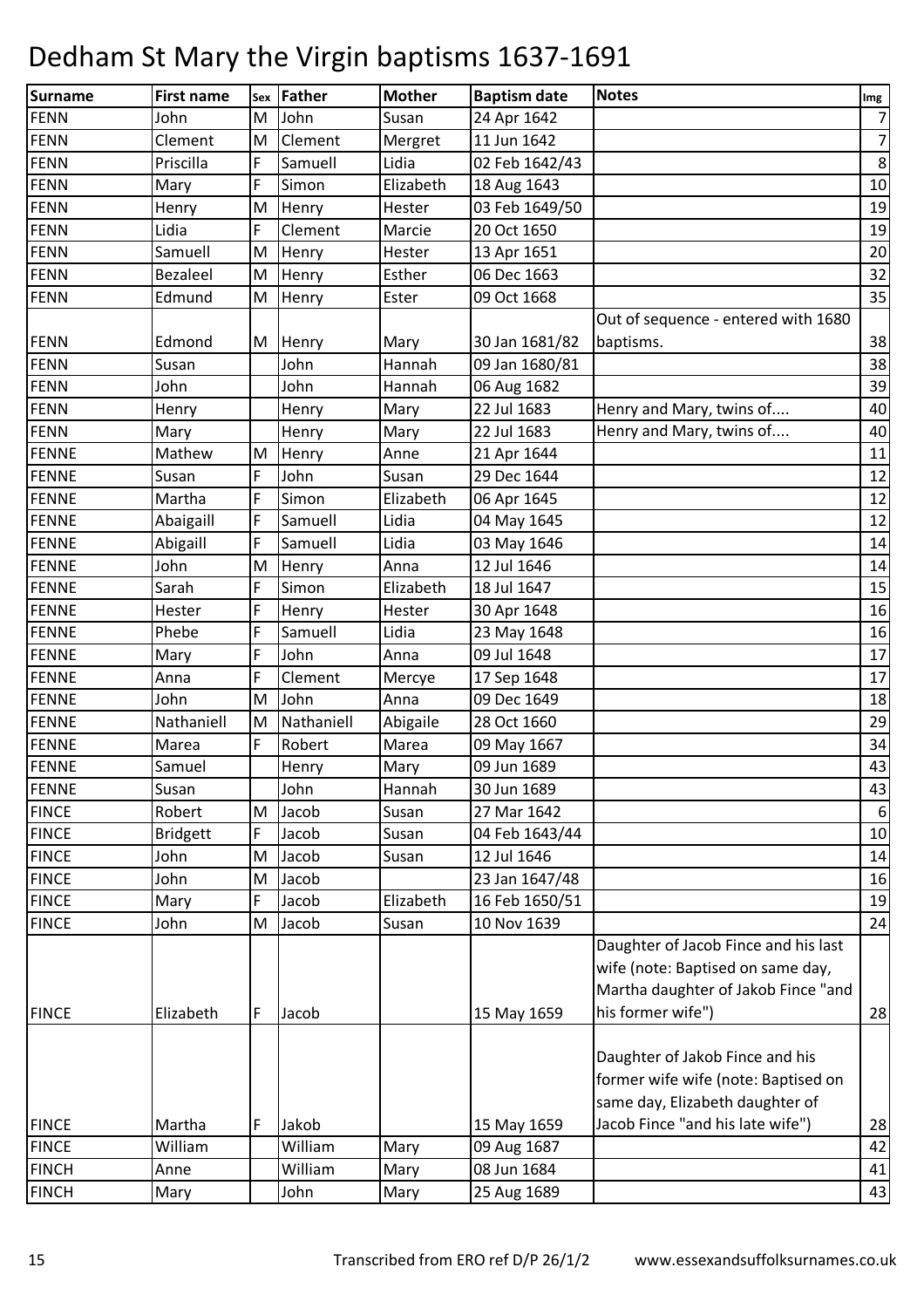| <b>Surname</b>                 | <b>First name</b> | Sex | Father              | <b>Mother</b>      | <b>Baptism date</b>           | <b>Notes</b>                           | Img      |
|--------------------------------|-------------------|-----|---------------------|--------------------|-------------------------------|----------------------------------------|----------|
| <b>FINCH</b>                   | Thomasin          |     | John                | Mary               | 29 Jun 1690                   |                                        | 43       |
| <b>FININGY</b>                 | Thomis            | M   | John                | Margret            | 13 Apr 1677                   |                                        | 37       |
| <b>FIRMAN</b>                  | Roger             | M   | Roger               | Ann                | 22 Jan 1642/43                |                                        | $\,8\,$  |
| <b>FIRMAN</b>                  | Anne              | F   | Roger               | Anne               | 10 Feb 1638/39                |                                        | 23       |
| <b>FIRMAN</b>                  | Martha            | F   | Roger               | Anne               | 08 Jun 1656                   |                                        | 26       |
|                                |                   |     |                     |                    |                               | End of father's name faded - could be  |          |
| <b>FIRMAN</b>                  | Suzanah           | F   | Ed*                 | Suzanah            | 11 Dec 1671                   | <b>Edward or Edmund</b>                | 35       |
| <b>FIRMAN</b>                  | John              | M   | Edw.                | Suzanah            | 15 Oct 1673                   |                                        | 36       |
| <b>FIRMAN</b>                  | Thomas            | M   | Edw.                | Suzanah            | 06 Jan 1676/77                |                                        | 37       |
| <b>FIRMAN</b>                  | Thomas            | M   | Edw.                | Suzan.             | 04 Feb 1677/78                |                                        | 37       |
| <b>FIRMIN</b>                  | Deborah           | F   | Edward              | Abigail            | 05 Dec 1641                   |                                        | 6        |
| <b>FIRMIN</b>                  | <b>Thomas</b>     | M   | Edward              | Abigaill           | 26 May 1644                   |                                        | 11       |
| <b>FIRMIN</b>                  | John              | M   | Roger               | Anna               | 22 Oct 1648                   |                                        | 17       |
| <b>FIRMIN</b>                  | Mary              | F   | Roger               | Anna               | 04 May 1651                   |                                        | 20       |
| <b>FIRMIN</b>                  | Elizabeth         | F   | Roger               | Anne               | 28 May 1654                   |                                        | 22       |
| <b>FIRMIN</b>                  | Robert            | M   | Edward              | Abigaile           | 24 Feb 1638/39                |                                        | 23       |
| <b>FIRMIN</b>                  | Sarah             | F   | Edward              | Abigail            | 21 Jun 1640                   |                                        | 24       |
| <b>FIRMIN</b>                  | Elizabeth         |     | Edward              | Susan              | 03 Jun 1683                   |                                        | 40       |
| <b>FIRMIN</b>                  | Edward            |     | Edward              | Susan              | 14 Jun 1687                   |                                        | 42       |
| <b>FISH</b>                    | Mary              | F   | Samuell             | Anna               | 19 Jan 1650/51                |                                        | 19       |
| <b>FISH</b>                    | Edward            | M   | Edward              | Anna               | 08 Feb 1651/52                |                                        | 21       |
| <b>FISH</b>                    | Anne              | F   | Edward              | Anne               | 02 Oct 1653                   |                                        | 22       |
|                                |                   |     |                     |                    |                               | No date but appears among April        |          |
| <b>FISH</b>                    | Elizabeth         | F   | Edward              | Anne               | * Apr 1655                    | baptisms.                              | 26       |
|                                |                   |     |                     |                    |                               | Daughter of Edward Fish and his wife   |          |
|                                |                   |     |                     |                    |                               | deceased (not clear who's deceased -   |          |
|                                |                   |     |                     |                    |                               | both parents or just one, possibly the |          |
| <b>FISH</b>                    | Vertue            | F   | Edward              |                    | 10 Feb 1656/57                | mother?)                               | 27       |
| <b>FISHER</b>                  | Nathaniell        | M   | Richard             | Mary               | 11 Jun 1643                   |                                        | 9        |
| <b>FISHER</b>                  | John              | M   | Richard             | Mary               | 23 Mar 1644/45                |                                        | 12       |
|                                |                   |     |                     |                    |                               |                                        |          |
| <b>FISHER</b>                  | Charitye          | F   | John                | Milclah            | 04 Jun 1652                   | Daughter of Mr John Fisher, clarke     | 21       |
| <b>FISHER</b>                  | Edmond            | M   | Edmond              | Susan              | 11 Nov 1660                   |                                        | 29       |
| <b>FISHER</b>                  | Susan             | F   | Edmond              | Susan              | 15 Dec 1661                   |                                        | 31       |
|                                |                   |     |                     |                    |                               | Entered vertically in the margin. Born |          |
| <b>FISHER</b>                  | Thomas            | M   | Edmund              | Susan              | 03 Dec 1663<br>25 Jan 1666/67 | 14 Nov 1663<br>Born 11 Jan 1665/6      | 32       |
| <b>FISHER</b>                  | Willam            | M   | Edmund              | Susan              |                               |                                        | 34       |
| <b>FISHER</b>                  | Robert            | M   | Edmund<br>Nathaniel | Susan<br>Elizabeth | 13 Jun 1680                   |                                        | 38<br>39 |
| <b>FISHER</b><br><b>FISHER</b> | Elizabeth         |     | Edmund              | Susan              | 16 Apr 1682<br>08 Jul 1683    |                                        |          |
| <b>FISHER</b>                  | Mary<br>Hannah    |     | Nathaniel           | Elizabeth          | 19 Jul 1685                   |                                        | 40<br>41 |
|                                |                   |     |                     |                    |                               | Base child of John Jennings and Mary   |          |
| <b>FOREST</b>                  |                   |     | John                |                    | 29 May 1683                   | Forest                                 | 40       |
|                                | Mary              |     |                     | Mary               |                               | Thomas and Elizabeth, sonne and        |          |
|                                |                   | M   |                     |                    |                               | daughter of                            |          |
| <b>FORREST</b>                 | Thomas            |     | Thomas              | Anne               | 29 Jan 1642/43                | Thomas and Elizabeth, sonne and        | $\bf 8$  |
| <b>FORREST</b>                 | Elizabeth         | F   | Thomas              | Anne               | 29 Jan 1642/43                | daughter of                            | $\bf 8$  |
| <b>FORREST</b>                 | James             | M   | Thomas              | Anna               | 11 Oct 1646                   |                                        | $14\,$   |
| <b>FORREST</b>                 | Sarah             | F   | Thomas              | Sarah              | 28 Mar 1652                   |                                        | 21       |
|                                |                   |     |                     |                    |                               |                                        |          |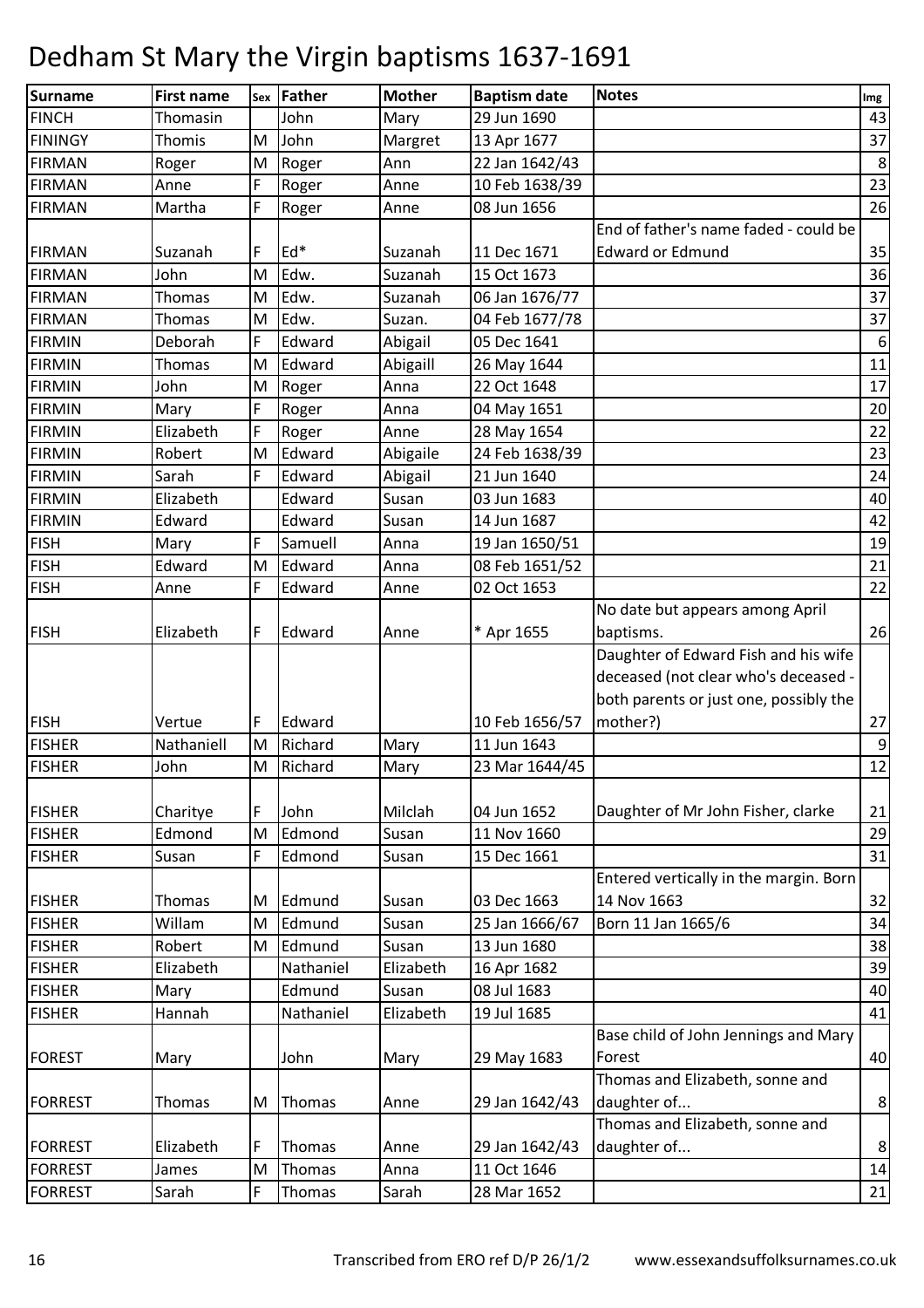| <b>Surname</b>   | <b>First name</b> | <b>Sex</b> | Father          | <b>Mother</b> | <b>Baptism date</b> | <b>Notes</b>                                                                                                                                                    | Img              |
|------------------|-------------------|------------|-----------------|---------------|---------------------|-----------------------------------------------------------------------------------------------------------------------------------------------------------------|------------------|
| <b>FORREST</b>   | Anne              | F          | Thomas          | Anne          | 17 May 1640         |                                                                                                                                                                 | 24               |
| <b>FORREST</b>   | James             | M          | Thomas          |               | 07 Nov 1654         |                                                                                                                                                                 | 25               |
| <b>FORREST</b>   | Martha            | F          | Thomas          | Mary          | 01 Jul 1660         |                                                                                                                                                                 | 29               |
| <b>FORREST</b>   | Mary              | F          | Thomas          |               | 17 Oct 1665         | Mary and Sarah?, daughters of                                                                                                                                   | 34               |
| <b>FORREST</b>   | Sarah?            | F          | Thomas          |               | 17 Oct 1665         | Mary and Sarah?, daughters of                                                                                                                                   | 34               |
| <b>FOSTER</b>    | Sarah             |            | Richard         | Sarah         | 25 Sep 1687         |                                                                                                                                                                 | 42               |
| <b>FOSTER</b>    | Richard           |            | Richard         | Sarah         | 20 Oct 1689         |                                                                                                                                                                 | 43               |
| <b>FOX</b>       | William           |            | Mark            | Susan         | 02 Oct 1690         |                                                                                                                                                                 | 43               |
| <b>FREEMAN</b>   | Anne              | F          | Robert          | Katherine     | 29 Nov 1639         |                                                                                                                                                                 | 24               |
| <b>FREEMAN</b>   | Robert            |            | Robert          | Hannah        | 14 Jul 1691         |                                                                                                                                                                 | 43               |
| FREMAN           | Mary              | F          | Robert          | Katherine     | 10 Jul 1642         |                                                                                                                                                                 | $\overline{7}$   |
| FREMAN           | Robert            | M          | <b>Nickolas</b> | Elisabeth     |                     | Entered at the bottom of the page in<br>different handwriting. Out of<br>11 Mar 1665/66 sequence with 1664 baptisms.<br>Year difficult to read - could be 1667. | 33               |
|                  |                   |            |                 |               |                     | Appears at bottom of page after 1665                                                                                                                            |                  |
| FREMAN           | John              | M          | <b>Nicholas</b> | Elisabeth     | 07 Mar 1667/68      | baptisms.                                                                                                                                                       | 33               |
| <b>FREMAN</b>    | Edward            | M          | Edward          | Suzanah       | 17 Mar 1669/70      |                                                                                                                                                                 | 35               |
| <b>FREMAN</b>    | Elisabeth         | F          | Nickolus        | Elisabeth     | 21 Jan 1671/72      |                                                                                                                                                                 | 35               |
| <b>FREMAN</b>    | Mary              | F          | Nickolis        |               | 10 May 1673         |                                                                                                                                                                 | 36               |
| <b>FREMAN</b>    | Martha            | F          | Nicholus        | Elisabeth     | 21 Dec 1674         |                                                                                                                                                                 | 36               |
| <b>FREMAN</b>    | Sarah             | F          | Nicholus        | Elisabeth     | 14 Oct 1676         |                                                                                                                                                                 | 37               |
| <b>FROMAN</b>    | Henery            | M          | Henery          | Susan         | 17 Sep 1643         |                                                                                                                                                                 | 10               |
| <b>FULLER</b>    | Anne              | F          | Thomas          | Anne          | 03 May 1657         |                                                                                                                                                                 | 27               |
| GA[YR]WOOD       | John              | M          | John            | Rose          | 16 May 1641         |                                                                                                                                                                 | 5                |
| <b>GALLIARD</b>  | Mary              | F          | Roger           | Hannah        | 20 May 1664         | Born about 1 Jul 1659                                                                                                                                           | 33               |
| <b>GAROD</b>     | Ane               | F          | John            | Sarah         | 12 Feb 1666/67      | And his was beried the same day.                                                                                                                                | 34               |
| <b>GAROD</b>     | Elisabeth         | F          | John            | Elisabeth     | 14 Nov 1673         |                                                                                                                                                                 | 36               |
| <b>GARROD</b>    | Doratha           | F          | Robert          | Mary          | 14 Mar 1642/43      |                                                                                                                                                                 | $\boldsymbol{9}$ |
| <b>GARROD</b>    | Anne              | F          | Robert          | Mary          | 14 Sep 1645         |                                                                                                                                                                 | 13               |
| <b>GARROD</b>    | Robert            | M          | Robert          | Mary          | 02 Apr 1648         |                                                                                                                                                                 | 16               |
| <b>GARWOOD</b>   | John              | M          | Robert          | Fayth         | 22 Jun 1652         |                                                                                                                                                                 | 21               |
| <b>GARWOOD</b>   | Samuell           | M          | Robert          | Fayth         | 15 Nov 1653         |                                                                                                                                                                 | 22               |
| <b>GARWOOD</b>   | John              | M          | Bartholomew     | Sarah         | 28 Jun 1657         |                                                                                                                                                                 | 27               |
| <b>GARWOOD</b>   | Jerimiah          | M          | Bartholmew      | Sara          | 31 Jul 1659         |                                                                                                                                                                 | 28               |
| <b>GARWOOD</b>   | Robert            | M          | Bartholmew      | Sarah         | 13 Oct 1661         |                                                                                                                                                                 | 30               |
| <b>GEE</b>       | Sarah             |            | Edward          | Hannah        | 14 Mar 1690/91      |                                                                                                                                                                 | 43               |
| <b>GEES</b>      | John              |            | Edward          | Hannah        | 15 Aug 1686         |                                                                                                                                                                 | 42               |
| <b>GEES</b>      | Hannah            |            | Edward          | Hannah        | 11 Mar 1687/88      |                                                                                                                                                                 | 42               |
| <b>GEES</b>      | Edward            |            | Edward          | Hannah        | 12 Nov 1689         |                                                                                                                                                                 | 43               |
| <b>GENNINGES</b> | Anne              | F          | Andrew          | Anne          | 26 Dec 1641         |                                                                                                                                                                 | 6                |
| <b>GIBBERSON</b> | John              | M          | John            | Susan         | 16 Oct 1642         |                                                                                                                                                                 | 8                |
| <b>GIBBESON</b>  | Susan             | F          | John            | Susan         | 29 Nov 1646         |                                                                                                                                                                 | 14               |
| <b>GIBBESON</b>  | Elizabeth         | F          | John            | Susan         | 06 Jun 1649         |                                                                                                                                                                 | 18               |
| <b>GIBBS</b>     | Mary              |            | John            | Margaret      | 25 Jan 1685/86      |                                                                                                                                                                 | 41               |
| <b>GIBBS</b>     | Jeffrey           |            | John            | Margarett     | 08 Nov 1687         |                                                                                                                                                                 | 42               |
| <b>GIBBS</b>     | Mary              |            |                 | Margarett     | 23 Jul 1689         |                                                                                                                                                                 | 43               |
| <b>GIBS</b>      | Matthew           |            | John            | Margarett     | 09 Sep 1684         |                                                                                                                                                                 | 41               |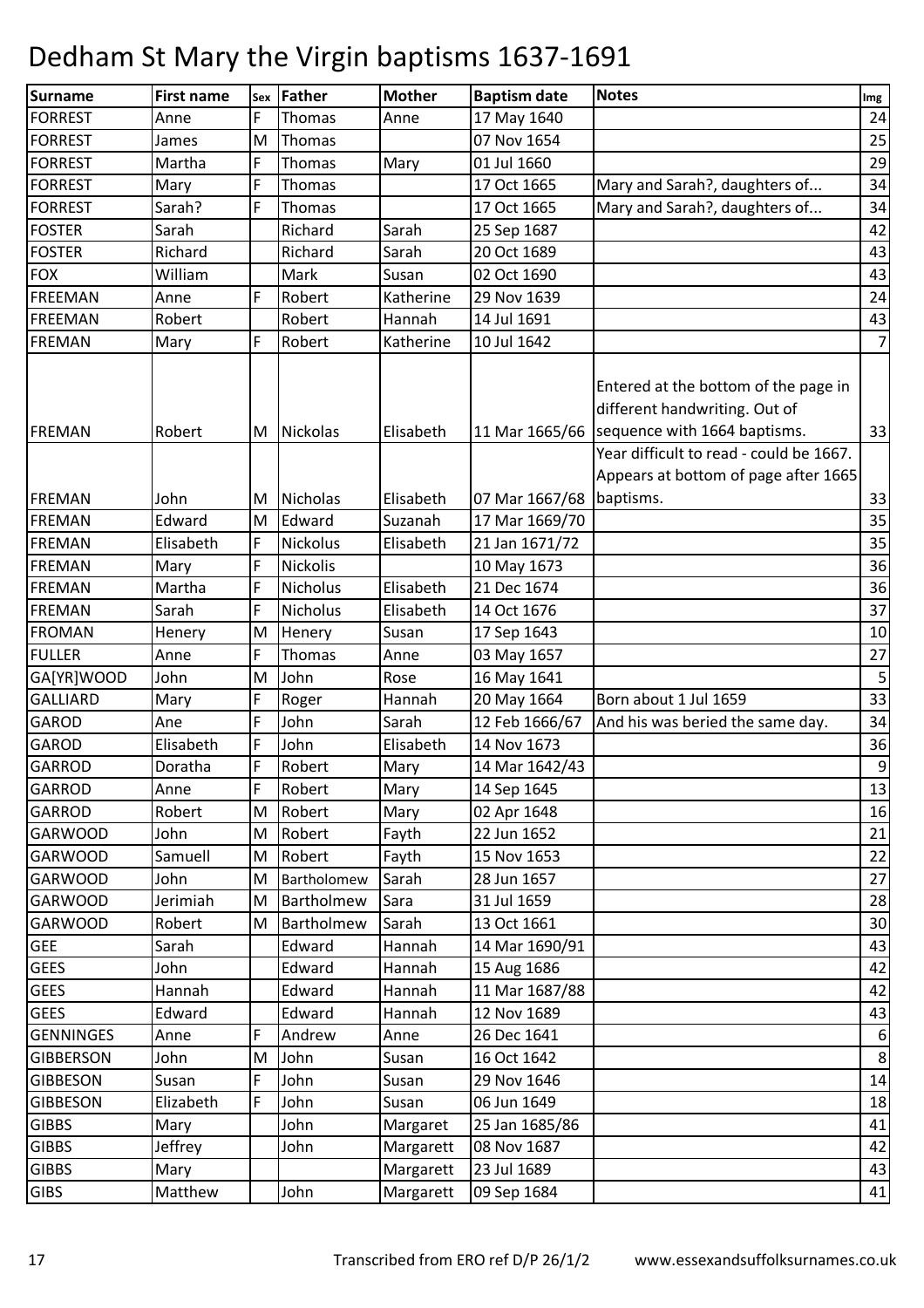| <b>Surname</b>  | <b>First name</b> | Sex | Father         | <b>Mother</b> | <b>Baptism date</b> | <b>Notes</b>                       | Img            |
|-----------------|-------------------|-----|----------------|---------------|---------------------|------------------------------------|----------------|
| <b>GIBSON</b>   | Mary              | F   | Edmund         | Hellen        | 02 Sep 1642         |                                    | 7 <sup>1</sup> |
| <b>GIBSON</b>   | Edmond            | M   | Edmond         | Hellen        | 02 Dec 1638         |                                    | 23             |
| <b>GIBSONE</b>  | Elizabeth         | F   | John           | Elizabeth     | 08 Oct 1665         |                                    | 34             |
| <b>GIPS</b>     | John              |     | John           | Mary          | 16 May 1683         |                                    | 40             |
| <b>GLADDEN</b>  | Joseph            | M   | <b>Nicolas</b> | Anna          | 02 Apr 1654         | Abode: Stratford                   | 22             |
|                 |                   |     |                |               |                     | Sonne of Gm. Gladding the younger  |                |
| <b>GLADDIN</b>  | William           | M   | Gm.            |               | 23 Jan 1658/59      | of Stratford                       | 28             |
| <b>GLEASEN</b>  | Joseph            | M   | Joseph         | Susan         | 26 Aug 1655         |                                    | 26             |
| <b>GLEASON</b>  | Ann               |     | Joseph         | Sarah         | 20 Jul 1691         |                                    | 43             |
| <b>GLEESON</b>  | Joseph            | M   | Joseph         | Susan         | 06 Jun 1647         |                                    | 15             |
| <b>GLESON</b>   | Anne              | F   | Joseph         | Susan         | 02 Jul 1643         |                                    | 10             |
| <b>GLESON</b>   | Abigaill          | F   | Joseph         | Susan         | 11 Jan 1645/46      |                                    | 13             |
| <b>GLESON</b>   | Abigaill          | F   | Joseph         | Susan         | 10 Sep 1648         |                                    | 17             |
| <b>GLESON</b>   | Elizabeth         | F   | Joseph         | Susan         | 29 Sep 1650         |                                    | 19             |
| <b>GLESON</b>   | Mary              | F   | Joseph         | Susan         | 13 Feb 1652/53      |                                    | 21             |
| <b>GLESON</b>   | Sarah             |     | Joseph         | Sarah         | 03 Sep 1682         |                                    | 39             |
| <b>GLESON</b>   | Joseph            |     | Joseph         | Sarah         | 22 Jul 1683         |                                    | 40             |
| <b>GLESON</b>   | Susan             |     | Joseph         | Sarah         | 08 Jul 1684         |                                    | 41             |
| <b>GLESON</b>   | Abigail           |     | Joseph         | Sarah         | 15 May 1685         |                                    | 41             |
| <b>GLESON</b>   | Joseph            |     | Joseph         | Sarah         | 02 Apr 1686         |                                    | 41             |
| <b>GLESON</b>   | Mary              |     | Joseph         | Sarah         | 25 Mar 1687         |                                    | 42             |
| <b>GLESON</b>   | Rebecca           |     | Joseph         | Sarah         | 06 Apr 1688         |                                    | 42             |
| <b>GLESON</b>   | Joseph            |     | Joseph         | Sarah         | 08 Feb 1688/89      |                                    | 43             |
| <b>GLESON</b>   | Joseph            |     | Joseph         | Sarah         | 08 Jun 1690         |                                    | 43             |
|                 |                   |     |                |               |                     |                                    |                |
| <b>GLOVER</b>   | Rebecka           | F   | Thomas         | Elizabeth     | 15 Dec 1639         | Rebecka and Mary, daughters of     | 24             |
|                 |                   |     |                |               |                     |                                    |                |
| <b>GLOVER</b>   | Mary              | F   | Thomas         | Elizabeth     | 15 Dec 1639         | Rebecka and Mary, daughters of     | 24             |
| <b>GLOVER</b>   | Rebecca           | F   | <b>Thomas</b>  | Elizabeth     | 21 Jun 1663         |                                    | 32             |
| <b>GLOVER</b>   | Sarah             | F   | William        | Anne          | 18 Jan 1663/64      |                                    | 32             |
| GODDARD         | Sarah             |     |                | Margarett     | 24 May 1685         | The mother is a widow.             | 41             |
| <b>GOFF</b>     | Ann               | F   | Samuel         | Ann           | 27 Nov 1664         |                                    | 33             |
| <b>GOFFE</b>    | Matthew           | M   | Samuel         | Hannah        | 01 Mar 1662/63      |                                    | 31             |
|                 |                   |     |                |               |                     | A child of Samewell Goffes (first  |                |
| <b>GOFFE</b>    | ?                 |     | Samewell       |               | 02 Dec 1666         | name and sex not in register)      | 34             |
| <b>GOFFE</b>    | Joseph            | M   | Samewell       | Joana         | 10 Mar 1677/78      |                                    | 37             |
| GOLD            | Elizabeth         |     | John           | Elizabeth     | 13 Mar 1683/84      |                                    | 40             |
| <b>GOLDING</b>  | George            |     | Matthew        |               | 10 Jun 1683         |                                    | 40             |
| <b>GOODRICH</b> | Dorathy           | F   | John           | Dorathy       | 18 Apr 1647         |                                    | 15             |
| <b>GOOLD</b>    | John              | M   | John           | Elizebath     | 16 Jun 1674         |                                    | 36             |
| <b>GORWOOD</b>  | John              |     | William        | Margaret      | 07 May 1682         |                                    | 39             |
| <b>GOSLIN</b>   | Mary              |     | Benjamin       | Mary          | 27 Nov 1687         |                                    | 42             |
| <b>GOSLIN</b>   | Elizabeth         |     | Benjamin       | Mary          | 08 Jun 1690         |                                    | 43             |
| <b>GOSLING</b>  | Anne              | F   | Peter          | Mary          | 28 Nov 1652         |                                    | 21             |
|                 |                   |     |                |               |                     | Peter and Mary, sonne and and      |                |
|                 |                   |     |                |               |                     | daughter of Peter Gosling deceased |                |
| <b>GOSLING</b>  | Peter             | M   | Peter          |               | 30 Dec 1655         | and his last wife.                 | 26             |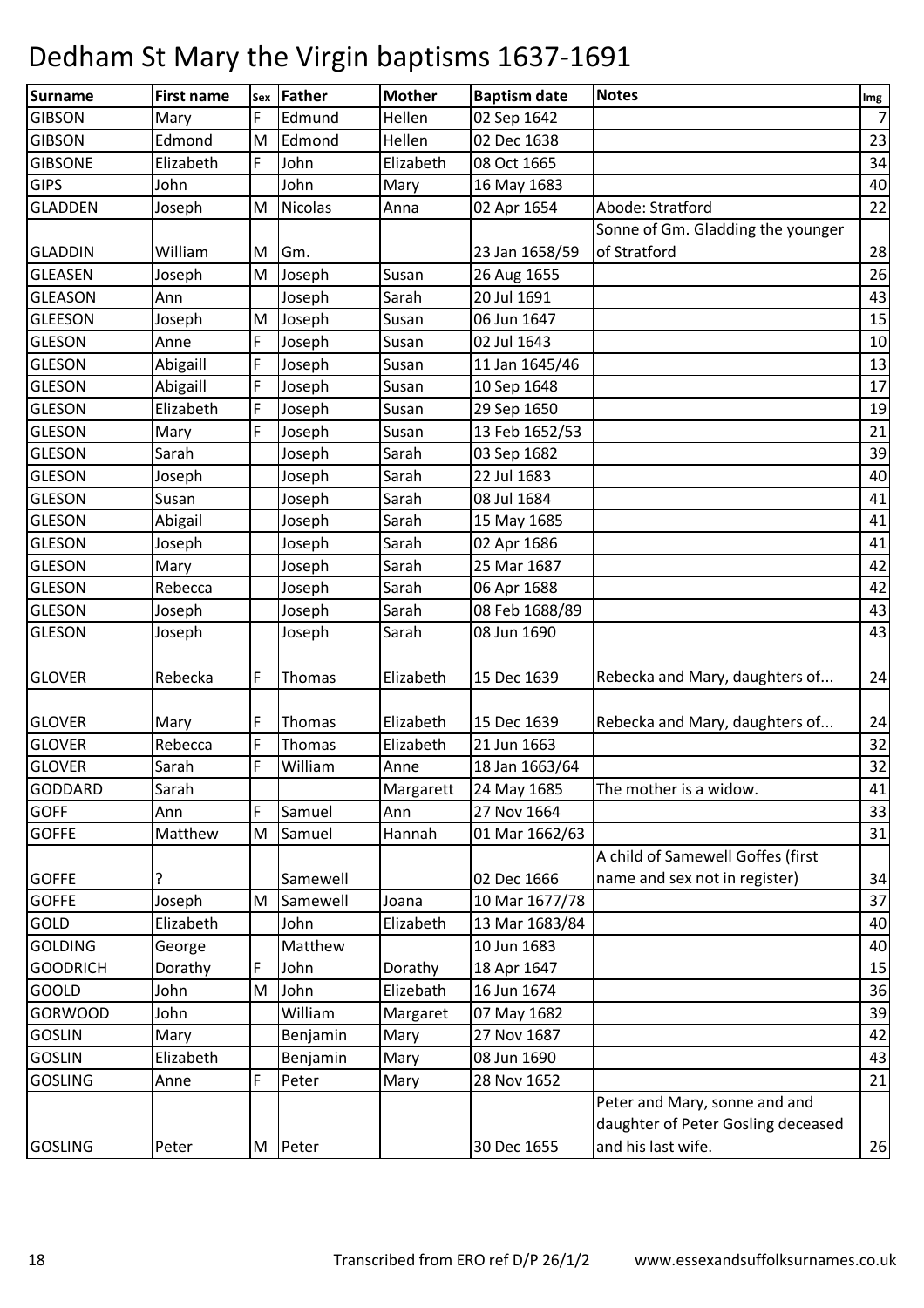| Surname         | <b>First name</b> | Sex | Father        | <b>Mother</b>   | <b>Baptism date</b> | <b>Notes</b>                          | Img            |
|-----------------|-------------------|-----|---------------|-----------------|---------------------|---------------------------------------|----------------|
|                 |                   |     |               |                 |                     | Peter and Mary, sonne and and         |                |
|                 |                   |     |               |                 |                     | daughter of Peter Gosling deceased    |                |
| <b>GOSLING</b>  | Mary              | F   | Peter         |                 | 30 Dec 1655         | and his last wife.                    | 26             |
| <b>GOSLING</b>  | Thomas            | M   | Thomas        | Elizab.         | 01 May 1659         |                                       | 28             |
| <b>GOSLING</b>  | Thomas            | M   | <b>Thomas</b> | Elizabeth       | 21 Jul 1661         |                                       | 30             |
| <b>GOSLING</b>  | Elizabeth         | F   | Thomas        | Elizabeth       | 02 Nov 1662         |                                       | 31             |
| <b>GOSLINGE</b> | Sarah             | F   | Peter         | Katherine       | 29 Dec 1650         |                                       | 19             |
| <b>GREY</b>     | Elizabeth         |     | <b>Thomas</b> | Elizabeth       | 20 Aug 1684         | The father is Mr Thomas Grey.         | 41             |
| <b>GREY</b>     | Anne              |     | Thomas        | Elizabeth       | 01 May 1686         | The father is Mr Thomas Grey          | 41             |
| <b>GREY</b>     | Penelope          |     | <b>Thomas</b> | Elizabeth       | 22 Mar 1687/88      | The father is Mr Thomas Grey          | 42             |
|                 |                   |     |               |                 |                     | The father is Mr Thomas Grey. Born    |                |
| <b>GREY</b>     | Deborah           |     | Thomas        | Elizabeth       | 12 Jun 1689         | 18 May 1689                           | 43             |
| <b>GREY</b>     | Thomas            |     | <b>Thomas</b> | Elizabeth       | 22 Oct 1690         | The father is Mr Thomas Grey          | 43             |
| <b>GRIGS</b>    | William           | M   | William       |                 | 09 Sep 1655         |                                       | 26             |
| <b>GRIGS</b>    | <b>Thomas</b>     | M   | William       |                 | 25 Apr 1658         |                                       | 28             |
| <b>GRIMPSE</b>  | Robert            | M   | Samuell       | Elizabeth       | 19 Apr 1639         |                                       | 23             |
| <b>GRIMPSE</b>  | Grace             | F   | William       | <b>Bridget</b>  | 17 May 1640         |                                       | 24             |
| <b>GRIMPSIE</b> | William           | M   | William       | <b>Bridgett</b> | 04 Jun 1643         |                                       | $9\,$          |
| <b>GRIMPSIE</b> | Anne              | F   | Samuell       | Elizabeth       | 21 Apr 1644         |                                       | 11             |
| <b>GRIMSSIE</b> | Susan             | F   | Samuell       | Elizabeth       | 28 Dec 1641         |                                       | $6\,$          |
| <b>GROOME</b>   | Anne              | F   | Thomas        | Elizabeth       | 02 Feb 1639/40      |                                       | 24             |
| <b>GROSSE</b>   | George            |     | John          | Dorothy         | 08 Jun 1684         |                                       | 41             |
| <b>GROSSE</b>   | Hannah            |     | John          | Dorothy         | 01 Jan 1685/86      |                                       | 41             |
|                 |                   |     |               |                 |                     | Born 18 Sep 1672. Another entry       |                |
|                 |                   |     |               |                 |                     | crosses over the baptism date so it's |                |
| <b>GUERLING</b> | Anthony           | M   | Anthony       | Elizabeth       | 02 Oct 1672         | not easy to read.                     | 36             |
| <b>GULL</b>     | Elizabeth         | F   | John          | Elizabeth       | 02 Feb 1644/45      |                                       | 12             |
| <b>GULL</b>     | Richard           | M   | John          | Elizabeth       | 28 Feb 1646/47      |                                       | 14             |
| GULL            | John              | M   | John          | Elizabeth       | 31 Jul 1649         |                                       | 18             |
| <b>GULL</b>     | Anna              | F   | Richard       | Anna            | 12 Aug 1649         |                                       | 18             |
| <b>GULL</b>     | Mary              | F   | John          | Elizabeth       | 16 Nov 1651         |                                       | 20             |
| <b>GULL</b>     | Thomas            | M   | Richard       | Anna            | 27 Jun 1652         |                                       | 21             |
| <b>GULL</b>     | Rebecka           | F   | John          | Elizabeth       | 14 May 1654         |                                       | 22             |
| <b>GULL</b>     | John              | M   | John          | Mary            | 12 Jan 1639/40      |                                       | 24             |
| <b>GULL</b>     | Alice             |     | John          | Alice           | 17 Apr 1681         |                                       | 38             |
| <b>GULL</b>     | Thomas            |     | John          | Alice           | 12 Nov 1682         |                                       | 39             |
| <b>GURLINE</b>  | Elisabeth         | F   | Antonie       |                 | 26 Jun 1665         |                                       | 33             |
| <b>GURLING</b>  | Anthony           | M   | Anthony       | Elizabeth       | 02 May 1668         |                                       | 34             |
| <b>GURLING</b>  | Anthonie          | M   | Anthonie      |                 | 18 Jan 1669/70      |                                       | 35             |
| <b>HALES</b>    | Abraham           | M   | Abraham       |                 | 17 Jul 1660         |                                       | 29             |
| <b>HALES</b>    | Abraham           | M   | Abraham       | Sarah           | 18 Dec 1664         |                                       | 33             |
| <b>HALLES</b>   | Sarae             | F   | Abraham       | Sarae           | 22 Jul 1666         |                                       | 34             |
| <b>HALLES</b>   | Sarea             | F   | Abraham       | Sarea           | 19 Feb 1667/68      |                                       | 34             |
| HAM             | Joseph            | M   | Joseph        | Margerrett      | 07 Nov 1641         |                                       | 6              |
| HAM             | Martha            | F   | Jacob         | Lidia           | 10 Dec 1641         |                                       | 6 <sup>1</sup> |
| HAM             | Susan             | F   | Nathaniell    | Ann             | 17 Jan 1642/43      |                                       | 8 <sup>1</sup> |
| HAM             | Susan             | F   | Isaac         | Susan           | 05 Mar 1642/43      |                                       | 9              |
| HAM             | Thomas            | M   | Joseph        | Margret         | 07 May 1643         |                                       | 9              |
| HAM             | Michall           | M   | Michall       | Margerett       | 23 Feb 1643/44      |                                       | 10             |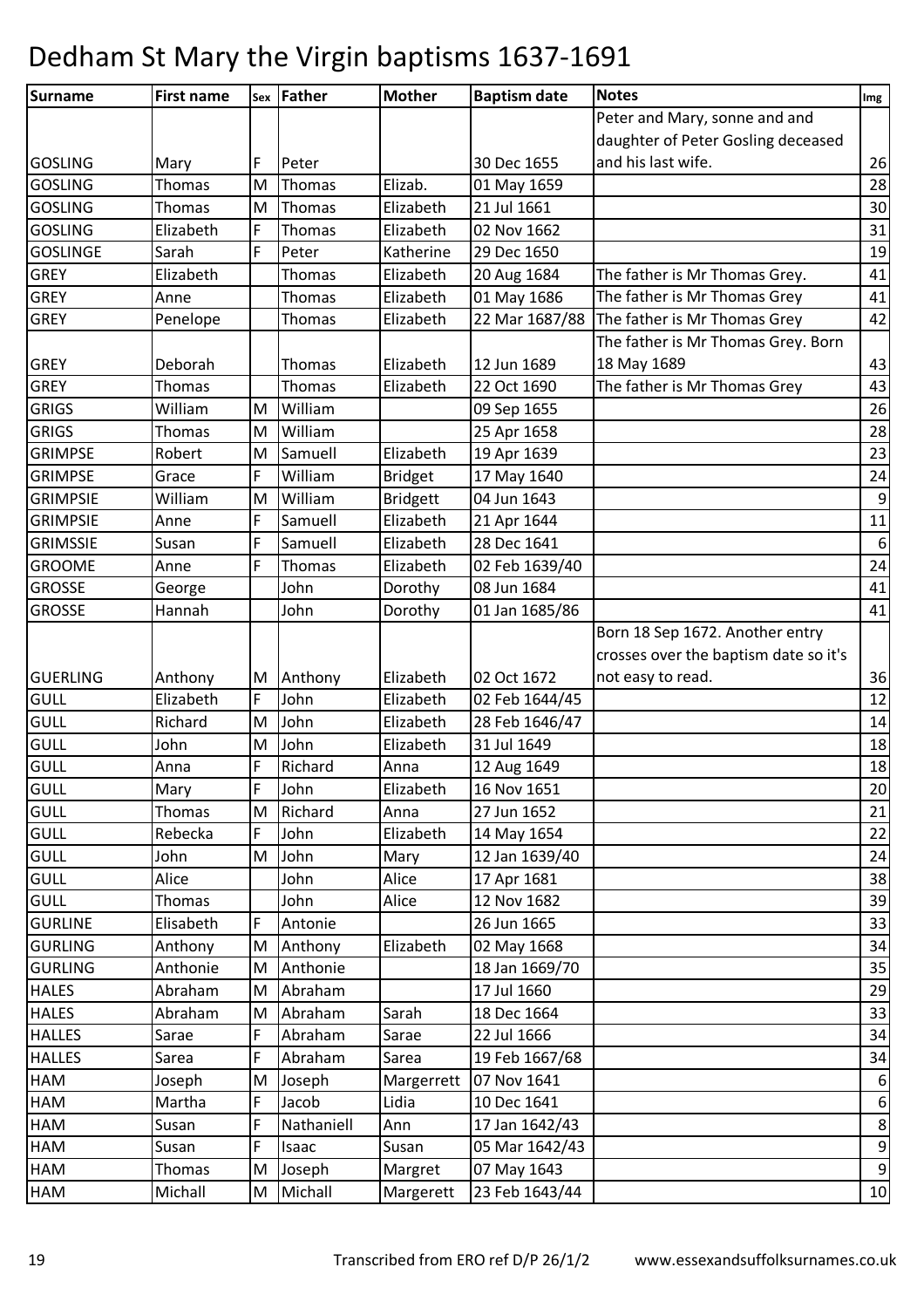| Surname       | <b>First name</b> | Sex | Father     | <b>Mother</b> | <b>Baptism date</b> | <b>Notes</b>                                                              | Img              |
|---------------|-------------------|-----|------------|---------------|---------------------|---------------------------------------------------------------------------|------------------|
| HAM           | Anne              | F   | Robert     | Anne          | 11 Aug 1644         |                                                                           | 11               |
| <b>HAM</b>    | Isaacke           | M   | Isaacke    | Susan         | 20 Oct 1644         |                                                                           | 11               |
| <b>HAM</b>    | Margerrett        | F   | Joseph     | Margarrett    | 01 Dec 1644         |                                                                           | 12               |
| HAM           | Martha            | F   | Nathaniell | Anne          | 15 Dec 1644         |                                                                           | 12               |
| HAM           | James             | M   | James      | Susan         | 30 Mar 1645         |                                                                           | 12               |
| HAM           | Robert            | M   | Robert     | Anna          | 19 Apr 1646         |                                                                           | 13               |
| <b>HAM</b>    | Susan             | F   | Isaak      | Susan         | 28 Feb 1646/47      |                                                                           | 14               |
| HAM           | Jonathan          | M   | Jonathan   | Anna          | 11 Jul 1647         |                                                                           | 15               |
| <b>HAM</b>    | Noah              | M   | Joseph     | Margeret      | 12 Mar 1647/48      |                                                                           | 16               |
| HAM           | John              | M   | Job        | Mary          | 11 Mar 1648/49      |                                                                           | 18               |
| HAM           | Sarah             | F   | Isaak      | Susan         | 05 Aug 1649         |                                                                           | 18               |
| <b>HAM</b>    | Job               | M   | Job        | Mary          | 05 Oct 1651         |                                                                           | 20               |
| <b>HAM</b>    | Mary              | F   | Jacob      | Mary          | 06 Oct 1639         |                                                                           | 24               |
| HAM           | Elizabeth         | F   | Joseph     | Margaret      | 03 May 1640         |                                                                           | 24               |
| HAM           | John              | M   | John       | Martha        | 24 Dec 1654         |                                                                           | 25               |
| HAM           | Mary              | F   | Joh        | Mary          | 14 Jan 1654/55      |                                                                           | 25               |
| <b>HAM</b>    | Nathan            | M   | Nathaniell | Hanna         | 13 Apr 1656         |                                                                           | 26               |
| HAM           | Mathew            | M   | Job        | Mary          | 11 Jan 1656/57      |                                                                           | 27               |
| <b>HAM</b>    | Martha            | F   | John       | Martha        | 20 Feb 1658/59      |                                                                           | 28               |
| HAM           | Rachell           | F   | Job        | Mary          | 24 Apr 1659         |                                                                           | 28               |
| HAM           | Daniell           | M   | Job        | Mary          | 23 Mar 1661/62      |                                                                           | 31               |
| <b>HAM</b>    | Sarah             | F   | Steven     | Sarah         | 28 Feb 1663/64      |                                                                           | 32               |
| HAM           | Noah              | M   | Nathaniel  | Hannah        | 20 May 1664         | Born about 15 Apr 1658                                                    | 32               |
| HAM           | Hannah            | F   | Nathaniel  | Hannah        | 20 May 1664         | Born about 3 Aug 1662                                                     | 32               |
| <b>HAM</b>    | Mary              | F   | Nathaniel  | Hannah        | 20 May 1664         | Born about 29 May 1663                                                    | 32               |
| <b>HAM</b>    | Abraham           | M   | Abraham    | Frances       | 06 Dec 1664         |                                                                           | 33               |
|               |                   |     |            |               |                     | Date given as "in July" without                                           |                  |
| <b>HAM</b>    | Preudence         | F   | Jams       | Prudence      | * Jul 1673          | specifying the day.                                                       | 36               |
| <b>HAM</b>    | Jams              | M   | Jams       | Prudence      | 21 May 1677         |                                                                           | 37               |
| <b>HAM</b>    | Martha            |     |            | Martha        | 26 Nov 1682         | Aged about 20 years                                                       | 39               |
| <b>HAM</b>    | Israel            |     |            | Martha        | 31 Dec 1682         | Being 19 years old this very day<br>(therefore date of birth 31 Dec 1663) | 39               |
| <b>HAM</b>    | John              |     | James      | Prudence      | 10 Jun 1683         |                                                                           | 40               |
| <b>HAM</b>    | Rachel            |     | Samuel     | Sarah         | 11 May 1684         |                                                                           | 41               |
| HAM           | Jonathan          |     | Jonathan   | Mary          | 20 Jan 1688/89      |                                                                           | 42               |
| HAM           | Mary              |     | Israel     | Mary          | 15 Dec 1689         |                                                                           | 43               |
| <b>HAM</b>    | Benjamin          |     | Benjamin   | Elizabeth     | 18 May 1690         |                                                                           | 43               |
| <b>HAM</b>    | Sarah             |     | John       | Sarah         | 09 Aug 1691         |                                                                           | 43               |
| <b>HAME</b>   | Joseph            | M   | Joseph     | Marea         | 19 Jan 1667/68      |                                                                           | 34               |
| <b>HAME</b>   | Abraham           | M   | John       |               | 18 Apr 1671         |                                                                           | 35               |
| <b>HAMM</b>   | Israel            |     | Jonathan   | Mary          | 05 Oct 1690         |                                                                           | 43               |
| <b>HAMME</b>  | Anne              | F   | Robert     | Eliza         | 10 Oct 1671         |                                                                           | 35               |
| <b>HARNE</b>  | Nathaniell        | M   | John       | Sewsan        | 20 Apr 1673         |                                                                           | 36               |
| <b>HARNE</b>  | Sewsan            | F   | John       | Sewsan        | 04 Feb 1675/76      |                                                                           | 37               |
| <b>HART</b>   | Ann               | F   | John       | Elizabeth     | 19 Feb 1642/43      |                                                                           | 9                |
| <b>HART</b>   | Sarah             | F   | John       | Sarah         | 14 Feb 1663/64      |                                                                           | 32               |
| <b>HARUSE</b> | Phebe             | F   | Samuell    | Mary          | 07 Nov 1641         |                                                                           | $6 \overline{6}$ |
| <b>HARVEY</b> | Mathew            | M   | Samuel     | Mary          | 02 Feb 1639/40      |                                                                           | 24               |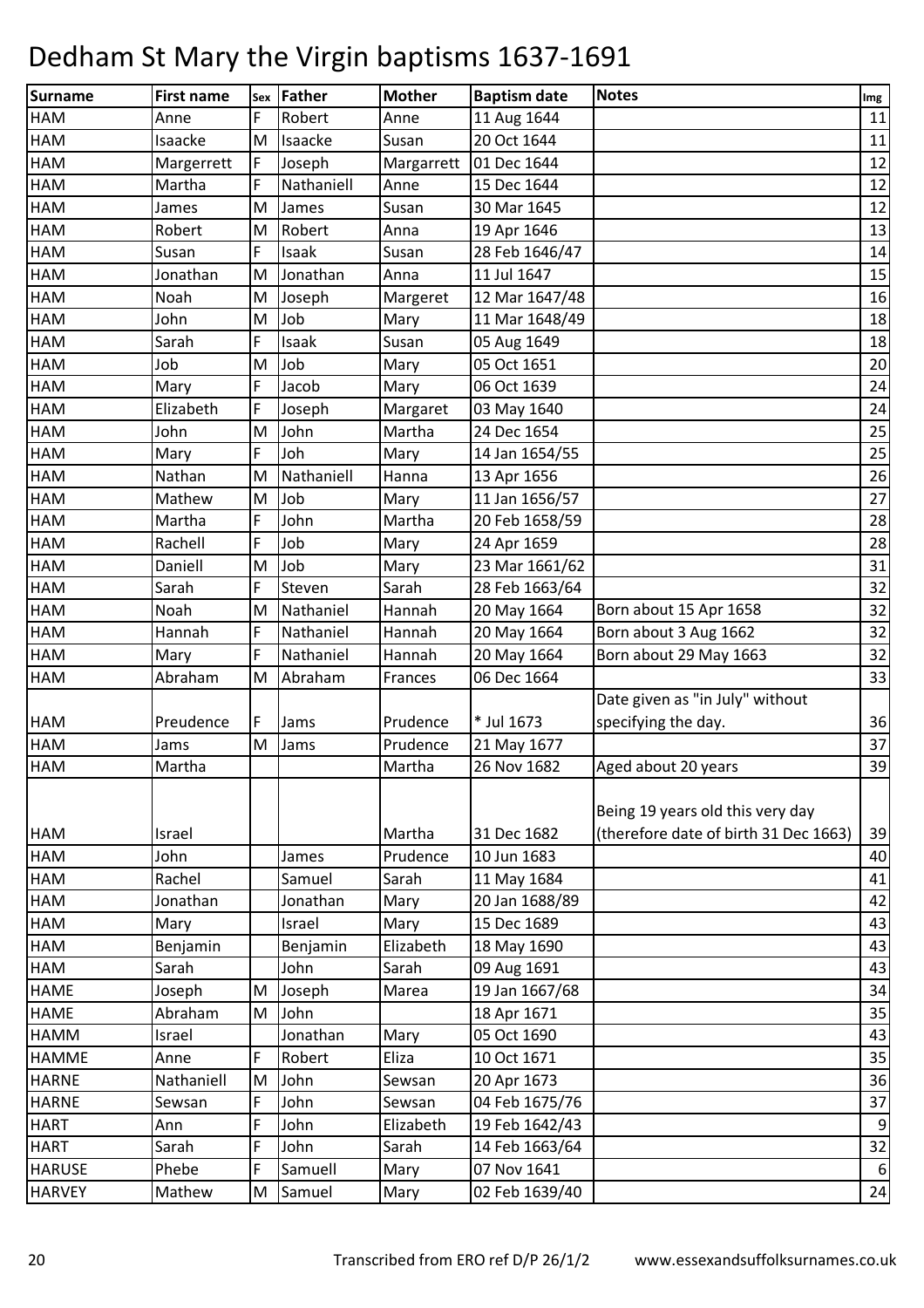| <b>Surname</b>     | <b>First name</b> | Sex | Father   | <b>Mother</b>  | <b>Baptism date</b> | <b>Notes</b>                        | Img              |
|--------------------|-------------------|-----|----------|----------------|---------------------|-------------------------------------|------------------|
| <b>HARVEY</b>      | Rebecka           | F   | John     | Rebecka        | 23 Apr 1661         |                                     | 30               |
|                    |                   |     |          |                |                     | Incredibly difficult to read - the  |                  |
|                    |                   |     |          |                |                     | parents' names have pretty much     |                  |
| HARVEY?            | Philip            | M   | William? |                | 06 Apr 1656         | faded away entirely.                | 26               |
| <b>HARVIE</b>      | Samuell           | M   | John     | Rebecka        | 17 Aug 1662         |                                     | 31               |
| <b>HARVY</b>       | Elizabeth         | F   | Thomas   | Elizabeth      | 20 Jun 1641         |                                     | 5                |
| <b>HARVY</b>       | Elizabeth         | F   | Samuell  | Mary           | 28 Apr 1644         |                                     | 11               |
| <b>HARVY</b>       | Mary              | F   | Thomas   | Elizabeth      | 02 Jun 1644         |                                     | 11               |
| <b>HARVY</b>       | Thomas            | M   | Thomas   | Elizabeth      | 29 Apr 1649         |                                     | 18               |
| <b>HATCH</b>       | John              | M   | Samuel   | Mary           | 16 Dec 1638         |                                     | 23               |
| <b>HATCH</b>       | William           | M   | William  |                | 04 Apr 1658         |                                     | 28               |
| <b>HATCH</b>       | Mary              | F   | Samuell  | <b>Bridget</b> | 29 Jul 1660         |                                     | 29               |
|                    |                   |     |          |                |                     | About 10 years of age of Bridget    |                  |
| <b>HATCH</b>       | Mary              |     |          | <b>Bridget</b> | 01 Jan 1681/82      | Hatch, widow                        | 39               |
| <b>HATCH</b>       | Martha            |     | Samuel   | Martha         | 13 Dec 1691         |                                     | 43               |
| <b>HATCHER</b>     | John              |     | Stephen  | Mary           | 11 Apr 1688         |                                     | 42               |
| <b>HATCHER</b>     | Steven            |     | Steven   | Elizabeth      | 15 Sep 1690         |                                     | 43               |
| <b>HAWARD</b>      | Peter             | M   | John     | Rose           | 17 Nov 1650         |                                     | 19               |
| <b>HAYWARD</b>     | Mary              | F   | John     | Rose           | 28 May 1643         |                                     | $\boldsymbol{9}$ |
| <b>HAYWARD</b>     | Peter             | M   | John     | Rose           | 13 Nov 1653         |                                     | 22               |
| <b>HAYWARD</b>     | Mary              | F   | William  | Mary           | 26 Jul 1663         |                                     | 32               |
| <b>HECKFORD</b>    | Ann               | F   | Thomas   | Ann            | 14 Feb 1642/43      |                                     | 9                |
| <b>HECKFORD</b>    | Mary              | F   | Willyam  | <b>Briggit</b> | 19 Feb 1642/43      |                                     | $\boldsymbol{9}$ |
| <b>HECKFORD</b>    | Mary              | F   | Thomas   | Anne           | 26 May 1644         |                                     | 11               |
| <b>HECKFORD</b>    | William           | M   | William  | Bridggett      | 09 Nov 1645         |                                     | 13               |
| <b>HILLS</b>       | John              |     | John     | Anne           | 04 Oct 1685         |                                     | 41               |
| <b>HILLS</b>       | Henry             |     | John     | Anne           | 11 Sep 1687         |                                     | 42               |
| <b>HILLS</b>       | Edward            |     | John     | Hannah         | 18 Aug 1689         |                                     | 43               |
| <b>HILLS</b>       | Samuel            |     | John     | Ann            | 24 May 1691         |                                     | 43               |
| <b>HINDS</b>       | Mary              |     | Samuel   | Jane           | 13 Aug 1682         |                                     | 39               |
| <b>HINDS</b>       | Anne              |     | Samuel   |                | 02 Nov 1684         |                                     | 41               |
| <b>HINES</b>       | Samuell           | M   | Samuell  | Anna           | 09 Feb 1650/51      |                                     | 19               |
|                    |                   |     |          |                |                     | Very hard to read - squashed in and |                  |
| <b>HISTON?</b>     | Eidoa?            | F   | William  |                | 28 Jun 1641         | written very small.                 | 5                |
| <b>HITCHCOCKE</b>  | Thamisin          | F   | Adam     | Thamisin       | 19 Jul 1663         |                                     | 32               |
| <b>HITCHECOKE</b>  | Susan             | F   | Addam    | Susan          | 19 Sep 1647         |                                     | 15               |
| <b>HITCHICOCKE</b> | William           | M   | Adam     | Thamison       | 14 Feb 1664/65      |                                     | 33               |
| <b>HITCHKOCK</b>   | John              | M   | Adam     | Thomasen       | 06 Jan 1660/61      |                                     | 30               |
| <b>HOLDEN</b>      | Thomas            |     | Thomas   | Margaret       | 28 Jun 1687         |                                     | 42               |
| <b>HOSPETT</b>     | Susan             | F   | Edward   | Anna           | 28 Apr 1650         |                                     | 19               |
| <b>HOSPIT</b>      | John              | M   | Edward   | Anna           | 31 Oct 1652         |                                     | 21               |
| <b>HOSPITT</b>     | Anna              | F   | Edward   | Anna           | 07 Apr 1646         |                                     | 13               |
| <b>HOSPITT</b>     | Edward            | M   | Edward   | Anna           | 04 Jan 1647/48      |                                     | 16               |
| <b>HOUCHIN</b>     | Arthur            | M   | William  | Anna           | 23 May 1643         |                                     | 9                |
| <b>HOUCHIN</b>     | William           | M   | William  | Anne           | 20 Oct 1644         |                                     | 11               |
| <b>HOUCHIN</b>     | Edward            | M   | William  | Anna           | 27 Sep 1646         |                                     | 14               |
| <b>HOUCHIN</b>     | Miriam            |     | Arthur   | Miriam         | 01 Aug 1686         |                                     | 42               |
| <b>HOW</b>         | Phebe             | F   | Steven   | Elizabeth      | 07 Nov 1641         |                                     | 6                |
| <b>HOW</b>         | Samuell           | M   | Samuell  | Mary           | 30 Mar 1645         |                                     | 12               |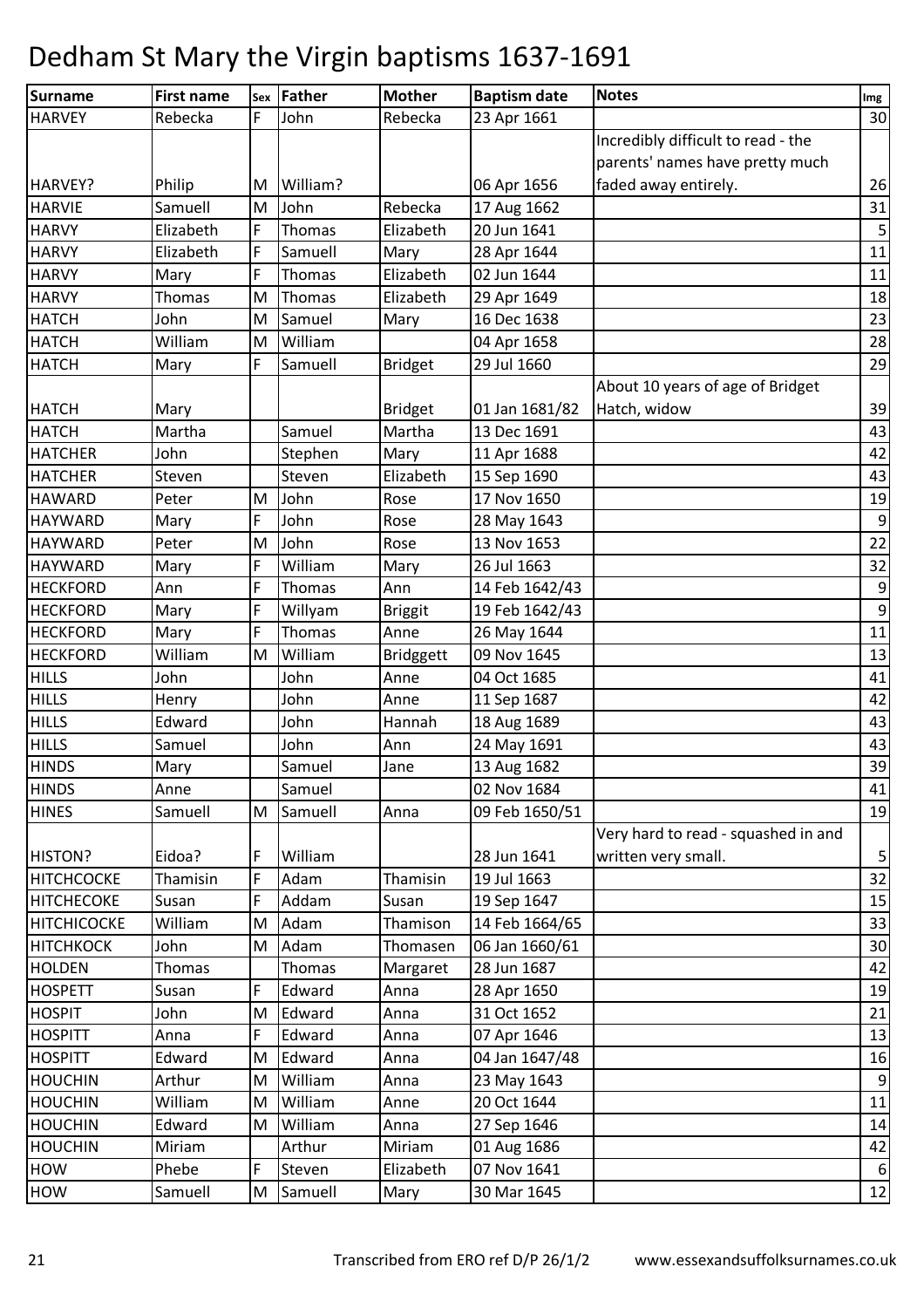| Surname         | <b>First name</b> | Sex | Father        | <b>Mother</b> | <b>Baptism date</b> | <b>Notes</b>                                      | Img |
|-----------------|-------------------|-----|---------------|---------------|---------------------|---------------------------------------------------|-----|
| <b>HOW</b>      | Jerimiah          | M   | Jerimiah      | Agnes         | 03 May 1646         |                                                   | 14  |
| <b>HOW</b>      | Samuell           | M   | Samuell       |               | 23 Jan 1647/48      |                                                   | 16  |
| <b>HOW</b>      | John              | M   | Jerimiah      | Agnes         | 06 Feb 1647/48      |                                                   | 16  |
| <b>HOW</b>      | James             | M   | Jeremiah      | Agnes         | 18 Apr 1652         |                                                   | 21  |
| <b>HOW</b>      | Joanna            | F   | John          | Sarah         | 06 Feb 1652/53      |                                                   | 21  |
| <b>HOW</b>      | Martha            | F   | Steven        | Elizabeth     | 16 Jul 1639         |                                                   | 23  |
| <b>HOW</b>      | John              | M   | John          | Sarah         | 10 Dec 1654         |                                                   | 25  |
|                 |                   |     |               |               |                     | Baptized on the 7th day when his                  |     |
| <b>HOW</b>      | Allen             | F   | John          | Sarah         | 07 Oct 1656         | mother was buried.                                | 27  |
| <b>HOW</b>      | Steven            | M   | Steven        | Martha        | 31 May 1657         |                                                   | 27  |
|                 |                   |     |               |               |                     |                                                   |     |
| <b>HOW</b>      | Richard           | M   | Steven        | Martha        | 12 Jun 1659         | Sonne of Steven How the younger                   | 28  |
|                 |                   |     |               |               |                     |                                                   |     |
| <b>HOW</b>      | Martha            | F   | Steven        | Martha        |                     | 17 Mar 1660/61 Daughter of Steven How the younger | 30  |
| <b>HOWARD</b>   | Mary              | F   | Thomas        | Anne          | 15 Dec 1644         |                                                   | 12  |
| <b>HOWARD</b>   | Sarah             | F   | Thomas        | Mary          | 12 Apr 1646         |                                                   | 13  |
| <b>HOWARD</b>   | Elizabeth         | F   | William       | Elizabeth     | 22 Sep 1646         |                                                   | 14  |
| <b>HOWARD</b>   | Thomas            | M   | Thomas        | Mary          | 12 Mar 1647/48      |                                                   | 16  |
| <b>HOWARD</b>   | William           | M   | William       | Elizabeth     | 22 Jul 1649         |                                                   | 18  |
| <b>HOWARD</b>   | William           | M   | William       | Elizabeth     | 05 Jan 1650/51      |                                                   | 19  |
| <b>HOWARD</b>   | John              | M   | Thomas        | Mary          | 12 Jan 1650/51      |                                                   | 19  |
| <b>HOWARD</b>   | Priscilla         | F   | <b>Thomas</b> | Mary          | 11 Sep 1653         |                                                   | 22  |
| <b>HOWARD</b>   | Elizabeth         | F   | William       | Elizabeth     | 30 Oct 1653         |                                                   | 22  |
| <b>HOWARD</b>   | Margaret          | F   | William       | Elizab.       | 14 Sep 1656         |                                                   | 27  |
| <b>HOWARD</b>   | Elizabeth         | F   | <b>Thomas</b> | Mary          | 18 Jan 1656/57      |                                                   | 27  |
| <b>HOWARD</b>   | Thomas            | M   | William       | Elizabeth     | 24 Apr 1659         |                                                   | 28  |
| <b>HOWARD</b>   | Elizabeth         |     | <b>Thomas</b> | Thomasin      | 09 Apr 1682         |                                                   | 39  |
| <b>HOWARD</b>   | Margarett         |     | Thomas        | Thomasin      | 23 Sep 1683         |                                                   | 40  |
| <b>HOWARD</b>   | William           |     | Thomas        | Thomasin      | 05 Mar 1685/86      |                                                   | 41  |
| <b>HUBBARD</b>  | Susan             | F   | Luk           | Susan         | 07 Sep 1656         |                                                   | 27  |
| <b>HUBBARD</b>  | Mary              | F   | Luke          | Susan         | 03 Oct 1658         |                                                   | 28  |
| <b>HUBBARD</b>  | Sammuell          | M   | Luk           | Susan         | 06 Nov 1659         |                                                   | 29  |
| <b>HUBBART</b>  | Luke              | M   | Luke          | Susan         | 20 May 1655         |                                                   | 26  |
| <b>HUDSON</b>   | Hannah            | F   | Christopher   | Katherine     | 16 Feb 1639/40      |                                                   | 24  |
| <b>HUDSON</b>   | John              | M   | John          | Ester         | 28 Jul 1661         |                                                   | 30  |
| <b>HUDSON</b>   | John              | M   | John          | Ester         | 01 Sep 1662         |                                                   | 31  |
| <b>HUDSON</b>   | Samuel            | M   | John          | Ester         | 22 Mar 1663/64      |                                                   | 32  |
| <b>HUDSON</b>   | Esther            | F   | John          | Esther        | 29 Aug 1665         | Entry quite faded. Born 22 Aug 1665               | 33  |
| <b>HUDSON</b>   | Hanna             | F   | John          | Ester         | 05 Jan 1667/68      |                                                   | 34  |
| <b>HUDSON</b>   | John              | M   | John          | Esther        | 27 Dec 1669         | Born 16 Dec 1669.                                 | 35  |
| <b>HUDSON</b>   | Samuel            | M   | John          | Esther        | 01 Aug 1671         | Born 25 Jul 1671                                  | 35  |
| <b>HUDSON</b>   | Mary              | F   | John          | Esther        | 09 Sep 1673         | Born 2 Sep 1673                                   | 36  |
| <b>HUDSON</b>   | Samuel            | M   | John          | Esther        | 30 Mar 1675         | Born 20 Mar 1674/5                                | 36  |
| <b>HUDSON</b>   | Christopher       | M   | John          | Esther        | 02 Jan 1676/77      | Born 23 Dec 1676                                  | 37  |
| <b>HUNNOCK</b>  | John              | M   | George        | Elizabeth     | 29 May 1664         |                                                   | 33  |
| <b>HUNNOCKS</b> | John              |     | John          | Sarah         | 03 Nov 1685         |                                                   | 41  |
| <b>HUNNOCKS</b> | Martha            |     | John          | Sarah         | 12 Feb 1687/88      |                                                   | 42  |
| <b>HUNNOCKS</b> | Jeremy            |     | John          | Sarah         | 18 Feb 1689/90      |                                                   | 43  |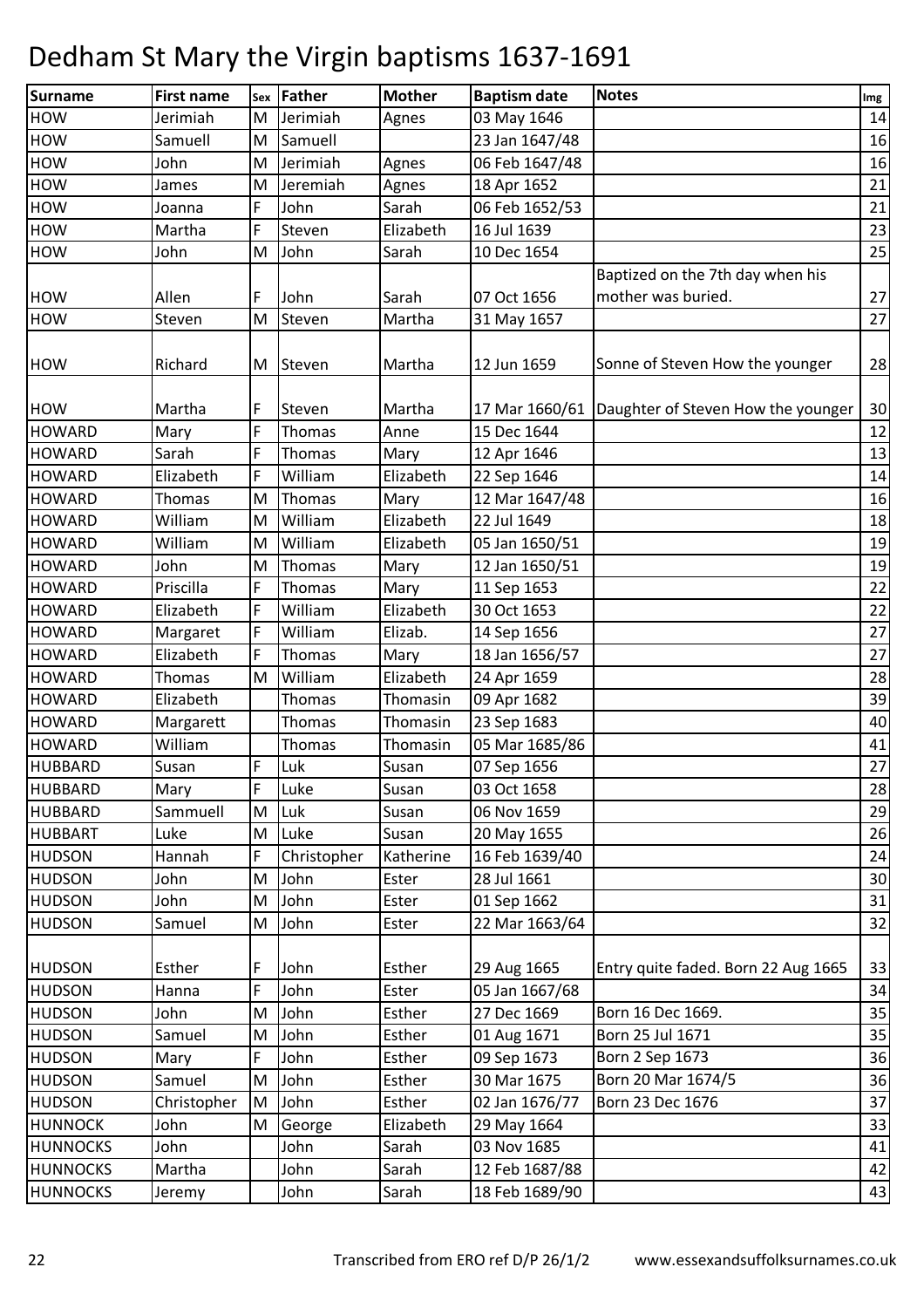| Surname           | <b>First name</b> | Sex | Father        | <b>Mother</b> | <b>Baptism date</b> | <b>Notes</b>                         | Img        |
|-------------------|-------------------|-----|---------------|---------------|---------------------|--------------------------------------|------------|
| <b>HUNT</b>       | Daniel            |     | John          | Frances       | 08 May 1681         |                                      | 38         |
| <b>HURELL</b>     | Elisabeth         | F   | Richard       |               | 22 Mar 1670/71      | Entered with 1669/70 baptisms.       | 35         |
|                   |                   |     |               |               |                     | Entered out of sequence with May     |            |
| <b>HURRELL</b>    | Richard           | M   | Richard       | Lydia         | 01 Mar 1664/65      | 1664 baptisms.                       | 32         |
|                   |                   |     |               |               |                     | Surname hard to read - Stuston or    |            |
| HUSTON?           | Ane               | F   | Thomas        | Ane           | 25 Feb 1665/66      | Huston?                              | 34         |
|                   |                   |     |               |               |                     | Eleven years old (Parents' names not |            |
| <b>HUTCHESON</b>  | Joseph            |     |               |               | 30 Jan 1684/85      | in register)                         | 41         |
|                   |                   |     |               |               |                     | Aged about 18 years (Parents' names  |            |
| <b>HUTCHESON</b>  | Elizabeth         |     |               |               | 21 Oct 1688         | not in register).                    | 42         |
| <b>HUTCHINSON</b> | William           | M   | William       | Elizabeth     | 26 Mar 1648         |                                      | 16         |
| <b>HYAME</b>      | Abigall           | F   | John          | Abigall       | 15 Feb 1665/66      |                                      | 34         |
| <b>ILFORD</b>     | Thomas            | M   | Thomas        | Judeth        | 29 Jan 1642/43      |                                      | $\,8\,$    |
| <b>ILFURD</b>     | Mary              |     | Thomas        | Joyce         | 04 Sep 1681         |                                      | 39         |
| <b>ILFURD</b>     | John              |     | <b>Thomas</b> | Joyce         | 03 Aug 1684         |                                      | 41         |
| <b>ILFURD</b>     | Sarah             |     | Thomas        | Joyce         | 05 Nov 1685         |                                      | 41         |
| <b>ILFURD</b>     | John              |     | Thomas        | Joyce         | 01 Jan 1686/87      |                                      | 42         |
| <b>ILFURD</b>     | Daniel            |     | Thomas        | Joyce         | 15 Jul 1688         |                                      | 42         |
| <b>ILFURD</b>     | John              |     | Thomas        | Joyce         | 23 May 1690         |                                      | 43         |
| <b>INGOLDSBY</b>  | Thomas            | M   | Thomas        | Mary          | 05 Sep 1664         |                                      | 33         |
| <b>INNEFER</b>    | Abigaill          | F   | John          | Mary          | 16 Jul 1643         |                                      | 10         |
| <b>INNEFER</b>    | John              | M   | John          | Mary          | 11 Dec 1638         |                                      | 23         |
| <b>JACOB</b>      | William           | M   | Phillip       | Susan         | 13 Aug 1643         |                                      | $10\,$     |
| <b>JACOB</b>      | Susan             | F   | Phillip       | Francis       | 18 Jun 1644         |                                      | 11         |
| <b>JACOB</b>      | Phillip           | M   | Phillip       | Francis       | 10 Jun 1645         |                                      | 12         |
| <b>JACOB</b>      | Mary              | F   | Phillip       | Susan         | 23 Nov 1645         |                                      | 13         |
| <b>JACOB</b>      | Mary              | F   | Phillip       | Francis       | 02 May 1647         |                                      | 15         |
| <b>JACOB</b>      | Isaack            | M   | Philip        | Susan         | 07 Apr 1639         |                                      | 23         |
| <b>JACOB</b>      | Debora            | F   | Philip        | Frances       | 02 Dec 1655         |                                      | 26         |
| <b>JACOB</b>      | John              | M   | Philip        | Frances       | 29 Mar 1657         |                                      | 27         |
| <b>JEFFERY</b>    | John              | M   | Edward        | Mary          | 03 Nov 1639         |                                      | 24         |
| <b>JEFFRY</b>     | Mary              | F   | Edward        | Mary          | 02 Oct 1641         |                                      | $\sqrt{5}$ |
|                   |                   |     |               |               |                     |                                      |            |
|                   |                   |     |               |               |                     | Month was entered as September,      |            |
|                   |                   |     |               |               |                     | but crossed out without another      |            |
| <b>JENCKENS</b>   | William           | M   | William       | Mary          | 06 * 1673           | month being added.                   | 36         |
| <b>JENKINES</b>   | Elisabeth         | F   | William       | Mary          | * Jun 1671          | Day of month unclear.                | 35         |
| <b>JENKINS</b>    | William           | M   | William       | Mary          | 07 Sep 1672         |                                      | 36         |
| <b>JENKINS</b>    | Mary              | F   | William       | Mary          | 13 Jun 1675         |                                      | 36         |
| <b>JENNINGS</b>   | Margaret          | F   | John          | Margaret      | 16 Aug 1664         |                                      | 33         |
|                   |                   |     |               |               |                     | Base child of John Jennings and Mary |            |
| <b>JENNINGS</b>   | Mary              |     | John          | Mary          | 29 May 1683         | Forest                               | 40         |
| <b>JERMIN</b>     | Sarah             |     | John          | Mary          | 08 Nov 1687         |                                      | 42         |
| <b>JERMIN</b>     | John              |     | John          | Mary          | 21 Jan 1689/90      |                                      | 43         |
| <b>JERMY</b>      | Elizabeth         |     | John          | Mary          | 01 Jan 1681/82      |                                      | 39         |
| <b>JERMY</b>      | Mary              |     | John          | Mary          | 17 Aug 1684         |                                      | 41         |
| <b>JOBSON</b>     | George            |     | Peter         | Susan         | 16 Apr 1682         |                                      | 39         |
| <b>JUE</b>        | Anne              | F   | John          | Anne          | 23 Nov 1645         |                                      | 13         |
| <b>JUE</b>        | Joseph            | M   | Joseph        | Anna          | 13 Dec 1646         |                                      | 14         |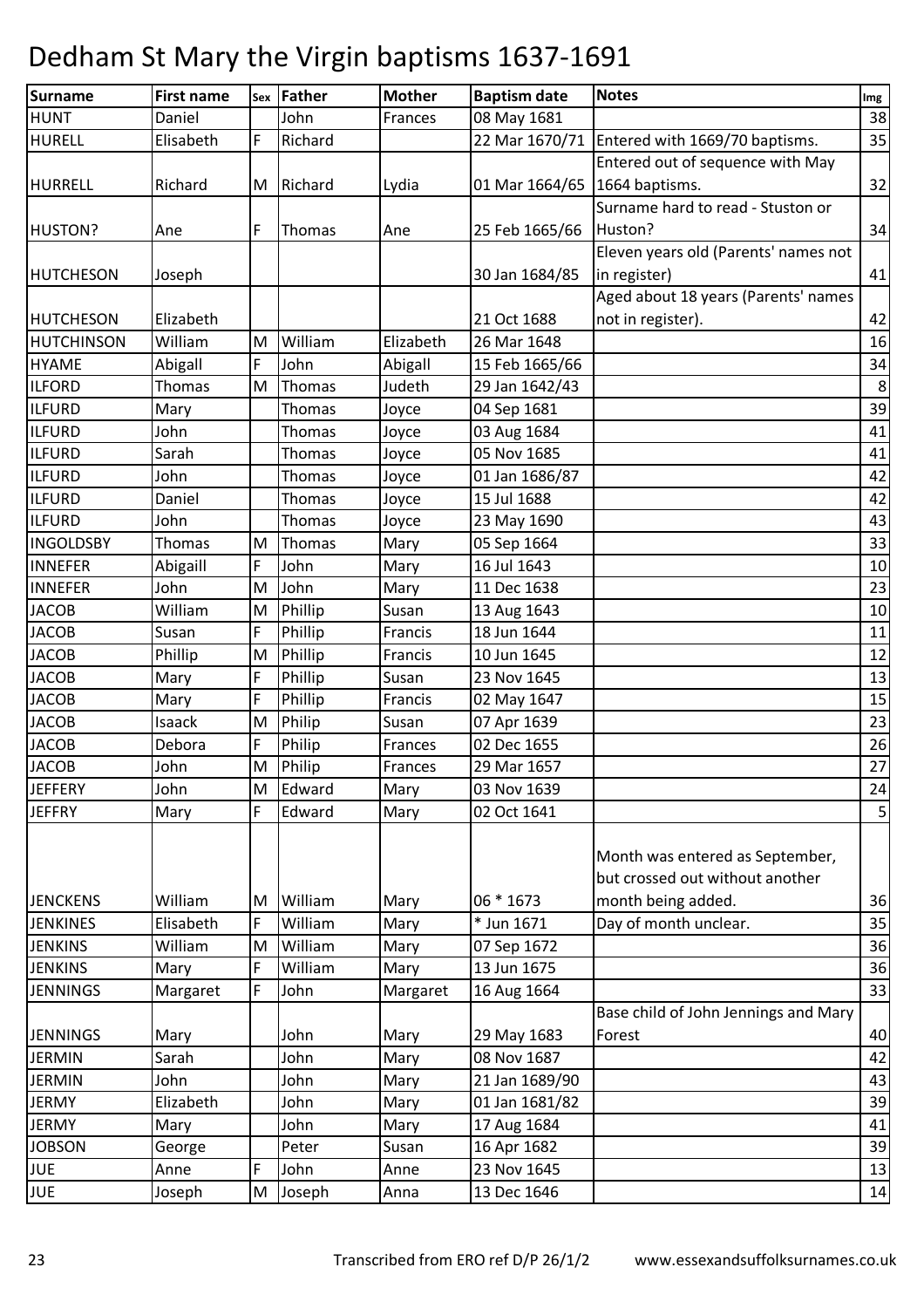| <b>Surname</b>  | <b>First name</b> | <b>Sex</b> | Father    | <b>Mother</b> | <b>Baptism date</b> | <b>Notes</b>                                                                                                                                       | Img    |
|-----------------|-------------------|------------|-----------|---------------|---------------------|----------------------------------------------------------------------------------------------------------------------------------------------------|--------|
| <b>KEMPSTER</b> | John              | M          | Sampson   | Anna          | 07 Feb 1646/47      |                                                                                                                                                    | 14     |
| <b>KEMPSTER</b> | William           | M          | William   | Anne          | 14 Dec 1663         |                                                                                                                                                    | 32     |
| <b>KEMPSTER</b> | Ane               | F          | William   |               | 22 Mar 1665/66      |                                                                                                                                                    | 34     |
| <b>KETT</b>     | Mary              | F          | Henry     | Alice         | 21 Feb 1657/58      |                                                                                                                                                    | 28     |
| <b>KETT</b>     | Elizabeth         | F          | Henry     | Alice         | 17 Jun 1660         |                                                                                                                                                    | 29     |
| KID             | William           | M          | Thomas    | Margaret      | 29 Apr 1655         |                                                                                                                                                    | 26     |
|                 |                   |            |           |               |                     | About 17 years old (Parents' names                                                                                                                 |        |
|                 |                   |            |           |               |                     | not in register - not clear if surname                                                                                                             |        |
| <b>KID</b>      | Ann               |            |           |               | 07 May 1682         | is that of her father or mother)                                                                                                                   | 39     |
| KID             | Mary              |            | William   | Mary          | 06 Aug 1682         |                                                                                                                                                    | 39     |
| <b>KIDD</b>     | Martha            | F          | Thomas    | Margerrett    | 06 Apr 1651         |                                                                                                                                                    | 20     |
| <b>KIDD</b>     | Thomas            | M          | Thomas    | Margaret      | 24 Apr 1653         |                                                                                                                                                    | 22     |
| KIDD            | Andrew            | M          | Thomas    | Margret       | 08 May 1659         |                                                                                                                                                    | 28     |
| <b>KIDD</b>     | Martha            |            | Wm.       | Hannah        | 05 Nov 1690         |                                                                                                                                                    | 43     |
| <b>KINDGE</b>   | William           | M          | William   | Margerrett    | 20 Oct 1650         | First letter of surname unclear - the<br>name is either Rindge (a mangling of<br>the surname Wrench or Wrinch?) or<br>Kindge (a mangling of King?) | 19     |
| <b>KINDGE</b>   | Margaret          | F          | William   | Margaret      | 22 Oct 1653         |                                                                                                                                                    | 22     |
|                 |                   |            |           |               |                     |                                                                                                                                                    |        |
| <b>KING</b>     | Sarah             |            | Henry     | Ann           | 14 May 1643         | Sarah and Elizabeth, twinnes of                                                                                                                    | 9      |
| <b>KING</b>     | Elizabeth         |            | Henry     | Ann           | 14 May 1643         | Sarah and Elizabeth, twinnes of                                                                                                                    | 9      |
| <b>KING</b>     | Anne              | F          | John      |               | 11 Mar 1659/60      | A child of 5 years old                                                                                                                             | 29     |
| <b>KING</b>     | Martha            | F          | William   | Margaret      | 19 Feb 1664/65      |                                                                                                                                                    | 33     |
| <b>KING</b>     | Mary              |            | Daniel    | Mary          | 03 Apr 1681         |                                                                                                                                                    | 38     |
| <b>KING</b>     | Daniel            |            | Daniel    | Mary          | 17 May 1685         |                                                                                                                                                    | 41     |
| <b>KINGE</b>    | Sarah             | F          | John      | Sarah         | 04 Feb 1643/44      |                                                                                                                                                    | $10\,$ |
| <b>KINGE</b>    | Abigaill          | F          | Henry     | Anne          | 28 Jul 1644         |                                                                                                                                                    | 11     |
| <b>KINGE</b>    | Mary              | F          | John      | Sarah         | 14 Sep 1645         |                                                                                                                                                    | 13     |
| <b>KINGE</b>    | Sarah             | F          | John      | Sarah         | 14 Mar 1646/47      |                                                                                                                                                    | 15     |
| KINGE           | Henry             | M          | Henry     | Anna          | 21 Mar 1646/47      |                                                                                                                                                    | 15     |
| <b>KINGE</b>    | Elizabeth         | F          | John      | Sarah         | 13 Jan 1649/50      |                                                                                                                                                    | 18     |
| KINGE           | Mary              | F          | William   | Margaret      | 24 Dec 1655         |                                                                                                                                                    | 26     |
| <b>KINGE</b>    | Judeth            | F          | William   | Mary          | 18 Jul 1658         |                                                                                                                                                    | 28     |
| <b>KINGE</b>    | Hanna             | F          | William   | Margaret      | 10 Mar 1660/61      |                                                                                                                                                    | 30     |
| <b>KINGLIE</b>  | Judeth            | F          | Nathaniel | Susan         | 04 Jun 1665         |                                                                                                                                                    | 33     |
| <b>KLINNETT</b> | Steven            | M          | Steven    | Sarah         | 14 Jan 1648/49      |                                                                                                                                                    | 17     |
| <b>KNAP</b>     | Mary              | F          | William   | Katherine     | 07 Sep 1645         |                                                                                                                                                    | 13     |
| <b>KNAP</b>     | William           | M          | John      | Elizabeth     | 04 Nov 1649         |                                                                                                                                                    | 18     |
| <b>KNAP</b>     | Elizabeth         | F          | William   | Katherin      | 24 Mar 1638/39      |                                                                                                                                                    | 23     |
| <b>KNAP</b>     | John              | M          | John      | Elizabeth     | 30 Aug 1657         |                                                                                                                                                    | 27     |
| <b>KNAP</b>     | Samuel            |            | Lumly     | Rachel        | 18 Jul 1688         |                                                                                                                                                    | 42     |
| <b>KNAPE</b>    | Alice             | F          | John      | Elizabeth     | 02 Dec 1653         |                                                                                                                                                    | 22     |
| LAFLIN          | Elizabeth         | F          | Joseph    | Anne          | 15 Dec 1639         |                                                                                                                                                    | 24     |
| LAM             | Anna              | F          | Ambrosse  | Sarah         | 18 Feb 1648/49      |                                                                                                                                                    | 17     |
| LAM             | Mary              | F          | Ambrosse  | Sarah         | 08 Jun 1651         |                                                                                                                                                    | 20     |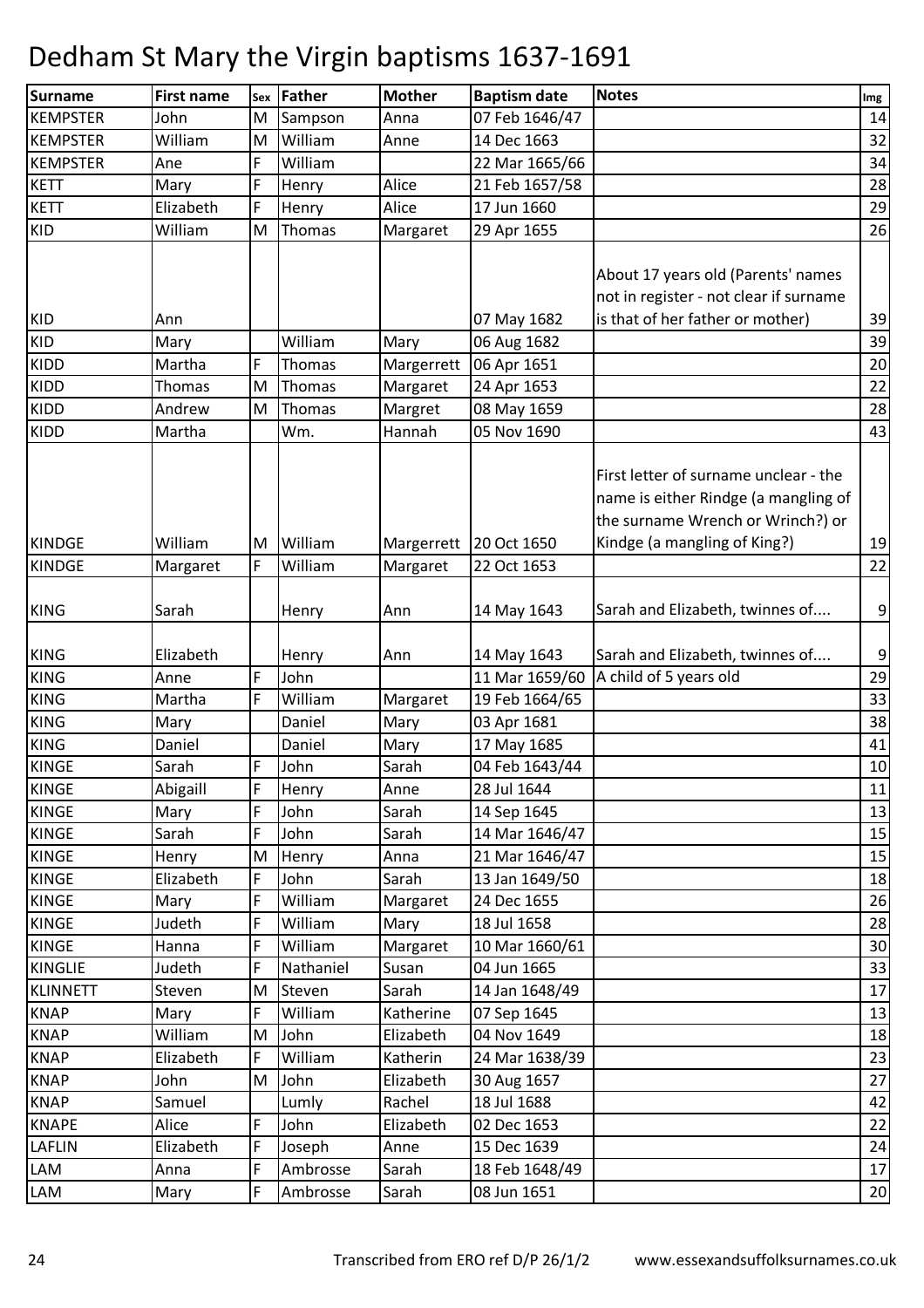| Surname        | <b>First name</b> | Sex | Father        | <b>Mother</b> | <b>Baptism date</b> | <b>Notes</b>             | Img          |
|----------------|-------------------|-----|---------------|---------------|---------------------|--------------------------|--------------|
| LAMB           | Richard           | M   | Ambrosse      | Sarah         | 25 Sep 1642         |                          | 8            |
| LAME           | Ane               | F   | Edward        | Ane           | 07 Oct 1666         |                          | 34           |
| LAMME          | Edward            | M   | Ambrosse      | Sarah         | 11 Aug 1644         |                          | 11           |
| LAMME          | Sarah             | F   | Ambross       | Sarah         | 27 Sep 1646         |                          | 14           |
| LANDER         | Gibson            | M   | John          | Mary          | 30 Aug 1674         |                          | 36           |
| LANDER         | Sarah             | F   | John          | Sarah         | 19 May 1678         | The father is a minister | 37           |
| LARET          | Ane               | F   | Gourg         |               | 18 Apr 1671         |                          | 35           |
| LARIT          | Jonas             | M   | Jonas         | Elizabeth     | 02 Feb 1671/72      |                          | 35           |
| LARRET         | John              |     | Jonas         | Elizabeth     | 13 Nov 1682         |                          | 39           |
| LARRETT        | John              | M   | George        | Anne          | 10 Jul 1665         |                          | 33           |
| LARRETT        | Samewell          | M   | George        | Anne          | 04 Nov 1668         |                          | 35           |
| LARRIT         | George            | M   | George        | Anne          | 21 Jun 1663         |                          | 32           |
| <b>LAUFLIN</b> | John              | M   | Joseph        | Anne          | 19 Dec 1641         |                          | 6            |
| <b>LAUFLIN</b> | John              | M   | Joseph        | Anne          | 12 Nov 1643         |                          | 10           |
| <b>LAUFLIN</b> | Jasper            | M   | Joseph        | Anne          | 21 Oct 1645         |                          | 13           |
| LAUFLIN        | William           | M   | Joseph        | Anna          | 21 Mar 1646/47      |                          | 15           |
| <b>LAUFLIN</b> | Richard           | M   | Joseph        | Anna          | 25 Mar 1649         |                          | 18           |
| LAYMAN         | Mary              | F   | John          | Mary          | 11 Mar 1669/70      |                          | 35           |
| LAYMAN         | John              | M   | John          | Mary          | 09 Aug 1672         |                          | 36           |
| LAYMAN         | Habakkuk          | M   | John          | Mary          | 04 Aug 1675         |                          | 36           |
| LAYMAN         | Ann               | F   | John          | Marey         | 25 Apr 1677         |                          | 37           |
| LAYMAN         | Anne              |     | John          | Sarah         | 19 Oct 1682         |                          | 39           |
| LAYMAN         | Stephen           |     | John          | Sarah         | 10 May 1684         |                          | 41           |
| LAYMAN         | Sarah             |     | John          | Sarah         | 02 Feb 1685/86      |                          | 41           |
| LAYMAN         | Elizabeth         |     | John          | Sarah         | 09 Oct 1688         |                          | 42           |
| LAYMAN         | Elizabeth         |     | John          | Sarah         | 07 Apr 1690         |                          | 43           |
| <b>LETCH</b>   | Sarah             |     | <b>Thomas</b> | Sarah         | 12 Dec 1686         |                          | 42           |
| <b>LETCH</b>   | James             |     | Thomas        | Sarah         | 20 Jan 1688/89      |                          | 42           |
| <b>LETCH</b>   | Mary              |     | <b>Thomas</b> | Sarah         | 02 Nov 1690         |                          | 43           |
| <b>LETCH</b>   | Thomas            |     | Thom.         | Sarah         | 21 Feb 1691/92      |                          | 43           |
| LEWES          | Elizabeth         | F   | George        | Grace         | 30 May 1641         |                          | $\mathbf{5}$ |
| <b>LEWES</b>   | Samuell           | M   | George        | Grace         | 07 May 1643         |                          | 9            |
| LEWES          | Samuell           | M   | John          | Abigaill      | 08 Oct 1643         |                          | 10           |
| LEWES          | Samuell           | M   | George        | Grace         | 03 Nov 1644         |                          | 12           |
| LEWES          | Joseph            | M   | John          | Abaigaill     | 05 Apr 1646         |                          | 13           |
| LEWES          | John              | M   | George        | Grace         | 25 Jul 1647         |                          | 15           |
| LEWES          | Elizabeth         | F   | John          | Abigaill      | 20 Feb 1647/48      |                          | 16           |
| LEWES          | Thomas            | M   | George        | Grace         | 08 Jul 1649         |                          | 18           |
| LEWES          | George            | M   | George        | Grace         | 16 Mar 1650/51      |                          | 20           |
| LEWES          | Henry             | M   | Will.         | Joana         | 22 May 1666         |                          | 34           |
| LEWES          | Samuel            |     | Abraham       | Rachel        | 11 Oct 1685         |                          | 41           |
| LEWES          | Rachel            |     | Abraham       | Rachel        | 01 Apr 1688         |                          | 42           |
| LEWIS          | John              | M   | William       | Joan          | 26 Jun 1653         |                          | 22           |
| LEWIS          | Mathew            | M   | John          | Abigaile      | 13 Oct 1639         |                          | 24           |
| LEWIS          | Mary              | F   | William       | Joanna        | 04 Jan 1656/57      |                          | 27           |
| LEWIS          | Deborah           | F   | William       | Joanna        | 26 Feb 1659/60      |                          | 29           |
| LEWIS          | Danniell          | M   | William       | Joanne        | 15 Jun 1662         |                          | 31           |
| LEWIS          | Abraham           |     | Abraham       | Rachel        | 06 Mar 1690/91      |                          | 43           |
| <b>LISTER</b>  | William           | M   | William       | Lidia         | 27 Jan 1649/50      |                          | 18           |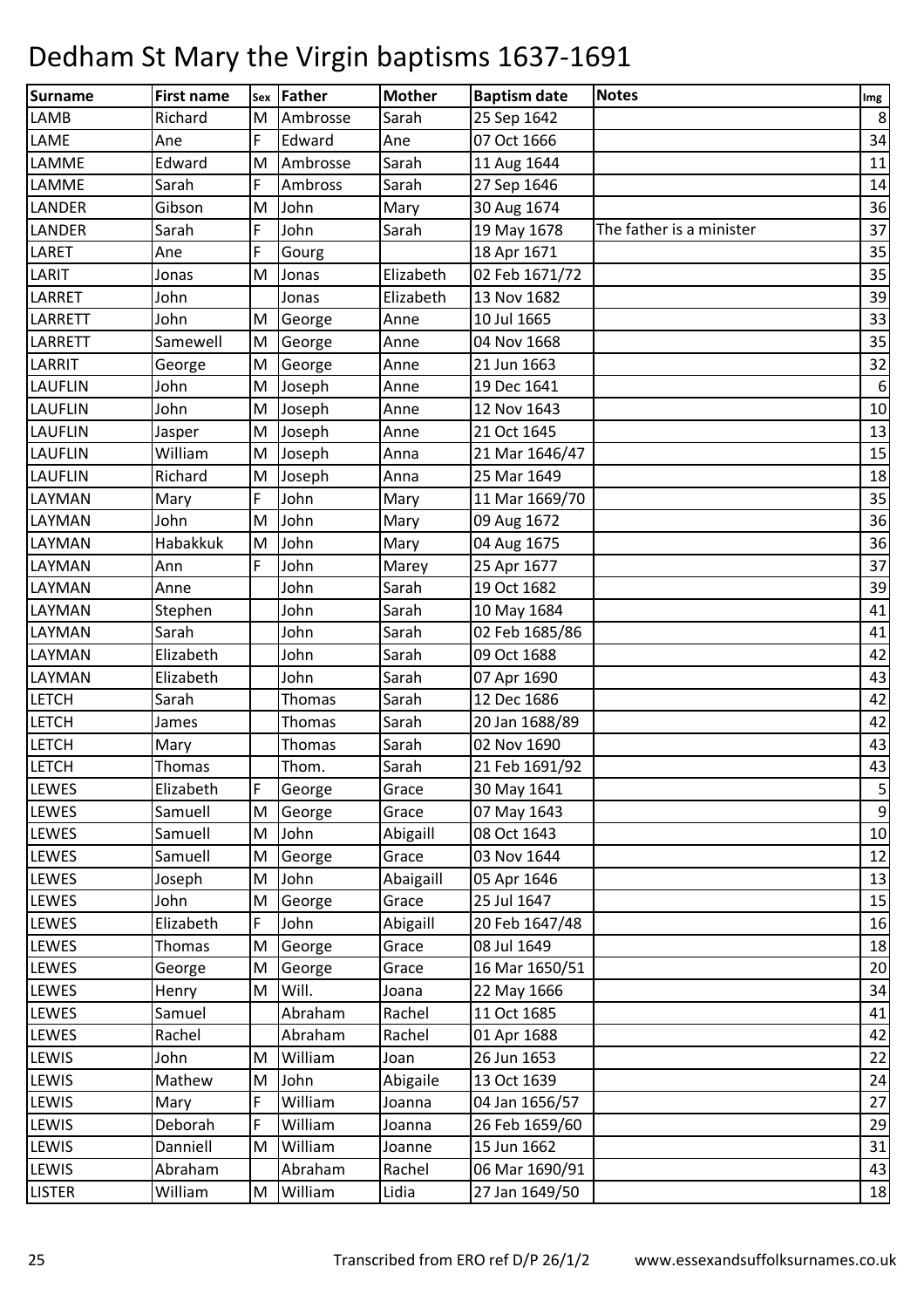| Surname           | <b>First name</b> | Sex | Father  | <b>Mother</b>  | <b>Baptism date</b> | <b>Notes</b>                           | Img |
|-------------------|-------------------|-----|---------|----------------|---------------------|----------------------------------------|-----|
| <b>LISTER</b>     | William           | M   | William | Mary           | 08 Feb 1673/74      | Born 28 Jan 1673/4                     | 36  |
| <b>LISTER</b>     | Mary              | F   | William | Mary           | 11 Feb 1676/77      | Born 2 Feb 1676/7                      | 37  |
| <b>LISTER</b>     | John              | M   | William | Mary           |                     | 10 Mar 1677/78   Born 2 Mar 1677/8     | 37  |
| <b>LISTER</b>     | Lydiah            | F   | William | Mary           | 19 Sep 1680         | Born 9 Sep 1679                        | 38  |
| <b>LISTER</b>     | William           |     | William | Mary           | 11 May 1684         |                                        | 41  |
| <b>LISTER</b>     | William           |     | William | Mary           | 23 Jan 1686/87      |                                        | 42  |
| <b>LISTER</b>     | Mary              |     | William | Mary           | 25 Apr 1688         |                                        | 42  |
| <b>LITHERS</b>    | Mathew            | M   | John    | Susan          | 13 Oct 1644         |                                        | 11  |
| <b>LITHERS</b>    | Margerrett        | F   | John    | Adria          | 31 Mar 1650         |                                        | 19  |
| <b>LITHERS</b>    | Hanna             | F   | John    | Adia           | 14 Nov 1652         |                                        | 21  |
| <b>LITHERS</b>    | Anne              | F   | John    | Susan          | 19 Apr 1640         |                                        | 24  |
| <b>LITHERS</b>    | John              | M   | John    | Sarah          | 19 Aug 1662         |                                        | 31  |
| <b>LITLEBURY</b>  | Joseph            | M   | John    | <b>Bridget</b> | 14 Aug 1664         |                                        | 33  |
| <b>LITLEBYRY</b>  | John              | M   | John    | <b>Bridget</b> | 01 Feb 1656/57      |                                        | 27  |
| <b>LITTLEBURY</b> | James             | M   | John    | <b>Bridget</b> | 22 Aug 1662         | Born 4 Apr 1661                        | 31  |
| <b>LODGE</b>      | Thomas            | M   | William | Elizabeth      | 14 Apr 1661         |                                        | 30  |
| <b>LODGE</b>      | Samuel            | M   | Thomas  | Elizabeth      | 22 Nov 1663         |                                        | 32  |
| <b>LODGE</b>      | Nathanell         | M   | Thomas  | Elisabeth      | 26 Jul 1666         |                                        | 34  |
| <b>LONGLY</b>     | Robert            | M   | Robert  | Rose           | 01 Jun 1664         |                                        | 33  |
| <b>LOVERAIGN</b>  | Elizabeth         | F   | Robert  | Susan          | 12 Apr 1663         |                                        | 31  |
| LOVERAIGNE        | Robert            | M   | Robert  | Susan          | 03 Jun 1655         |                                        | 26  |
| LOVERAIGNE        | Susan             | F   | Robert  | Susan          | 21 Dec 1656         |                                        | 27  |
| <b>LOVERAIGNE</b> | Mary              | F   | Robert  | Susan          | 23 Jan 1658/59      |                                        | 28  |
| <b>LOVERAIGNE</b> | Robert            | M   | Robert  | Susan          | 17 Mar 1660/61      |                                        | 30  |
|                   |                   |     |         |                |                     | Base child of Robert Loverell and      |     |
| <b>LOVERELL</b>   | Joseph            |     | Robert  | Alice          | 22 Feb 1680/81      | <b>Alice Merchant</b>                  | 38  |
| <b>LUFKIN</b>     | Thomas            | M   | Henry   | Margerrett     | 01 Jan 1649/50      |                                        | 18  |
| <b>LUFKIN</b>     | Thomas            | M   | Robert  | Abigaill       | 06 Jan 1649/50      |                                        | 18  |
| <b>LUFKIN</b>     | Mary              | F   | Robert  | Abigaill       | 18 Jan 1651/52      |                                        | 21  |
| <b>LUFKIN</b>     | Robert            | M   | Robert  | Anna           | 29 Oct 1654         |                                        | 25  |
| <b>LUFKIN</b>     | Henry             | M   | Robert  | Abigaile       | 28 Jun 1657         |                                        | 27  |
| <b>LUFKIN</b>     | Martha            | F   | Henry   | Margaret       | 01 Mar 1660/61      |                                        | 30  |
| <b>LUFKIN</b>     | John              | M   | Rob.    | Abigill        | 15 Feb 1665/66      |                                        | 34  |
| <b>LUFKINE</b>    | Elies             | M   | Robert  | Abigall        | 21 Jan 1667/68      |                                        | 34  |
|                   |                   |     |         |                |                     | Robert and Martha, sonne and           |     |
| LULL              | Robert            | M   | Thomas  | Grace          | 13 Feb 1641/42      | daughter of                            | 6   |
|                   |                   |     |         |                |                     | Robert and Martha, sonne and           |     |
| <b>LULL</b>       | Martha            | M   | Thomas  | Grace          | 13 Feb 1641/42      | daughter of                            | 6   |
| LULL              | Mary              | F   | Thomas  | Grace          | 03 Nov 1644         |                                        | 12  |
| LULL              | Mary              | F   | Thomas  | Grace          | 28 Feb 1646/47      |                                        | 14  |
| LULL              | Mary              | F   | Thomas  | Lydea          | 19 May 1640         |                                        | 24  |
| LULL              | <b>Bridget</b>    | F   | John    | <b>Bridget</b> | 05 Aug 1655         |                                        | 26  |
|                   |                   |     |         |                |                     |                                        |     |
| <b>LULL</b>       | Thomas            | M   | Thomas  | Elizabeth      | 22 Nov 1660         | Sonne of Thomas Lull the younger       | 29  |
| LULL              | Thomas            | M   | Thomas  | Elizabeth      | 08 Dec 1661         |                                        | 31  |
| LULL              | John              | M   | Thomas  | Elizabeth      | 29 Nov 1663         |                                        | 32  |
|                   |                   |     |         |                |                     |                                        |     |
|                   |                   |     |         |                |                     | Child of Thomas Lull (no first name or |     |
| <b>LULL</b>       | ?                 |     | Thomas  |                | 25 Feb 1665/66      | sex entered in the register)           | 34  |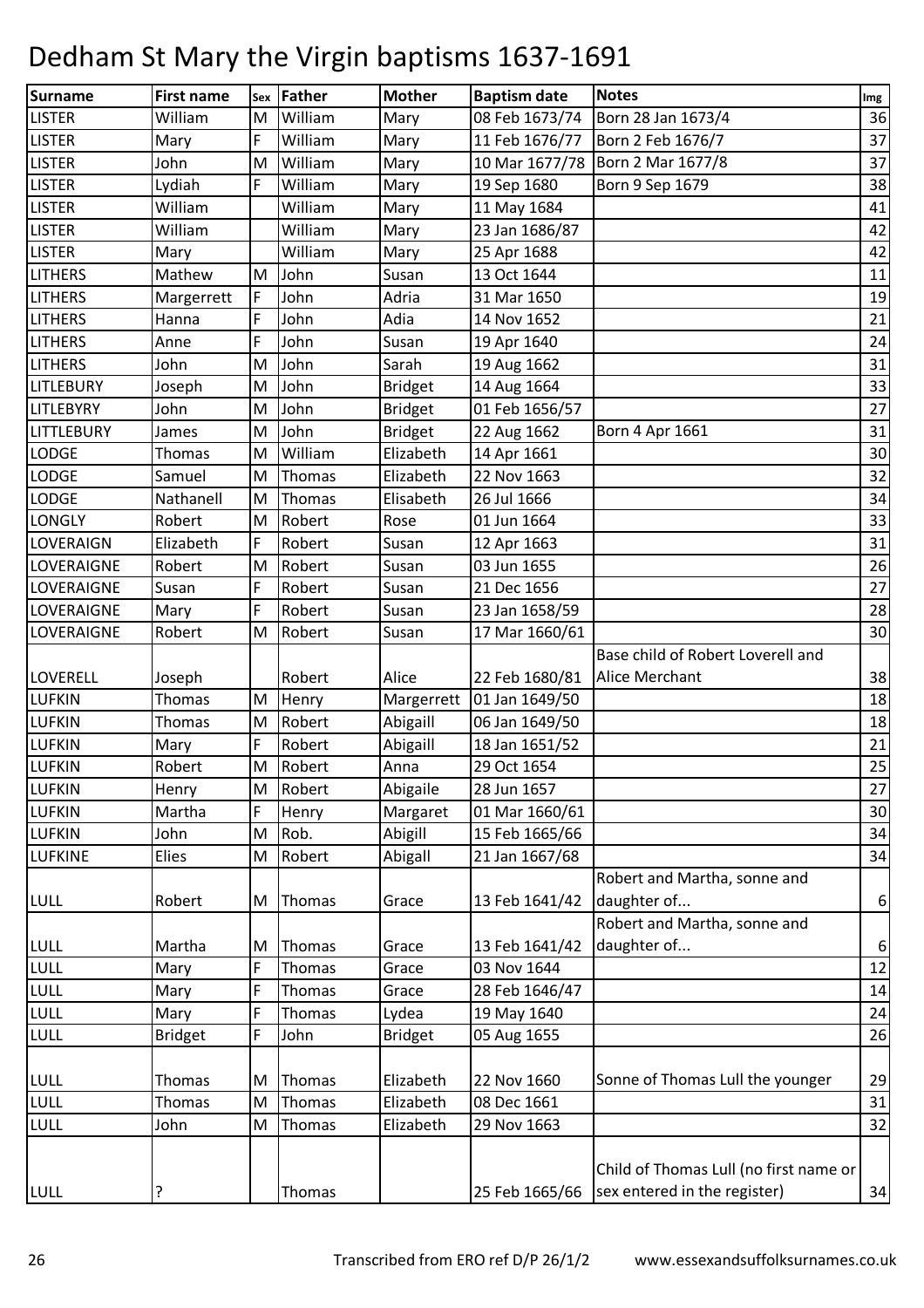| <b>Surname</b>  | <b>First name</b> | Sex       | Father  | <b>Mother</b> | <b>Baptism date</b> | <b>Notes</b>                         | Img              |
|-----------------|-------------------|-----------|---------|---------------|---------------------|--------------------------------------|------------------|
| <b>LYSTER</b>   | Lydia             | F         | William | Lydia         | 17 Mar 1638/39      |                                      | 23               |
| <b>MACRO</b>    | Mary              |           | Richard | Mary          | 29 Mar 1687         |                                      | 42               |
| <b>MACROW</b>   | Richard           |           | Richard | Sarah         | 26 Feb 1688/89      |                                      | 43               |
| <b>MAINARD</b>  | Thomas            | M         | Thomas  | Ann           | 13 Nov 1664         |                                      | 33               |
| <b>MAKIN</b>    | Daniell           | M         | Robert  | Martha        | 02 Apr 1643         |                                      | 9                |
| <b>MAKIN</b>    | Martha            | F         | Robert  | Martha        | 18 Oct 1646         |                                      | 14               |
| <b>MAKIN</b>    | Samuel            | M         | Robert  | Martha        | 06 Jan 1638/39      |                                      | 23               |
| <b>MALLY</b>    | Abigaill          | F         | Richard | Abigaill      | 01 Jun 1645         |                                      | 12               |
| <b>MAN</b>      | Susan             |           | John    | Susan         | 07 Sep 1684         |                                      | 41               |
| <b>MANHOOD</b>  | John              | M         | Thomas  | Sarah         | 17 Aug 1641         |                                      | 5                |
| <b>MANHOOD</b>  | Robert            | M         | Thomas  | Sarah         | 25 Sep 1642         |                                      | 8                |
| <b>MANHOOD</b>  | Samuell           | M         | Thomas  | Sarah         | 12 Nov 1643         |                                      | $10\,$           |
| <b>MANHOOD</b>  | Sarah             | F         | Thomas  | Sarah         | 22 Jun 1645         |                                      | 12               |
| <b>MANHOOD</b>  | Samuell           | M         | Thomas  | Sarah         | 06 Sep 1646         |                                      | 14               |
| <b>MANHOOD</b>  | Joseph            | M         | Thomas  | Sarah         | 19 Sep 1647         |                                      | 15               |
| <b>MANHOOD</b>  | Elizabeth         | F         | Thomas  | Sarah         | 01 Oct 1648         |                                      | 17               |
| <b>MANHOOD</b>  | Nathaniell        | M         | Thomas  | Sarah         | 06 Jul 1651         |                                      | 20               |
| <b>MANHOOD</b>  | Thomas            | M         | Thomas  | Sarah         | 21 Apr 1639         |                                      | 23               |
| <b>MANHOOD</b>  | Joseph            |           | Joseph  | Mary          | 29 Jun 1684         |                                      | 41               |
| <b>MANHOOD</b>  | Daniel            |           | John    |               | 17 Aug 1686         |                                      | 42               |
| <b>MANHOOD</b>  | Mary              |           | John    | Mary          | 01 Apr 1690         |                                      | 43               |
| <b>MANHOOD</b>  | Thomas            |           | Thom.   | Ann           | 27 Sep 1691         |                                      | 43               |
| <b>MANNING</b>  | Dorothy           |           | Matthew | Dorothy       | 29 May 1681         |                                      | 38               |
| <b>MANNING</b>  | Matthew           |           | Matthew | Dorothy       | 09 Jul 1682         |                                      | 39               |
| <b>MANNING</b>  | John              |           | Matthew | Dorothy       | 18 Nov 1683         |                                      | 40               |
|                 |                   |           |         |               |                     |                                      |                  |
| <b>MANNING</b>  | Robert            |           | Matthew | Dorothy       | 28 Jun 1685         | The father is Mr Matthew Manning     | 41               |
| <b>MANSOR</b>   | Anne              |           | Joseph  | Anne          | 02 Oct 1681         |                                      | 39               |
| <b>MANWODE</b>  | Joseph            | M         | Joseph  |               | 17 Mar 1677/78      |                                      | 37               |
| <b>MANWOOD</b>  | John              | ${\sf M}$ | Thomas  | Sarah         | 23 Jul 1654         |                                      | 23               |
| <b>MANWOOD</b>  | Daniel            | M         | Thomas  | Sarah         | 16 Sep 1655         |                                      | 26               |
| <b>MARCHALL</b> | Alice             | F         | Henry   |               | 21 Jan 1670/71      | Entered with 1669/70 baptisms.       | 35               |
| <b>MARCHANT</b> | Willm             | M         | Henry   | Allce         | 11 Jun 1678         |                                      | 37               |
| <b>MARTEN</b>   | William           | M         | Phinias | Mary          | 03 May 1646         |                                      | 14               |
| <b>MARTEN</b>   | Mary              | F         | Phineas | Mary          | 25 Mar 1649         |                                      | 18               |
| <b>MARTEN</b>   | Robert            | M         | Phineas | Mary          | 18 Jan 1651/52      |                                      | 21               |
| <b>MARTIN</b>   | Phineas           | M         | Phineas | Mary          | 21 Nov 1641         |                                      | $6 \overline{6}$ |
| <b>MARTIN</b>   | John              | M         | Phineas | Mary          | 15 Oct 1643         |                                      | 10               |
| <b>MARTIN</b>   | Martha            | F         | Phineas | Mary          | 27 Mar 1653         | Also appears on image 23.            | 22               |
| <b>MARTIN</b>   | Mary              | F         | Phineas | Mary          | 21 Jul 1639         |                                      | 23               |
| <b>MARTIN</b>   | Elizabeth         | F         | Phineas | Mary          | 08 Feb 1656/57      |                                      | 27               |
|                 |                   |           |         |               |                     |                                      |                  |
|                 |                   |           |         |               |                     | Entry squeezed in at the bottom of   |                  |
|                 |                   |           |         |               |                     | the page - faded, small and hard to  |                  |
|                 |                   |           |         |               |                     | read. Month unclear, and it possibly |                  |
|                 |                   |           |         |               |                     | gives two dates - baptism and birth  |                  |
| <b>MASCALL</b>  | Sarah             | F         | Henry   | Estafidelis   | 12 * 1668           | or baptism and burial?               | 34               |
| <b>MASCALL</b>  | Anne              |           | James   | Anne          | 25 Dec 1685         |                                      | 41               |
| <b>MASCALL</b>  | Anne              |           | James   | Anne          | 21 Jan 1689/90      |                                      | 43               |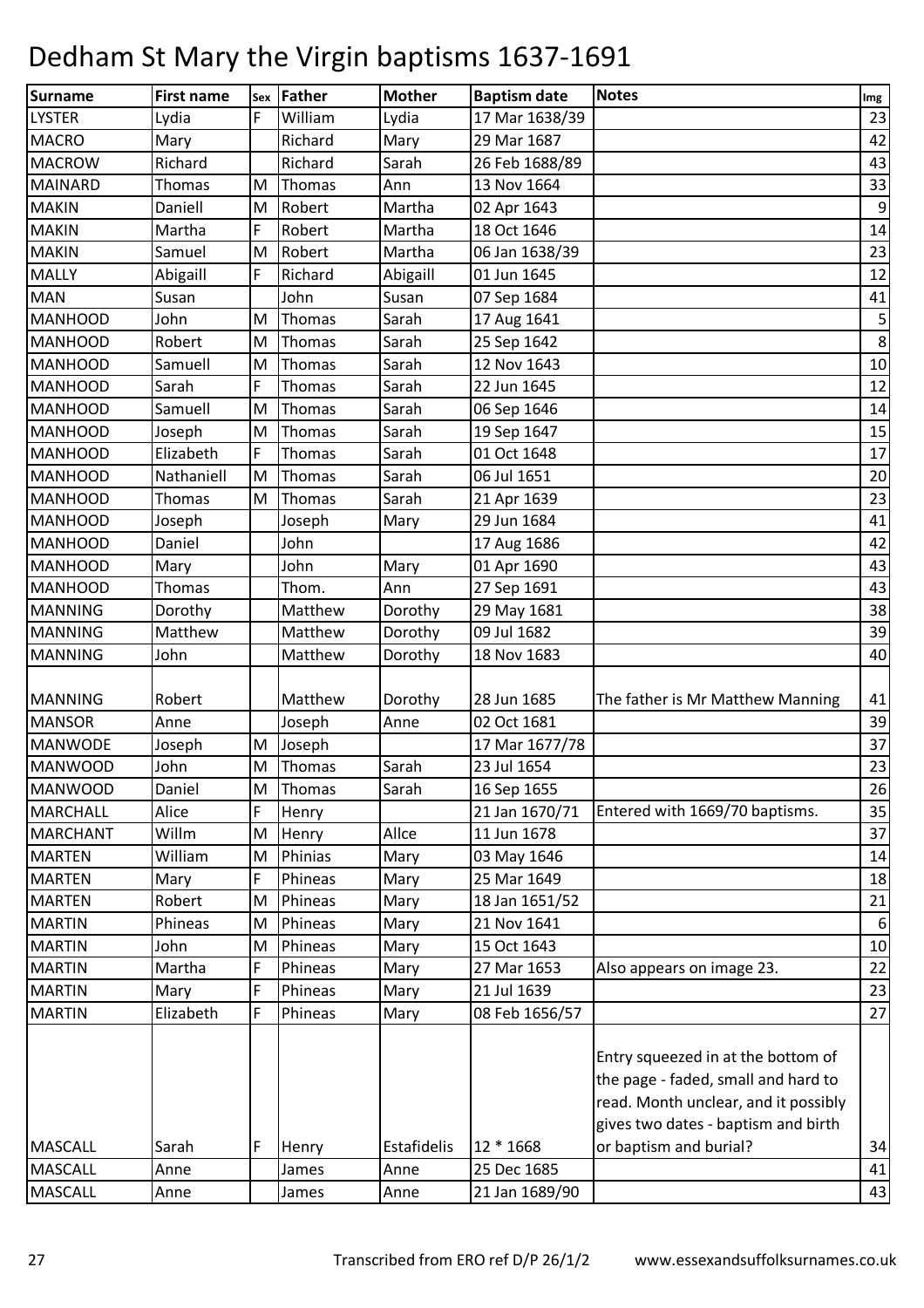| <b>Surname</b>  | <b>First name</b> |   | sex Father | <b>Mother</b> | <b>Baptism date</b> | <b>Notes</b>                      | Img              |
|-----------------|-------------------|---|------------|---------------|---------------------|-----------------------------------|------------------|
|                 |                   |   |            |               |                     | Entered between May and June      |                  |
| <b>MASCULL</b>  | Estofidelis       | F | Henry      | Estofidelis   | 14 Feb 1666/67      | baptisms. Born 14 Feb 1666/7      | 34               |
| <b>MASCULL</b>  | James             |   | James      | Ann           | 27 Sep 1691         |                                   | 43               |
| <b>MASKAL</b>   | Elizabeth         | F | Henery     | Elizabeth     | 21 Jun 1663         |                                   | 32               |
| <b>MASKALL</b>  | Anna              | F | James      | Anna          | 04 Mar 1659/60      |                                   | 29               |
| <b>MASKALL</b>  | James             | M | James      | Ann           | 16 Feb 1661/62      |                                   | 31               |
| MASKELL         | John              | M | James      | Ane           | 18 Sep 1666         |                                   | 34               |
| <b>MASKELL</b>  | Anna              | F | James      | Grace         | 01 Jan 1675/76      |                                   | 37               |
| <b>MASKELL</b>  | Thomis            | M | James      | Grace         | 16 Jun 1677         |                                   | 37               |
| <b>MASKULE</b>  | Thomas            | M | James      | Hannah        | 27 Apr 1664         |                                   | 32               |
| <b>MASON</b>    | Elizabeth         | F | John       | Mary          | 19 Dec 1641         |                                   | 6                |
| <b>MASON</b>    | Steven            | M | John       | Mary          | 11 Feb 1643/44      |                                   | 10               |
| <b>MASON</b>    | Martha            | F | John       | Mary          | 15 Feb 1645/46      |                                   | 13               |
| <b>MASON</b>    | Hannah            | F | John       | Mary          | 23 Jan 1647/48      |                                   | 16               |
| <b>MASON</b>    | Samuell           | M | John       | Mary          | 10 Feb 1649/50      |                                   | 19               |
| <b>MASON</b>    | Sarah             | F | John       | Mary          | 17 Nov 1639         |                                   | 24               |
| <b>MATSUM</b>   | Mary              |   | Thomas     | Mary          | 26 Aug 1683         |                                   | 40               |
| <b>MATSUM</b>   | Susan             |   | Thomas     | Barbary       | 13 May 1688         |                                   | 42               |
| <b>MAYNARD</b>  | William           | M | William    | Francis       | 14 Mar 1646/47      |                                   | 15               |
| <b>MAYNARD</b>  | Francis           | F | William    | Francis       | 22 Oct 1648         |                                   | 17               |
| <b>MEDDAP</b>   | Robert            | M | Daniell    | Mary          | 14 May 1643         |                                   | $\boldsymbol{9}$ |
| <b>MEDDUP</b>   | Phillip           | M | Joshua     | Mary          | 20 Apr 1645         |                                   | 12               |
| <b>MEDDUP</b>   | John              | M | Joshua     | Mary          | 18 Jul 1647         |                                   | 15               |
| <b>MELLOR</b>   | Sarah             | F | John       | Elizabeth     | 13 Jul 1651         | Abode: Stratford                  | 20               |
| <b>MELLOR</b>   | Elizabeth         | F | John       | Elizabeth     | 29 May 1653         | Abode: Stratford                  | 22               |
|                 |                   |   |            |               |                     | Squeezed in, presumably added     |                  |
| <b>MERCHANT</b> | Henry             | M | Henry      |               | 20 Jan 1673/74      | later.                            | 36               |
| <b>MERCHANT</b> | Joseph            | M | Henry      | Alice         | 06 Jan 1676/77      |                                   | 37               |
|                 |                   |   |            |               |                     | Base child of Robert Loverell and |                  |
| MERCHANT        | Joseph            |   | Robert     | Alice         | 22 Feb 1680/81      | <b>Alice Merchant</b>             | 38               |
| MERCHANT        | Elizabeth         |   | William    | Elizabeth     | 14 Jun 1685         |                                   | 41               |
| <b>MERCHANT</b> | Mary              |   | William    | Elizabeth     | 25 Mar 1687         |                                   | 42               |
| <b>MERIDALE</b> | Grace             | F | Thomas     | Grace         | 05 Jun 1666         |                                   | 34               |
| <b>MIDDOP</b>   | Bennoni           | M | Joshuah    | Joannah       | 20 May 1664         | Born about 9 Jan 1663/4           | 33               |
| <b>MIDDOP</b>   | Joshuah           | M | Joshuah    |               | 29 Aug 1664         |                                   | 33               |
| <b>MILLER</b>   | Martha            | F | John       | Martha        | 31 Dec 1643         |                                   | 10               |
| <b>MILLER</b>   | Mary              |   | Isaac      | Margarett     | 26 Aug 1683         |                                   | 40               |
| <b>MILLS</b>    | Sibbilla          | F | John       | Elizabeth     | 04 Jan 1641/42      |                                   | 6                |
| <b>MILLS</b>    | Jerimah           | M | John       | Elizabeth     | 24 Feb 1643/44      |                                   | 10               |
| <b>MILLS</b>    | Elizabeth         | F | John       | Elizabeth     | 26 Jul 1646         |                                   | 14               |
| <b>MILLS</b>    | Priscilla         | F | John       | Elizabeth     | 09 Mar 1650/51      |                                   | 20               |
| <b>MILLS</b>    | Mary              | F | William    | Elizab.       | 22 Apr 1660         |                                   | 29               |
| <b>MILLS</b>    | Edward            | M | Edward     | Mary          | 28 Apr 1661         | Abode: Ardley                     | 30               |
| <b>MILLS</b>    | Sarah             | F | William    | Elizabeth     | 06 Apr 1662         |                                   | 31               |
| <b>MILLS</b>    | Susan             | F | Thomas     | Elizabeth     | 03 May 1663         |                                   | 31               |
|                 |                   |   |            |               |                     | Surname very faded and hard to    |                  |
| <b>MOLL</b>     | Edmond            | M | Swifter    | Jane          | 23 Feb 1655/56      | read.                             | 26               |
| <b>MOLL</b>     | Jane              | F | Swifter    | Jane          | 16 Aug 1657         |                                   | 27               |
| <b>MOLL</b>     | Margaret          | F | Swifter    | Jane          | 27 Feb 1658/59      |                                   | 28               |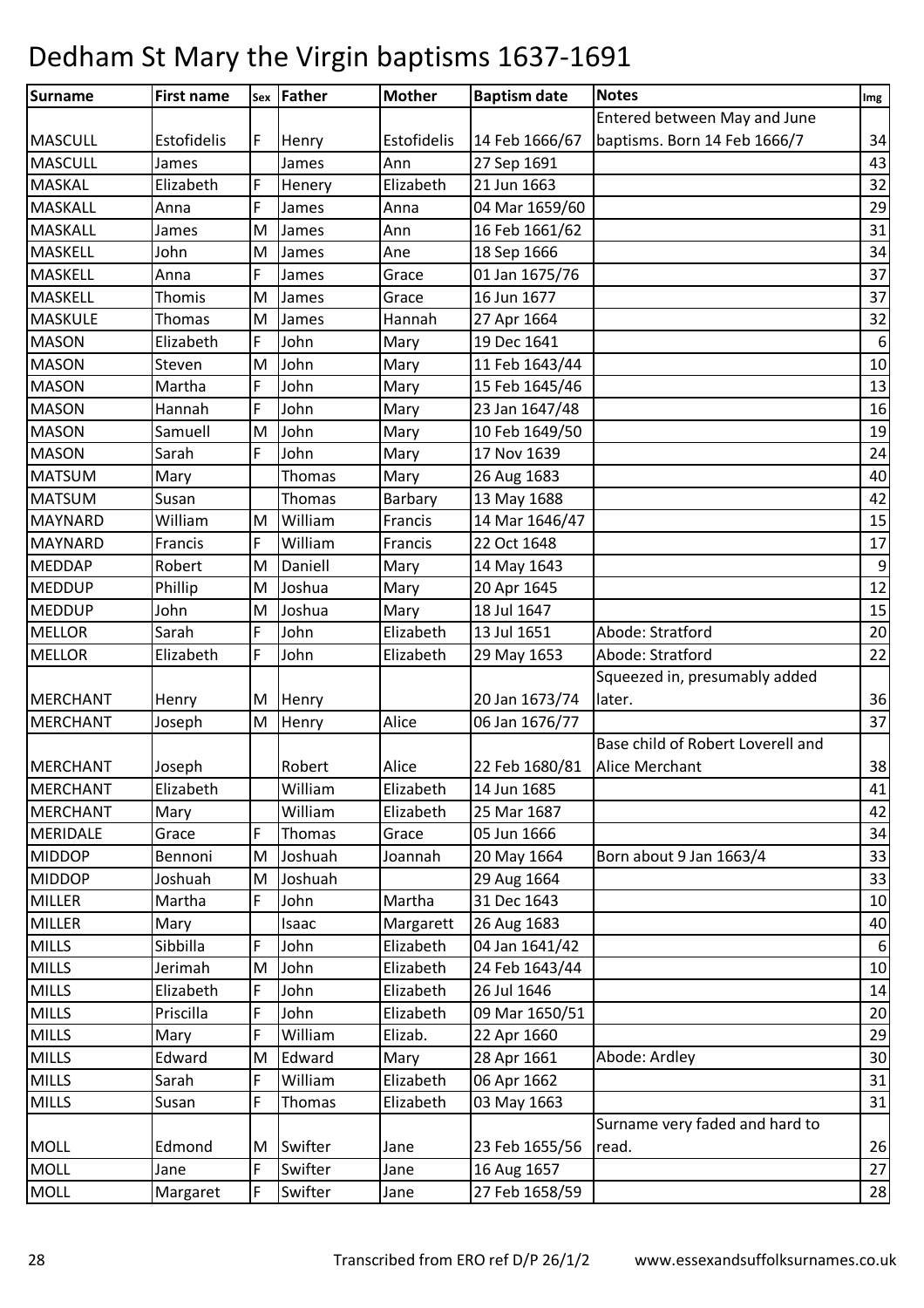| <b>Surname</b>  | <b>First name</b> | Sex | Father     | <b>Mother</b> | <b>Baptism date</b> | <b>Notes</b>                                    | Img            |
|-----------------|-------------------|-----|------------|---------------|---------------------|-------------------------------------------------|----------------|
| <b>MOLL</b>     | John              | M   | Swifter    | Jane          | 27 Oct 1661         |                                                 | 30             |
| <b>MORRICE</b>  | John              | M   | John       | Elizabeth     | 08 Feb 1645/46      |                                                 | 13             |
|                 |                   |     |            |               |                     |                                                 |                |
| <b>MORTEN</b>   | James             | M   | James      |               |                     | 21 Mar 1644/45 Sonne of Mr James Morten, clarke | 12             |
| <b>MOULTON</b>  | Anne              | F   | John       | Anne          | 24 May 1657         |                                                 | 27             |
| <b>MOUSE</b>    | Margeret          | F   | Willyam    | Margeret      | 17 Apr 1642         |                                                 | $\overline{7}$ |
| <b>MOUSE</b>    | Hannah            | F   | William    | Margerrett    | 28 Jul 1644         |                                                 | 11             |
| <b>MOUSE</b>    | Mary              | F   | William    | Margerrett    | 26 Nov 1648         |                                                 | 17             |
| <b>MOUSE</b>    | John              | M   | William    | Margaret      | 29 Sep 1639         |                                                 | 24             |
| <b>MOWER</b>    | John              | M   | John       | Susan         | 03 Mar 1642/43      |                                                 | 9              |
| <b>MOWER</b>    | Thomas            | M   | John       | Susan         | 04 Aug 1644         |                                                 | 11             |
| <b>MOWER</b>    | Edmund            | M   | John       | Susan         | 30 May 1647         |                                                 | 15             |
| <b>MULLY</b>    | Mary              | F   | Richard    | Abigaill      | 07 Feb 1646/47      |                                                 | 14             |
| <b>MULLY</b>    | Hester            | F   | Richard    | Abigaill      | 02 Mar 1647/48      | Hester & Abigaill, twinnes of                   | 16             |
| <b>MULLY</b>    | Abigaill          | F   | Richard    | Abigaill      | 02 Mar 1647/48      | Hester & Abigaill, twinnes of                   | 16             |
| <b>MULLY</b>    | John              | M   | Richard    | Sarah         | 13 May 1649         |                                                 | 18             |
| <b>MULLY</b>    | Sarah             | F   | Richard    | Sarah         | 13 Jun 1652         |                                                 | 21             |
| <b>MULLY</b>    | Richard           | M   | Richard    | Sarah         | 19 Oct 1656         |                                                 | 27             |
| <b>MUNT</b>     | Susan             |     | James      | Hannah        | 15 Apr 1688         |                                                 | 42             |
| <b>MUNT</b>     | Frances           |     | James      | Hannah        | 15 Jun 1690         |                                                 | 43             |
| <b>NEALE</b>    | Mary              | F   | Nathaniell | Judith        | 07 Jan 1648/49      |                                                 | 17             |
| <b>NEALE</b>    | Samuell           | M   | Nathaniell | Judith        | 23 Mar 1650/51      |                                                 | 20             |
| <b>NELSON</b>   | Christian         | F   | James      | Christian     | 03 Jul 1659         |                                                 | 28             |
| <b>NELSON</b>   | James             | M   | James      | Christian     | 24 Feb 1660/61      |                                                 | 30             |
| <b>NELSON</b>   | Abigail           | F   | James      | Christian     | 18 Jun 1663         |                                                 | 31             |
| <b>NELSONE</b>  | Mary              | F   | James      | Cristian      | 25 Feb 1672/73      |                                                 | 36             |
| <b>NEVARD</b>   | John              | M   | Samuel     | Sarah         | 07 Nov 1652         |                                                 | 21             |
| <b>NEVARD</b>   | John              | M   | George     | Margaret      | 21 Oct 1638         |                                                 | 23             |
| <b>NEVARD</b>   | Sarah             | F   | John       | Sarah         | 14 Feb 1664/65      |                                                 | 33             |
| <b>NEWCOMEN</b> | Hannah            | F   | Matthew    | Hannah        | 21 Sep 1642         | The father is a "lecturer"                      | 8 <sup>1</sup> |
| <b>NEWCOMEN</b> | Alice             | F   | Mathew     | Hannah        | 25 Jul 1652         | Daughter of Mr Mathew Newcomen,<br>lecturer     | 21             |
| <b>NEWCOMEN</b> | Sarah             | F   | Mathew     | Hannah        | 29 Jan 1653/54      | Daughter of Mr Mathew Newcomen                  | 22             |
| <b>NEWCOMEN</b> | Sarah             | F   | Mathew     | Hanna         | 26 Aug 1655         | Daughter of Mr Mathew Newcomen                  | 26             |
|                 |                   |     |            |               |                     | Son of Mr Mathew Newcomin,                      |                |
| <b>NEWCOMIN</b> | Mathew            | M   | Mathew     | Hannah        | 20 Aug 1641         | lecturer                                        | 5 <sub>l</sub> |
|                 |                   |     |            |               |                     | Sonne of Mr Mathew Newcomin,                    |                |
| <b>NEWCOMIN</b> | Mathew            | M   | Mathew     | Hannah        | 20 Sep 1644         | lecturer                                        | 11             |
|                 |                   |     |            |               |                     | Sonne of Mr Mathew Newcomin,                    |                |
| <b>NEWCOMIN</b> | Steven            | M   | Mathew     | Hannah        | 17 Oct 1645         | lecturer                                        | 13             |
|                 |                   |     |            |               |                     | Sonne of Mr Mathew Newcomin,                    |                |
| <b>NEWCOMIN</b> | Thomas            | M   | Mathew     | Hannah        | 17 Sep 1646         | lecturer                                        | 14             |
|                 |                   |     |            |               |                     | Daughter of Mr Mathew Newcomin,                 |                |
| <b>NEWCOMIN</b> | Hannah            | F   | Mathew     | Hannah        | 09 Mar 1647/48      | lecturer                                        | 16             |
|                 |                   |     |            |               |                     | Daughter of Mr Mathew Newcomin,                 |                |
| <b>NEWCOMIN</b> | Martha            | F   | Mathew     | Hannah        | 13 Jul 1649         | lecturer                                        | 18             |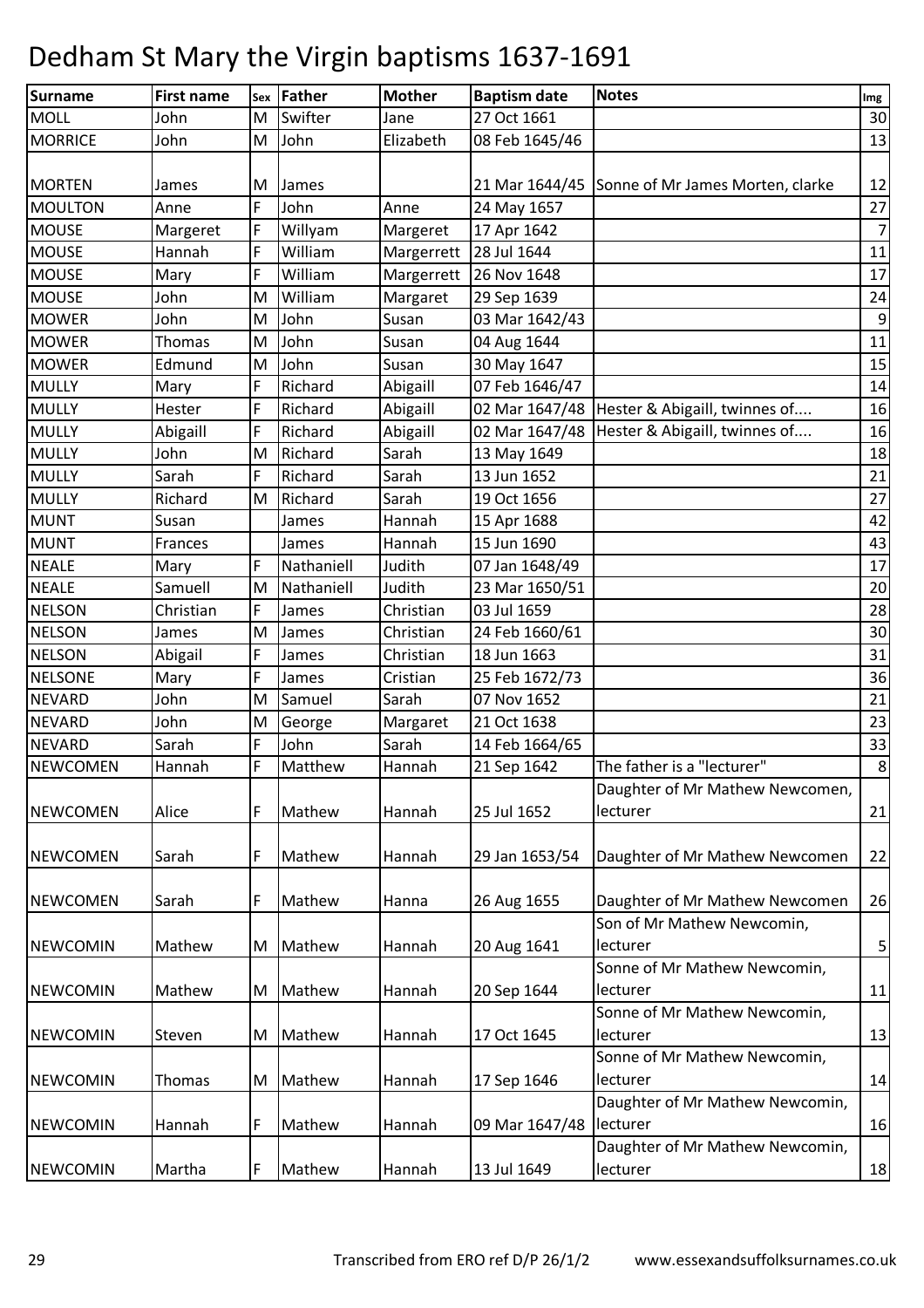| <b>Surname</b>  | <b>First name</b> |   | sex Father | <b>Mother</b> | <b>Baptism date</b> | <b>Notes</b>                          | Img            |
|-----------------|-------------------|---|------------|---------------|---------------------|---------------------------------------|----------------|
|                 |                   |   |            |               |                     | Daughter of Mr Mathew Newcomin,       |                |
| <b>NEWCOMIN</b> | Martha            | F | Mathew     | Hannah        | 30 Mar 1651         | lecturer                              | 20             |
|                 |                   |   |            |               |                     | Birth only, not a baptism. Born 22    |                |
| <b>NEWMAN</b>   | Hannah            | F | John       | Hannah        |                     | Sep 1676                              | 37             |
|                 |                   |   |            |               |                     | Birth only, not a baptism. Born 3 Dec |                |
| <b>NEWMAN</b>   | Mary              | F | John       | Hannah        |                     | 1678.                                 | 38             |
|                 |                   |   |            |               |                     | Squeezed in. A birth, not a baptism.  |                |
| <b>NEWMAN</b>   | Samuell           | M | John       | Hanah         |                     | Born 30 Mar 1679.                     | 38             |
| <b>NEWMAN</b>   | Samewell          | M | John       | Hanah         | 07 Apr 1680         |                                       | 38             |
|                 |                   |   |            |               |                     | Birth only, not a baptism. Born 17    |                |
| <b>NEWMAN</b>   | John              |   | John       | Hannah        |                     | <b>July 1680.</b>                     | 38             |
| <b>NEWTON</b>   | Abraham           |   | Abrah.     | Hannah        | 22 Oct 1690         |                                       | 43             |
| <b>NICHOLAS</b> | Stephen           | M | Abraham    | Anne          | 15 Jan 1663/64      |                                       | 32             |
| <b>NICHOLLS</b> | John              | M | Abraham    | Mary          | 05 Jun 1642         |                                       | $\overline{7}$ |
| <b>NICKALLS</b> | Mary              |   | Joseph     | Christian     | 14 Feb 1691/92      |                                       | 43             |
| <b>NICKOLLS</b> | Abraham           | M | Abraham    | Mary          | 16 Feb 1644/45      |                                       | 12             |
| <b>NICKOLLS</b> | Joseph            | M | Abraham    | Anne          | 21 Feb 1646/47      |                                       | 14             |
| <b>NICKOLLS</b> | Sarah             | F | Abraham    | Anna          | 28 Jan 1648/49      |                                       | 17             |
| <b>NICKOLLS</b> | Joseph            | M | Abraham    | Anna          | 13 Apr 1651         |                                       | 20             |
| <b>NICOLLS</b>  | Ruth              | F | Abram      | Anne          | 04 Nov 1660         |                                       | 29             |
| <b>NICOLS</b>   | Benjamin          | M | Abram.     | Anna          | 26 Mar 1654         |                                       | 22             |
| <b>NICOLS</b>   | Martha            | F | Abram      | Mary          | 26 Apr 1640         |                                       | 24             |
| <b>NICOLS</b>   | Rebecka           | F | Abram      | Anna          | 04 Jan 1656/57      |                                       | 27             |
| <b>NICOLS</b>   | Joseph            |   | Joseph     | Elizabeth     | 10 Jul 1681         |                                       | 39             |
| <b>NICOLS</b>   | Elizabeth         |   | Abraham    | Hannah        | 02 Sep 1683         |                                       | 40             |
| <b>NICOLS</b>   | Rebekkah          |   | Joseph     | Elizabeth     | 23 Mar 1683/84      |                                       | 40             |
| <b>NICOLS</b>   | Abigail           |   | Joseph     | Elizabeth     | 28 Feb 1685/86      |                                       | 41             |
| <b>NICOLS</b>   | Joseph            |   | Joseph     | Christian     | 18 Sep 1687         |                                       | 42             |
| <b>NICOLS</b>   | Daniel            |   | Joseph     | Christian     | 27 Nov 1688         |                                       | 42             |
| <b>NICOLSON</b> | Nathaniel         |   | Daniel     | Susan         | 08 May 1681         |                                       | 38             |
| <b>NOCKOLLS</b> | Amey              | F | Abraham    | Amey          | 27 Dec 1666         |                                       | 34             |
| <b>NORMAN</b>   | Maray             | F | John       | Elesebath     | 10 Nov 1674         |                                       | 36             |
| <b>NORMAN</b>   | John              | M | John       | Elesebath     | 16 Mar 1676/77      |                                       | 37             |
| <b>NUN</b>      | Sarah             | F | John       | Joane         | 11 Dec 1642         |                                       | 8              |
| <b>NUNN</b>     | Elizabeth         | F | John       | Joane         | 23 May 1641         |                                       | $\overline{5}$ |
| <b>NUNN</b>     | John              | M | John       | Joane         | 27 Jun 1645         |                                       | 12             |
| <b>NUNN</b>     | John              | M | John       | Joan          | 20 Jan 1638/39      |                                       | 23             |
| <b>NUNN</b>     | Henry             | M | Richard    | Elizabeth     | 24 Feb 1660/61      |                                       | 30             |
| ORAM            | John              | M | Abram      | Anne          | 30 Dec 1655         |                                       | 26             |
| <b>ORERS</b>    | Elizabeth         | F | John       | Elizabeth     | 01 Apr 1656         | Born 15 Mar 1655/56                   | 26             |
| <b>ORICE</b>    | Nathaniel         | M | Nathaniel  | Anne          | 21 Sep 1662         |                                       | 31             |
| <b>ORICE</b>    | Daniel            | M | Nathaniel  | Ann           | 21 Mar 1664/65      |                                       | 33             |
| ORIS            | Margret           | F | John       | Margret       | 27 Mar 1642         |                                       | 6              |
| ORIS            | John              | M | John       | Rebecah       | 27 Nov 1642         |                                       | 8              |
| ORIS            | Martha            | F | Samell     | Martha        | 06 Jun 1669         |                                       | 35             |
| ORMAN           | Mary              | F | Abraham    | Mary          | 20 Apr 1645         |                                       | 12             |
| ORMAN           | John              | M | John       | Martha        | 29 Aug 1647         |                                       | 15             |
| <b>ORMAN</b>    | Mary              | F | Abraham    | Mary          | 24 Nov 1647         |                                       | 16             |
| ORMAN           | Abraham           | M | John       | Martha        | 21 Jan 1648/49      |                                       | $17\,$         |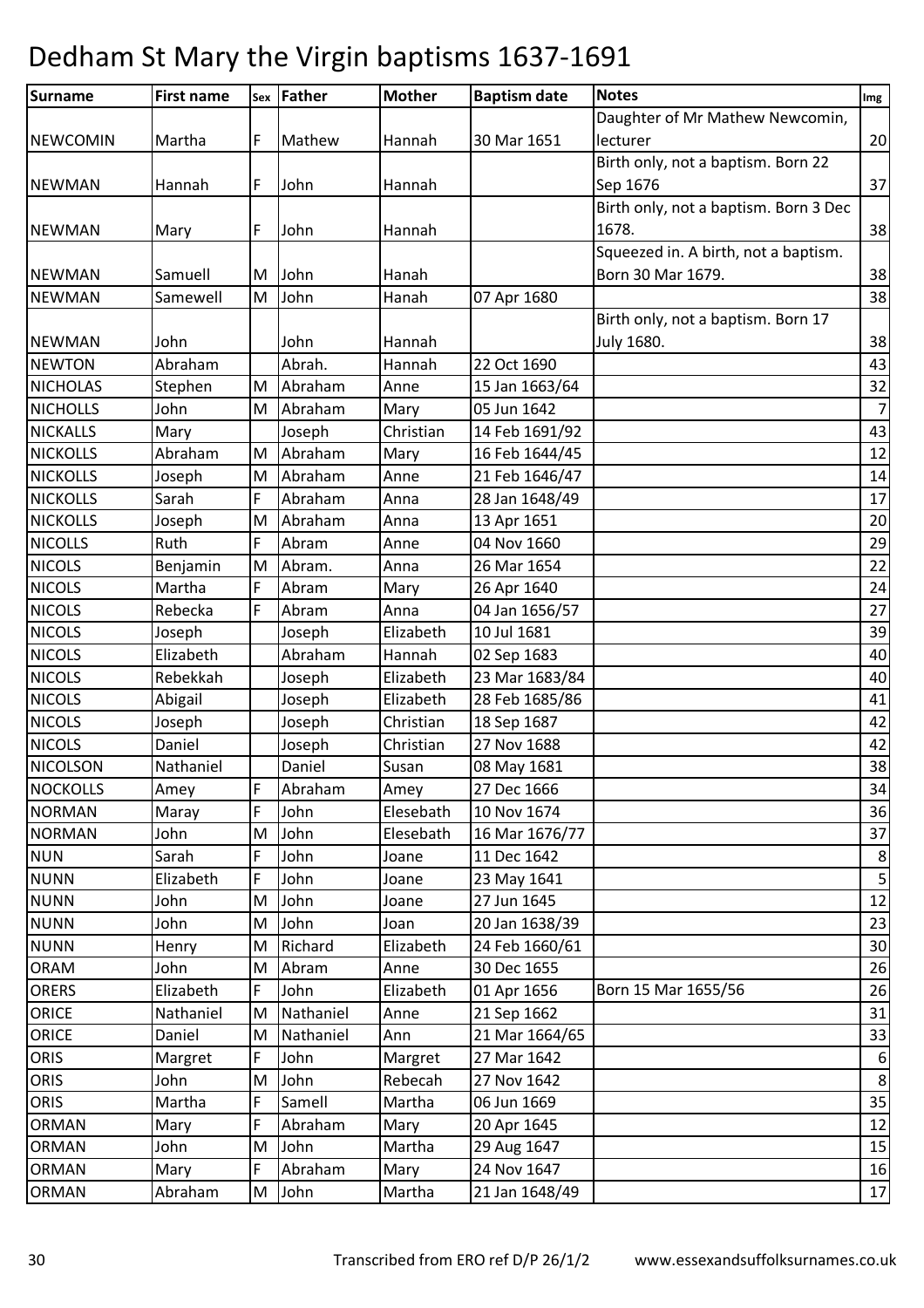| <b>Surname</b>                 | <b>First name</b> | Sex    | Father       | <b>Mother</b> | <b>Baptism date</b> | <b>Notes</b>                           | Img |
|--------------------------------|-------------------|--------|--------------|---------------|---------------------|----------------------------------------|-----|
| <b>ORMAN</b>                   | Abraham           | M      | Abraham      | Anna          | 02 Dec 1649         |                                        | 18  |
| <b>ORMAN</b>                   | Anne              | F      | Abram        | Anne          | 11 Dec 1653         |                                        | 22  |
| <b>ORMAN</b>                   | Abram             | M      | John         |               | 10 Apr 1654         | Abram and Daniel, sonnes of            | 22  |
| <b>ORMAN</b>                   | Daniel            | M      | John         |               | 10 Apr 1654         | Abram and Daniel, sonnes of            | 22  |
| <b>ORMAN</b>                   | Sarah             | F      | John         | Sarah         | 22 Jul 1655         |                                        | 26  |
| <b>ORMAN</b>                   | John              | M      | John         | Sarah         | 07 Jun 1657         |                                        | 27  |
| <b>ORMAN</b>                   | Deborah           |        | John         | Deborah       | 20 Mar 1686/87      |                                        | 42  |
| <b>ORMAN</b>                   | John              |        | John         | Deborah       | 16 Feb 1689/90      |                                        | 43  |
| <b>ORMAN</b>                   | Abraham           |        | John         | Debrah        | 30 Jan 1691/92      |                                        | 43  |
| <b>ORRIS</b>                   | Mary              | F      | John         | Margerett     | 08 Jun 1645         |                                        | 12  |
| <b>ORRIS</b>                   | John              | M      | John         | Rebecka       | 23 Dec 1638         |                                        | 23  |
| <b>ORRIS</b>                   | Samuel            | M      | John         | Rebeckah      | 04 Feb 1639/40      |                                        | 24  |
| <b>OSBORNE</b>                 | Thomas            | M      | Jonathan     | Alce          | 22 Oct 1643         |                                        | 10  |
| <b>OSBORNE</b>                 | Edward            | M      | Edward       | Elizabeth     | 30 Jun 1661         |                                        | 30  |
| <b>OSBURN</b>                  | Ruth              |        | Thomas       | Ruth          | 21 Sep 1690         |                                        | 43  |
| <b>OSBURNE</b>                 | Avis              | F      | Henry        | Judith        | 24 Apr 1659         |                                        | 28  |
| OVERSTALL                      | Susan             | F      | John         | Elizabeth     | 28 Feb 1657/58      |                                        | 28  |
| PAGE                           | Sarah             | F      | Nathaniell   | Sarah         | 02 Jul 1643         |                                        | 10  |
| <b>PAGE</b>                    | Elizabeth         | F      | John         | Elizabeth     | 24 Aug 1652         |                                        | 21  |
|                                |                   |        |              |               |                     | Born 13 Jun 1653. Also appears on      |     |
|                                |                   |        |              |               |                     | image 24, birth only, no baptism date  |     |
| <b>PAGE</b>                    | John              | M      | John         | Elizabeth     |                     | in the register.                       | 22  |
|                                |                   |        |              |               |                     | Entered among 1653 entries by          |     |
| <b>PAGE</b>                    | Elizabeth         | F      | John         | Elizabeth     | 11 Apr 1652         | accident.                              | 22  |
|                                |                   |        |              |               |                     | Born 28 Nov 1654. Birth only, not a    |     |
|                                |                   |        |              |               |                     | baptism. "Son of Page and Elizabeth    |     |
| <b>PAGE</b>                    | James             | M      | 3            | Elizabeth     |                     | his wife"                              | 25  |
|                                |                   |        |              |               |                     | Birth only, not a baptism. Born 25 Jun |     |
| <b>PAGE</b>                    | Mary              | F      | John         | Elizabeth     |                     | 1656                                   | 26  |
| <b>PAMANT</b>                  | Robert            |        | Robert       | Elizabeth     | 04 Feb 1688/89      |                                        | 43  |
| <b>PAMANT</b>                  | Elizabeth         |        | Robert       | Elizabeth     | 18 May 1690         |                                        | 43  |
| <b>PAMMENT</b>                 | Robert            | M      | John         | Sarah         | 19 May 1661         |                                        | 30  |
| <b>PAMMENT</b>                 | Sarah             | F      | John         | Sarah         | 22 Nov 1663         |                                        | 32  |
| <b>PANNELL</b>                 | Anna              | F      | Joseph       | Elizabeth     | 16 Jul 1654         |                                        | 23  |
| <b>PARKER</b>                  | John              | M<br>F | John         | Anne          | 27 May 1655         | Abode: Stratford                       | 26  |
| <b>PARKER</b>                  | Anne              |        | John         | Anne          | 10 Oct 1658         | Entered out of sequence after March    | 28  |
|                                | Elizabeth         | F      |              |               | 01 Jun 1663         | 1663/4 baptisms.                       | 32  |
| <b>PARKER</b><br><b>PARKER</b> | Sarah             | F      | John<br>John | Ann<br>Ann    | 15 Aug 1664         |                                        | 33  |
| <b>PARKER</b>                  | Elizabeth         |        | John         | Elizabeth     | 29 Jul 1683         |                                        | 40  |
| <b>PARKER</b>                  | Susan             |        | John         | Elizabeth     | 10 Aug 1684         |                                        | 41  |
| <b>PARKER</b>                  | Anne              |        | John         | Elizabeth     | 18 Apr 1686         |                                        | 41  |
| <b>PARKER</b>                  | John              |        | John         | Elizabeth     | 19 Jul 1687         |                                        | 42  |
|                                |                   |        |              |               |                     | Entered out of sequence with           |     |
| <b>PARKIE</b>                  | Sarah             | F      | George       | Margerett     | 24 Sep 1674         | baptisms from August 1675.             | 36  |
| <b>PARRISH</b>                 | John              | M      | William      | Elizabeth     | 01 Feb 1656/57      |                                        | 27  |
| <b>PARRISH</b>                 | Mary              | F      | William      | Elizabeth     | 13 May 1660         |                                        | 29  |
| PEACHY                         | Samuell           | M      | Samuell      | Mary          | 10 Dec 1644         |                                        | 12  |
| <b>PEACHY</b>                  | Hannah            | F      | Samuell      | Mary          | 18 Oct 1646         |                                        | 14  |
|                                |                   |        |              |               |                     |                                        |     |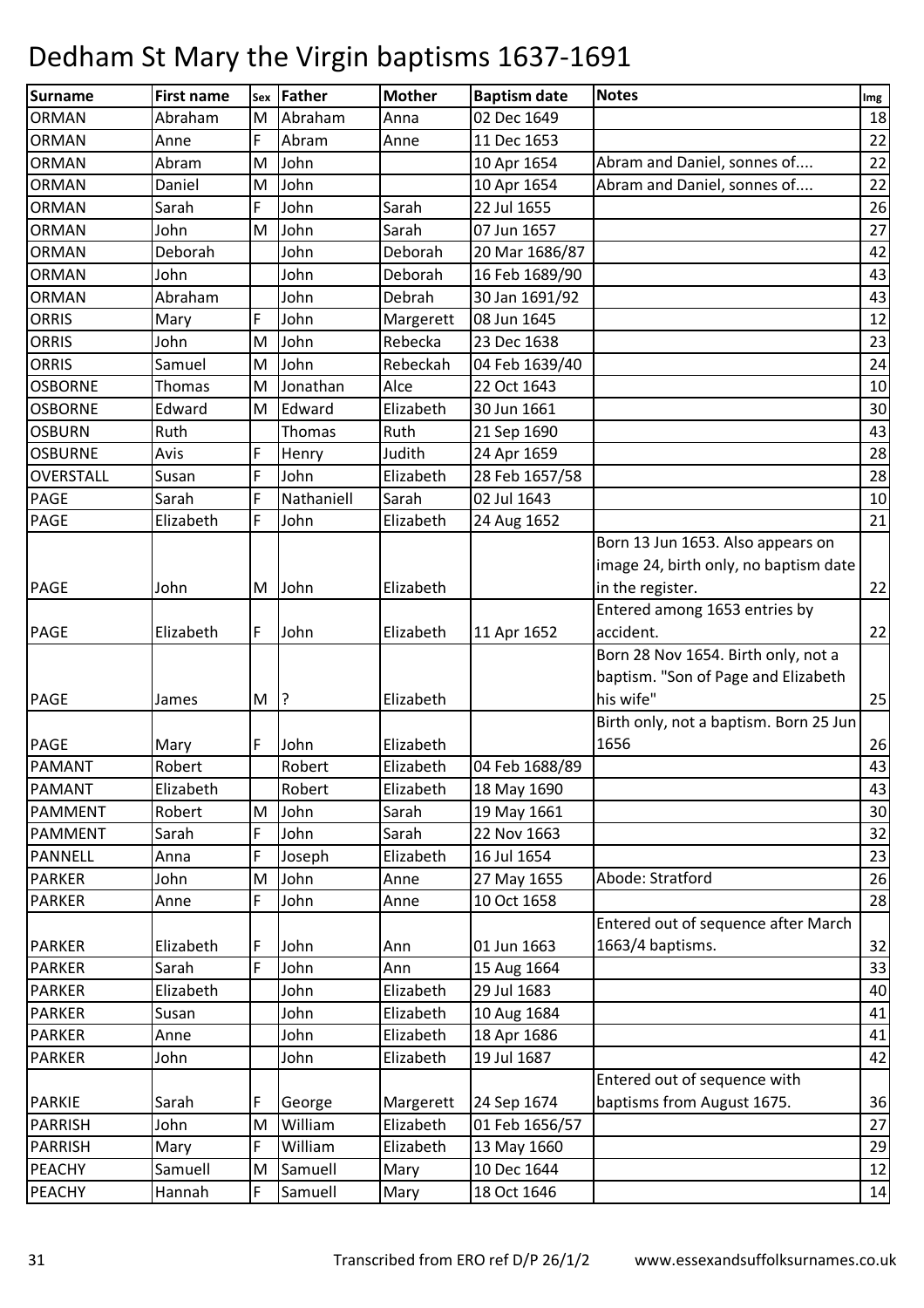| <b>Surname</b>   | <b>First name</b> | Sex | Father   | <b>Mother</b> | <b>Baptism date</b> | <b>Notes</b>                     | Img            |
|------------------|-------------------|-----|----------|---------------|---------------------|----------------------------------|----------------|
| PEACHY           | Nathaniell        | M   | Samuell  | Mary          | 07 Sep 1648         |                                  | 17             |
| <b>PEACHY</b>    | Gemima            | F   | Samuell  | Mary          | 24 Nov 1650         |                                  | 19             |
| PEACHY           | Margaret          | F   | Samuell  | Mary          | 23 Jan 1652/53      |                                  | 21             |
| <b>PEACHY</b>    | Mary              | F   | Samuell  | Mary          | 24 Dec 1654         |                                  | 25             |
| <b>PEACHY</b>    | Samuel            | M   | Samuel   | Mary          | 15 Mar 1656/57      |                                  | 27             |
| PEACHY           | Richard           | M   | Samuell  | Mary          | 20 Mar 1658/59      |                                  | 28             |
| <b>PEACHY</b>    | Susan             | F   | Samuell  | Mary          | 21 Oct 1660         |                                  | 29             |
| <b>PEACOCK</b>   | Hannah            |     | John     | Martha        | 27 Jul 1684         |                                  | 41             |
| <b>PEACOCK</b>   | Sarah             |     | John     | Martha        | 12 Nov 1685         |                                  | 41             |
| <b>PEACOCKE</b>  | Tomothy           | M   | John     | Marthae       | 15 Feb 1670/71      |                                  | 35             |
| <b>PEACOCKE</b>  | James             | M   | John     | Martha        | 28 Dec 1674         |                                  | 36             |
| PEACOCKE         | Mary              | F   | John     | Martha        | 10 Apr 1676         |                                  | 37             |
|                  |                   |     |          |               |                     | First name presumably should be  |                |
| PEACOCKE         | laack             | M   | Jonn.    | Martha        | 23 Jun 1678         | Isaack but has been spelt wrong. | 37             |
| PEACOCKE         | Stephen           | M   | John     | Martha        | 06 Jul 1680         |                                  | 38             |
| <b>PEACOCKE</b>  | Elizabeth         |     | John     | Martha        | 23 Oct 1681         |                                  | 39             |
| PEAK             | John              |     | John     | Elizab.       | 23 Aug 1691         |                                  | 43             |
| <b>PEARSON</b>   | Samuel            |     |          | Barbary       | 25 Jan 1681/82      |                                  | 39             |
| <b>PECKCOCKE</b> | Marthae           | F   | John     | Marthae       | 01 Apr 1668         |                                  | 34             |
| <b>PECKCOKE</b>  | John              | M   | John     | Martha        | 22 Aug 1667         |                                  | 34             |
| PEIRSON          | Edmond            | M   | Samuel   | Mary          | 25 Jul 1654         |                                  | 23             |
| <b>PEIRSON</b>   | Mary              | F   | Samuel   | Mary          | 10 Mar 1639/40      |                                  | 24             |
| PERIMAN          | John              | M   | Phillip  | Hellen        | 21 Nov 1647         |                                  | 16             |
| PERIMAN          | John              | M   | John     | Mary          | 16 Jan 1647/48      |                                  | 16             |
| PERIMAN          | Mary              | F   | Phillip  | Hellen        | 30 Jun 1650         |                                  | 19             |
| PERIMAN          | Phillip           | M   | John     | Mary          | 18 May 1651         |                                  | 20             |
| PERRIMAN         | Philip            | M   | Philip   | Hellen        | 01 May 1653         |                                  | 22             |
| PERRIMAN         | Mary              | F   | John     | Mary          | 04 May 1655         |                                  | 26             |
| PERRIMAN         | Sarah             | F   | Philip   | Ellen         | 20 Apr 1656         |                                  | 26             |
| PERRIMAN         | William           | M   | John     | Mary          | 27 Nov 1659         |                                  | 29             |
| <b>PERSON</b>    | Margeret          | F   | Samuell  | Mary          | 11 Dec 1642         |                                  | 8 <sup>1</sup> |
| <b>PERSON</b>    | Susan             | F   | Samuell  | Mary          | 15 Feb 1645/46      |                                  | 13             |
| <b>PERSON</b>    | Elizabeth         | F   | Samuell  | Mary          | 18 Mar 1648/49      |                                  | 18             |
| <b>PERSON</b>    | Samuell           | M   | Samuell  | Mary          | 11 Jan 1651/52      |                                  | 21             |
|                  |                   |     |          |               |                     | Added out of sequence with 1677  |                |
| <b>PERSON</b>    | Barbery           | F   | Samewell | Barbery       | 24 Dec 1676         | bapisms.                         | 37             |
| PICKERIN         | Hanna             | F   | Edward   | Sarah         | 02 Feb 1639/40      |                                  | 24             |
| <b>PICKERING</b> | Edward            | M   | Edward   | Sarah         | 30 Jan 1641/42      |                                  | 6              |
| <b>PLAILE</b>    | Elizabeth         | F   | Robert   | Mary          | 28 Feb 1664/65      |                                  | 33             |
| <b>PLAYLE</b>    | Anne              | F   | Robert   | Mary          | 25 Aug 1657         |                                  | 27             |
| PLAYLE           | Robert            | M   | Robert   | Mary          | 06 Nov 1659         |                                  | 29             |
| <b>PLAYLE</b>    | Elizabeth         | F   | Robert   | Mary          | 16 Feb 1661/62      |                                  | 31             |
| POD              | Daniell           | M   | Robert   | Margerett     | 27 Jun 1647         |                                  | 15             |
| POD              | Margerrett        | F   | Robert   | Margerrett    | 26 Nov 1648         |                                  | 17             |
| POD              | John              | M   | Robert   | Rebecka       | 03 May 1640         |                                  | 24             |
| POD              | Elizabeth         | F   | Robert   | Elizabeth     | 16 Feb 1661/62      |                                  | 31             |
| <b>POLLY</b>     | Mary              | F   | Thomas   | Susan         | 05 Mar 1642/43      |                                  | 9              |
| <b>POOLY</b>     | William           | M   | Henry    | Judeth        | 16 Aug 1663         |                                  | 32             |
| <b>POUELL</b>    | Martha            |     | Daniel   | Susan         | 14 Sep 1690         |                                  | 43             |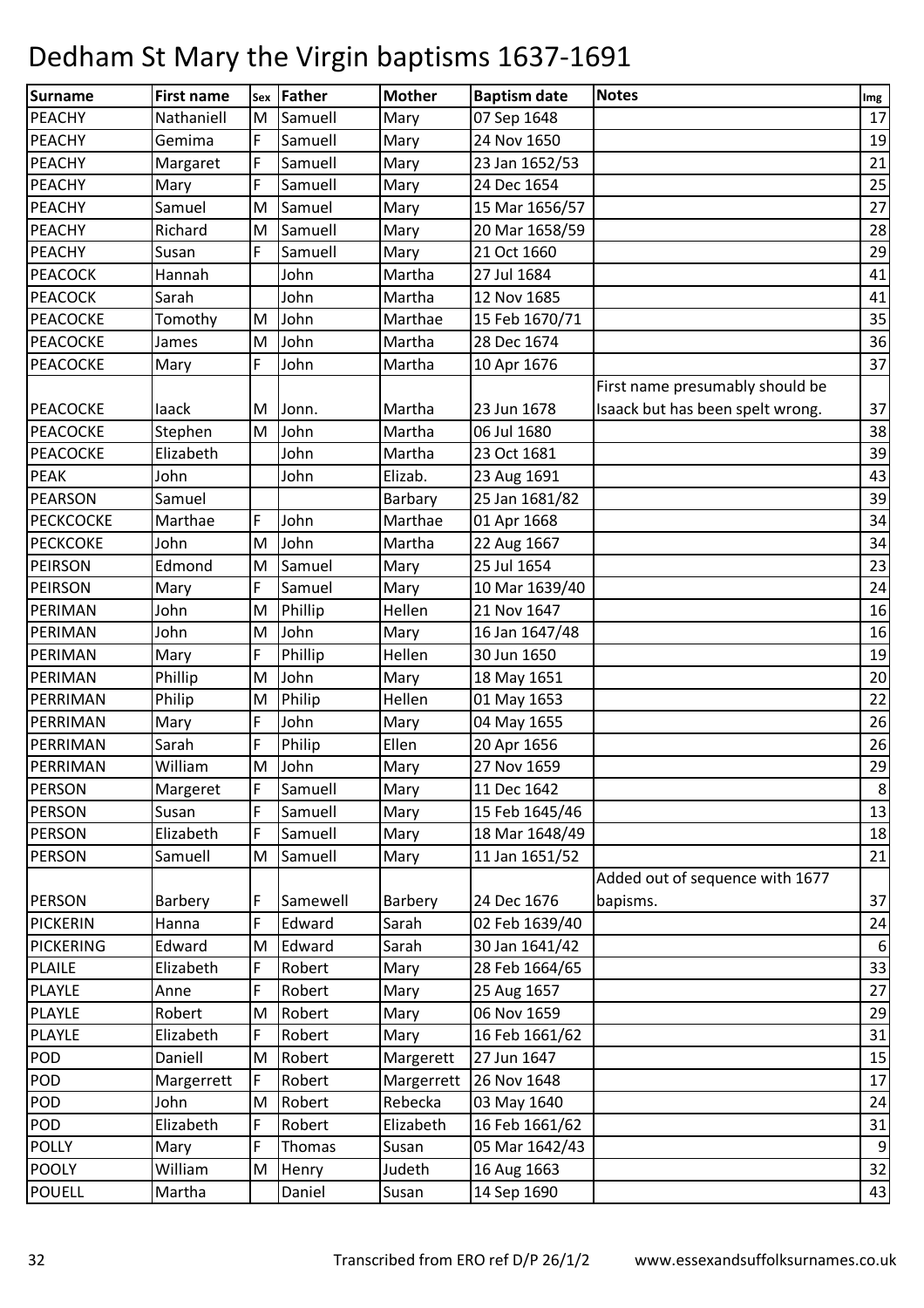| Surname         | <b>First name</b> | Sex | Father        | <b>Mother</b> | <b>Baptism date</b> | <b>Notes</b>                                  | Img            |
|-----------------|-------------------|-----|---------------|---------------|---------------------|-----------------------------------------------|----------------|
| <b>POULE</b>    | John              | M   | James         | Susan         | 14 Nov 1641         |                                               | 6              |
| <b>POULE</b>    | Nathaniell        | M   | Nathaniell    | Mary          | 11 Sep 1642         |                                               | $\bf 8$        |
| <b>POULE</b>    | Susan             | F   | James         | Susan         | 15 Jan 1642/43      |                                               | $8\phantom{1}$ |
| <b>POULE</b>    | Daniell           | M   | Nathaniell    | Elizabeth     | 28 Dec 1645         |                                               | 13             |
| <b>POULE</b>    | Anna              | F   | James         | Susan         | 01 Mar 1645/46      |                                               | 13             |
| <b>POULE</b>    | Margerrett        | F   | James         | Susan         | 04 Feb 1648/49      |                                               | 17             |
| <b>POULE</b>    | Elizabeth         | F   | Nathaniell    | Elizabeth     | 19 May 1650         |                                               | 19             |
| <b>POULE</b>    | Elizabeth         | F   | James         | Elizabeth     | 16 Mar 1650/51      |                                               | 20             |
| <b>POWEL</b>    | Mary              | F   | James         | Susan         | 17 Nov 1639         |                                               | 24             |
| <b>POWEL</b>    | John              |     | Daniel        | Martha        | 23 Jan 1680/81      |                                               | 38             |
| <b>POWEL</b>    | Susan             |     | Daniel        | Susan         | 27 Jul 1684         |                                               | 41             |
| <b>POWELL</b>   | Nathaniel         |     | Daniel        | Susan         | 12 Jul 1687         |                                               | 42             |
| <b>PRAATE</b>   |                   |     | Joseph        |               | 21 Dec 1665         | No first name or sex in the register.         | 34             |
| <b>PRAT</b>     | Susan             | F   | Joseph        | Susan         | 28 Feb 1663/64      |                                               | 32             |
| PRATT           | Joseph            | M   | Joseph        | Susan         | 09 Mar 1661/62      |                                               | 31             |
| <b>PRESTON</b>  | Mary              | F   | <b>Thomas</b> | Joane         | 24 Apr 1642         |                                               | 7              |
| <b>PRESTON</b>  | Thomas            | M   | Thomas        | Jone          | 29 Sep 1644         |                                               | 11             |
| <b>PRESTON</b>  | Jerimiah          | M   | Thomas        | Joane         | 26 Jul 1646         |                                               | 14             |
| <b>PRESTON</b>  | Clement           | M   | Thomas        | Joane         | 19 Apr 1640         |                                               | 24             |
| PRIG            | William           | M   | Thomas        | Mary          | 19 Aug 1660         |                                               | 29             |
| PRIGG           | Richard           | M   | Thomas        | Mary          | 18 Sep 1663         |                                               | 32             |
| <b>PRIGGE</b>   | Joseph            | M   | Thomas        | Mary          | 18 Jan 1645/46      |                                               | 13             |
| <b>PRIGGE</b>   | Mary              | F.  | Thomas        | Mary          | 02 Apr 1648         |                                               | 16             |
| <b>PURDIE</b>   | Samuell           | M   | Samuel        |               | 04 Nov 1660         |                                               | 29             |
| <b>PURDY</b>    | Samuell           | M   | Samuell       | Dina          | 24 Apr 1659         |                                               | 28             |
| <b>RABY</b>     | Martha            |     | Samuel        |               | 17 Jun 1683         |                                               | 40             |
|                 |                   |     |               |               |                     |                                               |                |
| RAFFE?          | Elizabeth         | F   | John          | Elizabeth     | 17 Nov 1644         | Surname unclear - Rasse or Raffe?             | 12             |
| <b>RAMPTON</b>  | Edward            | M   | Edward        | Margaret      | 10 Nov 1639         |                                               | 24             |
| <b>RAND</b>     | Ann               | F   | Willyam       | Anne          | 27 Nov 1642         |                                               | 8 <sup>1</sup> |
| <b>RAND</b>     | Thomas            | M   | William       | Anna          | 14 Mar 1646/47      |                                               | 15             |
| <b>RANDALL</b>  | Thomas            | M   | Thomas        | Abigaill      | 15 Sep 1644         |                                               | $11\,$         |
| RANDALL         | Abigaill          | F   | Thomas        | Abigaill      | 05 Apr 1646         |                                               | 13             |
| <b>RANDALL</b>  | John              | M   | Thomas        | Abigaill      | 12 Mar 1647/48      |                                               | 16             |
| <b>RANDALL</b>  | John              | M   | Thomas        |               | 27 Jun 1652         |                                               | 21             |
| <b>RANDALL</b>  | Mary              | F   | Tho.          | Ann?          | 31 Aug 1656         | Mother's name very faded and hard<br>to read. | 26             |
| RASSE?          | Elizabeth         | F   | John          | Elizabeth     | 17 Nov 1644         | Surname unclear - Rasse or Raffe?             | 12             |
| <b>RATCLIFF</b> | Richard           | M   | Tho.          | Elizabeth     | 17 Jan 1657/58      |                                               | 27             |
| <b>RAURIS</b>   | Nathaniell        | M   | Edmund        | Mary          | 09 Oct 1641         |                                               | $\mathbf{5}$   |
| <b>RAVENES</b>  | John              | M   | Samewell      |               | 18 Apr 1671         |                                               | 35             |
| <b>RAVENS</b>   | Nathaniell        | M   | Willyam       | Martha        | 20 Mar 1641/42      |                                               | 6              |
| <b>RAVENS</b>   | Samuell           | M   | William       | Martha        | 21 Apr 1644         |                                               | 11             |
| <b>RAVENS</b>   | Martha            | F   | Edmund        | Mary          | 21 Dec 1645         |                                               | 13             |
| <b>RAVENS</b>   | Richard           | M   | Bezaleell     | Joane         | 19 Jul 1646         |                                               | 14             |
| <b>RAVENS</b>   | Mary              | F   | William       | Martha        | 27 Sep 1646         |                                               | 14             |
| <b>RAVENS</b>   | Jane              | F   | Bezaleell     | Jane          | 03 Oct 1647         |                                               | 15             |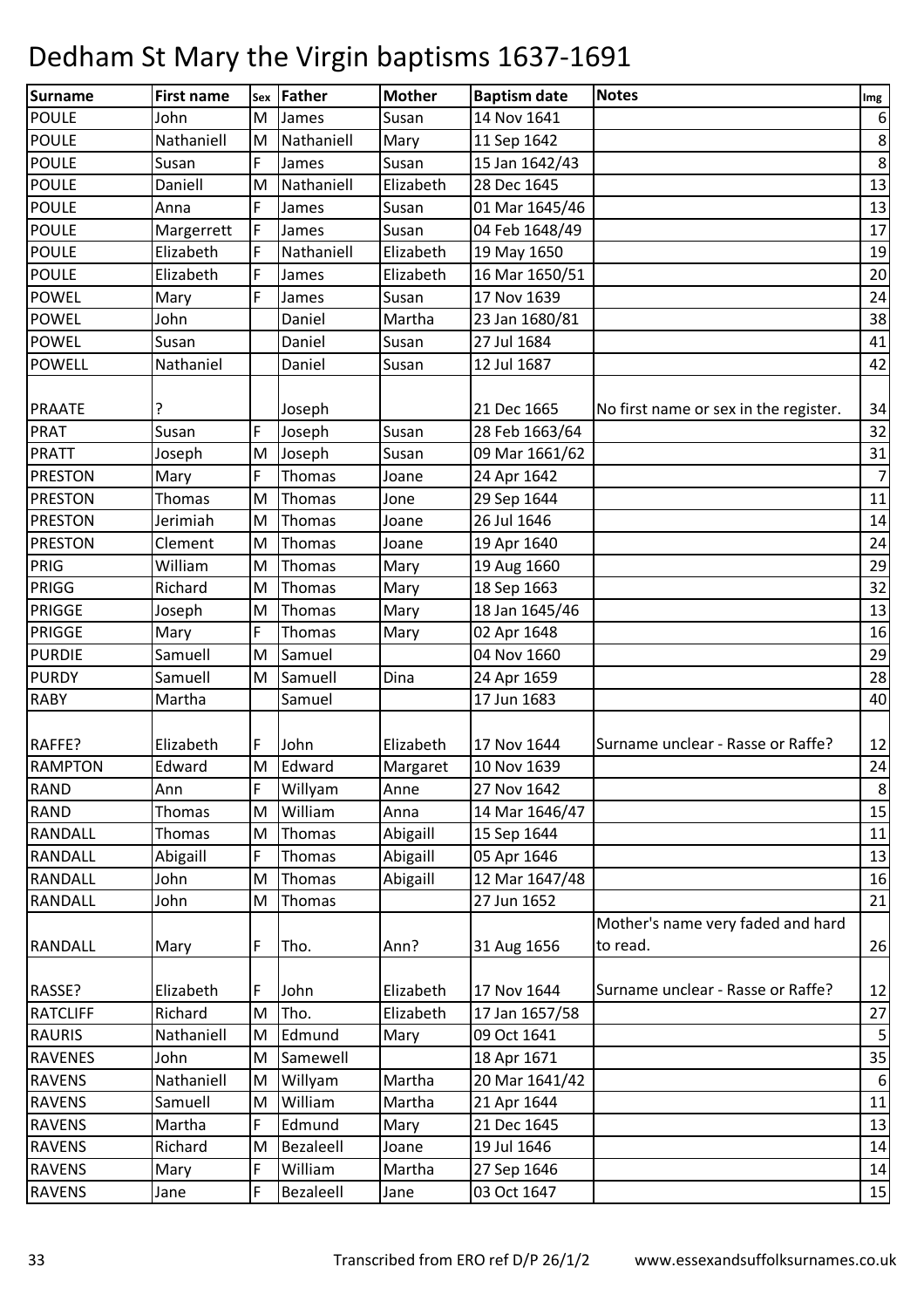| <b>Surname</b>   | <b>First name</b> | Sex | Father          | <b>Mother</b>      | <b>Baptism date</b> | <b>Notes</b>                                                                                                                                                                                            | Img                  |
|------------------|-------------------|-----|-----------------|--------------------|---------------------|---------------------------------------------------------------------------------------------------------------------------------------------------------------------------------------------------------|----------------------|
| <b>RAVENS</b>    | Steven            | M   | William         | Martha             |                     | Born 9 Apr 1650                                                                                                                                                                                         | 19                   |
| <b>RAVENS</b>    | Edmond            | M   | Edmond          | Mary               | 21 Oct 1638         |                                                                                                                                                                                                         | 23                   |
| <b>RAVENS</b>    | Anne              | F   | <b>Bezaliel</b> | Judith             | 21 Jun 1640         |                                                                                                                                                                                                         | 24                   |
| <b>RAVENS</b>    | Samewell          | M   | Samewell        | Elles              | 31 Aug 1669         |                                                                                                                                                                                                         | 35                   |
| <b>REEDE</b>     | John              | M   | John            | Mary               | 10 Sep 1648         |                                                                                                                                                                                                         | 17                   |
| <b>REVET</b>     | Martha            | F   | Stephen         | Martha             | 03 Mar 1663/64      |                                                                                                                                                                                                         | 32                   |
| <b>RICHER</b>    | Hannah            |     | Robert          | Hannah             | 02 Apr 1682         |                                                                                                                                                                                                         | 39                   |
| <b>RICHERS</b>   | Hannah            |     | Robert          | Hannah             | 24 Aug 1684         |                                                                                                                                                                                                         | 41                   |
| <b>RICHERS</b>   | Robert            |     | Robert          | Hannah             | 21 Mar 1685/86      |                                                                                                                                                                                                         | 41                   |
| RIFITT           | Mary              | F   | Stephen         | Martha             | 13 Dec 1665         |                                                                                                                                                                                                         | 34                   |
| <b>RINDGE</b>    | William           | M   | William         | Margerrett         | 20 Oct 1650         | First letter of surname unclear - the<br>name is either Rindge (a mangling of<br>the surname Wrench or Wrinch?) or<br>Kindge (a mangling of King?)                                                      | 19                   |
| RISBY?           | Elizabeth         | F   | John            | Elizabeth          | 29 Dec 1644         | Surname very smudged.                                                                                                                                                                                   | 12                   |
| <b>RIVETT</b>    | Elizabeth         | F   | Stephen         | Martha             | 10 Nov 1661         |                                                                                                                                                                                                         | 30                   |
| <b>RIX</b>       | Thomas            | M   | John            | Elizabeth          | 21 Aug 1642         |                                                                                                                                                                                                         | $\overline{7}$       |
| <b>RIX</b>       | John              | M   | John            | Elizabeth          | 16 Feb 1639/40      |                                                                                                                                                                                                         | 24                   |
| <b>ROBBINSON</b> | John              | M   | John            | <b>Bridget</b>     | 11 Dec 1642         |                                                                                                                                                                                                         | 8                    |
| <b>ROBERTS</b>   | William           | M   | Thomas          | Anne               | 17 Apr 1639         |                                                                                                                                                                                                         | 23                   |
| <b>ROBINSON</b>  | Elizabeth         | F   | John            | <b>Bridggett</b>   | 19 Dec 1641         |                                                                                                                                                                                                         | 6                    |
| <b>ROBINSON</b>  | Sarah             | F   |                 |                    | 26 May 1639         | After the child's name, it says<br>"repent" in brackets. This is<br>presumably because she was<br>illegitimate. In 1606 and 1610,<br>illegitimate sons of Rebecca Elmes<br>was baptised, called Repent. |                      |
| <b>ROFE</b>      |                   | F   | Thomas          | Susan<br>Elizabeth | 21 Feb 1657/58      |                                                                                                                                                                                                         | 23<br>28             |
| <b>ROGERS</b>    | Mary<br>Elizabeth | F   | Daniell         |                    | 02 Dec 1642         |                                                                                                                                                                                                         |                      |
| <b>ROGERS</b>    | Anna              | F   | John            | Frances<br>Anna    | 26 Nov 1648         |                                                                                                                                                                                                         | 8 <sup>1</sup><br>17 |
|                  | John              | M   | Daniel          |                    |                     |                                                                                                                                                                                                         |                      |
| <b>ROGERS</b>    |                   |     |                 | Frances            | 09 Dec 1638         |                                                                                                                                                                                                         | 23                   |
| <b>ROICE</b>     | John              | M   | Joh             | Mary               | 10 Feb 1638/39      |                                                                                                                                                                                                         | 23                   |
| <b>ROIFE</b>     | Samewell          | M   | Samewell        | Mary               | * * 1665            | No date except year. Position in<br>register suggests around Aug/Sep.<br>Jourg presumably misspelling of                                                                                                | 33                   |
| <b>ROIFE</b>     | John              | M   | Jourg           |                    | 21 Jan 1670/71      | George. Entered with 1669/70<br>baptisms.                                                                                                                                                               | 35                   |
| <b>ROLL</b>      | John              | M   | John            | Susan              | 25 * 1673           | Squashed in, written in bad<br>handwriting. Month of baptism<br>indecipherable.                                                                                                                         | 36                   |
|                  |                   |     |                 |                    |                     |                                                                                                                                                                                                         |                      |
| ROOTES?          | Elisabeth         | F   | Thomas          | Elisabeth          | 09 May 1667         | Surname unclear - Cootes or Rootes?                                                                                                                                                                     | 34                   |
|                  |                   |     |                 |                    |                     | Cootes or Rootes? Entered with Dec                                                                                                                                                                      |                      |
| ROOTES?          | Thomas            | M   | Thomas          |                    | 14 Dec 1670         | 1669 baptisms.                                                                                                                                                                                          | 35                   |
| <b>ROSE</b>      | Martha            |     | Edward          | Martha             | 20 Jun 1686         |                                                                                                                                                                                                         | 41                   |
| <b>ROUSE</b>     | Samuell           | M   | John            | Elizabeth          | 11 Sep 1642         |                                                                                                                                                                                                         | 8 <sub>l</sub>       |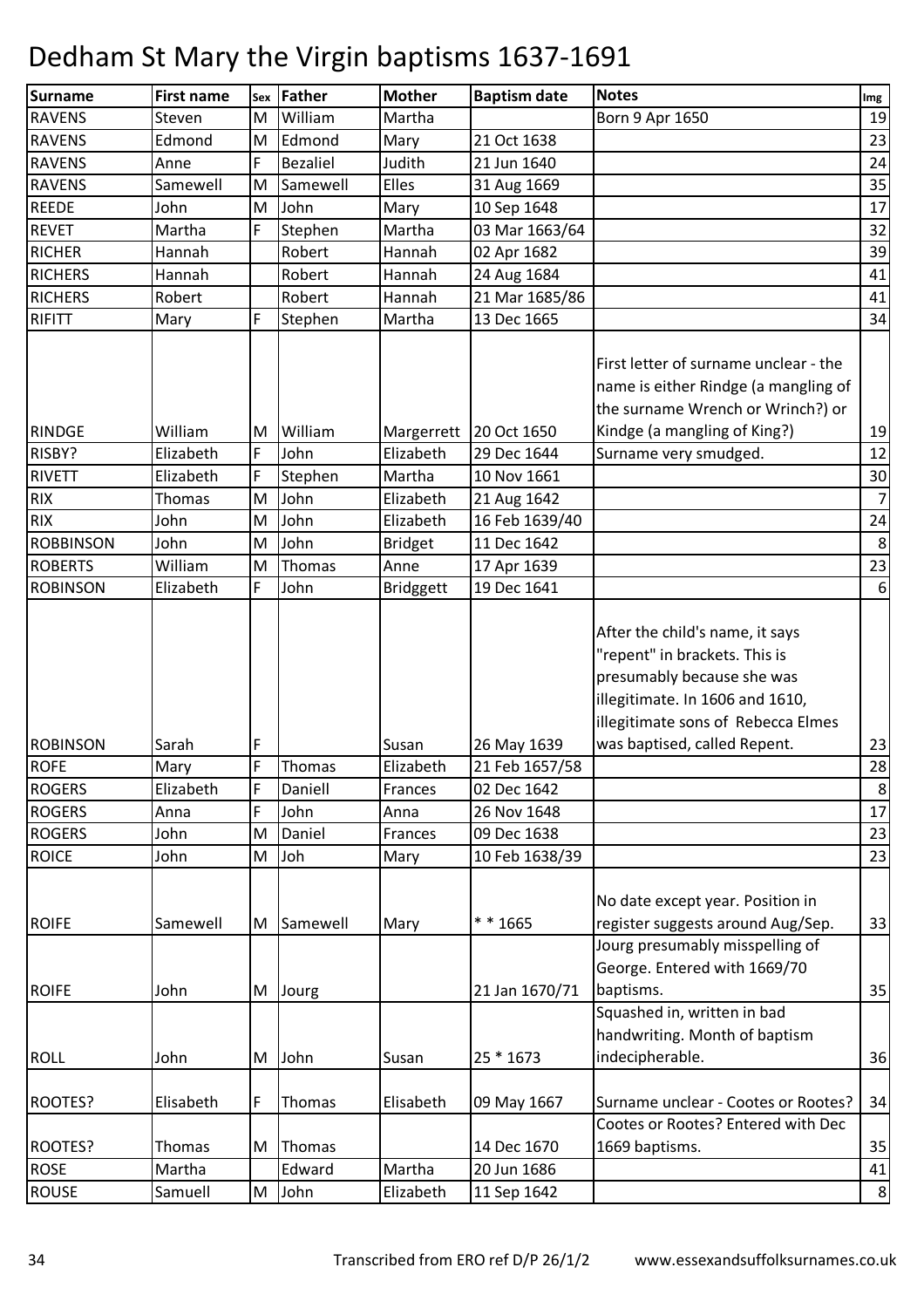| Surname        | <b>First name</b> | Sex | Father     | <b>Mother</b> | <b>Baptism date</b> | <b>Notes</b>                                                           | Img             |
|----------------|-------------------|-----|------------|---------------|---------------------|------------------------------------------------------------------------|-----------------|
| <b>ROUSE</b>   | Edward            | M   | Edward     | Judith        | 05 Mar 1642/43      |                                                                        | 9               |
|                |                   |     |            |               |                     | Frances is described as "his last                                      |                 |
| <b>ROUSE</b>   | Edward            | M   | Edward     | Frances       | 11 Sep 1660         | wife."                                                                 | 29              |
| <b>ROUSE</b>   | Susan             |     | John       | Sarah         | 17 Jan 1683/84      |                                                                        | 40              |
| <b>ROUSE</b>   | John              |     | John       | Sarah         | 14 Sep 1686         |                                                                        | 42              |
| <b>ROWELL</b>  | Beniamin          | M   | Thomas     | Hannah        | 03 Oct 1647         |                                                                        | 15              |
| <b>ROWELL</b>  | Hannah            | F   | Thomas     | Hannah        | 04 Jan 1651/52      |                                                                        | 21              |
| <b>ROWELL</b>  | Thamar            | F   | William    | Hannah        | 18 Sep 1654         |                                                                        | 25              |
| <b>ROYCE</b>   | Mary              | F   | John       | Elizabeth     | 29 Nov 1646         |                                                                        | 14              |
| <b>RUDKIN</b>  | Elizabeth         | F   | Daniell    | Elizabeth     | 05 Sep 1647         |                                                                        | 15              |
| <b>RUDKIN</b>  | Daniell           | M   | Daniell    | Elizabeth     | 21 Oct 1649         |                                                                        | 18              |
| <b>RUDKIN</b>  | Mary              | F   | Daniell    | Elizabeth     | 08 Aug 1651         |                                                                        | 20              |
| <b>RUDKIN</b>  | Anne              | F   | Daniel     | Elizabeth     | 11 Jun 1654         |                                                                        | 23              |
| <b>RUDKIN</b>  | Martha            | F   | Daniel     | Elisab.       | 07 Sep 1656         |                                                                        | 27              |
| <b>RUDKIN</b>  | Stephen           | M   | Danniell   | Elizabeth     | 27 Nov 1659         |                                                                        | 29              |
| <b>RUDKIN</b>  | Sarah             | F   | Daniell    | Elizabeth     | 04 May 1662         |                                                                        | 31              |
| <b>RUDKIN</b>  | John              | M   | Danall     | Elizabeth     | 20 Jun 1665         |                                                                        | 33              |
| <b>RUDKIN</b>  | Daniel            |     | Daniel     | Susan         | 27 Nov 1681         |                                                                        | 39              |
| <b>RUDKIN</b>  | Mary              |     | Daniel     | Susan         | 30 Aug 1685         |                                                                        | 41              |
| <b>RUDLAND</b> | Mary              | F   | John       | Sarah         | 01 May 1642         |                                                                        | 7               |
| <b>RUDLAND</b> | Martha            | F   | John       | Sarah         | 18 Jun 1644         |                                                                        | $11\,$          |
| <b>RUDLAND</b> | Anna              | F   | John       | Sarah         | 10 May 1646         |                                                                        | 14              |
|                |                   |     |            |               |                     | Mother's name very hard to read on                                     |                 |
| <b>RUDLAND</b> | Daniell           | M   | John       | Anna?         | 26 Nov 1648         | edge of page.                                                          | 17 <sup>1</sup> |
| <b>RUDLAND</b> | John              | M   | John       | Sarah         | 03 Jan 1639/40      |                                                                        | 24              |
| <b>RUNTEN</b>  | John              | M   | Nathaniell | Mary          | 23 May 1641         |                                                                        | 5               |
| <b>RUNTEN</b>  | Nathaniell        | M   | Nathaniell | Mary          | 09 Oct 1642         |                                                                        | $\,8\,$         |
| <b>RUNTEN</b>  | Mary              | F   | Nathaniell | Mary          | 17 Aug 1645         |                                                                        | 13              |
| <b>RUNTING</b> | Nathaniel         | M   | Nathaniel  | Mary          | 17 Nov 1639         |                                                                        | 24              |
| <b>SAGE</b>    | Mary              | F   | John       | Judeth        | 27 Mar 1642         |                                                                        | $6 \mid$        |
| SAGE           | David             | M   | John       | Judith        | 17 Mar 1638/39      |                                                                        | 23              |
|                |                   |     |            |               |                     | Mathew and Elizabeth, sonne and                                        |                 |
| <b>SALMON</b>  | Mathew            | M   | John       | Elizabeth     | 01 Oct 1643         | daughter of                                                            | 10              |
|                |                   |     |            |               |                     | Mathew and Elizabeth, sonne and                                        |                 |
| <b>SALMON</b>  | Elizabeth         | M   | John       | Elizabeth     | 01 Oct 1643         | daughter of                                                            | 10              |
| <b>SALMON</b>  | Deborah           | F   | John       | Elizabeth     | 15 Mar 1645/46      |                                                                        | 13              |
| <b>SALMON</b>  | William           | M   | John       | Anna          | 09 Jul 1648         |                                                                        | 17              |
| <b>SALMON</b>  | Ezekiell          | M   | John       | Anna          | 05 Feb 1649/50      |                                                                        | 19              |
| SALMON         | Nathanel          | M   | Nathanel   | Margret       | 16 Jul 1653         |                                                                        | 22              |
| SALMON         | Joseph            | M   | John       | Anna          | 20 Nov 1653         |                                                                        | 22              |
| SALMON         | Susan             | F   | John       | Elizabeth     | 15 Sep 1639         |                                                                        | 24              |
| SALMON         | Margaret          | F   | Nathaniel  | Margaret      | 28 Jun 1657         |                                                                        | 27              |
| SALMON         | Edmond            | M   | John       | Anna          | 14 Mar 1657/58      |                                                                        | 28              |
| SALMON         | James             | M   | James      | Anne          | 30 Jan 1658/59      |                                                                        | 28              |
| SALMON         | James             | M   | John       | Anne          | 20 May 1660         |                                                                        | 29              |
|                |                   |     |            |               |                     | The entry has been written as "A<br>child of the Blacksmyths of Ardley |                 |
| SALMON         | William           | F   | William    | Elizab.       |                     | 10 Mar 1660/61   viz [then the names follow]                           | 30              |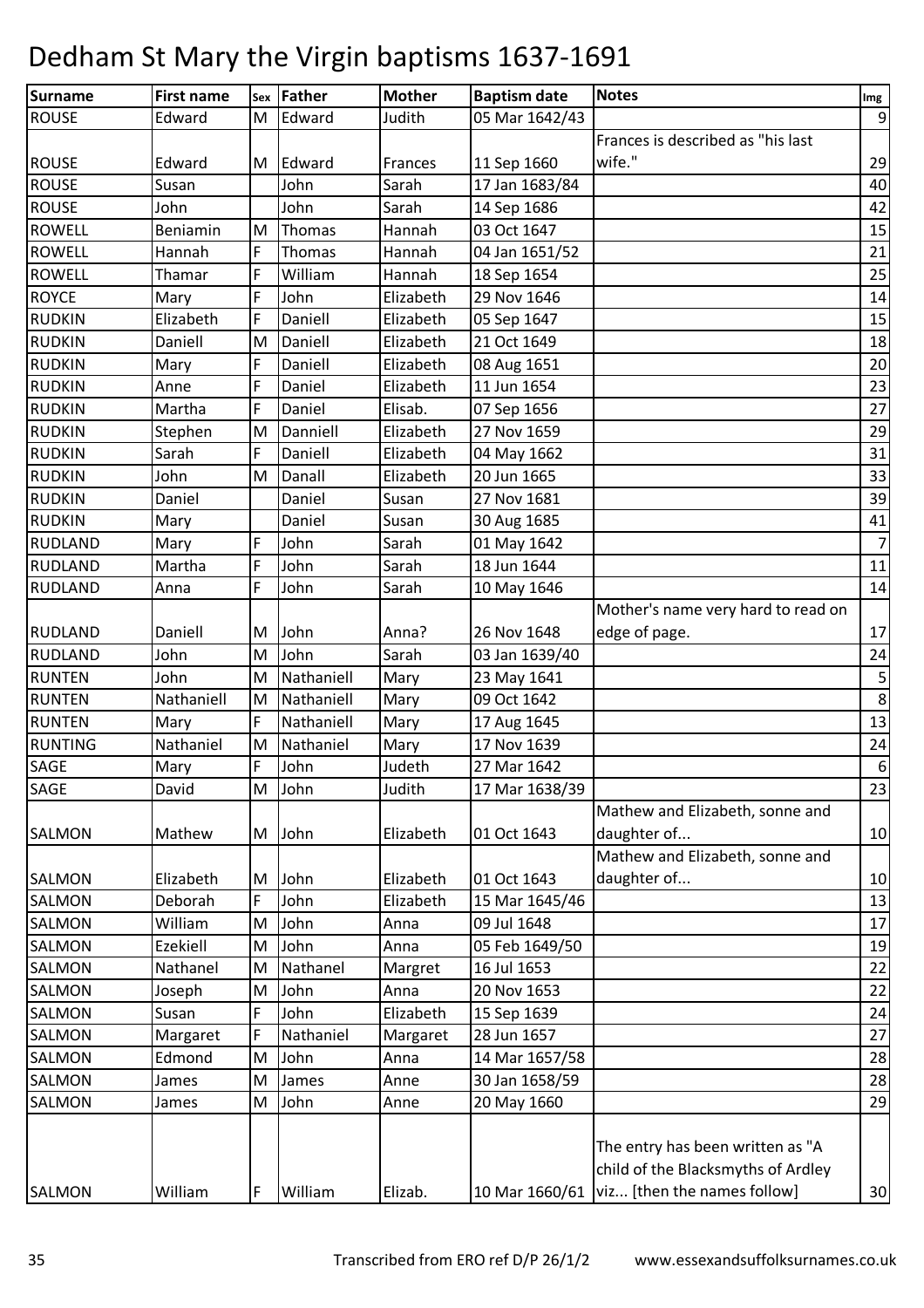| <b>Surname</b>  | <b>First name</b> | Sex | Father     | <b>Mother</b> | <b>Baptism date</b> | <b>Notes</b>                         | Img              |
|-----------------|-------------------|-----|------------|---------------|---------------------|--------------------------------------|------------------|
| SALMON          | James             | M   | Nathanell  | Margret       | 11 May 1662         | Born 30 Apr 1662                     | 31               |
| <b>SALTER</b>   | Samuell           | M   | Samuell    | Abigaile      | 31 Mar 1661         |                                      | 30               |
| <b>SALTER</b>   | Elizabeth         | F   | Samuel     | Abigail       | 21 Feb 1663/64      |                                      | 32               |
|                 |                   |     |            |               |                     | Born 4 Apr 1666. Birth only, not     |                  |
|                 |                   |     |            |               |                     | baptism. Possibly entered in the     |                  |
| <b>SALTER</b>   | John              | M   | Samewell   | Abigaile      |                     | register in 1669.                    | 35               |
|                 |                   |     |            |               |                     | Born 19 Jan 1667/8. Birth only, not  |                  |
|                 |                   |     |            |               |                     | baptism. Possibly entered in the     |                  |
| <b>SALTER</b>   | Abigaile          | F   | Samewell   | Abigaile      |                     | register in 1669.                    | 35               |
| <b>SALTER</b>   | Ann               | F   | Samewell   | Ann           | 13 Aug 1678         |                                      | 38               |
| <b>SALTER</b>   | John              |     | John       | Elizabeth     | 24 Mar 1691/92      |                                      | 43               |
| SANDERS         | Jonah             | M   | Jonah      | Ester         | 10 May 1657         |                                      | 27               |
| <b>SANDERS</b>  | Mary              | F   | Nathaniell | Mary          | 06 Feb 1658/59      |                                      | 28               |
| SANDERS         | Nathaniel         | M   | Jonas      | Ester         | 19 Feb 1659/60      |                                      | 29               |
| <b>SANDERS</b>  | Nathaniell        | M   | Nathaniel  | Mary          | 23 Sep 1660         |                                      | 29               |
| SANDERS         | Philip            | M   | Nathaniell | Mary          | 04 May 1662         |                                      | 31               |
| <b>SANDERS</b>  | Philip            |     | Philip     | Phoebe        | 10 Aug 1690         |                                      | 43               |
| SANDS           | Phyllis           |     | Thomas     |               | 08 Apr 1688         |                                      | 42               |
| <b>SANDS</b>    | Elizabeth         |     | Thomas     | Mary          | 21 May 1690         |                                      | 43               |
| <b>SAUNDERS</b> | Esther            | F   | Jonas      | Ester         | 27 Sep 1663         |                                      | 32               |
| SAUNDERS        | Thomas            | M   | Nathaniel  | Mary          | 07 Feb 1663/64      |                                      | 32               |
| SAUNDERS        | Thomas            |     | Phillip    | Phoebe        | 26 Oct 1691         |                                      | 43               |
| SAYER           | George            | M   | Thomas     | Mary          | 19 Mar 1653/54      |                                      | 22               |
|                 |                   |     |            |               |                     | First letter of surnam impossible to |                  |
| SAYER?          | Sarah             | F   | Thomas     | Anne          | 19 Dec 1641         | read - surname possibly Sayer        | $\boldsymbol{6}$ |
| <b>SAYERS</b>   | Mary              | F   | Thomas     | Anne          | 31 Mar 1644         |                                      | 11               |
| <b>SAYERS</b>   | Margeret          | F   | Thomas     | Mary          | 23 May 1647         |                                      | 15               |
| <b>SAYERS</b>   | Jane              | F   | Thomas     | Mary          | 28 Feb 1650/51      |                                      | 19               |
| <b>SAYERS</b>   | Margaret          | F   | Thomas     | Mary          | 05 Mar 1651/52      |                                      | 21               |
| <b>SAYERS</b>   | John              | M   | Thomas     | Mary          | 04 Dec 1657         |                                      | 27               |
| <b>SAYERS</b>   | Agnes             | F   | Thomas     | Anne          | 13 Mar 1663/64      |                                      | 32               |
| <b>SAYERS</b>   | Mary              |     | John       | Mary          | 26 Feb 1687/88      |                                      | 42               |
| <b>SAYERS</b>   | Mercy             |     | John       | Mercy         | 23 Feb 1689/90      |                                      | 43               |
| <b>SAYERS</b>   | Thomas            |     | John       | Mercy         | 08 Nov 1691         |                                      | 43               |
| <b>SCORRELL</b> | Anne              |     | Jeremy     | Clemens       | 15 Jul 1688         |                                      | 42               |
| <b>SCORRELL</b> | Jeremy            |     | Jeremy     | Clemens       | 22 Apr 1690         |                                      | 43               |
| <b>SEABORNE</b> | Susan             | F   | John       | Susan         | 03 Jul 1653         |                                      | 22               |
| <b>SEABORNE</b> | Robert            | M   | John       | Susan         | 13 Feb 1658/59      |                                      | 28               |
| <b>SEABORNE</b> | Thomas            | M   | John       | Susan         | 20 Oct 1661         |                                      | 30               |
| <b>SEABORNE</b> | Mary              | F   | John       | Susan         | 19 Dec 1665         |                                      | 34               |
| <b>SEABORNE</b> | Sarah             | F   | John       | Susan         | 24 Nov 1668         |                                      | 35               |
| <b>SEABORNE</b> | Anne              |     | John       | Anne          | 29 May 1683         |                                      | 40               |
| <b>SEABORNE</b> | Mary              |     | John       | Anne          | 15 Feb 1684/85      |                                      | 41               |
| <b>SEABORNE</b> | John              |     | John       | Anne          | 26 Sep 1686         |                                      | 42               |
| <b>SEABRON</b>  | John              | M   | John       | Susan         | 20 Jul 1656         |                                      | 26               |
| <b>SEAGER</b>   | Daniel            | M   | Robert     | Anne          | 04 Jun 1654         |                                      | 23               |
| <b>SEAGER</b>   | Daniel            |     |            | Elizabeth     | 24 May 1681         |                                      | 38               |
| SEAMAN          | Richard           | M   | Richard    | Jane          | 26 Dec 1641         |                                      | 6                |
| SEAMAN          | Richard           | M   | Richard    | Jane          | 02 Apr 1643         |                                      | $\boldsymbol{9}$ |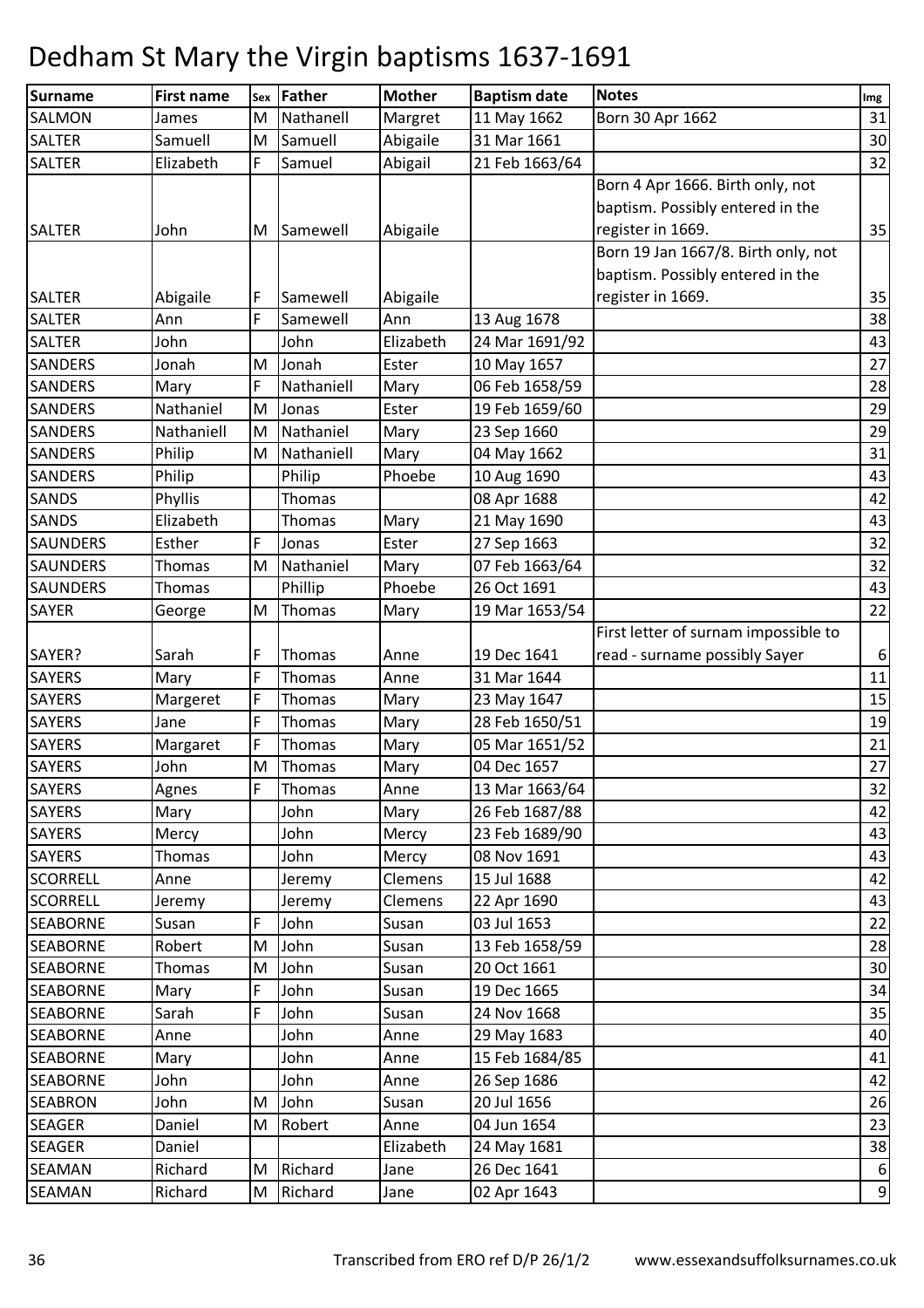| <b>Surname</b>  | <b>First name</b> | Sex | Father      | <b>Mother</b> | <b>Baptism date</b> | <b>Notes</b>                        | Img            |
|-----------------|-------------------|-----|-------------|---------------|---------------------|-------------------------------------|----------------|
| SEAMAN          | Martha            | F   | Richard     | Jane          | 15 Sep 1644         |                                     | 11             |
| <b>SEAMAN</b>   | Rebecah           | F   | Richard     | Jane          | 13 Sep 1646         |                                     | 14             |
| <b>SEAMAN</b>   | John              | M   | Richard     | Jane          | 23 Jan 1647/48      |                                     | 16             |
| <b>SEAMAN</b>   | Francis           | F   | Richard     | Jane          | 11 Feb 1648/49      |                                     | 17             |
| <b>SEAMAN</b>   | Richard           | M   | Richard     | Jane          | 27 Jan 1649/50      |                                     | 18             |
| <b>SEAMAN</b>   | Francis           | M   | Richard     | Jane          | 14 Dec 1651         |                                     | 21             |
| <b>SEAMAN</b>   | William           | M   | Richard     | Jane          | 22 May 1653         |                                     | 22             |
| <b>SEAMAN</b>   | Abigaile          | F   | John        | Abigaile      | 18 Nov 1638         |                                     | 23             |
| <b>SEAMAN</b>   | Mary              | F   | Richard     | Jane          | 19 Jan 1639/40      |                                     | 24             |
| SEAMAN          | Jane              | F   | Richard     | Jane          | 29 Mar 1657         |                                     | 27             |
| SEAMAN          | John              | M   | Richard     | Alice         | 10 Feb 1660/61      |                                     | 30             |
| <b>SEAMAN</b>   | Alice             | F   | Richard     | Alice         | 12 Apr 1663         |                                     | 31             |
| <b>SEAMAN</b>   | Robert            | M   | Richard     | Franses       | 07 Jul 1674         |                                     | 36             |
| <b>SEAMANS</b>  | Elizabeth         |     | William     | Elizabeth     | 08 Mar 1684/85      |                                     | 41             |
| <b>SEAMANS</b>  | Mary              |     | William     | Elizabeth     | 02 Jan 1686/87      |                                     | 42             |
| <b>SEAMANS</b>  | Jane              |     | William     | Elizabeth     | 05 Aug 1688         |                                     | 42             |
| <b>SEBBORN</b>  | Edmund            | M   | John        | Susan         | 22 Jul 1651         |                                     | 20             |
| <b>SEBBORNE</b> | John              | M   | John        | Susan         | 05 May 1650         |                                     | 19             |
| <b>SELBY</b>    | Susan             | F   | Robert      | Susan         | 12 Jul 1657         |                                     | 27             |
| <b>SELLY</b>    | Jacob             | M   | Jacob       | Mary          | 01 Oct 1643         |                                     | 10             |
| <b>SELLY</b>    | Samuell           | M   | Samuell     | Susan         | 15 Dec 1644         |                                     | 12             |
| <b>SELLY</b>    | John              | M   | Samuell     |               | 14 Feb 1646/47      |                                     | 14             |
| <b>SELLY</b>    | John              | M   | Samuell     | Susan         | 14 Jan 1648/49      |                                     | 17             |
| <b>SELLY</b>    | ?                 | M   | Jacob       | Mary          | 22 Apr 1655         | First name not in register.         | 25             |
| <b>SELLY</b>    | Susan             | F   | Samuell     | Susan         | 24 Aug 1656         |                                     | 26             |
| <b>SELLY</b>    | Anne              |     | John        |               | 11 Jun 1681         |                                     | 38             |
| <b>SEWELL</b>   | Rachell           | F   | Cristopher  | Rachell       | 10 Oct 1641         |                                     | $\overline{5}$ |
| <b>SEWELL</b>   | Elizabeth         | F   | Cristopher  | Rachell       | 02 Jul 1643         |                                     | 10             |
| <b>SEWELL</b>   | Susan             | F   | Cristopher  | Rachell       | 15 Jun 1645         |                                     | 12             |
| <b>SEWELL</b>   | Christopher       | M   | Christopher | Rachell       | 18 Apr 1647         |                                     | 15             |
| <b>SEWELL</b>   | Parnell           | F   | Christopher | Rachell       | 15 Oct 1648         |                                     | 17             |
| SEWELL          | Christopher       | M   | Christopher | Rachell       | 24 Jul 1651         |                                     | 20             |
| SEWELL          | Elizabeth         | F   | Christopher | Rachell       | 01 Jan 1653/54      |                                     | 22             |
| <b>SEWELL</b>   | John              | M   | Christopher | Rachell       | 27 Oct 1639         |                                     | 24             |
| <b>SHAFTOO</b>  | Leonerd           | M   | Lenerd      |               | 22 Sep 1669         |                                     | 35             |
| <b>SHARP</b>    | Elizabeth         | F   | John        | Elizabeth     | 07 Feb 1657/58      | Daughter of John Sharp the younger  | 28             |
| <b>SHARPE</b>   | Samuell           | M   | Samuell     | Alce          | 27 Mar 1642         |                                     | $6 \mid$       |
|                 |                   |     |             |               |                     | Mother's name lost on edge of       |                |
| <b>SHARPE</b>   | Elizabeth         | F   | Samuell     | ?             | 24 Feb 1643/44      | damaged page.                       | 10             |
| <b>SHARPE</b>   | Thomas            | M   | Samuell     | Alce          | 10 May 1646         |                                     | 14             |
| <b>SHARPE</b>   | Alce              | F   | Samuell     | Alce          | 12 Sep 1648         |                                     | 17             |
| <b>SHARPE</b>   | Thomas            | M   | Samuell     | Alce          | 06 Jul 1651         |                                     | 20             |
| <b>SHARPE</b>   | Sarah             | F   | Samuel      | Alice         | 05 Apr 1640         |                                     | 24             |
| <b>SHARPE</b>   | John              | M   | John        | Elizabeth     | 31 Mar 1661         |                                     | 30             |
|                 |                   |     |             |               |                     | A child of John Sharpes (first name |                |
| <b>SHARPE</b>   | ?                 |     | John        |               | 24 Jun 1666         | and sex not in register)            | 34             |
| <b>SHARPE</b>   | Thomas            |     | Samuel      | Martha        | 28 May 1682         |                                     | 39             |
| <b>SHAW</b>     | Martha            | F   | Anthony     | Martha        | 13 Feb 1647/48      |                                     | 16             |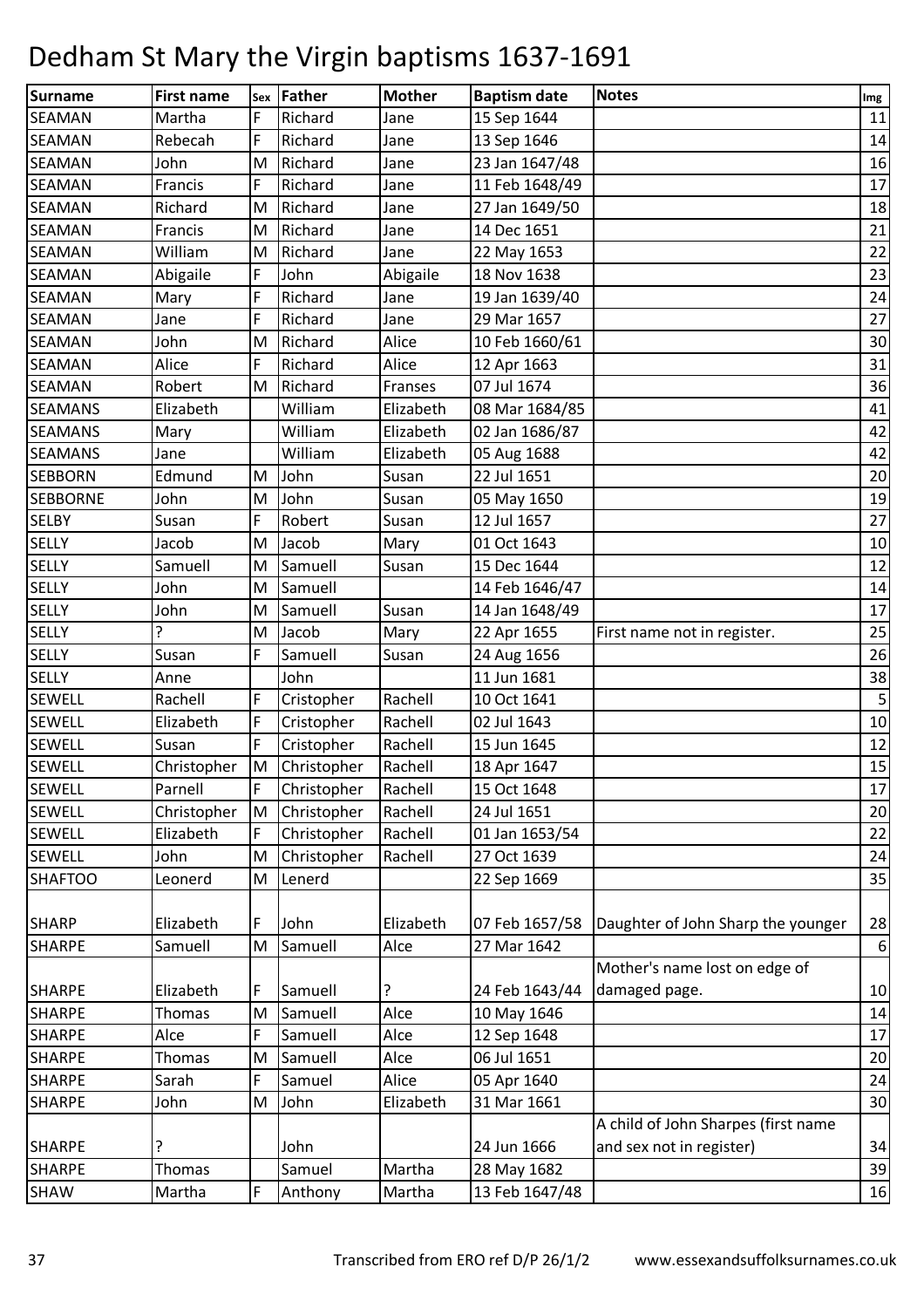| <b>Surname</b> | <b>First name</b> | Sex | Father          | <b>Mother</b> | <b>Baptism date</b> | <b>Notes</b>                                                                 | Img            |
|----------------|-------------------|-----|-----------------|---------------|---------------------|------------------------------------------------------------------------------|----------------|
| SHEARMAN       | Elizabeth         | F   | John            | Anne          | 05 Dec 1641         |                                                                              | 6              |
| <b>SHERMAN</b> | Andrew            | M   | Henry           | Lore          | 01 Feb 1641/42      |                                                                              | 6 <sup>1</sup> |
| <b>SHERMAN</b> | Elizabeth         | F   | Daniell         | Elizabeth     | 20 Feb 1641/42      |                                                                              | 6 <sup>1</sup> |
| <b>SHERMAN</b> | Martha            | F   | Edward          | Martha        | 14 May 1643         |                                                                              | 9              |
| <b>SHERMAN</b> | Sarah             | F   | Richard         | Mary          | 31 Aug 1643         |                                                                              | 10             |
| <b>SHERMAN</b> | John              | M   | Daniell         | Elizabeth     | 03 Nov 1643         |                                                                              | 10             |
| SHERMAN        | Bezaleell         | M   | John            | Anne          | 18 Feb 1643/44      |                                                                              | 10             |
| <b>SHERMAN</b> | James             | M   | Henry           | Lore          | 18 Aug 1644         |                                                                              | 11             |
| <b>SHERMAN</b> | Daniell           | M   | Daniell         | Elizabeth     | 13 Apr 1645         |                                                                              | 12             |
| SHERMAN        | Martha            | F   | Ezekiell        | Martha        | 07 Jun 1646         |                                                                              | 14             |
| <b>SHERMAN</b> | Martha            | F   | Richard         | Mary          | 14 Jun 1646         |                                                                              | 14             |
| SHERMAN        | John              | M   | Daniell         | Elizabeth     | 18 Oct 1646         |                                                                              | 14             |
| <b>SHERMAN</b> | Grace             | F   | <b>Ezekiell</b> | Martha        | 05 Sep 1647         |                                                                              | 15             |
| <b>SHERMAN</b> | Edward            | M   | Edward          | Martha        | 13 Feb 1647/48      |                                                                              | 16             |
| SHERMAN        | Lebeeus           | M   | Henry           | Lore          | 16 May 1648         |                                                                              | 16             |
| <b>SHERMAN</b> | Mary              | F   | Samuell         | Mary          | 29 Oct 1648         |                                                                              | 17             |
| SHERMAN        | Susan             | F   | Daniell         | Elizabeth     | 31 Dec 1648         |                                                                              | 17             |
| <b>SHERMAN</b> | Hannah            | F   | <b>Ezekiell</b> | Martha        | 17 Feb 1649/50      |                                                                              | 19             |
| <b>SHERMAN</b> | Samuell           | M   | Samuell         | Mary          | 08 Sep 1650         |                                                                              | 19             |
| SHERMAN        | Anna              | F   | Edward          | Martha        | 09 Feb 1650/51      |                                                                              | 19             |
| SHERMAN        | Ezekiel           | M   | <b>Ezekiel</b>  | Martha        | 01 Feb 1651/52      |                                                                              | 21             |
| SHERMAN        | Judeth            | F   | Samuell         | Mary          | 05 Dec 1652         |                                                                              | 21             |
| <b>SHERMAN</b> | John              | M   | Daniell         | Elizabeth     | 27 Nov 1653         |                                                                              | 22             |
| <b>SHERMAN</b> | Mary              | F   | Richard         | Mary          | 21 Oct 1638         |                                                                              | 23             |
| SHERMAN        | Nathaniell        | M   | Samuell         | Hester        | 28 Feb 1638/39      |                                                                              | 23             |
| <b>SHERMAN</b> | Alexander         | M   | Henry           | Lore          | 03 May 1639         |                                                                              | 23             |
| <b>SHERMAN</b> | Edmond            | M   | John            | Anne          | 05 May 1639         |                                                                              | 23             |
| SHERMAN        | Ester             | F   | Samuel          | Mary          | 15 Apr 1655         |                                                                              | 25             |
| SHERMAN        | ?                 |     | Daniel          |               | * May 1656          | No date (other than month and year),<br>no child's or mother's name, or sex. | 26             |
| <b>SHERMAN</b> | Samuel            | M   | Samuell         | Mary          | 19 Jul 1657         |                                                                              | 27             |
| <b>SHERMAN</b> | John              | M   | John            | Susan         | 26 Sep 1658         |                                                                              | 28             |
| <b>SHERMAN</b> | Sarah             | F   | Sammuell        | Mary          | 28 Aug 1659         |                                                                              | 28             |
| <b>SHERMAN</b> | Mark              | M   | Samuell         | Mary          | 15 Nov 1661         |                                                                              | 30             |
| SHERMAN        | Edmond            | M   | Edmond          |               | 06 Jul 1662         | Sonne of Edmond Sherman the elder.                                           | 31             |
| SHERMAN        | John              | M   | Samuel          | Mary          | 25 Feb 1663/64      |                                                                              | 32             |
| <b>SHERMAN</b> | John              | M   | Edmond          | Grace         | 21 Aug 1664         |                                                                              | 33             |
| <b>SHERMAN</b> | Edmund            | M   | Edmund          | Mary          | 06 Jul 1666         | Son of Edmund Sherman juner                                                  | 34             |
|                |                   |     |                 |               |                     | Entered out of sequence with 1668                                            |                |
| SHERMAN        | Marthea           | F   | Edmund          | Grace         | 28 Sep 1666         | baptisms.                                                                    | 34             |
| <b>SHERMAN</b> | Edmund            | M   | Edmund          | Grace         | 25 Nov 1669         |                                                                              | 35             |
| <b>SHERMAN</b> | Beazalel          | M   | Nathanel        | Susana        | 11 Feb 1672/73      |                                                                              | 36             |
| <b>SHERMAN</b> | Susana            | F   | Nathenell       | Susanna       | 18 Oct 1674         |                                                                              | 36             |
| SHERMAN        | Esther            | F   | Nathanell       | Susana        | 06 Feb 1675/76      |                                                                              | 37             |
| SHERMAN        | Cristian          | F   | Danell          | Cristian      | 11 Mar 1676/77      |                                                                              | 37             |
| SHERMAN        | Elizabeth         | F   | Daniel          | Christian     | 23 Jul 1678         |                                                                              | 38             |
| SHERMAN        | Ann               | F   | Nathanell       | Susana        | 07 Dec 1679         |                                                                              | 38             |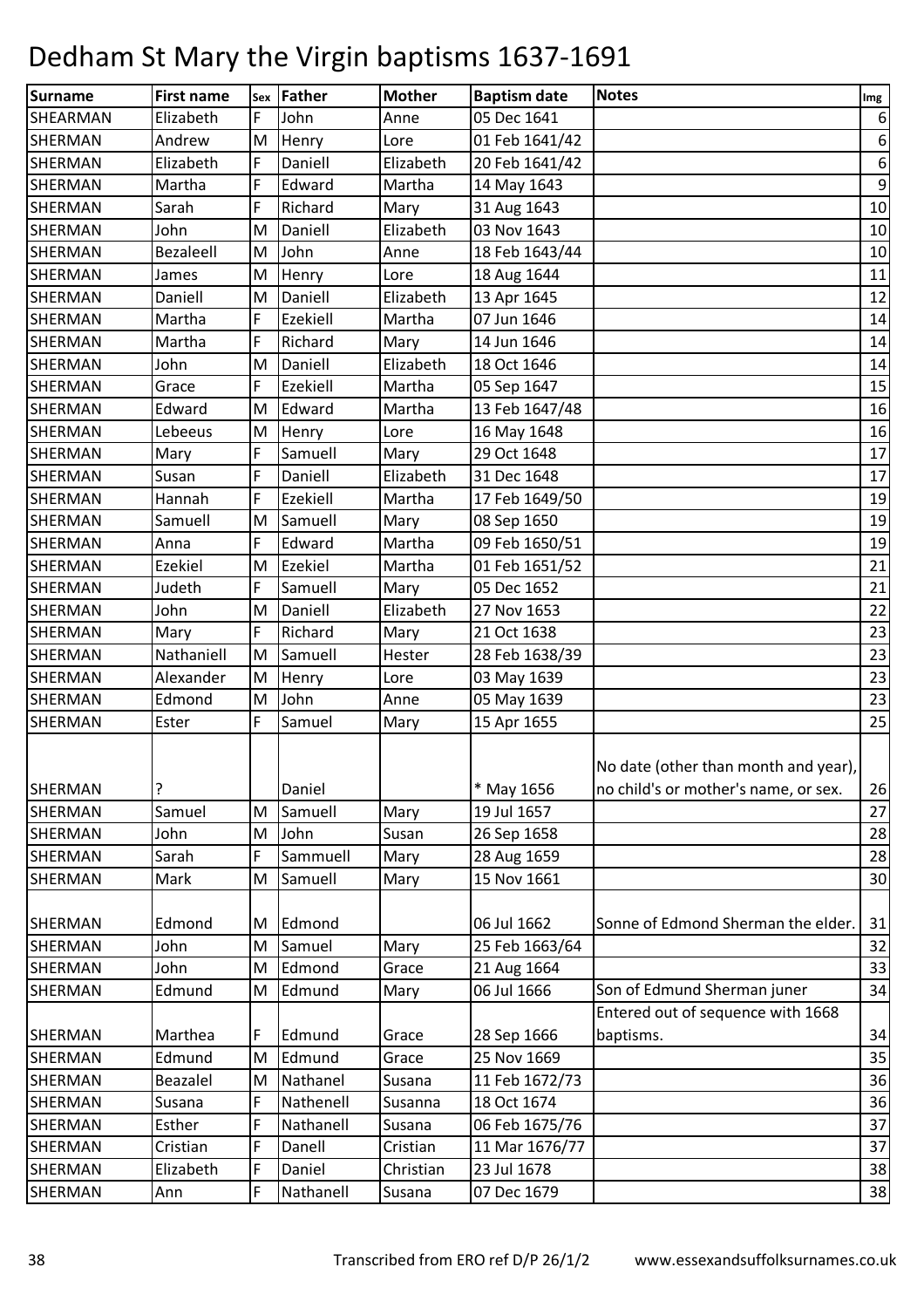| Surname            | <b>First name</b> | Sex | Father  | <b>Mother</b>   | <b>Baptism date</b> | <b>Notes</b>                        | Img            |
|--------------------|-------------------|-----|---------|-----------------|---------------------|-------------------------------------|----------------|
| SHERMAN            | Henery            | M   | Edmund  | Marthae         | 11 Apr 1680         |                                     | 38             |
| <b>SHERMAN</b>     | Mary              | F   | Daniel  | Christian       | 13 May 1680         |                                     | 38             |
| <b>SHERMAN</b>     | John              |     | Lebbaus | Martha          | 02 Jul 1682         |                                     | 39             |
| <b>SHERMAN</b>     | Nathaniel         |     | Lebbeus | Martha          | 24 Aug 1684         |                                     | 41             |
| SHERMAN            | Martha            |     | Lebbaus | Martha          | 09 Jan 1686/87      |                                     | 42             |
| SHERMAN            | Edmond            |     | Edmond  | Sarah           | 01 Jun 1691         |                                     | 43             |
| <b>SHINGLE</b>     | Samuel            | M   | Joseph  | Anne            | 20 Jan 1655/56      |                                     | 26             |
| <b>SHINGLEWOOD</b> | Joseph            | M   | Joseph  | Anna            | 03 Jan 1646/47      |                                     | 14             |
| <b>SHINGLEWOOD</b> | Joseph            | M   | Joseph  |                 | 24 Nov 1650         |                                     | 19             |
| <b>SHINGLEWOOD</b> | John              | M   | Joseph  | Anne            | 11 Sep 1653         |                                     | 22             |
| <b>SHINGLEWOOD</b> | Sarah             |     | Joseph  | Sarah           | 18 Feb 1682/83      |                                     | 40             |
| <b>SHINGLEWOOD</b> | Joseph            |     | Samuel  | Mary            | 06 Sep 1691         |                                     | 43             |
| <b>SHUREMAN</b>    | Mary              | F   | Edm.    | Sarah           | 12 Mar 1672/73      |                                     | 36             |
| <b>SIDA</b>        | John              | M   | Roger   | Mary            | 24 Jan 1657/58      |                                     | 27             |
| SIDAY              | Abigail           |     | John    | Abigail         | 14 Jan 1682/83      |                                     | 40             |
| <b>SIDE</b>        | Marea             | F   | Danell  |                 | 26 Nov 1667         |                                     | 34             |
| <b>SIDE</b>        | Roger             | M   | Daniell |                 | 11 Aug 1672         |                                     | 36             |
| <b>SIDEE</b>       | Mary              |     | John    | Abigail         | 11 Sep 1681         |                                     | 39             |
| <b>SILBE</b>       | Anne              | F   | Robert  | Alce            | 27 Mar 1642         |                                     | $\overline{7}$ |
| <b>SILBY</b>       | Robert            | M   | Robert  | Alce            | 10 Aug 1645         |                                     | 13             |
| <b>SKENNETT</b>    | Samuell           | M   | Robert  | Judith          | 14 Jan 1643/44      |                                     | 10             |
| <b>SMETH</b>       | John              | M   | John    |                 | 22 Oct 1672         |                                     | 36             |
| <b>SMETH</b>       | James             | M   | James   | Susan           | 20 Mar 1679/80      |                                     | 38             |
|                    |                   |     |         |                 |                     | Henry and William, twinnd sonnes    |                |
| <b>SMITH</b>       | Henry             | M   | Clement | Judith          | 17 Oct 1641         | of                                  | $\mathbf{5}$   |
|                    |                   |     |         |                 |                     | Henry and William, twinnd sonnes    |                |
| <b>SMITH</b>       | William           | M   | Clement | Judith          | 17 Oct 1641         | of                                  | $\mathsf{5}$   |
| <b>SMITH</b>       | John              | M   | John    | Abigaill        | 13 Feb 1641/42      |                                     | 6 <sup>1</sup> |
| <b>SMITH</b>       | Thomas            | M   | John    | Grizell         | 05 Jun 1642         |                                     | 7 <sup>1</sup> |
| <b>SMITH</b>       | Judith            | F   | Clement | Judith          | 24 Sep 1643         |                                     | 10             |
| <b>SMITH</b>       | Nathaniell        | M   | Samuell | <b>Bridgett</b> | 22 Oct 1643         |                                     | 10             |
| <b>SMITH</b>       | Elizabeth         | F   | George  | Elizabeth       | 04 Jan 1643/44      | Daughter of Mr George Smith, clarke | 10             |
| <b>SMITH</b>       | Elizabeth         | F   | John    | Abigaill        | 21 Jul 1644         |                                     | $11\,$         |
| <b>SMITH</b>       | Mary              | F   | Robert  | Mary            | 11 Aug 1644         |                                     | 11             |
| <b>SMITH</b>       | Daniell           | M   | George  | Elizabeth       | 28 Feb 1644/45      | Sonne of Mr George Smith, clarke    | 12             |
| <b>SMITH</b>       | Mary              | F   | John    | Mary            | 11 Aug 1645         |                                     | 13             |
| <b>SMITH</b>       | Mary              | F   | Samuell | <b>Bridgget</b> | 01 Feb 1645/46      |                                     | 13             |
| <b>SMITH</b>       | Mary              | F   | Edward  | Mary            | 05 Apr 1646         |                                     | 13             |
| <b>SMITH</b>       | George            | M   | George  | Elizabeth       | 30 Oct 1646         | Sonne of Mr George Smith, vicar     | 14             |
| <b>SMITH</b>       | Susan             | F   | Robert  |                 | 14 Nov 1647         |                                     | 16             |
| <b>SMITH</b>       | Susan             | F   | Edward  | Mary            | 19 Mar 1647/48      |                                     | 16             |
| <b>SMITH</b>       | William           | M   | William | Sarah           | 26 Mar 1648         |                                     | 16             |
|                    |                   |     |         |                 |                     |                                     |                |
| <b>SMITH</b>       | Elizabeth         | F   | George  | Elizabeth       | 05 May 1648         | Daughter of Mr George Smith, clarke | 16             |
| <b>SMITH</b>       | Sarah             | F   | Samuell | <b>Bridgget</b> | 12 Nov 1648         |                                     | 17             |
|                    |                   |     |         |                 |                     |                                     |                |
| <b>SMITH</b>       | Sarah             | F   | George  | Elizabeth       | 01 Jun 1649         | Daughter of Mr George Smith, clarke | 18             |
| <b>SMITH</b>       | Steven            | M   | William | Sarah           | 10 Feb 1649/50      |                                     | 19             |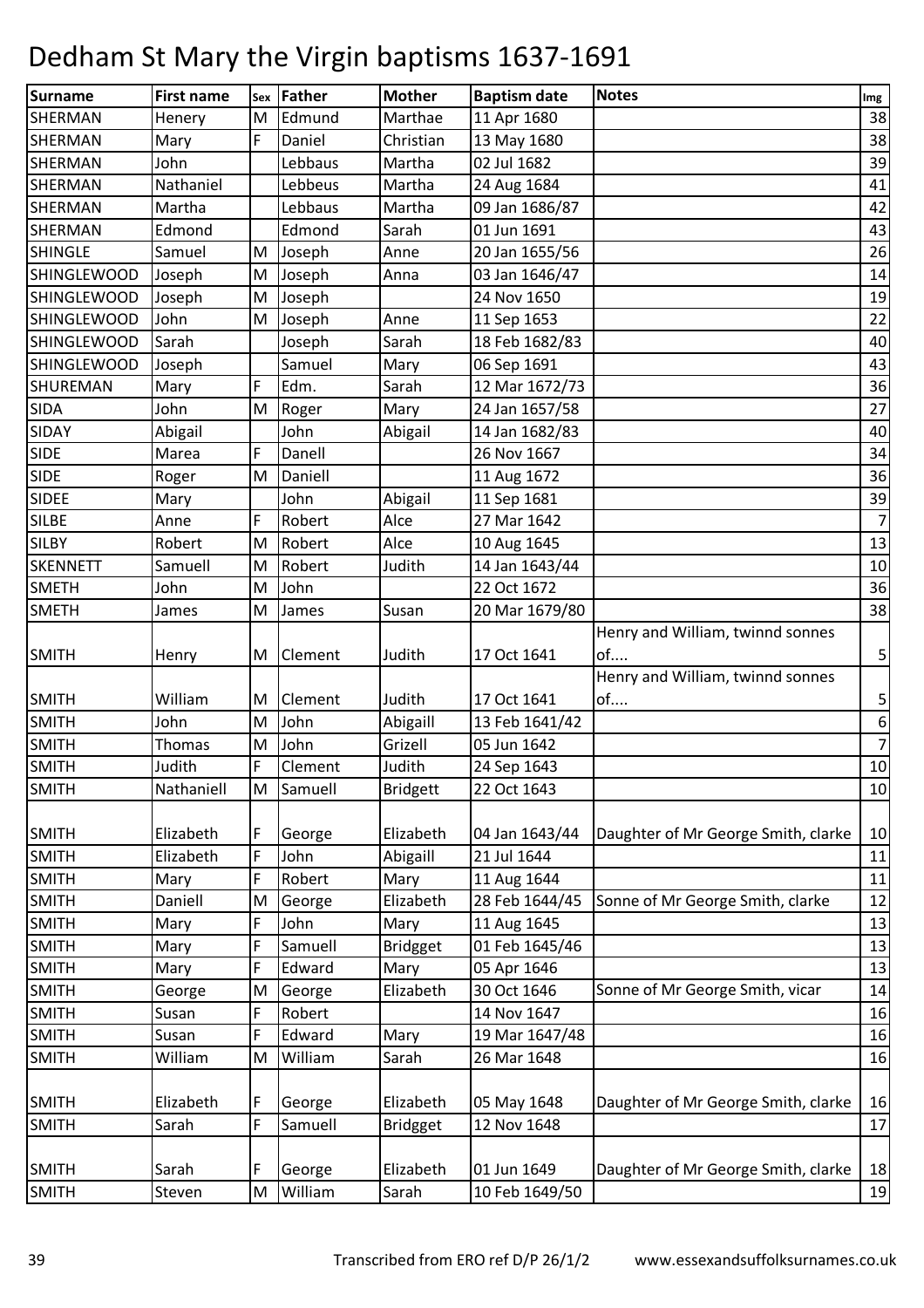| <b>Surname</b>      | <b>First name</b> | Sex | Father  | <b>Mother</b>    | <b>Baptism date</b> | <b>Notes</b>                        | Img |
|---------------------|-------------------|-----|---------|------------------|---------------------|-------------------------------------|-----|
| <b>SMITH</b>        | Hannah            | F   | George  | Elizabeth        | 16 Mar 1650/51      | Daughter of Mr George Smith         | 20  |
| <b>SMITH</b>        | Edward            | M   | Edward  | Mary             | 23 Mar 1650/51      |                                     | 20  |
| <b>SMITH</b>        | Clement           | M   | Samuell | <b>Bridggett</b> | 18 Jan 1651/52      |                                     | 21  |
| <b>SMITH</b>        | Samuel            | M   | John    | Susan            | 30 Apr 1654         |                                     | 22  |
| <b>SMITH</b>        | Nathaniel         | M   | John    | Martha           | 04 Nov 1638         |                                     | 23  |
| <b>SMITH</b>        | Anne              | F   | Clement | Judith           | 28 Jul 1639         |                                     | 23  |
| <b>SMITH</b>        | Sarah             | F   | William | Sarah            | 07 Oct 1654         |                                     | 25  |
| <b>SMITH</b>        | Elizabeth         | F   | John    | Elizabeth        | 08 May 1659         |                                     | 28  |
| <b>SMITH</b>        | Elizabeth         | F   | Robert  | Mary             | 19 Aug 1662         |                                     | 31  |
| <b>SMITH</b>        | Rachell           | F   | John    | Francis          | 17 Apr 1666         |                                     | 34  |
| <b>SMITH</b>        | Elizabeth         |     | Stephen | Anne             | 10 Jun 1683         |                                     | 40  |
| <b>SMITH</b>        | Sarah             |     | Steven  | Hannah           | 12 Oct 1690         |                                     | 43  |
| <b>SMYTH</b>        | Edward            | M   | Samuell | <b>Bridget</b>   | 18 May 1641         |                                     | 5   |
|                     |                   |     |         |                  |                     | Daughter of Mr George Smyth, clarke |     |
| <b>SMYTH</b>        | Martha            | F   | George  | Elizabeth        | 30 Jan 1652/53      | (also appears on image 23)          | 21  |
| <b>SMYTH</b>        | Martha            | F   | Georg   | Elizabeth        | 30 Mar 1653         | Abode: clerk                        | 22  |
| <b>SMYTH</b>        | John              | M   | Samuell | <b>Bridget</b>   | 10 Feb 1638/39      |                                     | 23  |
| <b>SMYTH</b>        | John              | M   | John    | Grizel           | 16 Feb 1639/40      |                                     | 24  |
| <b>SMYTH</b>        | Anne              | F   | John    | Elizabeth        | 04 Jan 1656/57      |                                     | 27  |
|                     |                   |     |         |                  |                     | Jourg is probably a misspelling of  |     |
| <b>SOINBE</b>       | John              | M   | Jourg   | Elisabeth        | 12 Feb 1666/67      | George                              | 34  |
| <b>SOTHRINGWOOD</b> | Ann               |     | Richard | Ann              | 23 Aug 1691         |                                     | 43  |
| <b>SPINKE</b>       | Robert            | M   | Edmond  | Thamasen         | 25 Nov 1638         |                                     | 23  |
| <b>SPINKE</b>       | George            | M   | George  | Elizabeth        | 13 Jul 1656         |                                     | 26  |
| <b>SPINKE</b>       | Steven            | M   | George  | Elizabeth        | 18 Apr 1658         |                                     | 28  |
| <b>SPINKE</b>       | Edmond            | M   | Robert  | Anne             | 09 Jul 1661         |                                     | 30  |
| <b>SPINKE</b>       | William           | M   | George  | Elizabeth        | 05 Dec 1662         |                                     | 31  |
| <b>SPINKE</b>       | John              | M   | George  | Elizabeth        | 09 Jan 1664/65      |                                     | 33  |
| <b>STALLWOOD</b>    | William           | M   | William | Elizabeth        | 09 Jul 1643         |                                     | 10  |
| <b>STALWOOD</b>     | Mary              | F   | William | Elizabeth        | 18 May 1645         |                                     | 12  |
| <b>STALWOOD</b>     | Elizabeth         | F   | William | Elizabeth        | 21 Mar 1651/52      |                                     | 21  |
| <b>STANERD</b>      | Robert            | M   | William | ç                | 23 Jul 1672         | Mother's name has faded             | 35  |
| <b>STARKE</b>       | Mary              | F   | John    | Elizabeth        | 10 Mar 1643/44      |                                     | 11  |
| <b>STARKE</b>       | Elizabeth         | F   | John    | Elizabeth        | 29 Mar 1646         |                                     | 13  |
| <b>STEEL</b>        | Robert            | M   | Robert  | Rose             | 23 Oct 1664         | Born 9 Oct 1664                     | 33  |
| <b>STERLING</b>     | Mary              | F   | Charles | Margaret         | 17 Aug 1656         |                                     | 26  |
| <b>STERLING</b>     | Margaret          | F   | Charles |                  | 11 Sep 1660         |                                     | 29  |
| <b>STEVENS</b>      | Robert            | M   | Robert  | Mary             | 22 Sep 1644         |                                     | 11  |
| <b>STEVENS</b>      | Mary              | F   | Robert  | Mary             | 02 Aug 1646         |                                     | 14  |
| <b>STEVENS</b>      | Grace             | F   | Robert  | Mary             | 13 Feb 1647/48      |                                     | 16  |
| <b>STEVENS</b>      | Elizabeth         | F   | Clement | Elizabeth        | 26 Feb 1664/65      |                                     | 33  |
| STEVENS?            | Elizabeth         | F   | Robert  | Mary             | 25 Oct 1649         |                                     | 18  |
| <b>STOCKDAILE</b>   | John              | M   | John    | Dorcas           | 10 Mar 1664/65      |                                     | 33  |
| <b>STOCKDALE</b>    | Benjamin          | M   | John    | Dorcas           | 29 Nov 1663         |                                     | 32  |
| <b>STODGELL</b>     | Elisabeth         | F   | John    |                  | 08 May 1666         |                                     | 34  |
| <b>STODGELL</b>     | John              | M   | John    | <b>Darcies</b>   | 16 Jul 1666         |                                     | 34  |
| <b>STOW</b>         | Jacob             |     | Francis | Elizabeth        | 05 Jul 1685         |                                     | 41  |
| <b>STOW</b>         | Elizabeth         |     | Frances | Elizabeth        | 11 Dec 1687         |                                     | 42  |
| <b>STOW</b>         | Susan             |     | Francis | Elizabeth        | 24 Mar 1690/91      |                                     | 43  |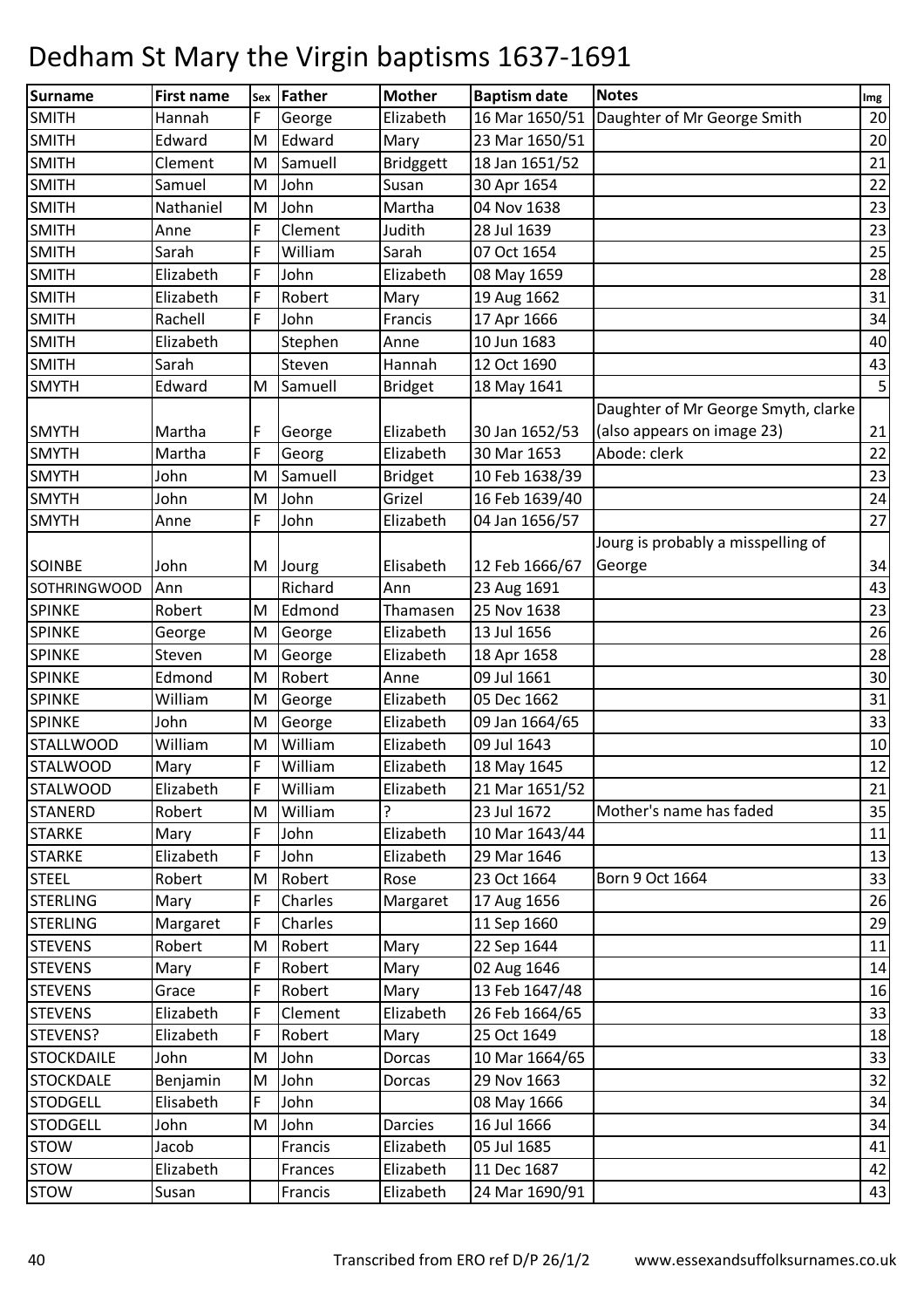| <b>Surname</b>   | <b>First name</b> | Sex | Father   | <b>Mother</b> | <b>Baptism date</b> | <b>Notes</b>                          | Img            |
|------------------|-------------------|-----|----------|---------------|---------------------|---------------------------------------|----------------|
| <b>STRAINGE</b>  | Robert            | M   | Robert   | Sarah         | 20 Mar 1641/42      |                                       | 6              |
| <b>STRAINGE</b>  | Elizabeth         |     | Daniel   | Martha        | 13 Apr 1684         |                                       | 41             |
| <b>STRAINGE</b>  | Daniel            |     | Daniel   | Martha        | 25 Oct 1685         |                                       | 41             |
| <b>STRAINGE</b>  | Richard           |     | Daniel   | Martha        | 03 Apr 1687         |                                       | 42             |
| <b>STRAINGE</b>  | Anne              |     | Daniel   | Martha        | 26 Jun 1688         |                                       | 42             |
| <b>STRAINGE</b>  | Anne              |     | Daniel   | Martha        | 17 May 1689         |                                       | 43             |
| <b>STRAND</b>    | John              | M   | Robert   | Phebe         | 01 Jan 1642/43      |                                       | 8              |
| <b>STRAND</b>    | Phebe             | F   | Robert   | Phebe         | 08 Dec 1644         |                                       | 12             |
| <b>STRAND</b>    | Mary              | F   | Robert   | Phebee        | 20 Feb 1647/48      |                                       | 16             |
| <b>STRAND</b>    | William           | M   | Robert   | Phoebe        | 24 May 1640         |                                       | 24             |
| <b>STRANGE</b>   | Samuell           | M   | Robert   | Sarah         | 07 Apr 1644         |                                       | 11             |
| <b>STRANGE</b>   | Sarah             | F   | Robert   | Sarah         | 27 Dec 1646         |                                       | 14             |
| <b>STRANGE</b>   | Elizabeth         | F   | Robert   |               | 04 May 1651         |                                       | 20             |
| <b>STRANGE</b>   | Daniell           | M   | Robert   | Elizabeth     | 19 Sep 1652         |                                       | 21             |
| <b>STRANGE</b>   | Mary              | F   | Robert   | Sarah         | 15 Sep 1639         |                                       | 24             |
| <b>STRANGE</b>   | John              | M   | John     | Jane          | 24 Aug 1656         |                                       | 26             |
| <b>STRANGE</b>   | John              | M   | Robert   | Elizabeth     | 04 Sep 1659         |                                       | 28             |
| <b>STRANGE</b>   | Sarah             | F   | John     | Jane          | 11 Nov 1660         |                                       | 29             |
| <b>STRANGE</b>   | <b>Bridget</b>    |     | Daniel   | Martha        | 04 Mar 1682/83      |                                       | 40             |
| <b>STREATON</b>  | Thomas            | M   | Paull    | Anne          | 03 Apr 1642         |                                       | $\overline{7}$ |
| <b>STREATON</b>  | Anne              | F   | Paull    | Anne          | 28 Jan 1643/44      |                                       | 10             |
| <b>STREATON</b>  | Mary              | F   | Paull    | Anna          | 01 Mar 1645/46      |                                       | 13             |
| <b>STREATON</b>  | Paull             | M   | Paull    | Anna          | 06 Aug 1648         |                                       | 17             |
| <b>STREATON</b>  | Rebecka           | F   | Paul     | Anna          | 25 Apr 1652         |                                       | 21             |
|                  |                   |     |          |               |                     | Surname hard to read - Stuston or     |                |
| STUSTON?         | Ane               | F   | Thomas   | Ane           | 25 Feb 1665/66      | Huston?                               | 34             |
| <b>SYDAY</b>     | Daniel            |     | Daniel   | Mary          | 05 May 1691         |                                       | 43             |
| <b>SYLBY</b>     | Elizabeth         | F   | Robert   | Alice         | 23 Feb 1639/40      |                                       | 24             |
| <b>SYMSON</b>    | Sarah             | F   | Thomas   | Sarah         | 26 Apr 1664         |                                       | 32             |
| <b>TALLER</b>    | Lebeeus           | M   | Lebeeus  |               | 25 Feb 1648/49      |                                       | 17             |
| <b>TALLER</b>    | Sarah             | F   | Lebbeus  |               | 22 Jun 1651         |                                       | 20             |
| <b>TAYLOR</b>    | Sarah             | F   | John     | Elizabeth     | 19 Mar 1642/43      |                                       | 9              |
| <b>TAYLOR</b>    | Elizabeth         | F   | Thomas   | Elizabeth     | 07 Jan 1643/44      |                                       | 10             |
|                  |                   |     |          |               |                     | Margaret sonne of Mr John Taylor      |                |
|                  |                   |     |          |               |                     | [should it have been "daughter of" or |                |
|                  |                   |     |          |               |                     | was the name really being used for a  |                |
| <b>TAYLOR</b>    | Margaret          |     | John     |               | 04 Sep 1659         | boy?]                                 | 28             |
| <b>TEMPLEMAN</b> | Elizabeth         | F   | John     | Phebe         | 13 Oct 1644         |                                       | 11             |
| <b>TEMPLEMAN</b> | Joseph            | M   | John     | Phebee        | 14 Nov 1647         |                                       | 16             |
| <b>TEMPLEMAN</b> | John              | M   | John     | Phebe         | 06 Jan 1638/39      |                                       | 23             |
| <b>TEMPLEMAN</b> | Thomas            | M   | John     | Phoebe        | 09 Feb 1639/40      |                                       | 24             |
| <b>TEMPLETON</b> | George            | M   | John     | Phebe         | 13 Mar 1641/42      |                                       | $6 \mid$       |
| <b>THIRLO</b>    | Ann               | F   | John     | Susan         | 08 Nov 1664         |                                       | 33             |
| <b>THIRSTON</b>  | Susan             | F   | James    | Susan         | 16 Sep 1664         |                                       | 33             |
| <b>THORP</b>     | Stephen           | M   | Stephen  | Elizabeth     | 09 Jul 1664         |                                       | 33             |
| <b>THORPE</b>    | Martha            | F   | Benjamin | Margaret      | 23 Feb 1639/40      |                                       | 24             |
| <b>THORPE</b>    | Benjamin          | M   | Benjamin | Susan         | 29 Jun 1656         |                                       | 26             |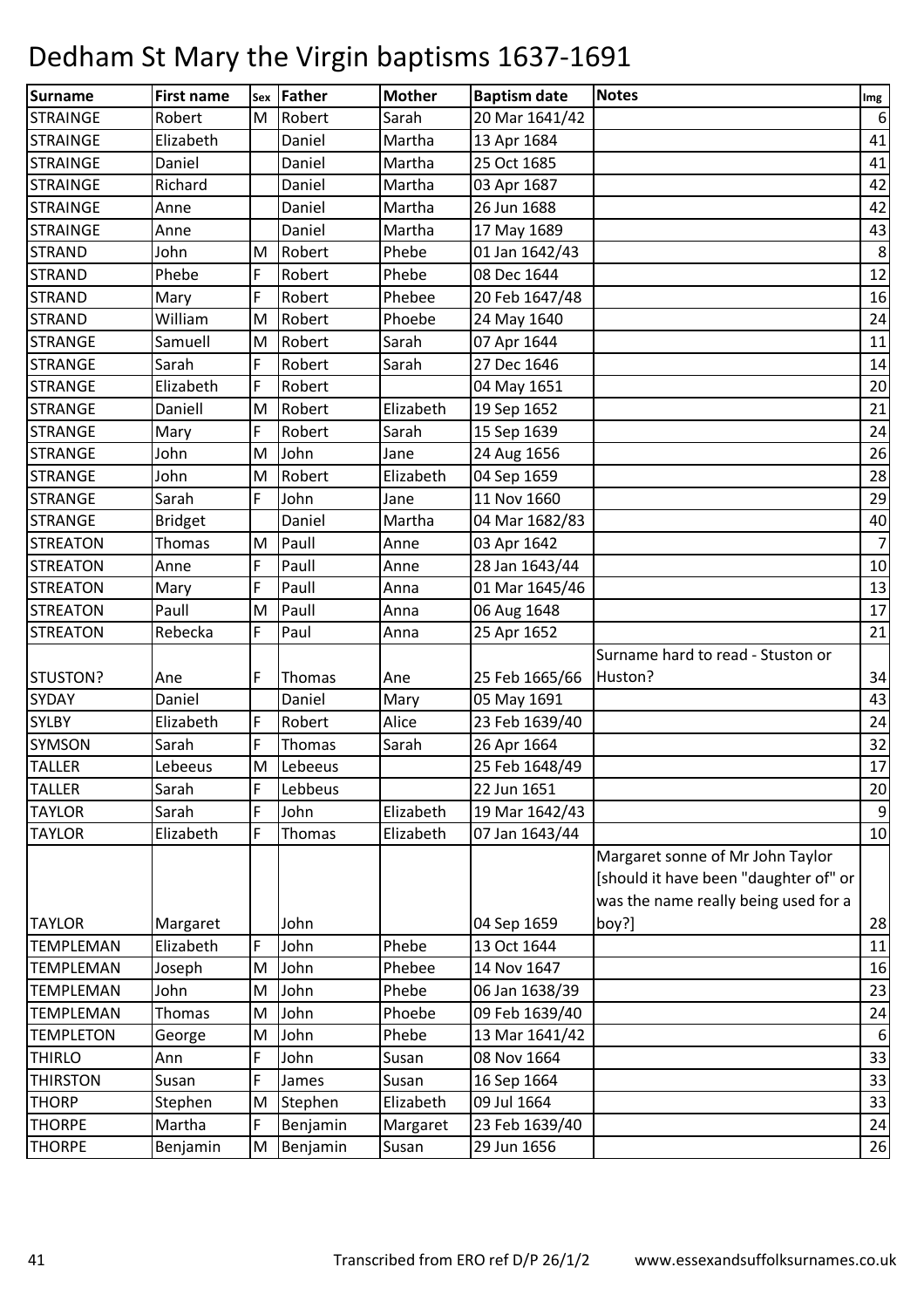| <b>Surname</b>  | <b>First name</b> |   | Sex Father  | <b>Mother</b> | <b>Baptism date</b> | <b>Notes</b>                       | Img              |
|-----------------|-------------------|---|-------------|---------------|---------------------|------------------------------------|------------------|
|                 |                   |   |             |               |                     |                                    |                  |
|                 |                   |   |             |               |                     | Aged about 29 years & a widdower   |                  |
| <b>THORPE</b>   | John              |   |             |               | 01 May 1683         | (Parents' names not in register)   | 40               |
|                 |                   |   |             |               |                     | Aged about twenty & four years     |                  |
| <b>THORPE</b>   | Susan             |   |             |               | 14 Jun 1685         | (Parents' names not in register)   | 41               |
| <b>THORPE</b>   | Thomas            |   | Stephen     | Elizabeth     | 16 Aug 1685         |                                    | 41               |
| <b>THURLOW</b>  | John              | M | John        | Susan         | 03 Apr 1653         |                                    | 22               |
|                 |                   |   |             |               |                     | No date but appears among baptisms |                  |
| <b>THURLOW</b>  | Philip            | M | John        |               | * Oct 1654          | from October 1654.                 | 25               |
| <b>THURLOW</b>  | Sarah             |   | John        | Mary          | 09 Nov 1684         |                                    | 41               |
| <b>THURLOW</b>  | Joseph            |   | John        | Mary          | 05 Jun 1687         | The father is John Thurlow junr    | 42               |
| <b>THURSTON</b> | Elizabeth         | F | Stephen     | Mary          | 11 Jul 1664         |                                    | 33               |
| <b>TIFFIN</b>   | Samuell           | M | William     | Mary          | 14 Nov 1652         | Abode: Stratford                   | 21               |
| <b>TIFFIN</b>   | Danniell          | M | William     | Mary          | 04 Feb 1655/56      |                                    | 26               |
| <b>TILLER</b>   | Mary              | F | Erasimus    | Phebe         | 07 May 1643         | Abode: Stratford                   | $\boldsymbol{9}$ |
| <b>TOMPSON</b>  | Elizabeth         | F | William     | Thamar        | 14 Sep 1645         |                                    | 13               |
| <b>TOMPSON</b>  | Hanna             | F |             | Anne          | 24 Nov 1639         | A stranger                         | 24               |
|                 |                   |   |             |               |                     | Day of month not given, year and   |                  |
| <b>TOMPSON</b>  | Joseph            | M | John        | Elizabeth     | * Aug 1655          | month only.                        | 26               |
| <b>TOMPSON</b>  | John              | M | William     | Thamar        | 28 Dec 1656         |                                    | 27               |
| <b>TOMPSON</b>  | Nathaniell        | M | John        | Elizabeth     | 03 Jun 1660         |                                    | 29               |
| <b>TOMPSON</b>  | Thamar            | F | William     | Thamar        | 19 Aug 1660         |                                    | 29               |
| <b>TOWZIE</b>   | <b>Thomas</b>     | M | Thomas      | Susan         | 21 Dec 1651         |                                    | 21               |
| <b>TOWZIE</b>   | Anna              | F | Thomas      | Susan         | 17 Apr 1653         |                                    | 22               |
| <b>TRUE</b>     | Abigaill          | F | James       | Mary          | 17 Feb 1651/52      | Abode: Stratford                   | 21               |
| <b>UNGLES?</b>  | Elizabeth         | F | Christopher | Elizabeth     | 12 Dec 1647         |                                    | 16               |
| <b>WADE</b>     | Alice             | F | Thom?       |               | 07 Apr 1671         | Father's name hard to read.        | 35               |
| <b>WAFFORD</b>  | Martha            | F | Thomas      | Elizabeth     | 08 Mar 1641/42      |                                    | $\boldsymbol{6}$ |
| WAILAND         | Steven            | M | John        | Elizabeth     | 24 Apr 1653         |                                    | 22               |
| <b>WALKER</b>   | Edmond            | M | Edmond      | Mary          | 19 Jul 1663         |                                    | 32               |
| WARD            | Judith            | F | Thomas      | Susan         | 27 Feb 1641/42      |                                    | 6                |
| <b>WARD</b>     | Margerett         | F | Thomas      | Susan         | 29 Oct 1643         |                                    | 10               |
| WARD            | Lancellott        | M | Lancellott  | Mary          | 02 Feb 1644/45      |                                    | 12               |
| <b>WARD</b>     | Mary              | F | Thomas      | Susan         | 28 Mar 1647         |                                    | 15               |
| <b>WARD</b>     | Sarah             | F | Thomas      | Susan         | 18 Feb 1648/49      |                                    | 17               |
| <b>WARD</b>     | Susan             | F | Thomas      | Susan         | 04 Nov 1638         |                                    | 23               |
| <b>WARD</b>     | John              |   | John        | Sarah         | 31 Jul 1681         |                                    | 39               |
| WARD            | Lancelott         |   | John        | Sarah         | 13 Oct 1683         |                                    | 40               |
| <b>WARD</b>     | Mary              |   | Edward      | Martha        | 20 Nov 1687         |                                    | 42               |
| WARNER          | Elizabeth         | F | Joshua      | Abigaill      | 27 Jun 1641         |                                    | 5                |
| <b>WARNER</b>   | Henry             | M | Henry       | Mary          | 07 Dec 1651         |                                    | 21               |
| <b>WARNER</b>   | John              | M | Henry       | Mary          | 05 Jun 1653         |                                    | 22               |
| <b>WARNER</b>   | Martha            | F | William     | Elizabeth     | 14 Apr 1639         |                                    | 23               |
| <b>WARNER</b>   | Mary              | F | Henry       | Mary          | 21 Sep 1656         | Daughter of Henry Warner deceased. | 27               |
| <b>WARNER</b>   | William           | M | John        | Mary          | 27 Mar 1659         |                                    | 28               |
| <b>WARNER</b>   | John              | M | John        | Mary          | 23 Jun 1661         |                                    | 30               |
|                 |                   |   |             |               |                     | Daughter of Mr Christopher Wase,   |                  |
| <b>WASE</b>     | Elizabeth         | F | Christopher | Elizabeth     | 26 Sep 1658         | schoolmaster                       | 28               |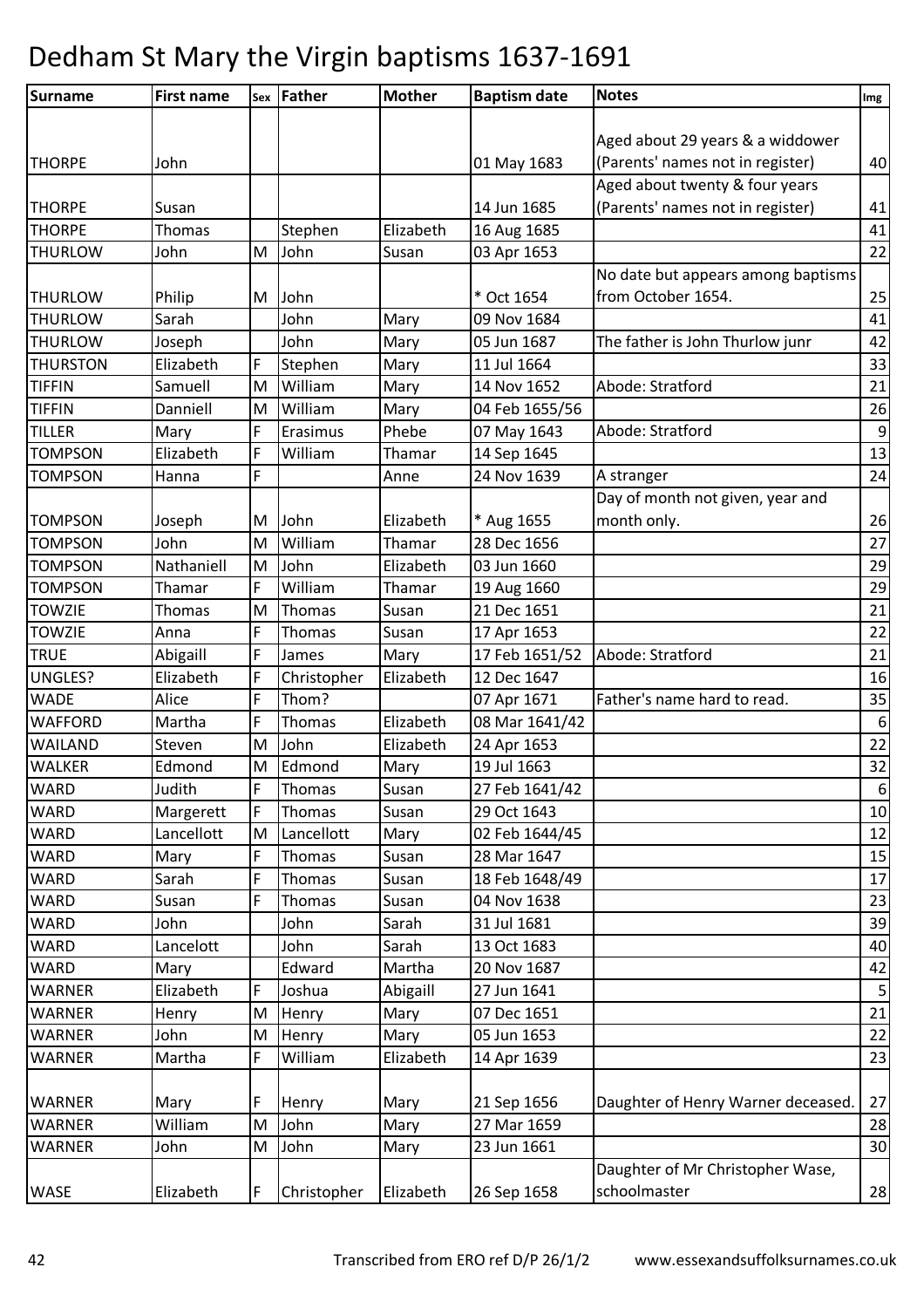| Surname         | <b>First name</b> | Sex | Father      | <b>Mother</b>  | <b>Baptism date</b> | <b>Notes</b>                                                                                                          | Img              |
|-----------------|-------------------|-----|-------------|----------------|---------------------|-----------------------------------------------------------------------------------------------------------------------|------------------|
| <b>WASE</b>     | Hanna             | F   | Christopher | Elizabeth      | 25 Mar 1660         | Daughter of Mr Christopher Wase                                                                                       | 29               |
| <b>WATERMAN</b> | Mary              | F   | Joh.        | Martha         | 29 May 1653         | Abode: Nayland                                                                                                        | 22               |
| <b>WATLYN</b>   | Sarah             |     | John        | Sarah          | 20 Feb 1687/88      |                                                                                                                       | 42               |
|                 |                   |     |             |                |                     | Aged about 24 years old (Parents'<br>names not in register, and not clear if<br>she is married and the surname is her |                  |
| <b>WATS</b>     | Mary              |     |             |                | 25 Jul 1686         | maiden or married name)                                                                                               | 42               |
| <b>WATTS</b>    | Thomas            | M   | Thomas      |                | 13 Oct 1644         | Abode: Ardly                                                                                                          | 11               |
| <b>WATTS</b>    | James             |     |             |                | 01 May 1683         | Aged 32 years (Parents' names not in<br>register)                                                                     | 40               |
| <b>WATTS</b>    | Elizabeth         |     | James       | Mary           | 11 Jan 1686/87      |                                                                                                                       | 42               |
| <b>WATTS</b>    | Susan             |     | James       | Susan          | 27 Mar 1688         |                                                                                                                       | 42               |
| <b>WATTS</b>    | Deborah           |     | James       | Susan          | 02 Oct 1691         |                                                                                                                       | 43               |
| <b>WAYLAN</b>   | Elizabeth         | F   | John        | Elizabeth      | 28 Nov 1647         |                                                                                                                       | 16               |
| <b>WAYLAN</b>   | Daniell           | M   | John        | Elizabeth      | 11 May 1651         |                                                                                                                       | 20               |
| WAYLAND         | Joseph            | M   | John        | Elizabeth      | 25 May 1645         |                                                                                                                       | 12               |
| <b>WAYLAND</b>  | Elizabeth         | F   | John        | Elizabeth      | 26 Nov 1648         |                                                                                                                       | 17               |
| <b>WAYLEN</b>   | Nathaniell        | M   | John        | Elizabeth      | 27 Sep 1646         |                                                                                                                       | 14               |
| <b>WAYLEN</b>   | Martha            | F   | John        | Joan           | 19 Dec 1639         |                                                                                                                       | 24               |
|                 |                   |     |             |                |                     | No date - it just says that he "was<br>baptised one Throueseday in the<br>yeare 1672." (Thursday, presumably,         |                  |
| WE[S_]BOE       | <b>Thomas</b>     | M   | Thomas      | Susan          | * * 1672            | but which one, it doesn't say)                                                                                        | 36               |
| <b>WEB</b>      | <b>Daneles</b>    | F   | Robert      | <b>Daneles</b> | 12 Jun 1667         |                                                                                                                       | 34               |
| <b>WEB</b>      | Nathanell         | M   | Samewell    | Marea          | 06 Mar 1667/68      |                                                                                                                       | 34               |
| <b>WEBB</b>     | Samuell           | M   | Robert      | Anne           | 28 Nov 1641         |                                                                                                                       | $\boldsymbol{6}$ |
| <b>WEBB</b>     | Nathaniell        | M   | Robert      | Anne           | 15 Jun 1645         |                                                                                                                       | 12               |
| <b>WEBB</b>     | Robert            | M   | Robert      | Damaris        | 10 Feb 1660/61      |                                                                                                                       | 30               |
| <b>WEBB</b>     | John              | M   | Robert      | Damaris        | 17 Aug 1663         |                                                                                                                       | 32               |
| <b>WEBB</b>     | Samuel            | M   | Samuel      | Mary           | 01 Jan 1663/64      |                                                                                                                       | 32               |
| <b>WEED</b>     | Samuel            | M   | Samuel      | Elizabeth      | 05 Mar 1653/54      |                                                                                                                       | 22               |
| WEED            | Jonathan          | M   | Samuell     | Anne           | 15 Jun 1656         |                                                                                                                       | 26               |
| WEED            | Anne              | F   | Samuell     | Ann            | 20 Jan 1660/61      |                                                                                                                       | 30               |
| WEED            | Jonathan          | M   | Jonathan    | Martha         | 03 Nov 1661         |                                                                                                                       | 30               |
| WEED            | John              | M   | John        | Hannah         | 10 Jan 1663/64      |                                                                                                                       | 32               |
| WEED            | Mary              | F   | Samuel      | Anne           | 04 Feb 1663/64      |                                                                                                                       | 32               |
| WEED            | Jonathen          | M   | Thomas      | Ann            | 08 Apr 1673         | Entered with 1672 baptisms.                                                                                           | 36               |
| <b>WEED</b>     | Hannah            | F   | John        |                | 29 Jun 1673         | Entered out of sequence with 1675<br>baptisms.                                                                        | 36               |
| WELLAM          | Margerret         | F   | Jonathan    | Margerret      | 28 Nov 1647         |                                                                                                                       | 16               |
| WELLAM          | John              | M   | John        | Mary           | 25 Feb 1648/49      |                                                                                                                       | 17               |
| WELLAM          | Elizabeth         | F   | John        | Mary           | 18 May 1651         |                                                                                                                       | 20               |
| WELLS           | Anne              | F   | Nathaniel   | Anne           | 26 Sep 1652         |                                                                                                                       | 21               |
| WELLS           | Sarah             | F   | Nathaniel   | Anna           | 25 Apr 1654         |                                                                                                                       | 22               |
| WELLS           | Ellen             | F   | Nathaniel   | Mable          | 15 Mar 1656/57      |                                                                                                                       | 27               |
| <b>WENCH</b>    | Robert            | M   | Robert      | Susan          | 24 Jun 1673         | Born 1 Apr 1673                                                                                                       | 36               |
| <b>WEST</b>     | Joseph            | M   | John        | Joane          | 10 Apr 1642         |                                                                                                                       | 7                |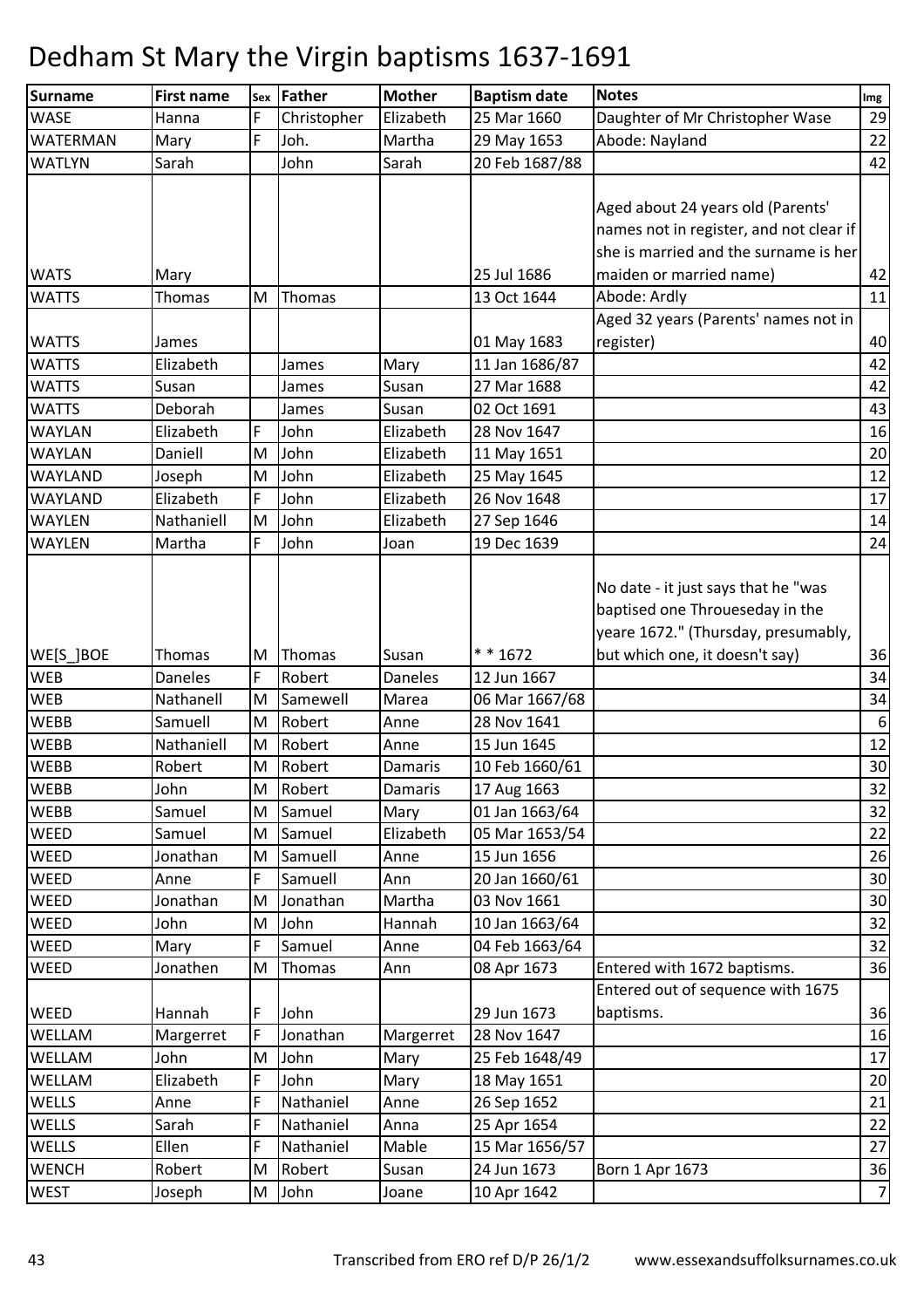| Surname          | <b>First name</b> | <b>Sex</b> | Father        | <b>Mother</b> | <b>Baptism date</b>              | <b>Notes</b>                       | Img            |
|------------------|-------------------|------------|---------------|---------------|----------------------------------|------------------------------------|----------------|
| <b>WEST</b>      | John              | M          | Robert        | Abigaill      | 24 Mar 1643/44                   |                                    | 11             |
| <b>WEST</b>      | Edmund            | M          | John          | Jane          | 06 Oct 1644                      |                                    | 11             |
| <b>WEST</b>      | Daniell           | M          | Robert        | Abigaiel      | 11 Oct 1646                      |                                    | 14             |
| <b>WEST</b>      | Samuell           | M          | Robert        | Abigaill      | 30 Apr 1648                      |                                    | 16             |
| <b>WEST</b>      | John              | M          | John          | Jane          | 09 Feb 1639/40                   |                                    | 24             |
| <b>WEST</b>      | Thomas            | M          | Robert        |               | 22 May 1655                      |                                    | 26             |
| <b>WEST</b>      | Lidea             | F          | Danell        | Lidea         | 14 Feb 1668/69                   |                                    | 35             |
|                  |                   |            |               |               |                                  |                                    |                |
| <b>WEST</b>      | Abigall           | F          | Daniell       | ?             | $* * 1671$                       | Mother's name and date have faded. | 35             |
| <b>WEST</b>      | Anne              | F          | Samewell      | Sarah         | 22 Aug 1680                      |                                    | 38             |
| <b>WEST</b>      | Thomas            |            | Thomas        | Mary          | 08 Apr 1684                      |                                    | 41             |
| <b>WEST</b>      | Samuel            |            | Samuel        | Sarah         | 12 Oct 1684                      |                                    | 41             |
| <b>WEST</b>      | John              |            | Samuel        | Sarah         | 06 Jun 1686                      |                                    | 41             |
| WHEELER          | Martha            |            | George        | Mary          | 12 Oct 1680                      |                                    | 38             |
| <b>WHEELER</b>   | George            |            | George        | Mary          | 02 Dec 1684                      |                                    | 41             |
| <b>WHEELER</b>   | Sarah             |            | George        | Mary          | 30 Aug 1687                      |                                    | 42             |
| <b>WHITING</b>   | Simon             | M          | John          | Alce          | 30 Oct 1642                      |                                    | $\,8\,$        |
| <b>WHITING</b>   | Deborah           | F          | Anthony       | Deborah       | 16 Mar 1678/79                   |                                    | 38             |
| <b>WHITING</b>   | Anthony           |            | Anthony       | Deborah       | 17 Aug 1684                      |                                    | 41             |
| <b>WHITING</b>   | Sarah             |            | Anthony       | Deborah       | 26 Jul 1687                      |                                    | 42             |
| WHITINGE         | Mary              | F          | John          | Alce          | 08 Feb 1645/46                   |                                    | 13             |
| <b>WHITLEY</b>   | Thomas            | M          | William       | Sarah         | 24 Mar 1660/61 Livings in Ardley |                                    | 30             |
| <b>WHITMOR</b>   | John              | M          | William       | Susan         | 29 Apr 1660                      |                                    | 29             |
| <b>WHITMORE</b>  | Samuell           | M          | William       | Phebe         | 02 Feb 1644/45                   |                                    | 12             |
| <b>WHITMORE</b>  | Nathaniell        | M          | William       | Phebe         | 01 Nov 1646                      |                                    | $14\,$         |
| <b>WHITMORE</b>  | Thomas            | M          | William       | Phebe         | 01 Feb 1638/39                   |                                    | 23             |
| <b>WHITMORE</b>  | Richard           | M          | William       | Phebe         | 29 Mar 1640                      |                                    | 24             |
|                  |                   |            |               |               |                                  | Daughter of William Whitmore the   |                |
| <b>WHITMORE</b>  | William           | Μ          | William       | Susan         | 27 Dec 1657                      | younger                            | 27             |
| <b>WHITMORE</b>  | Susan             | F          | John          |               | 02 Mar 1661/62                   |                                    | 31             |
| <b>WHITMORE</b>  | Henry             | M          | William       | Susan         | 28 Feb 1663/64                   |                                    | 32             |
| <b>WILES</b>     | Elizabeth         | F          | Thomas        | Elizabeth     | 01 Dec 1661                      |                                    | 31             |
| <b>WILKENSON</b> | John              | M          | John          | Martha        | 08 Jul 1639                      |                                    | 23             |
| <b>WILLIS</b>    | Mary              | F          | John          | Anne          | 24 Feb 1662/63                   |                                    | 31             |
| WILLISHAM        | John              | M          | John          | Ann           | 20 May 1664                      |                                    | 32             |
| WILLISHAM        | Elizabeth         | F          | John          | Ann           | 20 May 1664                      | Born about 25 Mar 1661             | 33             |
| WILLISHAM        | William           | M          | John          | Ann           | 13 Nov 1664                      |                                    | 33             |
| <b>WILLSON</b>   | Thomas            | M          | Thomas        | Hellen        | 20 Oct 1644                      |                                    | 11             |
| WILLSONNE        | Mary              | F.         | <b>Thomas</b> | Mary          | 18 May 1669                      |                                    | 35             |
| <b>WILSON</b>    | Thomas            | M          | Thomas        | Hellen        | 15 May 1642                      |                                    | $\overline{7}$ |
| <b>WILSON</b>    | Samuell           | M          | Thomas        | Hellen        | 19 Sep 1647                      |                                    | 15             |
| <b>WILSON</b>    | John              | M          | Thomas        | Hellen        | 11 May 1651                      |                                    | 20             |
| <b>WILSON</b>    | Mary              | F          | Thomas        | Hellen        | 14 Jul 1639                      |                                    | 23             |
| <b>WILSON</b>    | Henry             | M          | Thomas        | Hellen        | 24 Sep 1654                      |                                    | 25             |
| <b>WILSON</b>    | Thomas            | M          | Thomas        | Martha        | 11 Jan 1656/57                   |                                    | 27             |
| <b>WILSON</b>    | Henry             | M          | Thomas        | Martha        | 04 Sep 1659                      |                                    | 28             |
| <b>WILSON</b>    | Martha            | F          | Thomas        | Martha        | 17 Nov 1661                      |                                    | 30             |
| <b>WILSON</b>    | John              | M          | Thomas        | Martha        | 16 Aug 1663                      |                                    | 32             |
| <b>WILSONNE</b>  | Thomas            | M          | Thomas        | Marea         | 05 Jan 1667/68                   |                                    | 34             |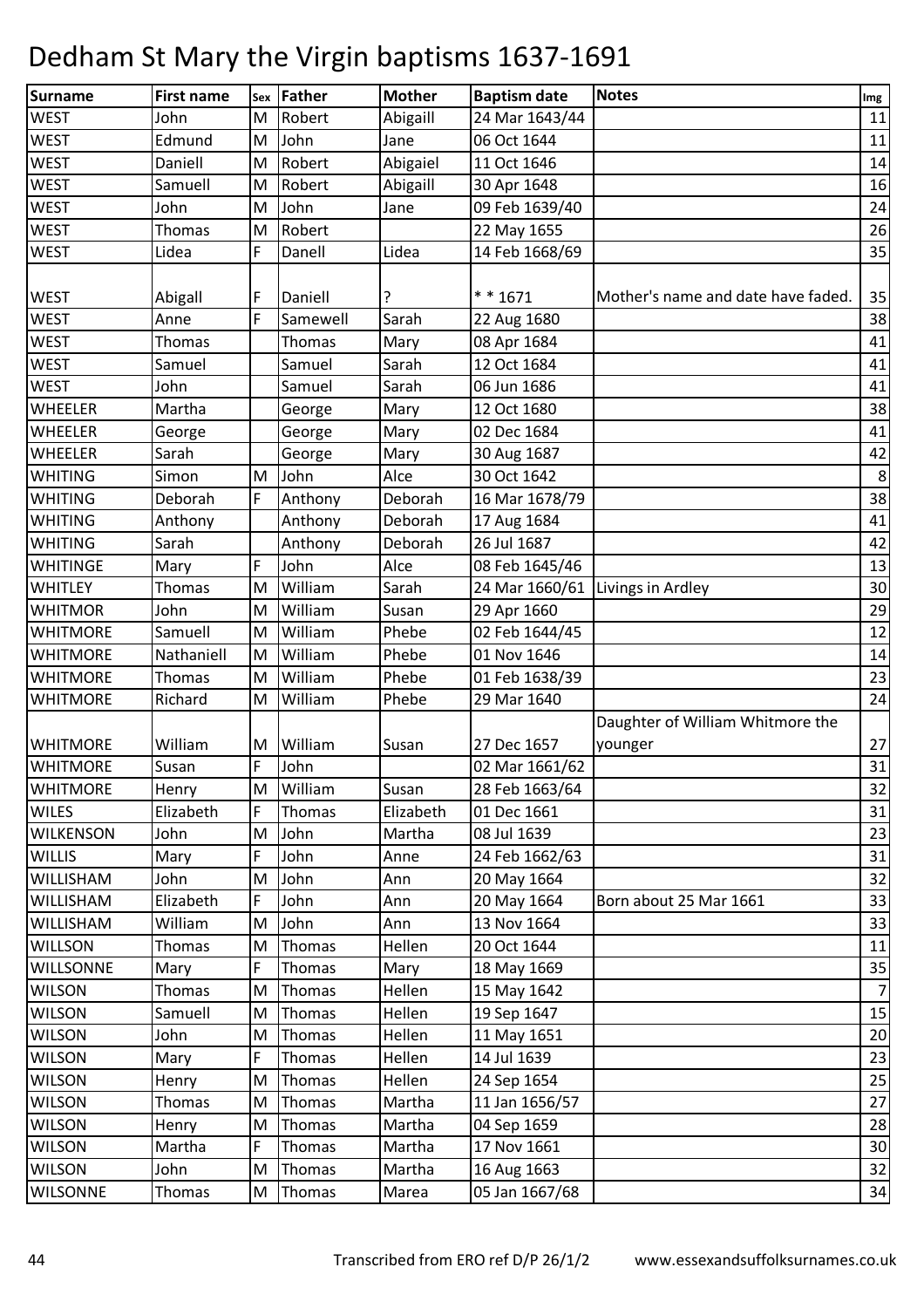| Surname          | <b>First name</b> | Sex | Father        | <b>Mother</b> | <b>Baptism date</b>          | <b>Notes</b>                                     | Img            |
|------------------|-------------------|-----|---------------|---------------|------------------------------|--------------------------------------------------|----------------|
| <b>WINCH</b>     | Mary              | F   | Daniel        | Abigaill      | 09 Feb 1644/45               |                                                  | 12             |
| <b>WINCH</b>     | Abigaill          | F   | David         | Abigaill      | 25 Apr 1647                  |                                                  | 15             |
| <b>WINCH</b>     | Samuell           | M   | David         | Abigaill      | 29 Apr 1649                  |                                                  | 18             |
| <b>WINCH</b>     | Thomas            | M   | David         | Abigaile      | 08 Mar 1639/40               |                                                  | 24             |
| <b>WINCH</b>     | William           | M   | David         | Abigaile      | 26 Aug 1655                  |                                                  | 26             |
| <b>WINTCH</b>    | Robert            | М   | David         | Abigall       | 28 Aug 1642                  |                                                  | 7              |
| <b>WISTOW</b>    | Mary              |     | Thomas        | Mary          | 15 Sep 1685                  |                                                  | 41             |
|                  |                   |     |               |               |                              | Presumably from 1678 but the order               |                |
|                  |                   |     |               |               |                              | of baptisms is confused at this point            |                |
| <b>WOD</b>       | Robord            | M   | Thomis        | Elesebath     | 16 Jun 1678                  | so it's possibly 1677.                           | 37             |
| <b>WOOD</b>      | John              | M   | Philip        | Anne          | 10 Apr 1642                  |                                                  | $\overline{7}$ |
| <b>WOOD</b>      | Thomas            | M   | Thomas        | Elizabeth     | 04 Jun 1643                  |                                                  | $9\,$          |
| <b>WOOD</b>      | Phillip           | M   | Phillip       | Anne          | 01 Oct 1643                  |                                                  | 10             |
| WOOD             | Mary              | F   | Phillip       | Anne          | 15 Dec 1644                  |                                                  | 12             |
| <b>WOOD</b>      | Hannah            | F   | <b>Thomas</b> | Elizabeth     | 23 Feb 1644/45               |                                                  | 12             |
| <b>WOOD</b>      | Elizabeth         | F   | James         | Hannah        | 31 Jan 1646/47               |                                                  | 14             |
| <b>WOOD</b>      | Mary              | F   | Thomas        | Elizabeth     | 07 Mar 1646/47               |                                                  | 15             |
| <b>WOOD</b>      | Mary              | F   | James         | Anna          | 11 Mar 1648/49               |                                                  | 18             |
| WOOD             | Ambrosse          | M   | Thomas        | Elizabeth     | 05 Aug 1649                  |                                                  | 18             |
| <b>WOOD</b>      | Sarah             | F   | Thomas        | Elizabeth     | 17 Nov 1650                  |                                                  | 19             |
| <b>WOOD</b>      | John              | M   | Thomas        | Elizabeth     | 06 Feb 1652/53               |                                                  | 21             |
| <b>WOOD</b>      | Anne              | F   | Thomas        | Elizabeth     | 09 Dec 1638                  |                                                  | 23             |
| <b>WOOD</b>      | Samewell          | M   | John          |               | 07 Apr 1667                  |                                                  | 34             |
| WOOD             | Joseph            | M   | John          |               | 12 Dec 1669                  |                                                  | 35             |
| <b>WOOD</b>      | Thomas            | M   | Thom.         |               | 09 Jan 1672/73               |                                                  | 36             |
| <b>WOOD</b>      | Willm             | M   | Thomas        | Elizabeth     | 30 Jan 1676/77               |                                                  | 37             |
| <b>WOOD</b>      | James             |     | Thomas        | Elizabeth     | 14 Aug 1683                  |                                                  | 40             |
| <b>WOODCOCK</b>  | John              | M   | William       | Elizabeth     | 26 Mar 1654                  |                                                  | 22             |
| <b>WOODCOCK</b>  | Judith            | F   | William       | Judith        | 06 Jan 1655/56               |                                                  | 26             |
| <b>WOODCOCK</b>  | William           | M   | William       | Judith        | 21 Mar 1657/58               |                                                  | 28             |
| <b>WOODCOCK</b>  | Martha            | F   | William       | Judith        |                              | 02 Mar 1664/65 Entered vertically in the margin. | 32             |
| <b>WOODCOKE</b>  | Elizabeth         | F   | William       | Judeth        | 24 May 1663                  |                                                  | 31             |
| <b>WOODE</b>     | John              | M   | Samuell       | Elizabeth     | 14 Dec 1651                  |                                                  | 21             |
| <b>WOODKOCK</b>  | Mary              | F.  | William       | Judeth        | 23 Dec 1660                  |                                                  | 29             |
| <b>WOODTHORP</b> | John              | M   | Edward        | Anne          | 04 May 1662                  |                                                  | 31             |
| <b>WRENCH</b>    | James             | M   | James         | Rachell       | 10 Dec 1641                  |                                                  | 6              |
| <b>WRENCH</b>    | John              | M   | James         | Rachell       | 03 Mar 1643/44               |                                                  | 11             |
| <b>WRENCH</b>    | Robert            | M   | James         | Rachell       | 14 Mar 1646/47               |                                                  | 15             |
| <b>WRENCH</b>    | Rachell           | F   | James         | Rachell       | 18 Sep 1653                  |                                                  | 22             |
| <b>WRENCH</b>    | Susan             | F   | James         | Rachell       | 22 Jan 1659/60               |                                                  | 29             |
| <b>WRENCH</b>    | John              |     | John          | Rebekah       | 06 Mar 1680/81               |                                                  | 38             |
| <b>WRIGHT</b>    | Margret           | F   | Henry         | Joane         | 23 Jan 1641/42               |                                                  | $6 \mid$       |
| <b>WRIGHT</b>    | Deborah           | F   | Henry         | Joane         | 14 Sep 1645                  |                                                  | 13             |
| <b>WRIGHT</b>    | Hannah            | F   | John          | Anne          | 02 Oct 1653                  |                                                  | 22             |
| <b>WRIGHT</b>    | Hester            | F   | Henry         | Joanna        | 06 Oct 1639                  |                                                  | 24             |
| <b>WRIGHT</b>    | Robert            | M   | Robert        | Mary          | 18 Mar 1654/55 Abode: Ardley |                                                  | 25             |
| <b>WRIGHT</b>    | Susan             | F   | John          | Anne          | 02 Dec 1655                  |                                                  | 26             |
| <b>WRIGHT</b>    | John              | M   | John          | Mary          | 26 Apr 1657                  |                                                  | 27             |
| <b>WRIGHT</b>    | Mary              | F   | John          | Mary          | 15 May 1659                  |                                                  | 28             |